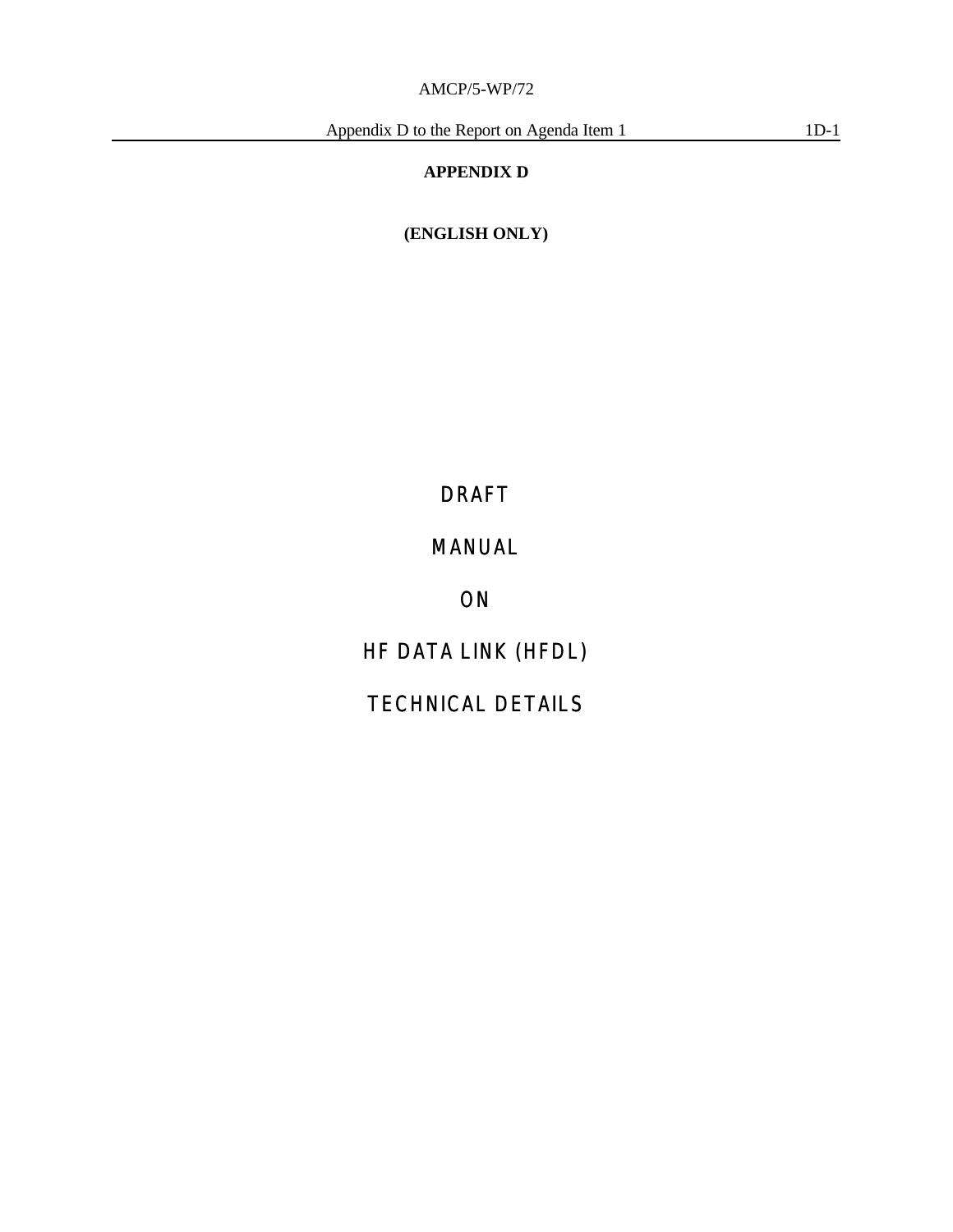# 1D-2 Appendix D to the Report on Agenda Item 1

# **TABLE OF CONTENTS**

| 1.             |     |       |                                                                                                                      |  |
|----------------|-----|-------|----------------------------------------------------------------------------------------------------------------------|--|
| 2.             |     |       |                                                                                                                      |  |
|                | 2.1 |       |                                                                                                                      |  |
|                |     | 2.1.1 | Segmentation of HFNPDUs into BDUs and flow control D-3                                                               |  |
|                |     | 2.1.2 | Reassembly of BDUs into HFNPDUs, flow control and routing  D-4                                                       |  |
|                |     | 2.1.3 |                                                                                                                      |  |
|                |     | 2.1.4 |                                                                                                                      |  |
|                | 2.2 |       |                                                                                                                      |  |
| 3.             |     |       |                                                                                                                      |  |
|                | 3.1 |       |                                                                                                                      |  |
|                |     | 3.1.1 | Assignment of slots by the HFDL ground station sub-system D-11                                                       |  |
|                |     | 3.1.2 | Selection of downlink slot by HFDL aircraft station sub-system  D-11                                                 |  |
|                |     | 3.1.3 |                                                                                                                      |  |
|                | 3.2 |       |                                                                                                                      |  |
|                |     | 3.2.1 | Log-on procedure $\ldots \ldots \ldots \ldots \ldots \ldots \ldots \ldots \ldots \ldots \ldots \ldots \ldots$ . D-12 |  |
|                |     | 3.2.2 |                                                                                                                      |  |
|                |     | 3.2.3 |                                                                                                                      |  |
|                |     | 3.2.4 |                                                                                                                      |  |
|                |     | 3.2.5 |                                                                                                                      |  |
|                |     | 3.2.6 |                                                                                                                      |  |
|                |     | 3.2.7 |                                                                                                                      |  |
|                | 3.3 |       |                                                                                                                      |  |
|                |     | 3.3.1 |                                                                                                                      |  |
|                |     | 3.3.2 |                                                                                                                      |  |
|                |     | 3.3.3 |                                                                                                                      |  |
|                |     | 3.3.4 |                                                                                                                      |  |
| $\overline{4}$ |     |       |                                                                                                                      |  |
|                | 4.1 |       |                                                                                                                      |  |
|                |     | 4.1.1 |                                                                                                                      |  |
|                |     | 4.1.2 |                                                                                                                      |  |
|                |     | 4.1.3 | HFDL subnetwork-dependent protocol services and operations  D-19                                                     |  |
|                |     | 4.1.4 |                                                                                                                      |  |
|                |     | 4.1.5 |                                                                                                                      |  |
|                |     | 4.1.6 |                                                                                                                      |  |
|                |     |       |                                                                                                                      |  |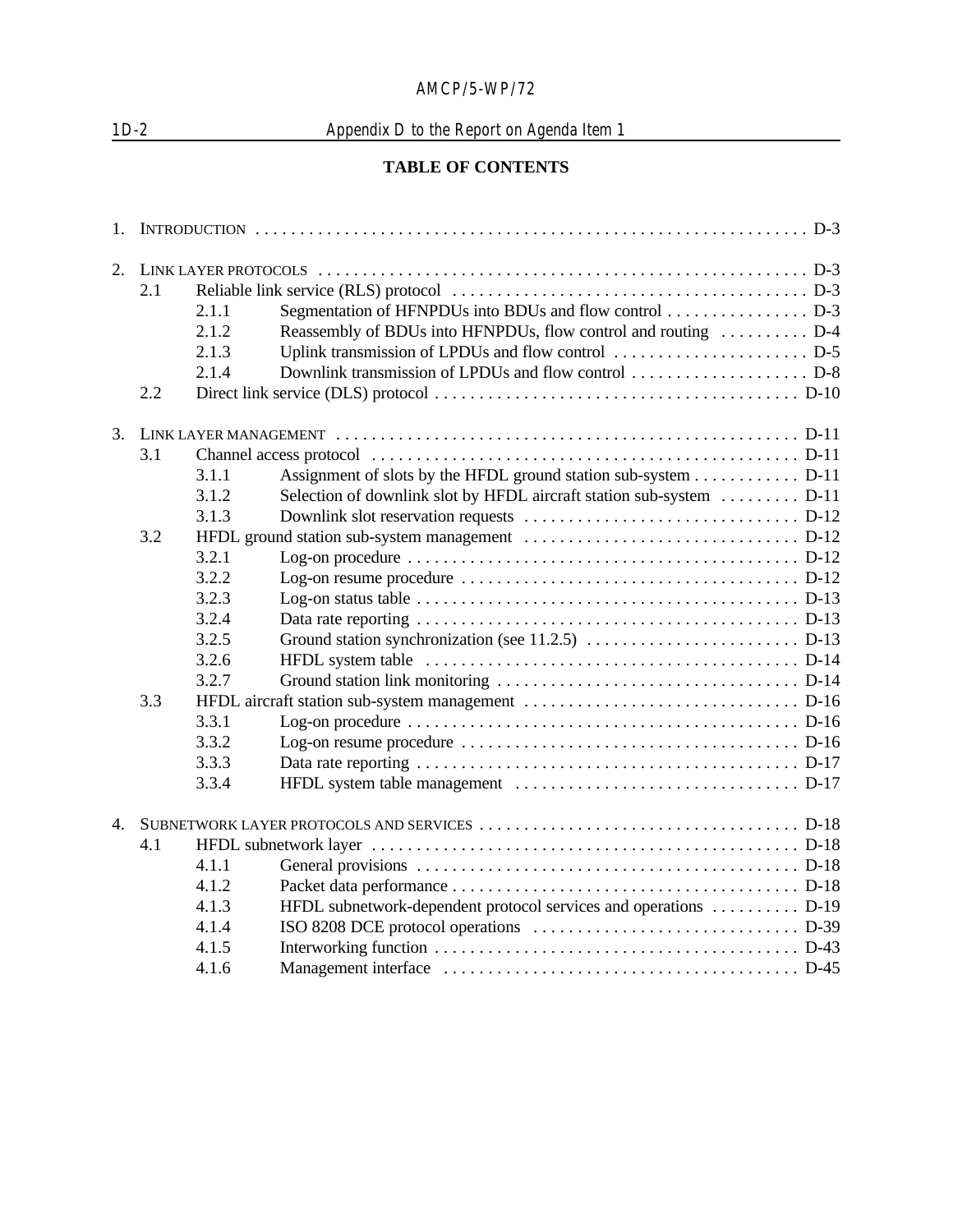#### 1. **INTRODUCTION**

1.1 The purpose of this manual is to provide additional technical details for the link and subnetwork layers of the HF data link (HFDL) system. These specifications were developed by the AMCP in conjunction with the Standards and Recommended Practices (SARPs) which are incorporated in Annex 10, Volume III, Part I, Chapter 11. States should ensure that, in the interest of interoperability, HFDL systems are operated in accordance with these specifications.

1.2 ICAO will continue to develop the material in this manual through the appropriate channels. Due account will be taken of the need to ensure, to the maximum extent practical, compatibility with the current specifications with a view to avoid the requirement to retrofit aircraft with new systems.

#### 2. **LINK LAYER PROTOCOLS**

#### 2.1 **Reliable link service (RLS) protocol**

#### **Table 2-1. Information held by the HFDL aircraft and ground station sub-systems**

| HFDL aircraft station sub-system                                                                 | <b>HFDL</b> ground station sub-system                                                              |
|--------------------------------------------------------------------------------------------------|----------------------------------------------------------------------------------------------------|
| $D(A)$ - oldest sequence number not acknowledged by                                              | $U(A)$ - oldest sequence number not acknowledged by                                                |
| the HFDL ground station sub-system                                                               | the HFDL aircraft station sub-system                                                               |
| $D(A)$ vect - flags indicating if $D(A)+1 \cdot D(A)+8$ has                                      | $U(A)$ vect - flags indicating if $U(A)+1$ $U(A)+8$ has                                            |
| been acknowledged                                                                                | been acknowledged                                                                                  |
| D(N)vect - flags indicating if the HFDL ground<br>station sub-system has negatively acknowledged | D(N)vect - flags indicating if the HFDL aircraft<br>station sub-system has negatively acknowledged |
| $D(A)+1.D(A)+8$                                                                                  | $U(A)+1.U(A)+8$                                                                                    |
| $D(S)$ - next to send                                                                            | $U(S)$ - next to send                                                                              |
| $U(R)$ - oldest not received                                                                     | $D(R)$ - oldest not received                                                                       |
| $U(R)$ vect - flags indicating if $U(R)+1$ $U(R)+8$ has                                          | $D(R)$ vect - flags indicating if $D(R)+1 \dots D(R)+8$ has                                        |
| been received                                                                                    | been received                                                                                      |

#### 2.1.1 **Segmentation of HFNPDUs into BDUs and flow control**

- a) HFNPDUs of up to 424 octets shall be segmented into smaller basic data units (BDUs). Each BDU shall be encapsulated into a Numbered Data LPDU (as shown in Attachments 1 and 2 to the appendix to the SARPs). An HFNPDU may be segmented into no more than 8 BDUs.
- b) An 8-bit BDU header, defined in Figure 11 (Attachment 1 to the appendix to the SARPs), shall be added to each BDU prior to encapsulation into a Numbered Data LPDU.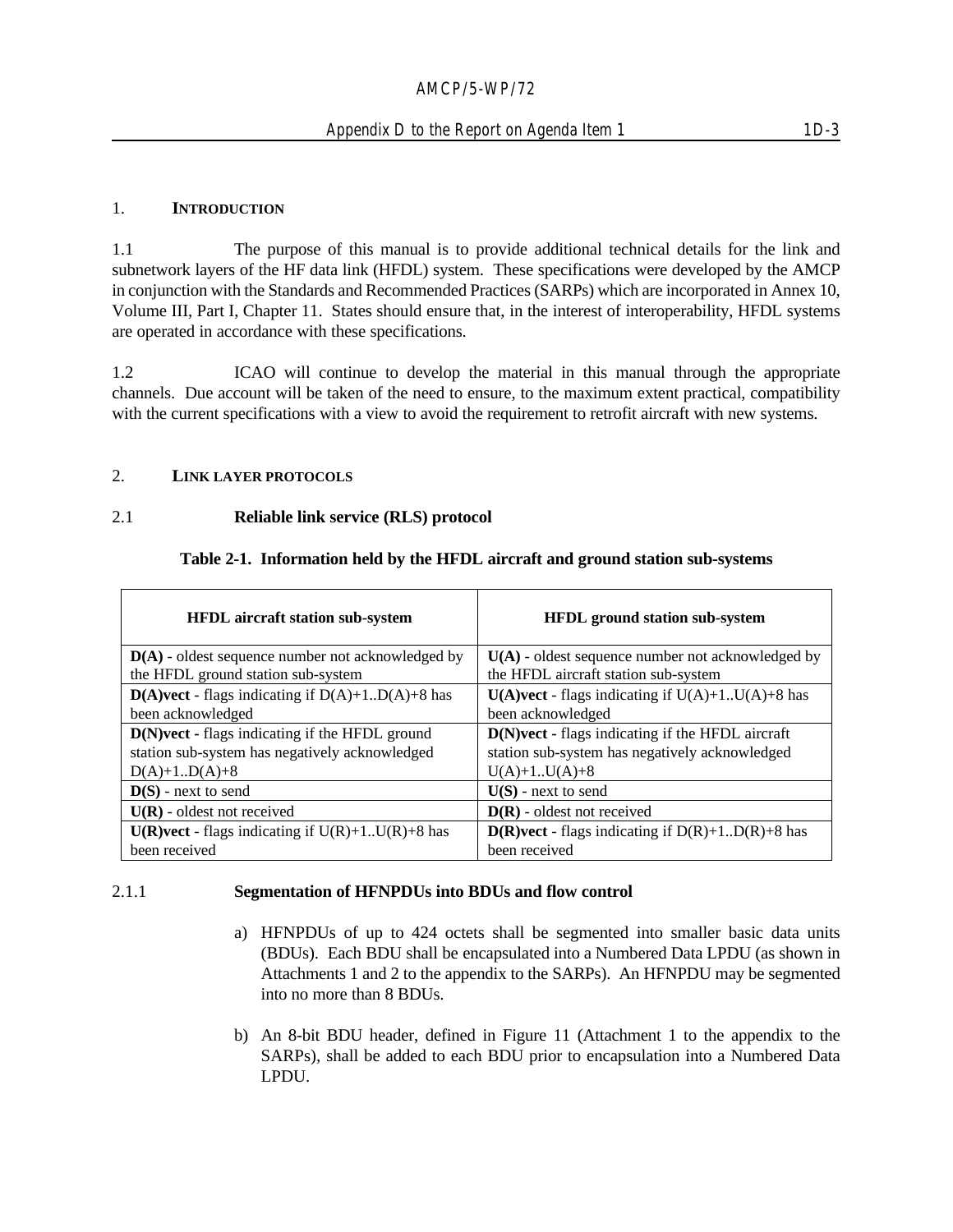#### 1D-4 Appendix D to the Report on Agenda Item 1

- c) When building an MPDU for transmission, Numbered Data LPDUs shall be used. BDUs having the highest priority shall be chosen first for insertion into the Numbered Data LPDUs being sent. The relationship between a BDU and the Numbered LPDU that contains it shall only exist until the Numbered LPDU is either ACKed or NACKed. If the BDU is ACKed then it shall be reported as successfully transmitted to the segmentation sublayer. If the BDU is NACKed, then it shall be placed into a prioritized BDU queue for retransmission. When a BDU is required to be retransmitted, it shall be placed into a Numbered LPDU for transmission. The BDU fields RN, Q, M-bit, and BSN shall remain the same as the initial transmission. Because of the possibility of introduction of BDUs at a higher priority, the U(S)/D(S) field of the Numbered LPDU may not have the same value as the Numbered LPDU that contained the BDU in the initial transmission.
- d) When choosing sequence numbers  $(U(S)/D(S))$  in Numbered LPDUs, the following shall be applied:
	- 1) A sequence number (U(S)/D(S)) is not eligible for use in a Numbered LPDU transmission until the Numbered LPDU that last used the sequence number is either ACKed or NACKed.
	- 2) For a Numbered LPDU to be ACKed, a SPDU or an  $U(R)/U(R)$  vect, (D(R)/D(R)vect) if the ACKed is a downlink, must be received providing positive acknowledgment of the Numbered LPDU.
	- 3) For a Numbered LPDU to be NACKed, a SPDU or an U(R)/U(R)vect,  $(D(R)/D(R)$  if the NACKed is a downlink, must be received at least two slots after the transmission of the Numbered LPDU providing a negative acknowledgment.
	- 4) If the Numbered LPDU is ACKed, then the sequence number  $(U(S)/D(S))$  used is unavailable for use until the window rotation includes it again.
	- 5) If the Numbered LPDU is NACKed, then the sequence number  $(U(S)/D(S))$  used is made available for transmission in another Numbered LPDU.
- e) At any one time the link layer shall have no more than four HFNPDUs per priority level, pending acknowledgment from its peer layer.

#### 2.1.2 **Reassembly of BDUs into HFNPDUs, flow control and routing**

a) Reassembly of BDUs into an HFNPDU shall be initiated when a BDU with a new (RN,Q) and Aircraft ID not previously active in the reassembly process is received.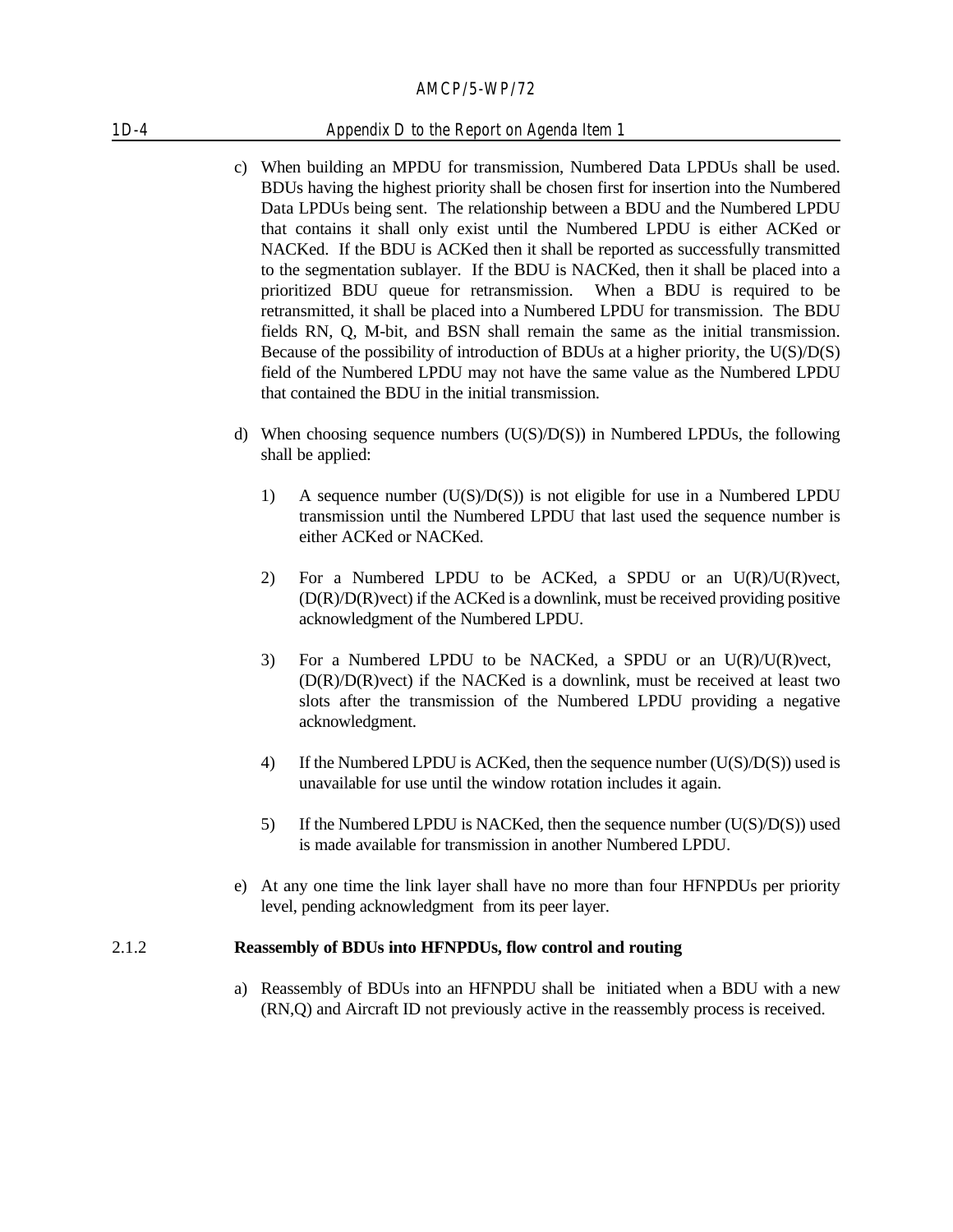#### Appendix D to the Report on Agenda Item 1 1D-5

- b) The HFNPDU reassembly shall be completed when the BDU with the M bit set to 0 and all other BDUs with the same (RN, Q) and Aircraft IDs are received.
	- 1) The transmitting HFDL station sub-system shall start a timer for each HFNPDU which is received from the user layer. The duration of this timer shall be [180] seconds. When this timer expires, the transmitting HFDL station sub-system shall discard the HFNPDU, and indicate a NACK to the higher layer entity for the discarded HFNPDU. If that HFNPDU was introduced for transmission as BDUs, then those BDUs shall be discarded, and a new BDU shall be introduced for transmission. This new BDU shall have the same RN and Q values, BSN=0, M=0, and no user data. This new BDU is used to indicate to the receiving HFDL station sub-system that the transmitting HFDL station sub-system has discarded the HFNPDU. Once the new BDU is acknowledged by the receive side, the (RN, Q) can be reused for a new HFNPDU.
	- 2) Upon receiving a BDU with no user data, the receiving HFDL station sub-system shall discard all BDUs having that (RN, Q) pair. The receiving HFDL station sub-system shall then, upon receiving a BDU with the same (RN, Q) pair, consider those BDUs to be part of a new HFNPDU.
- c) When receiving BDUs and reassembling them into HFNPDUs, the RN, Q, M-bit, and BSN fields shall be used to correlate the BDUs. The U(S)/D(S) field of the Numbered LPDU containing the BDU shall not be used as a reference to correlate BDUs.
- d) For each priority level, the receiving link layer shall deliver in-order reassembled HFNPDUs which have been received using the RLS mode to the higher layer. HFNPDUs received and reassembled out-of-order shall be queued until the missing HFNPDUs have been received or the timer expires.
- e) When routing a complete reassembled HFNPDU using the RLS mode, the first octet in the HFNPDU shall be examined. If the first octet is not set to  $FF_h$ , then the HFNPDU shall be routed to the HF Subnetwork layer.
- f) If the first octet is set to  $FF_h$ , then the HFNPDU shall be routed to the function that processes non-HFDL subnetwork layer packets.

#### 2.1.3 **Uplink transmission of LPDUs and flow control**

- a) All U(S) sequence number operations shall use modulo 32 arithmetic. To describe the RLS uplink transmission protocol, terms and parameters shall be defined as follows:
	- 1) U(S) U(S) is the 5-bit uplink sequence number embedded in the LPDU Type field of the uplink Numbered Data LPDUs.
	- $2)$  U(A) U(A) is the oldest uplink sequence number which has not yet been acknowledged by the HFDL aircraft station sub-system.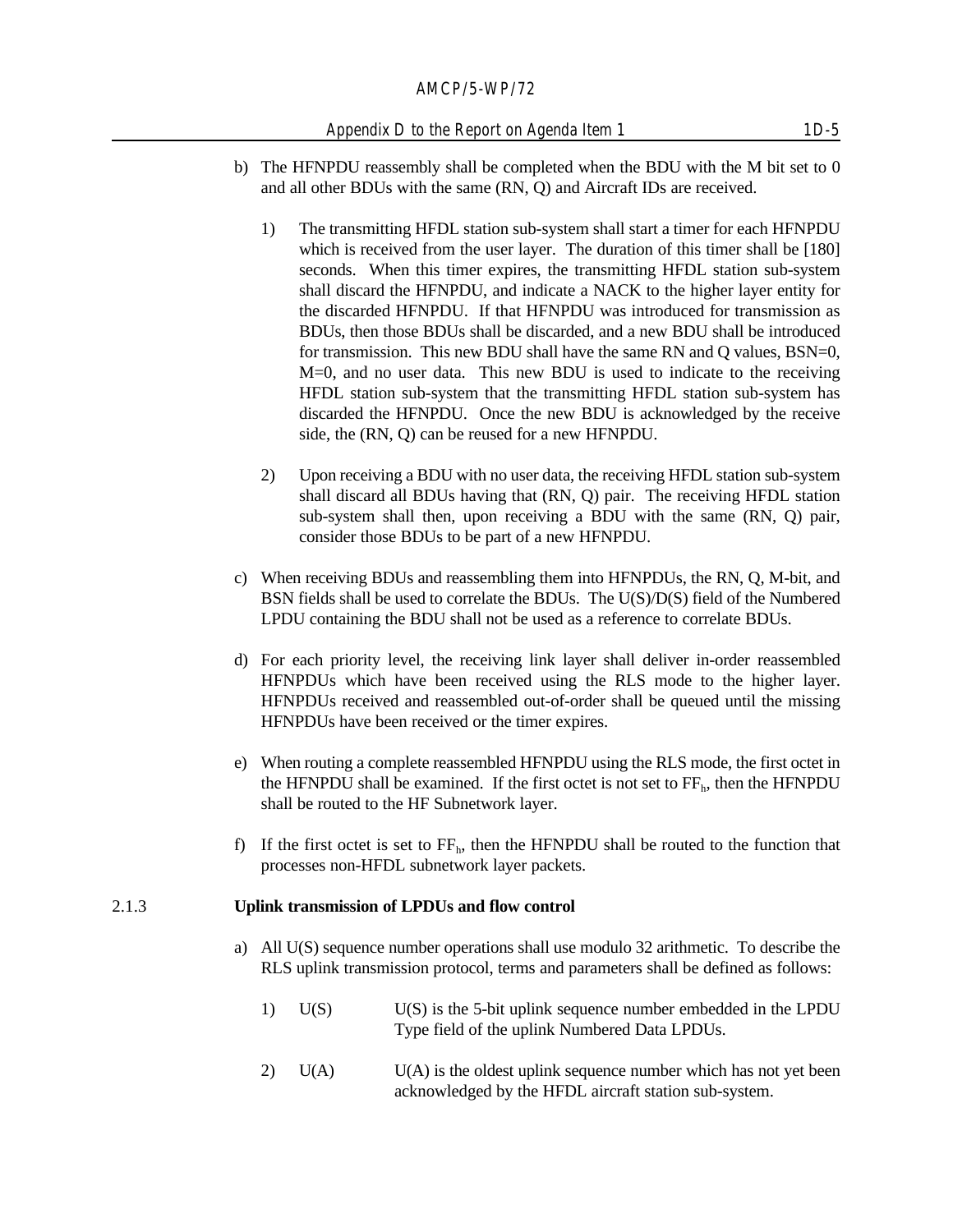#### 1D-6 Appendix D to the Report on Agenda Item 1

- 3) U(A)vect U(A)vect is a field of 8 bits, each of which represents whether or not each of the LPDUs starting from the sequence number  $U(A)+1$ to U(A)+k has been acknowledged by the HFDL aircraft station sub-system, where k is the transmit window size. A bit set to one (1) indicates that the LPDU has been positively acknowledged.
- 4) U(N)vect U(N)vect is a field of bits, each of which represents whether or not each of the LPDUs starting from the sequence number  $U(A) + 1$  to  $U(A)$  + k has been negatively acknowledged by the HFDL aircraft station sub-system, where k is the transmit window size. For an LPDU to be considered negatively acknowledged, a  $U(R)/U(R)$  vect must be received at least three slots after the transmission of the LPDU. A bit set to one (1) indicates that the LPDU has been negatively acknowledged.

*Note.— The window size k can be larger than the eight bits of the U(R)vect. Those LPDUs transmitted in the window, but not included in the U(R)vect, cannot be considered as either ACKed or NACKed.*

- $U(R)$  U(R) is the 5-bit uplink sequence number of the oldest uplink LPDU not yet received by the HFDL aircraft station sub-system. This is the uplink sequence number embedded in the Uplink Acknowledgment Field of downlink MPDUs.
- 6) U(R)vect U(R)vect is an 8-bit Boolean array embedded in the Uplink Acknowledgment Field of downlink MPDUs. Each bit indicates whether or not each of the LPDUs starting from the sequence number  $U(R)+1$  to  $U(R)+8$  has been received by the HFDL aircraft station sub-system. Each bit shall be set to one if its corresponding LPDU having sequence number  $U(R) + i$ , where  $i=1$ to 8, has been received; otherwise, it is set to zero.
- b) Whenever an HFDL aircraft station sub-system receives a Numbered Data LPDU from the ground, the sequence number of the received LPDU shall be compared to  $U(R)$ . If the sequence number is equal to  $U(R)$ , the HFDL aircraft station sub-system shall:
	- 1) Increment U(R).
	- 2) If U(R)vect modulo 2 equals 1, then divide U(R)vect by 2 discarding the remainder and repeat steps 1 and 2.
	- 3) If U(R)vect modulo 2 equals 0, then divide U(R)vect by 2.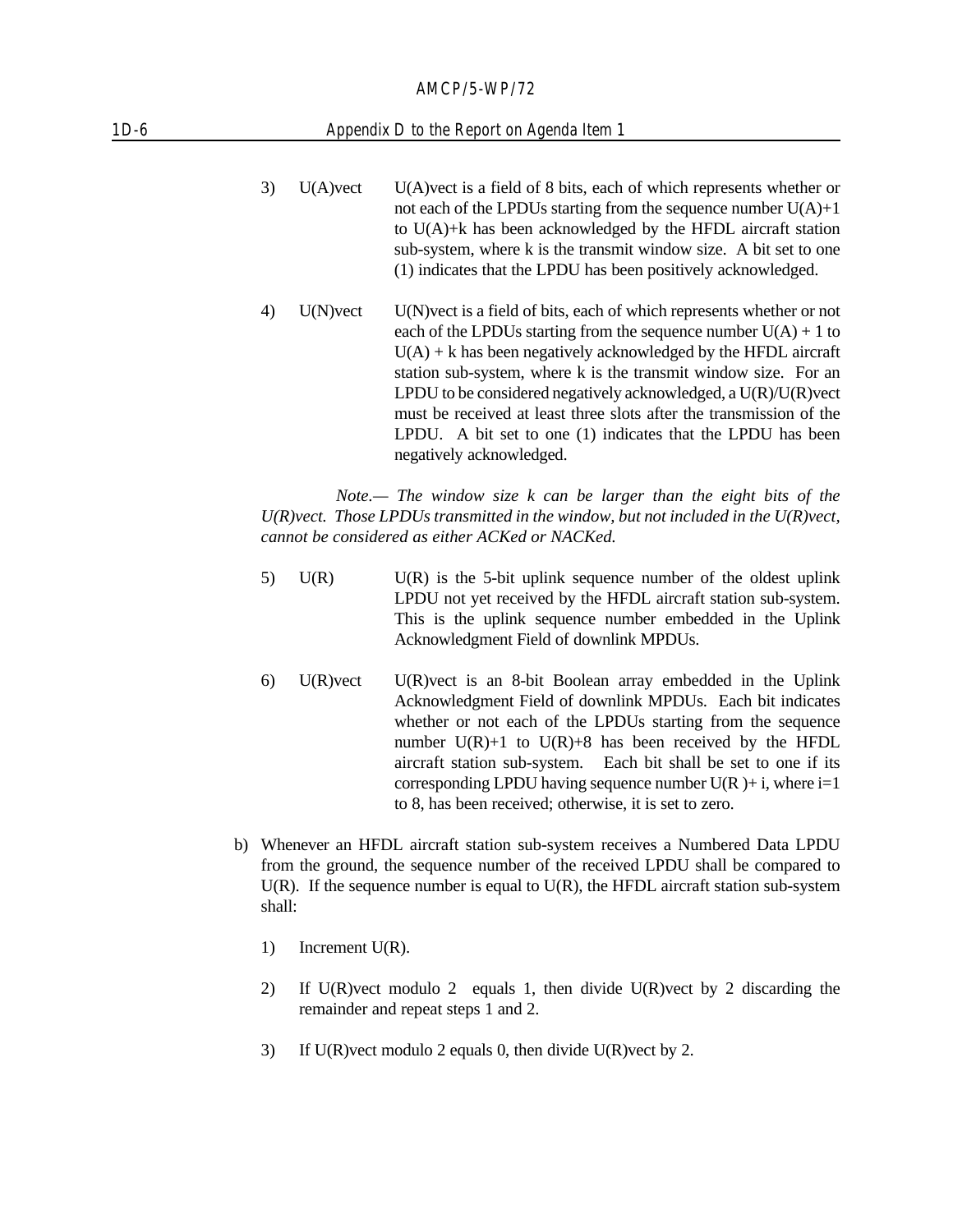#### Appendix D to the Report on Agenda Item 1 1D-7

- c) If the sequence number is greater than  $U(R)$ , and less than  $U(R)+k$ , where k is the transmit window size specified by the HFDL ground station sub-system in the Log-On Confirm, the HFDL aircraft station sub-system shall set the appropriate bit in U(R)vect. If that bit in  $U(R)$  vect was previously zero (0), then the LPDU shall be accepted for reassembly. If that bit in the  $U(R)$  vect is one (1), then the LPDU is a duplicate and shall be discarded.
- d) If the sequence number is less than  $U(R)$ , but greater than or equal to  $U(R)$ -k, the HFDL aircraft station sub-system shall consider the received Numbered Data LPDU as a repeat and discard it. If there are no outstanding LPDU downlinks waiting to be sent, then the HFDL aircraft station sub-system shall send an empty downlink with the appropriate Uplink Acknowledgment Field indicating the next expected uplink sequence number  $U(R)$ . Otherwise, the  $U(R)$  value shall be sent in the next downlink LPDU.
- e) If the sequence number is less than  $U(R)$ -k or greater than or equal to  $U(R)$ +k, the HFDL aircraft station sub-system shall consider itself logged off and initiate a frequency search and log on.

#### 2.1.3.1 **Uplink acknowledgment**

Each downlink MPDU shall contain a five-bit  $U(R)$  and an eight-bit  $U(R)$  vect. When the HFDL ground station sub-system receives a downlink transmission, it shall update the U(A)vect with the acknowledgment bits in U(R)vect and update the U(N)vect with the negative acknowledgment bits in U(R)vect. Those BDUs in the Numbered LPDUs that are not acknowledged in U(A)vect, and are negatively acknowledged in U(N)vect, shall be scheduled for retransmission.

#### 2.1.3.2 **Uplink LPDU sequence number assignment**

A sequence number shall be assigned to each Numbered LPDU queued for transmission by the HFDL ground station sub-system. The assigned sequence number shall be either a previously used sequence number or a new sequence number equal to U(S) (the next available unused sequence number). A previously used sequence number shall be used when there is a bit in a U(A)vect that is zero and a bit in U(N)vect that is one (indicating a sequence number has been sent, but the HFDL aircraft station sub-system has indicated it was not received). If a previously used number is chosen, then the aforementioned bit in U(N)vect shall be set to zero. A new number can be used when  $U(S) < U(A) + k$ , where k is the transmit window size specified in the Log-On Confirm uplink LPDU. If a new sequence number is used, then U(S) shall be incremented. If  $U(S) = U(A) + k$ , then a new sequence number shall not be assigned until  $U(A)$  is increased (note that  $U(S) > U(A) + k$  is not allowed).

> *Recommendation.— In order to expedite delivery of uplink LPDUs, the HFDL ground station sub-system should assign a downlink slot to an HFDL aircraft station sub-system to allow acknowledgment of the uplink Numbered Data LPDUs. If the HFDL ground station sub-system does not receive a reply from the HFDL aircraft station sub-system, it may further elicit an acknowledgment by assigning another downlink slot.*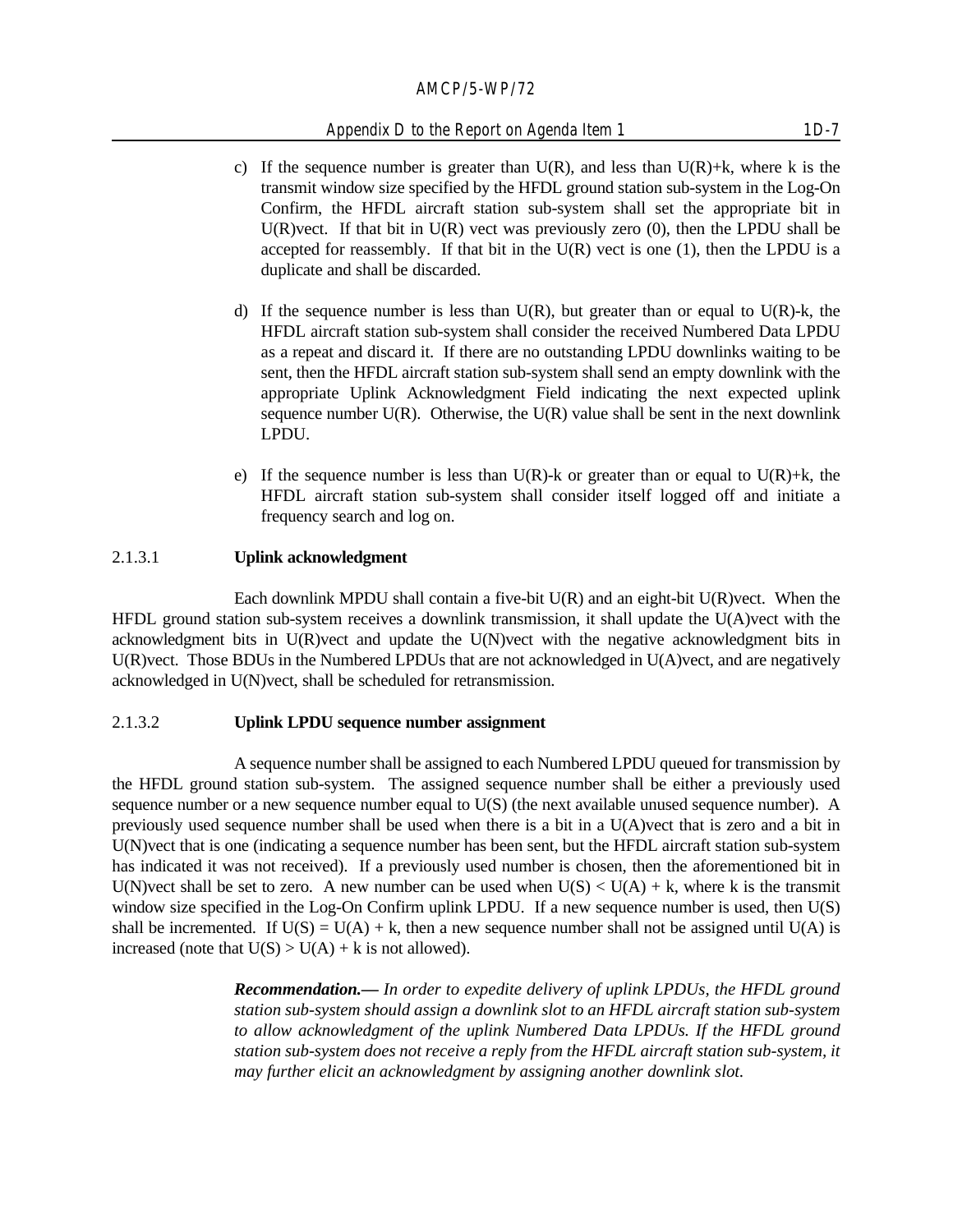| $1D-8$ | Appendix D to the Report on Agenda Item 1       |    |             |                                                                                                                                                                                                                                                                                                                                                                                                                                                                                                                            |
|--------|-------------------------------------------------|----|-------------|----------------------------------------------------------------------------------------------------------------------------------------------------------------------------------------------------------------------------------------------------------------------------------------------------------------------------------------------------------------------------------------------------------------------------------------------------------------------------------------------------------------------------|
| 2.1.4  | Downlink transmission of LPDUs and flow control |    |             |                                                                                                                                                                                                                                                                                                                                                                                                                                                                                                                            |
|        | a)                                              |    |             | All D(S) sequence number operations shall use modulo 32 arithmetic. To describe the<br>RLS downlink transmission protocol, terms and parameters shall be defined as follows:                                                                                                                                                                                                                                                                                                                                               |
|        |                                                 | 1) | D(S)        | $D(S)$ is the 5-bit downlink sequence number embedded in the<br>LPDU Type field of the downlink Numbered Data LPDUs.                                                                                                                                                                                                                                                                                                                                                                                                       |
|        |                                                 | 2) | D(A)        | $D(A)$ is oldest downlink sequence number that has not yet been<br>acknowledged by the HFDL ground station sub-system.                                                                                                                                                                                                                                                                                                                                                                                                     |
|        |                                                 | 3) | $D(A)$ vect | $D(A)$ vect is a field of 8 bits, each of which represents whether or<br>not each of the LPDUs starting from the sequence number $D(A)+1$<br>to $D(A)$ +k has been acknowledged by the HFDL ground station<br>sub-system, where k is the transmit window size. A bit set to one<br>(1) indicates that the LPDU has been positively acknowledged.                                                                                                                                                                           |
|        |                                                 | 4) | $(N)$ vect  | D(N) vect is a field of 8 bits, each of which represents whether or<br>not each of the LPDUs starting from the sequence number $D(A)$ +<br>1 to $D(A)$ + k has been negatively acknowledged by the HFDL<br>aircraft station sub-system, where k is the transmit window size.<br>For an LPDU to be considered negatively acknowledged, a<br>$D(R)/D(R)$ vect must be received at least three slots after the<br>transmission of the LPDU. A bit set to one (1) indicates that the<br>LPDU has been negatively acknowledged. |
|        |                                                 | 5) | D(R)        | $D(R)$ is the 5-bit downlink sequence number of the oldest downlink<br>LPDU not yet received by the HFDL ground station substation.                                                                                                                                                                                                                                                                                                                                                                                        |
|        |                                                 | 6) | $D(R)$ vect | D(R) vect is an 8-bit Boolean array used by the HFDL ground<br>station sub-system to determine which LPDUs have been received<br>and which have been lost in transit. Each bit indicates whether or<br>not each of the LPDUs starting from the sequence number $D(R)+1$<br>to $D(R) + 8$ has been received by the HFDL ground station<br>sub-system. Each bit shall be set to one if its corresponding<br>LPDU having sequence number $D(R)$ + i, where i=1 to 8, has been<br>received; otherwise, it is set to zero.      |
|        |                                                 |    |             | b) Whenever an HFDL ground station sub-system receives a Numbered Data LPDU, the<br>sequence number of the received LPDU shall be compared to $D(R)$ . If the sequence                                                                                                                                                                                                                                                                                                                                                     |

- 1) Increment D(R).
- 2) If D(R)vect modulo 2 equals 1, then divide D(R)vect by 2 discarding the remainder and repeat steps 1 and 2.

number is equal to D(R), the HFDL ground station sub-system shall: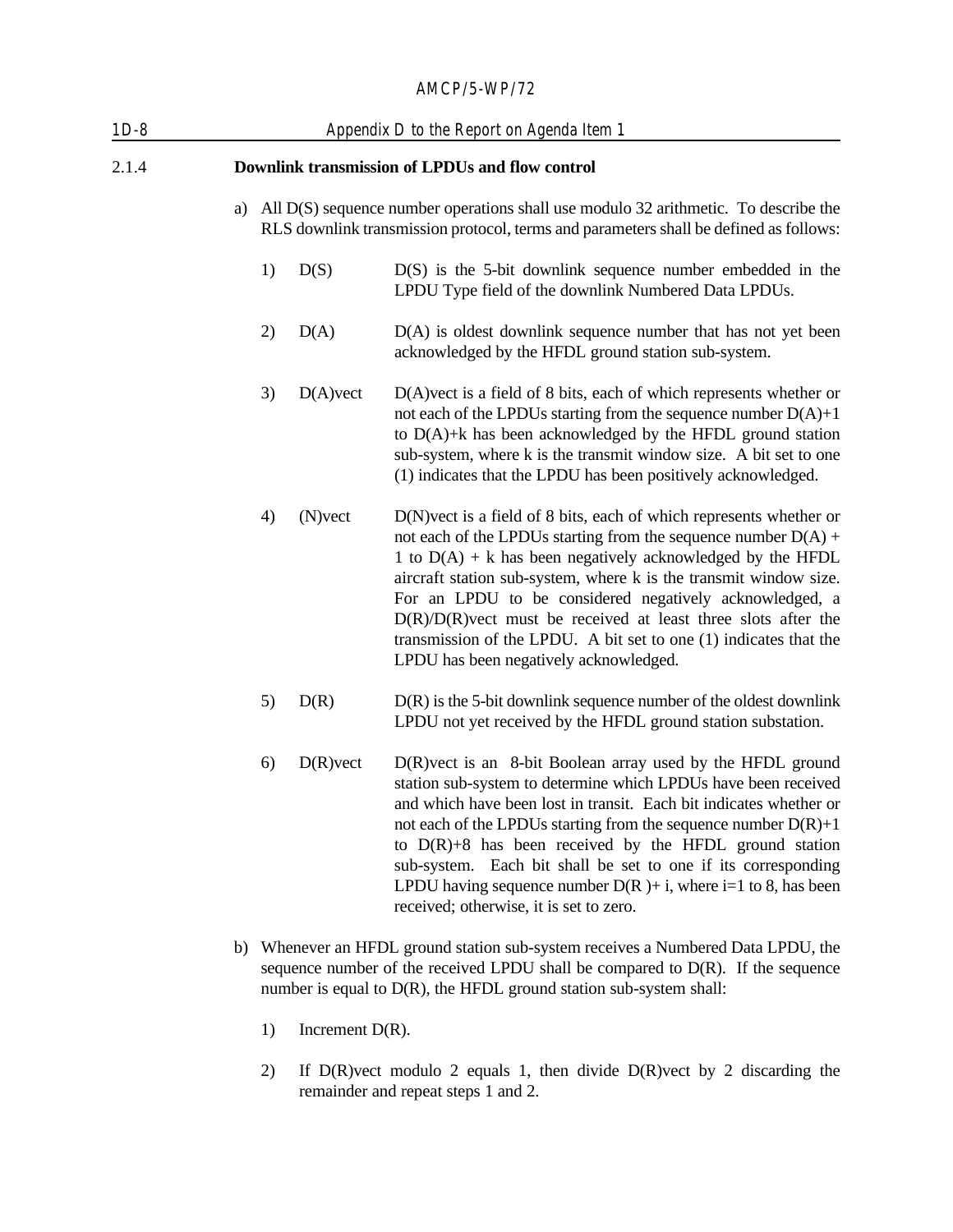- 3) If D(R)vect modulo 2 equals 0, then divide D(R)vect by 2.
- c) If the sequence number is greater than  $D(R)$ , and less than  $D(R)+k$ , where k is the transmit window size used by the HFDL ground station sub-system, the HFDL ground station sub-system shall set the appropriate bit in  $D(R)$  vect. If that bit in  $U(R)$  vect was previously zero (0), then the LPDU shall be accepted for reassembly. If that bit in the  $U(R)$  vect is one (1), then the LPDU is a duplicate and shall be discarded.
- d) If the sequence number is less than  $D(R)$ , but greater than or equal to  $D(R)$ -k, the HFDL ground station sub-system shall consider the received Numbered Data LPDU as a repeat and discard it.
- e) If the sequence number is less than  $D(R)$ -k or greater than or equal to  $D(R)$ +k, the HFDL ground station sub-system shall send a Log-Off Request LPDU with the reason code set to 'RLS Protocol Error'.

#### 2.1.4.1 **Downlink acknowledgment field**

- a) The slot acknowledgment definition is shown in Attachments 1 and 2 to the appendix to the SARPs.
- b) Any Numbered Data LPDU that is not acknowledged in a correctly received SPDU shall be retransmitted. If the first SPDU following a downlink is not received correctly, the HFDL aircraft station sub-system shall wait for the second SPDU.
- c) Whenever a downlink Numbered Data LPDU is acknowledged by the SPDU, the HFDL aircraft station sub-system compares the sequence number of the acknowledged LPDU to  $D(A)$ . If the sequence number is equal to  $D(A)$ , the HFDL aircraft station sub-system shall:
	- 1) Increment D(A), and delete the LPDU from its queue.
	- 2) If D(A)vect modulo 2 equals 1, then divide D(A)vect by 2 discarding the remainder and repeat steps 1 and 2.
	- 3) If D(A)vect modulo 2 equals 0, then divide D(A)vect by 2.
- d) If the sequence number is greater than  $D(A)$ , and less than  $D(A)+k$ , where k is the transmit window size specified by the ground station in the Log-On Confirm, the HFDL aircraft station sub-system shall set the appropriate bit in D(A)vect.
- e) If the sequence number is less than  $D(A)$  or greater than  $D(A) + k$ , then the HFDL aircraft station sub-system shall consider itself logged-off and initiate a frequency search and log-on procedure.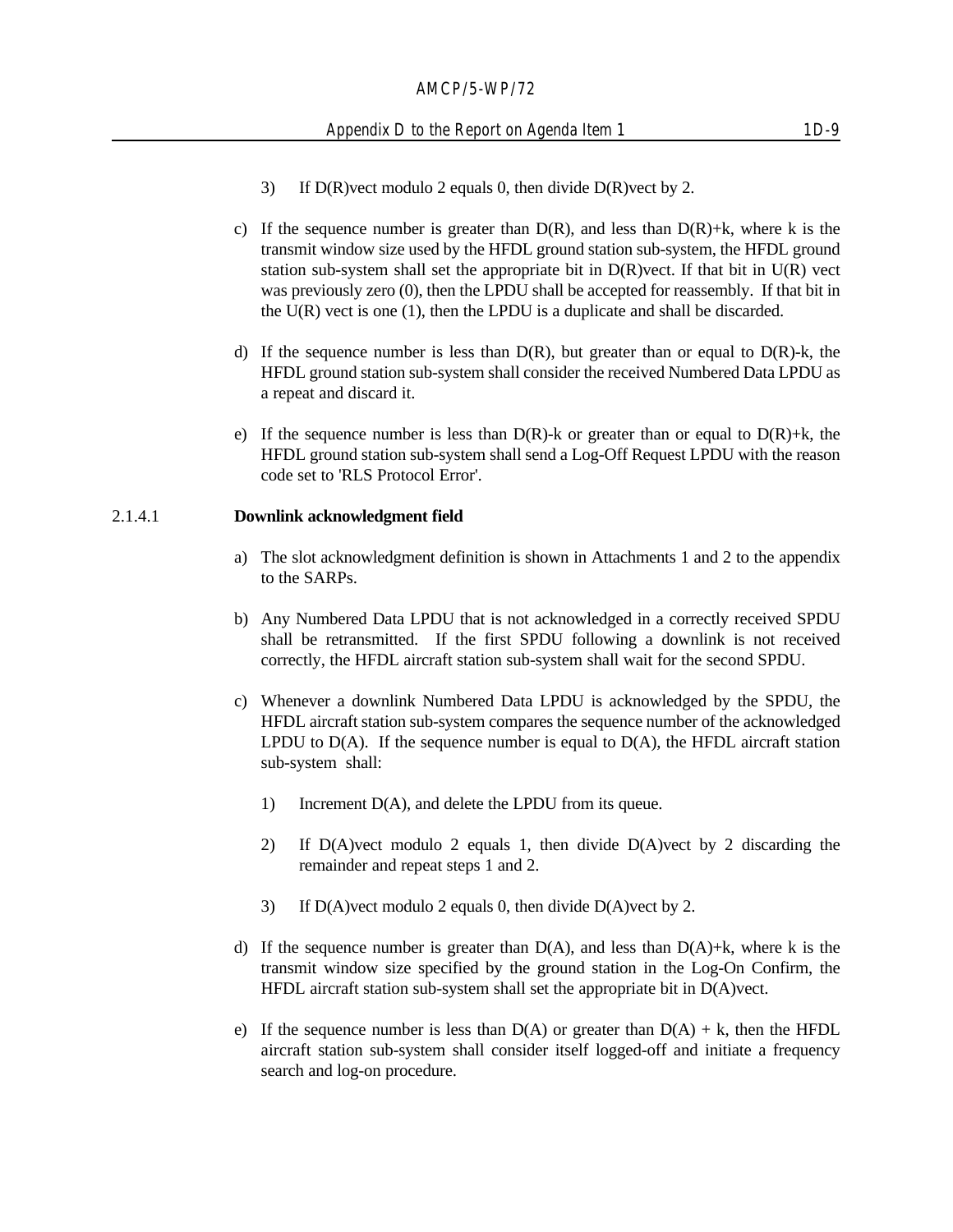# 1D-10 Appendix D to the Report on Agenda Item 1

# 2.1.4.2 **Downlink MPDU sequence number assignment**

A sequence number shall be assigned to each Numbered LPDU queued for transmission by the HFDL aircraft station sub-system. The assigned sequence number shall be either a previously used sequence number or a new sequence number equal to D(S) (the next available unused sequence number). A previously used sequence number shall be used when there is a bit in a D(A)vect that is zero and a bit in D(N)vect that is one (indicating that a sequence number has been sent, but the HFDL ground station sub-system has indicated that it was not received). If a previously used number is chosen then the bit in D(N)vect shall be set to zero. A new number can be used when  $D(S) < D(A) + k$ , where k is the transmit window size specified in the Log-On Confirm uplink LPDU. If a new sequence number is used, then  $D(S)$ shall be incremented. If  $D(S) = D(A) + k$ , then a new sequence number cannot be assigned until  $D(A)$  is increased (note that  $D(S) > D(A) + k$  is not allowed).

#### 2.2 **Direct link service (DLS) protocol**

The DLS protocol shall only be used to transfer the following types of HFNPDUs between the HFDL aircraft station sub-system and an HFDL ground station sub-system:

> System Table, Performance Data, System Table Request, Frequency Data, Delayed Echo Application (Uplink and Downlink) (Optional), and Enveloped Data.

In the DLS mode, uplink or downlink HFNPDUs shall not be segmented by the link layer.

# 3. **LINK LAYER MANAGEMENT**

#### 3.1 **Channel access protocol**

The channel access protocol to be used in the HF Data Link system shall be a combination of Frequency Division Multiple Access (FDMA) and Time Division Multiple Access (TDMA).

# 3.1.1 **Assignment of slots by the HFDL ground station sub-system**

HFDL ground station sub-systems shall assign uplink slots, reserved downlink slots, and random access downlink slots taking into account message priority and maintenance of communications.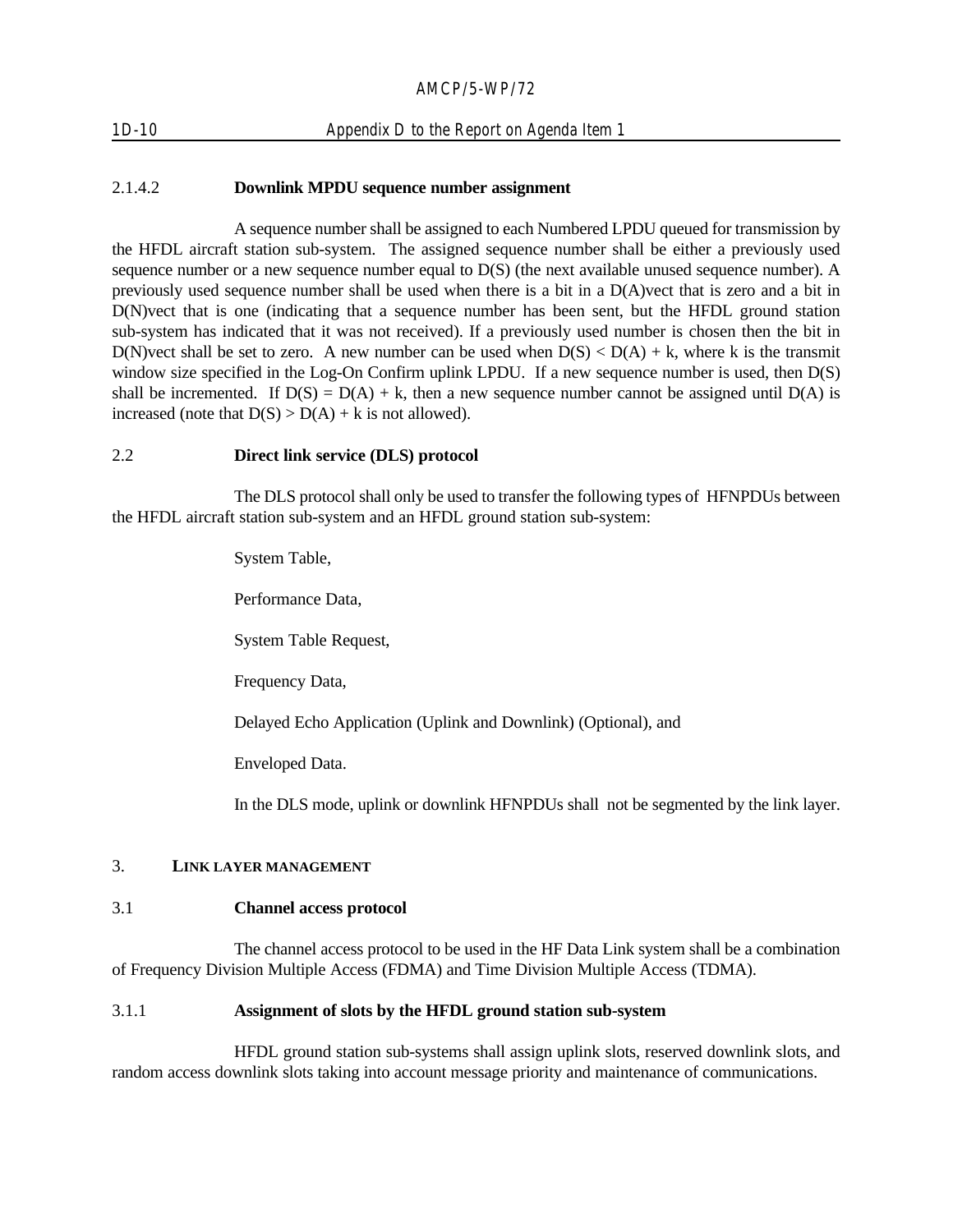Appendix D to the Report on Agenda Item 1 1D-11

*Recommendation.— When assigning multiple slots to an HFDL aircraft station sub-system the HFDL ground station sub-system should assign adjacent slots.*

#### 3.1.2 **Selection of downlink slot by HFDL aircraft station sub-system**

- a) If an HFDL aircraft station sub-system has one or more downlink LPDUs queued for transmission and the HFDL ground station sub-system has assigned one or more slots to the HFDL aircraft station sub-system, the HFDL aircraft station sub-system shall send as many of the downlink LPDUs in the assigned slot or slots as possible. If a slot is assigned to an HFDL aircraft station sub-system and the HFDL aircraft station sub-system has nothing in its queue to send, the HFDL aircraft station sub-system shall send an MPDU without any LPDUs, or with one Performance Data HFNPDUs as in Attachments 1 and 2 to the appendix to the SARPs.
- b) If the HFDL ground station sub-system has not assigned the HFDL aircraft station sub-system a slot, the HFDL aircraft station sub-system shall select and use a random access slot to send as many LPDUs as possible. The random access slot to be used shall be selected at random from all available access slots identified in the SPDU. If the HFDL aircraft station sub-system acquires one or more LPDUs for downlinking, after the SPDU is received, then the HFDL aircraft station sub-system shall randomly select a contention slot from the remaining available contention slots. If no contention slots are available, the HFDL aircraft station sub-system shall wait for a TDMA frame in which there are slot(s) available.
- c) If an HFDL aircraft station sub-system transmits one or more LPDUs in a random access slot and none of the LPDUs are acknowledged in the next SPDU, where an acknowledgement is expected, the HFDL aircraft station sub-system shall perform the contention back-off algorithm in Figure A.1.
- d) When operating in the Back-Off Mode, the HFDL aircraft station sub-system shall exit the Back-Off Mode when
	- 1) at least one LPDU that was transmitted in a random access slot is positively acknowledged;
	- 2) the SPDU which assigns a downlink slot to the HFDL aircraft station sub-system is received, or;
	- 3) a condition that necessitates a new frequency search is detected.

#### 3.1.3 **Downlink slot reservation requests**

With each downlink transmission, the HFDL aircraft station sub-system shall request slot assignments, if necessary, for future transmissions.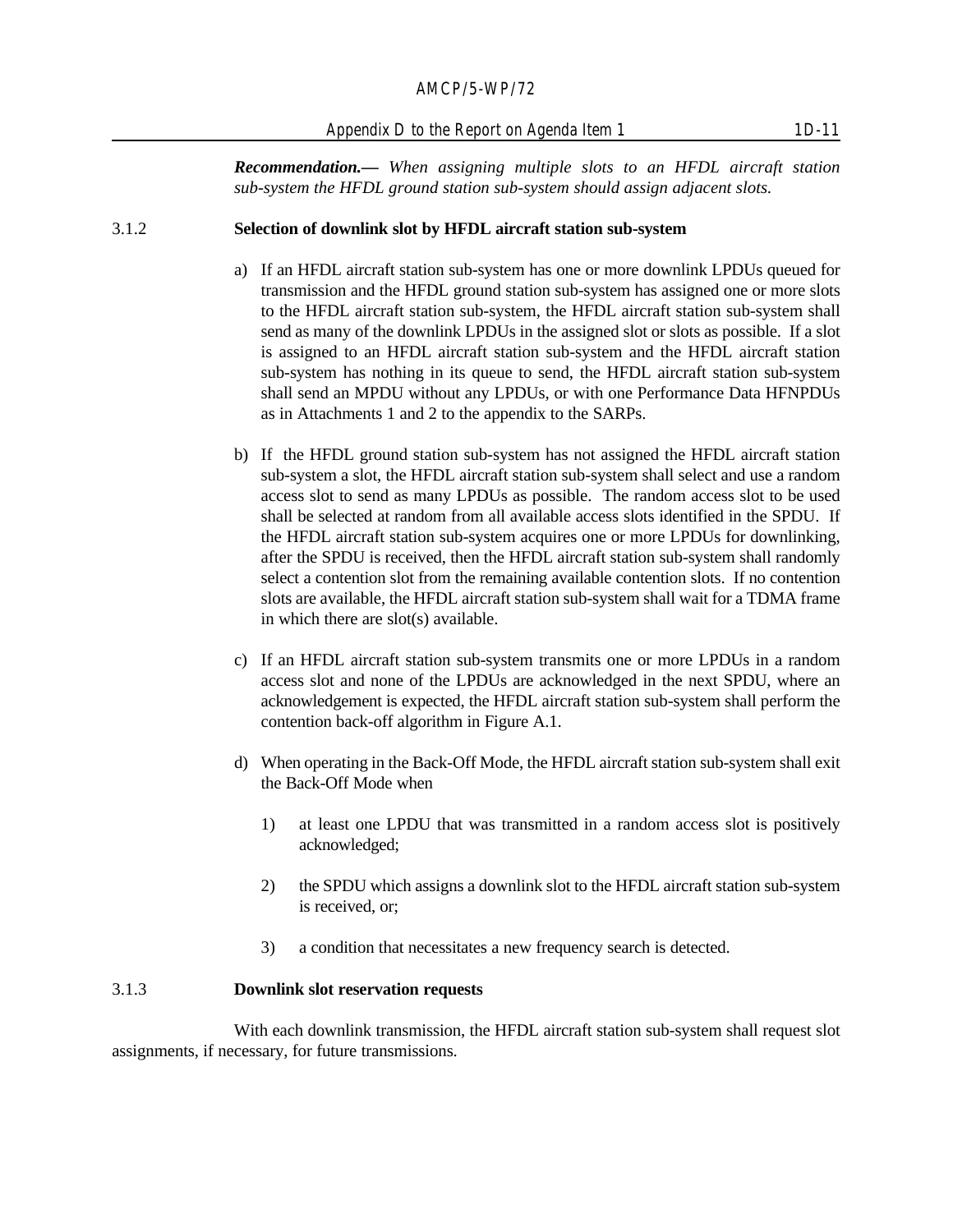| $1D-12$ | Appendix D to the Report on Agenda Item 1        |
|---------|--------------------------------------------------|
| 3.2     | <b>HFDL</b> ground station sub-system management |

# 3.2.1 **Log-on procedure**

When the HFDL ground station sub-system receives a Log-On Request, it shall check for the availability of unassigned Aircraft IDs and respond with a Log-On Confirm uplink addressed to the HFDL aircraft station sub-system with the assigned Aircraft ID and maximum downlink data rate measured. If there are no Aircraft IDs available, the HFDL ground station sub-system shall respond to the HFDL aircraft station sub-system with a Log-On Denied uplink with a reason code indicating no aircraft IDs available.

# 3.2.2 **Log-on resume procedure**

Upon receipt of a Log-On Resume request from the HFDL aircraft station sub-system, the HFDL ground station sub-system shall do one of the following:

- a) If the HFDL aircraft station sub-system Log on information is contained in the HFDL ground station sub-system Log-On Status Table, then the HFDL ground station sub-system shall respond with a Log-On Resume Confirm. Delivery of any partially delivered HFNPDUs shall resume.
- b) If the HFDL aircraft station sub-system Log on information is not contained in the HFDL ground station sub-system Log-On Status Table, then the HFDL ground station sub-system shall respond with a Log-On Confirm. In this case, the HFDL ground station sub-system shall respond with a Log-On Confirm LPDU to indicate to the HFDL aircraft station sub-system that the HFDL ground station sub-system cannot resume where the HFDL aircraft station sub-system left off, and that the link connection is to be reinitialized and treated as a new connection. The HFDL aircraft station sub-system shall discard any partially delivered HFNPDUs when it receives the Log-On Confirm LPDU.

# 3.2.3 **Log-on status table**

- a) Each HFDL ground station sub-system shall maintain a table of HFDL aircraft station sub-systems logged on each of its operating frequencies. Each entry in the table includes the aircraft address, assigned Aircraft ID, and the last TDMA frame in which a downlink was received from the HFDL aircraft station sub-system, and slot reservation request information.
- b) When the HFDL ground station sub-system receives a downlink with a slot reservation request, the HFDL ground station sub-system shall update downlink slot assignments requested.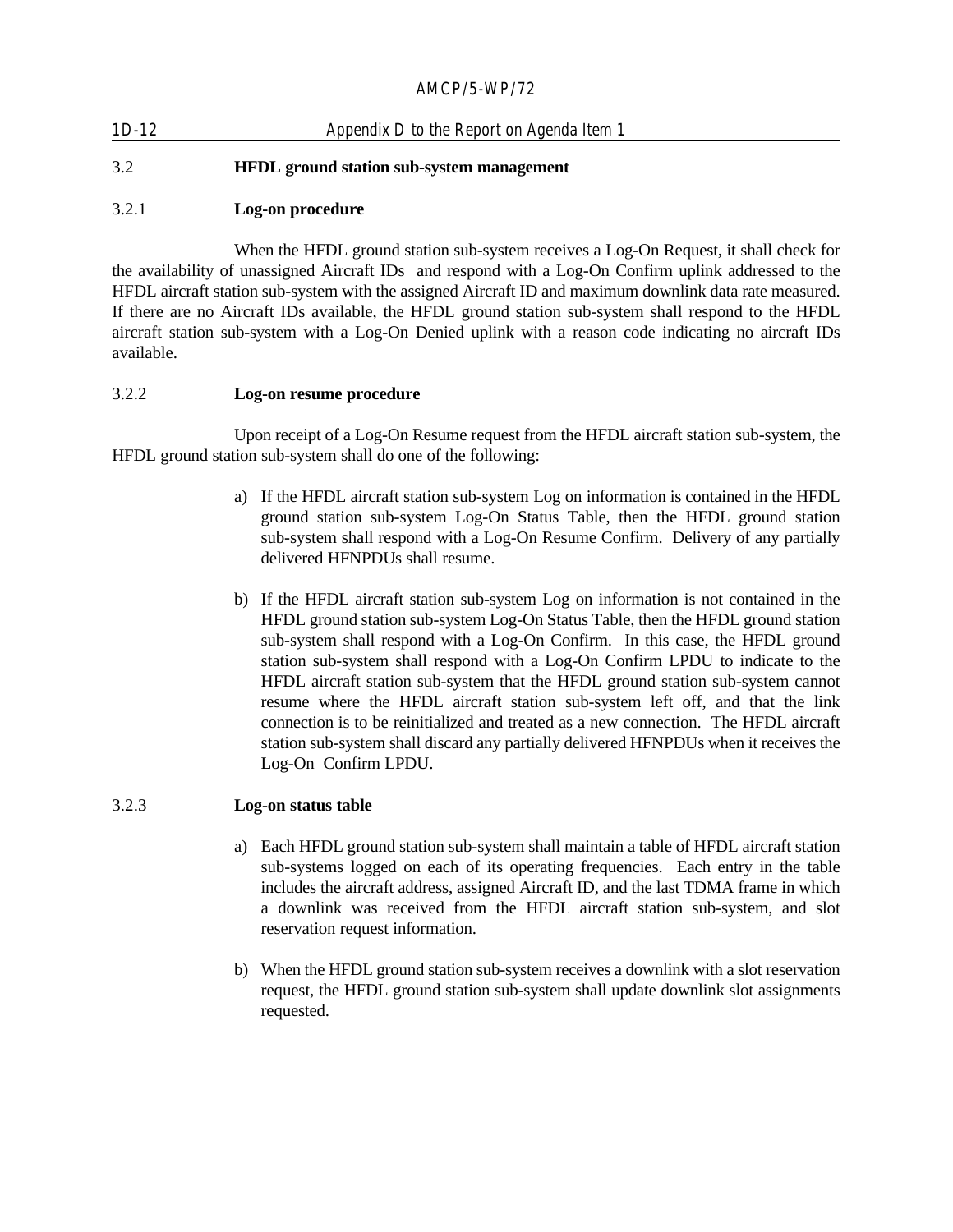#### 3.2.4 **Data rate reporting**

The HFDL ground station sub-system shall report the maximum usable downlink data rate in the header of each uplink transmission addressed to the HFDL aircraft station sub-system based on the quality of the last downlink received from the HFDL aircraft station sub-system.

> *Recommendation.— The maximum usable data rate reported should be based on the quality of the most recent downlinks received from the HFDL aircraft station sub-system.*

#### 3.2.5 **Ground station synchronization (see 11.2.5)**

- a) Synchronization of HFDL ground station sub-systems shall be to within  $+/25$ milliseconds of UTC. If this synchronization is lost then the HFDL ground station sub-system shall indicate the condition by the use of the UTC SYNC flag within the SPDU, as described in the attachments.
- b) When the HFDL ground station sub-system is synchronized to within  $+/25$ milliseconds of UTC:
	- 1) the HFDL ground station sub-system shall transmit SPDUs on its operational frequencies in a synchronized manner as defined in a master TDMA frame with Master TDMA Frame slot 0 starting at  $t_{ref} = 00:00:00.0$  UTC
	- 2) the HFDL ground station sub-system SPDU slot (slot 0) shall be broadcast with an offset to the Master TDMA Frame as defined within the HFDL System Table.
- c) A slot shall be defined in the Master TDMA Frame for the SPDU slot (slot 0) of the TDMA frame for each assigned frequency at all HFDL ground station sub-systems (see Figure A.2).

*Note.— The first slot (slot 0) is always the SPDU slot in the local TDMA frame defined for each frequency. All other slots (slots 1 through 12) are numbered relative to the SPDU slot for the purpose of assigning slots and acknowledging downlink LPDUs.*

*Note.— Assigning SPDU slot offsets in a staggered manner allows the HFDL aircraft station sub-system to more rapidly determine which frequencies are propagating (see Figure A-3).*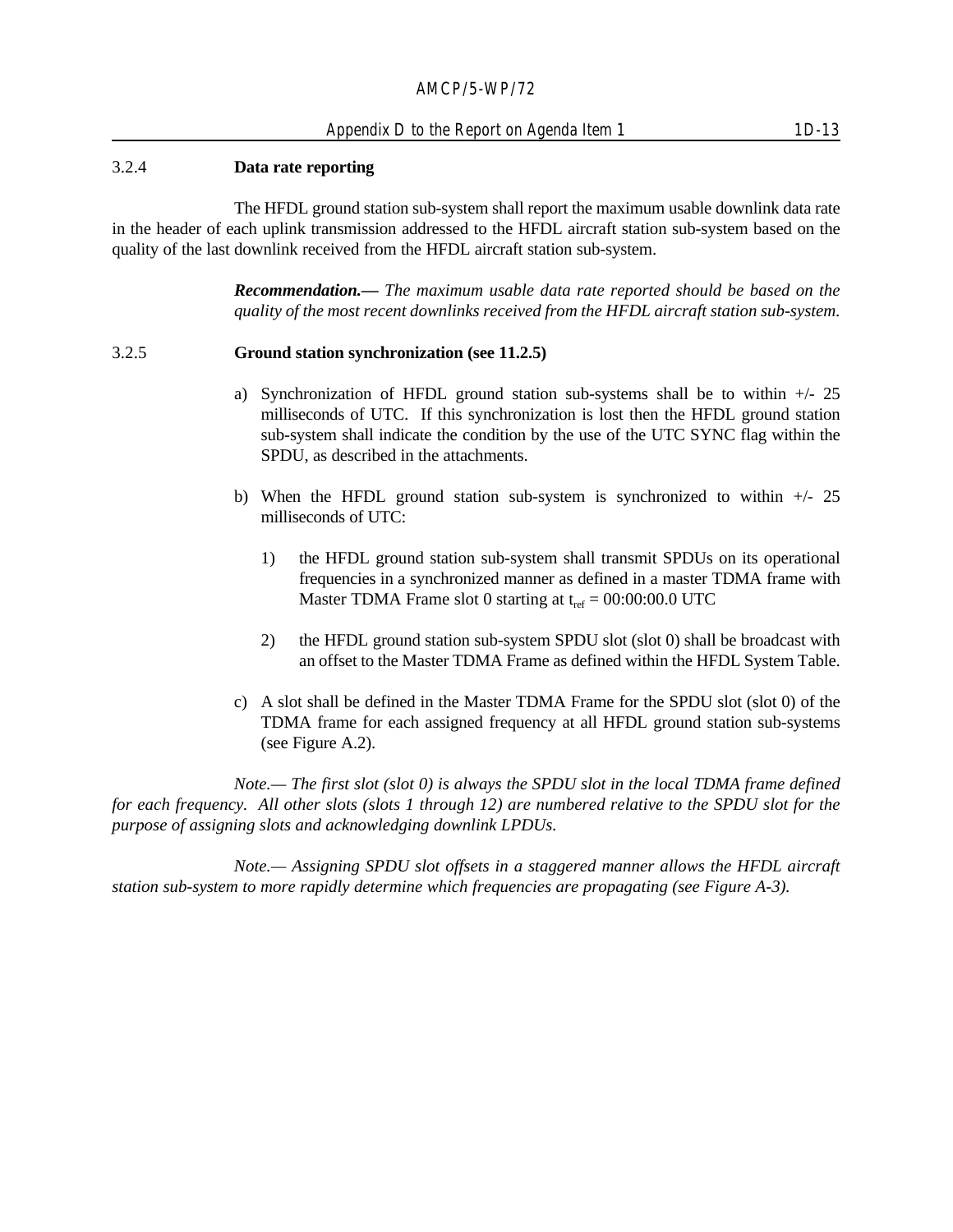| $1D-14$     | Appendix D to the Report on Agenda Item 1                                                                                                                                                                                               |  |  |  |  |
|-------------|-----------------------------------------------------------------------------------------------------------------------------------------------------------------------------------------------------------------------------------------|--|--|--|--|
| 3.2.6       | <b>HFDL</b> system table                                                                                                                                                                                                                |  |  |  |  |
|             | a) The HFDL ground station sub-system shall maintain a current HFDL System Table<br>provided by the HFDL ground management sub-system, as defined in Attachments 1<br>and 2 to the appendix to the SARPs).                              |  |  |  |  |
|             | b) The HFDL ground station shall broadcast, as required, the HFDL System Table,<br>partitioned into double slot HFNPDUs. The HFDL System Table shall be broadcast<br>at 300 bps.                                                        |  |  |  |  |
|             | c) When responding to a HFDL System Table Request LPDU, the HFNPDUs shall be<br>broadcast to all HFDL aircraft station sub-systems (Aircraft ID 00h). The HFNPDUs<br>shall be delivered using the Unnumbered Data LPDU Type designator. |  |  |  |  |
|             | d) The number and content of the HFNPDUs used to broadcast the HFDL System Table<br>shall be based on the size of the table and be identical for all HFDL System Table<br>broadcasts for the same System Table Version.                 |  |  |  |  |
| 3.2.7       | <b>Ground station link monitoring</b>                                                                                                                                                                                                   |  |  |  |  |
| 3.2.7.1     | Procedure for logging off aircraft                                                                                                                                                                                                      |  |  |  |  |
| conditions: | The HFDL ground station sub-system shall log off aircraft under any of the following                                                                                                                                                    |  |  |  |  |
|             | a) the aircraft logs on to another HFDL ground station sub-system,                                                                                                                                                                      |  |  |  |  |
|             | b) the HFDL aircraft station sub-system does not respond to polling,                                                                                                                                                                    |  |  |  |  |
|             | c) the downlink transmission is not within slot boundaries,                                                                                                                                                                             |  |  |  |  |
|             | d) the downlink was sent in an uplink slot,                                                                                                                                                                                             |  |  |  |  |
|             | an RLS protocol error was encountered, or<br>e)                                                                                                                                                                                         |  |  |  |  |
|             | an invalid Aircraft ID was used.<br>f)                                                                                                                                                                                                  |  |  |  |  |
|             |                                                                                                                                                                                                                                         |  |  |  |  |

*Note.— When logging off aircraft for items c) through f), the HFDL ground station sub-system shall notify the aircraft of the log off using the Log-Off Request reason codes in Attachment 2 to the appendix to the SARPs.*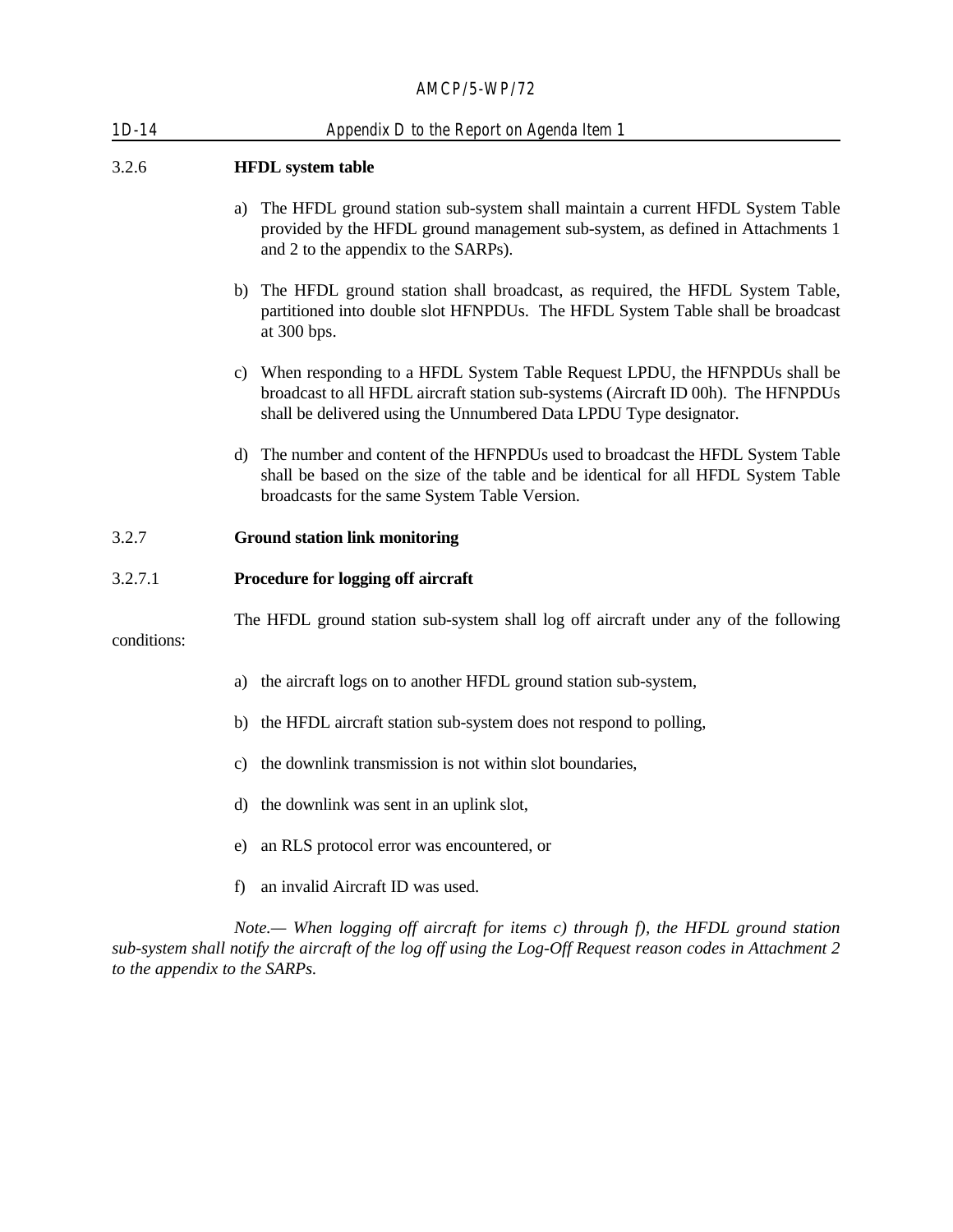# 3.2.7.2 **Performance data**

*Recommendation.— The Performance Data HFNPDU is an optional HFNPDU that should be used to downlink system performance data collected by the HFDL aircraft station sub-system.* 

a) If implemented, this function shall be as follows: During a log on session the HFDL aircraft station sub-system shall collect and send Performance Data as transmit space permits in downlink MPDUs with the exception of MPDUs containing a Log-On Request or Log-On Resume Request LPDU. The aircraft HF Data Link function shall not generate a separate downlink MPDU to send performance data unless the aircraft is assigned a downlink slot by the ground station sub-system and there is no other data to send. At the completion of each log on session, the HFDL aircraft station subsystem shall store a Performance Data HFNPDU that reflects the statistics gathered from the completed log on session. The Performance Data HFNPDU shall be held in a FIFO queue awaiting transmission. The HFDL aircraft station sub-system shall first choose the Performance Data HFNPDU at the front of the queue, otherwise a Performance Data HFNPDU reflecting the current log on session accumulate data shall be sent. Once a Performance Data HFNPDU from a previous session has been sent and acknowledged by the ground station sub-system, it shall be removed from the queue. When an insertion is made to the queue while the queue is full, the oldest HFNPDU shall be removed and the current HFNPDU inserted. The format of the Performance Data HFNPDU transmitted by the HFDL aircraft station sub-system shall be as defined in the Attachments.

#### 3.2.7.3 **Frequency data**

*Recommendation.— The Frequency Data HFNPDU should be used to downlink system operating frequency propagation data collected by the HFDL aircraft station sub-system during the most recent frequency search.* 

a) If implemented, Frequency Data shall be as follows: The Frequency Data HFNPDU shall be delivered with every Log-On Request or Log-On Resume request LPDU. The format of the Frequency Data HFNPDU transmitted by the HFDL aircraft station sub-system in the Log-On Request or Log-On Resume request LPDU shall be as defined in Figure 9 of Attachment 1 to the appendix of the SARPs.

#### 3.3 **HFDL aircraft station sub-system management**

#### 3.3.1 **Log-on procedure**

- a) The HFDL aircraft station sub-system shall conduct a search for an operating frequency among the current assigned frequencies.
- b) Once a frequency with a receivable SPDU is found, the HFDL aircraft station sub-system shall transmit a log-on LPDU on the selected frequency.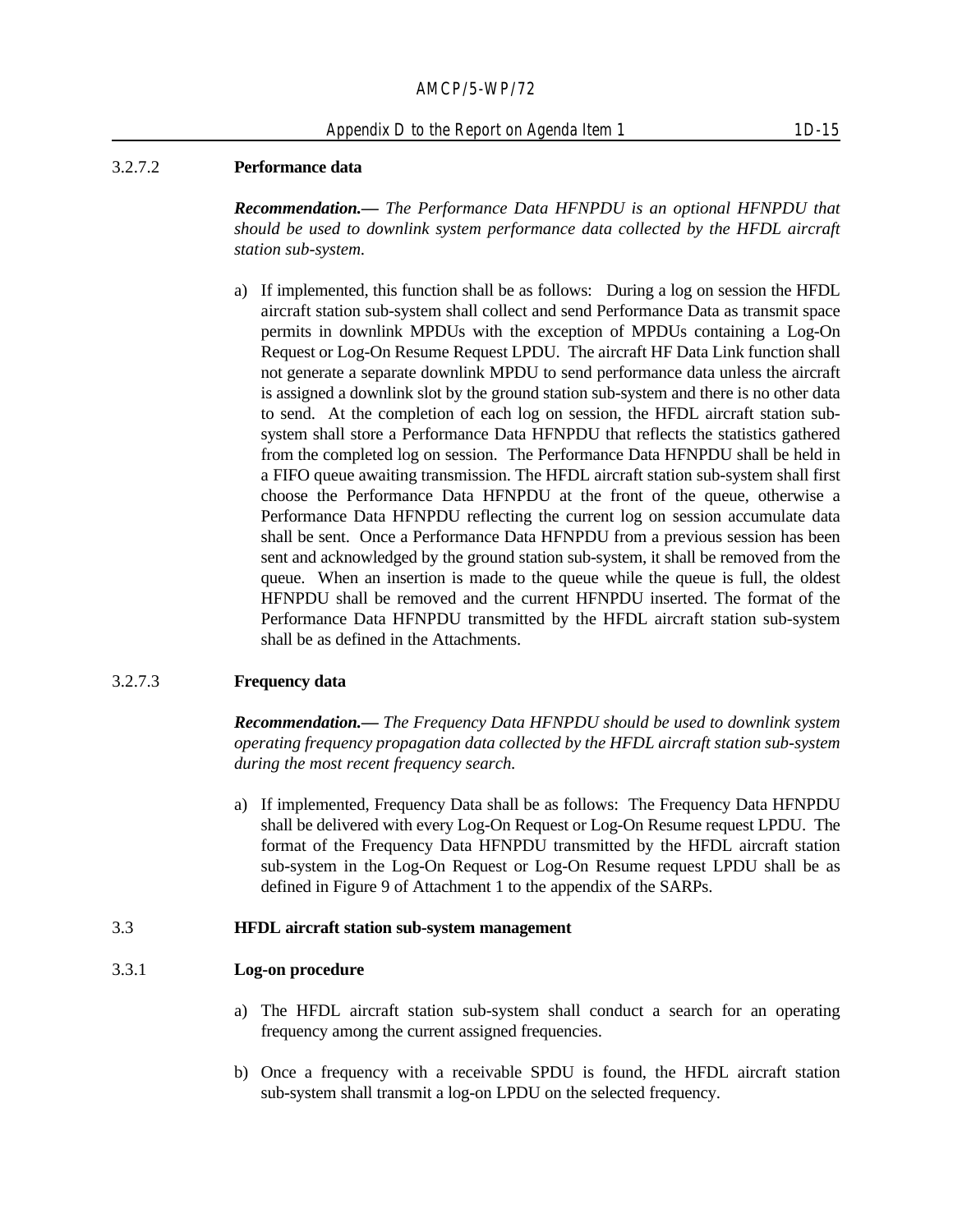#### 1D-16 Appendix D to the Report on Agenda Item 1

*Recommendation.— Once the frequency search algorithm is complete and the HFDL aircraft station sub-system has selected what is considered to be a good frequency, the hardware is tuned for transmit. During this initial tuning cycle, there may be a small amount of radiated energy that may be receivable by the HFDL ground station sub-system or other aircraft HF Stations. Therefore, this initial tune should take place at a time other than when the SPDU is being broadcast by the HFDL ground station sub-system.*

- c) A confirmation that the HFDL ground station sub-system has received the Log-On Request shall be provided by a positive acknowledgment using FFh as the aircraft ID in the appropriate slot acknowledgment field contained in the next one or two SPDUs. A 'NACK' in this field shall indicate that the downlink was not received. The HFDL aircraft station sub-system shall then send a new Log-On Request downlink. If two consecutive Log-On Requests fail to be acknowledged, the HFDL aircraft station sub-system shall then initiate a search for another operating frequency, and re-start the log-on sequence.
- d) If the HFDL aircraft station sub-system receives a Log-On Confirm uplink, it shall then begin delivery of downlink data and continue using the same frequency and assigned Aircraft ID.
- e) If the HFDL aircraft station sub-system receives a Log-On Denied uplink, it shall then search for a different frequency.
- f) HFDL aircraft station sub-systems shall only log-on to HFDL ground station sub-systems broadcasting an SPDU with an SPDU version compatible with the implementation of the HFDL aircraft station sub-system.

#### 3.3.2 **Log-on resume procedure**

- a) The link layer shall initiate a search for a new frequency when any of the following occurs:
	- 1) The last SPDU announced a HFDL ground station sub-system frequency change, shut down or loss of ground network connection
	- 2) The HFDL aircraft station sub-system fails to detect 2 consecutive SPDUs
	- 3) When three consecutive downlinks are not positively acknowledged
	- 4) Five or more out of 10 SPDUs are received with CRC error.

*Note.— SPDU data information may be used to update the operating frequency list.*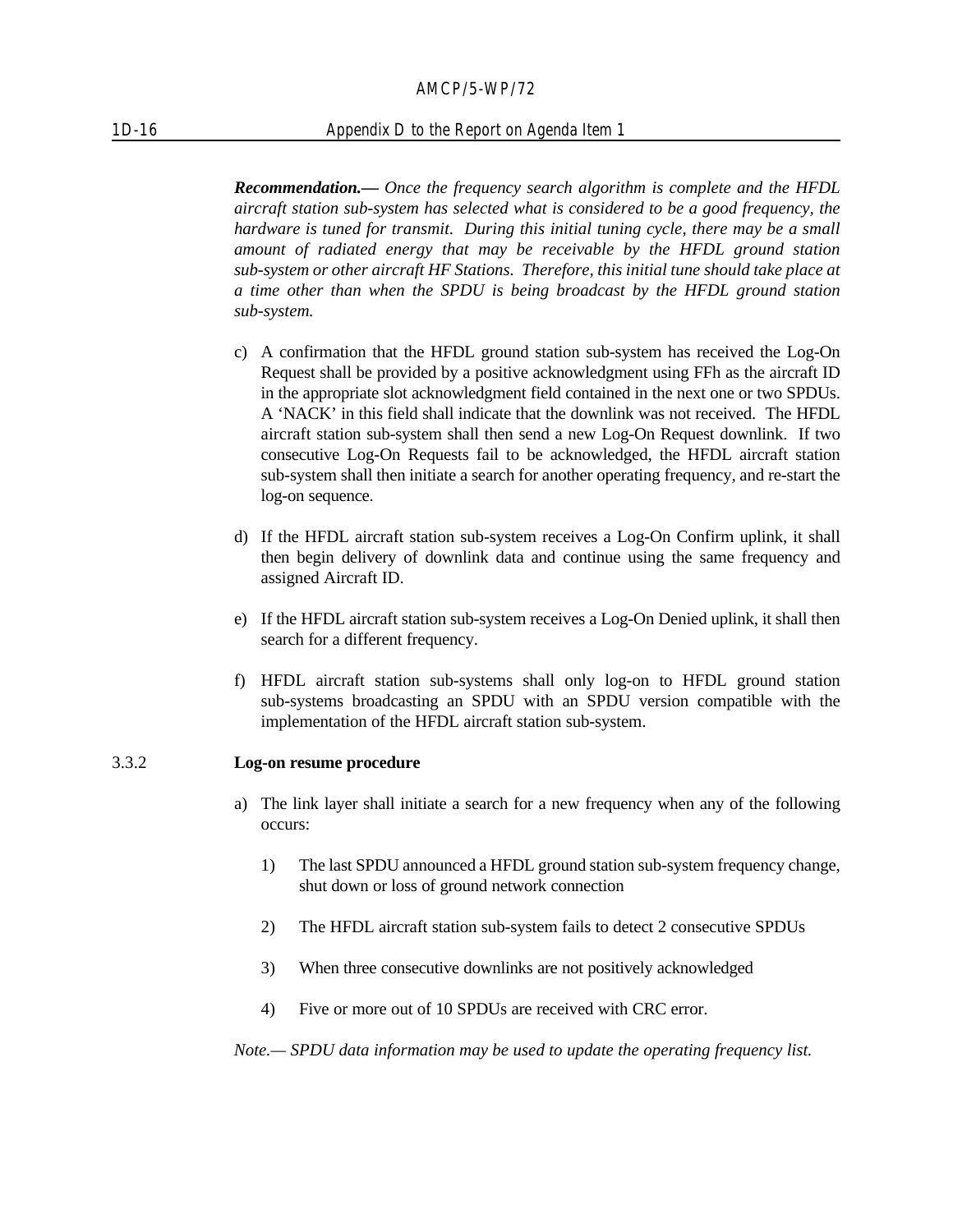# Appendix D to the Report on Agenda Item 1 1D-17

- b) When changing frequencies, the HFDL aircraft station sub-system shall issue a Log-On Resume request, or Log-On Request to connect to a different frequency.
- c) The HFDL aircraft station sub-system HFDL shall save all segments of partially reassembled uplink HFNPDUs (Basic Data Units) while a Log-On Resume procedure is pending, The partially reassembled uplink HFNPDU is discarded only if the HFDL ground station sub-system does not respond with a Log-On Resume-Confirm LPDU.

# 3.3.3 **Data rate reporting**

The HFDL aircraft station sub-system shall report the maximum usable uplink data rate in the header of each downlink transmission.

> *Recommendation.— The maximum usable data rate reported should be based on the quality of the most recent SPDUs and uplinks received from the HFDL ground station sub-system.*

# 3.3.4 **HFDL system table management**

When the HFDL System Table version number, stored within the HFDL aircraft station sub-system, is less than the HFDL System Table version number broadcast in an SPDU, the link layer shall update the HFDL System Table with the newer broadcast HFDL System Table. When the HFDL System Table version number, stored within the HFDL aircraft station sub-system, is greater than the HFDL System Table version number broadcast in an SPDU, the link layer shall update the HFDL System Table with the broadcast HFDL System Table only if the version number indicates a rollover condition.

#### 4. **SUBNETWORK LAYER PROTOCOLS AND SERVICES**

- 4.1 **HFDL subnetwork layer**
- 4.1.1 **General provisions**

#### 4.1.1.1 **Architecture**

4.1.1.1.1 Figure 4-11 shows the HFDL subnetwork dependent (HFSND), interworking (IW) and subnetwork access (SNAc) functions and the ATN HFDL subnetwork protocol architecture.

4.1.1.1.2 The term DCE when used shall mean ISO 8208 second addition, DCE.

4.1.1.1.3 The HFDL subnetwork layer (HFSNL) shall interface with the link layer and the HFDL aircraft station sub-system/HFDL ground station sub-system management.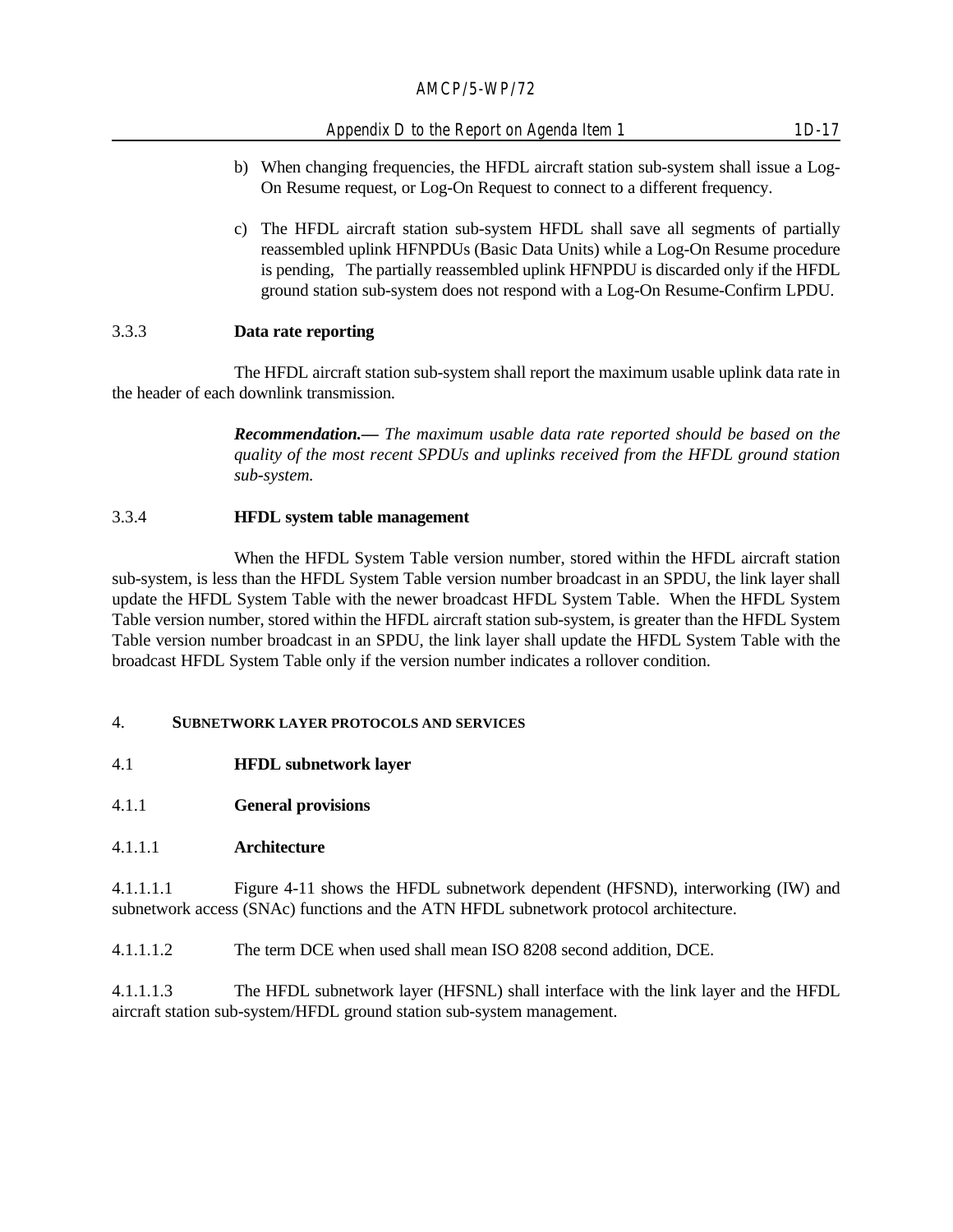# 1D-18 Appendix D to the Report on Agenda Item 1

# 4.1.1.2 **Services**

The HFSNL shall provide for the transparent transfer of octet aligned HFSNL user data and/or control information.

#### 4.1.2 **Packet data performance**

#### 4.1.2.1 **Reserved**

*Note.— The terms used with respect to packet data performance are based on the definitions in ISO 8348 (first edition). In applying these definitions to the HFDL subnetwork layer, the word "network" and its abbreviation "N" in ISO 8348 are replaced by the word "subnetwork" and its abbreviation "SN", respectively, wherever they appear.*

#### 4.1.2.2 **Speed-of-service**

*Note.— Subnetwork performance depends on a number of factors, including the level of communication traffic. The performance values given here apply under maximum loading conditions.*

#### 4.1.2.2.1 **Connection establishment delay**

*Note.— Connection establishment delay, as defined in ISO 8348, includes a component, attributable to the called subnetwork service user, which is the time between the SN-CONNECT indication and the SN-CONNECT response. This user component is due to actions outside the boundaries of the HFDL subnetwork and is therefore excluded from the HFDL specifications.*

4.1.2.2.1.1 Connection establishment delay  $(95<sup>th</sup>$  percentile) shall not exceed [70] seconds.

| 4.1.2.2.2 | <b>Reserved</b>                                                             |  |
|-----------|-----------------------------------------------------------------------------|--|
| 4.1.2.2.3 | <b>Reserved</b>                                                             |  |
| 4.1.2.2.4 | <b>Connection release delay</b>                                             |  |
|           | The connection release delay (95 percentile) shall not exceed [30] seconds. |  |
| 4.1.2.3   | <b>Reserved</b>                                                             |  |
| 4.1.3     | <b>HFDL</b> subnetwork-dependent protocol services and operations           |  |
| 4.1.3.1   | <b>General provisions</b>                                                   |  |

Since the functional differences between the HFDL subnetwork dependent protocol aircraft function (HFSNDPA) and HFDL subnetwork dependent protocol ground function (HFSNDPG) are minimal,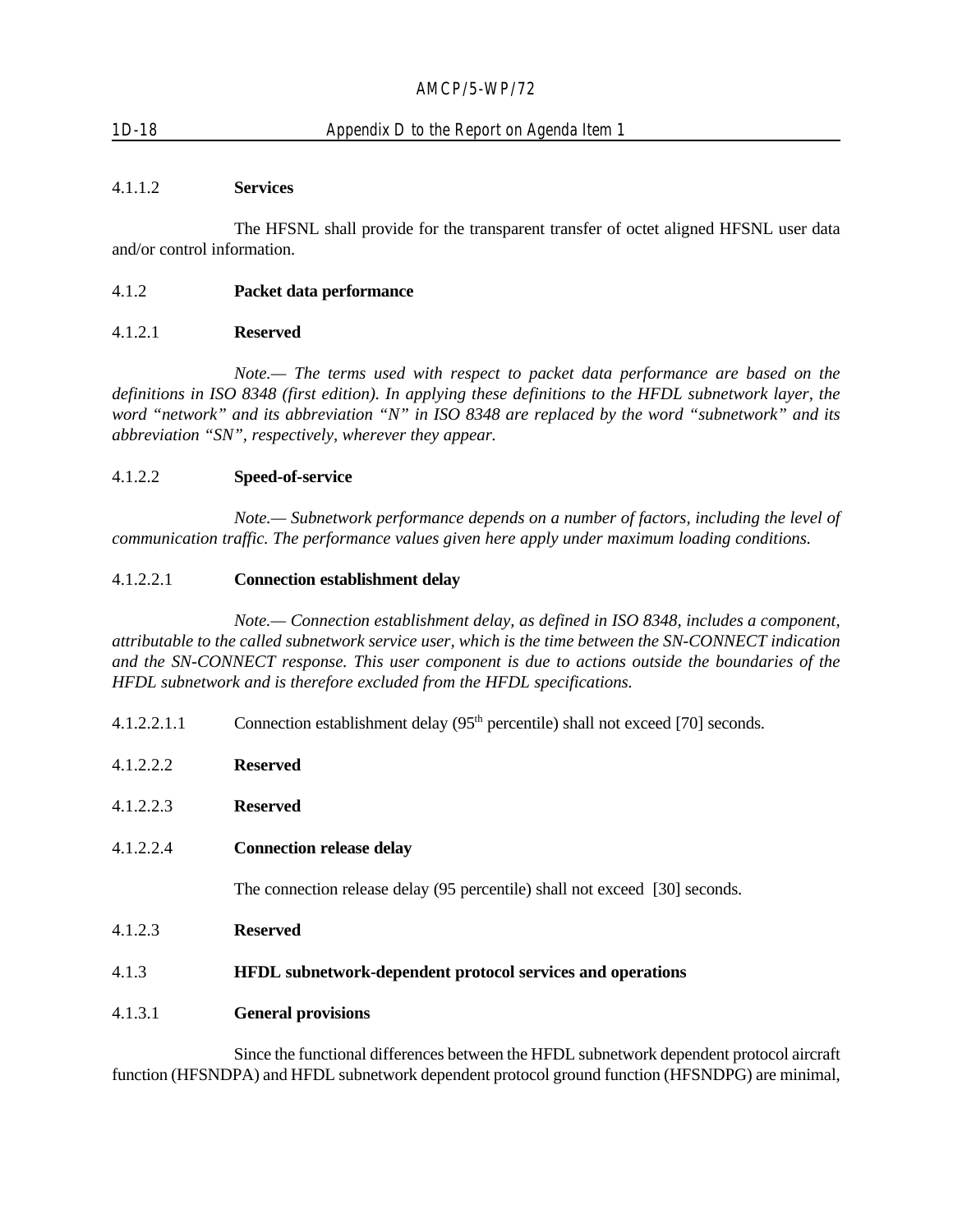their operations shall be described in terms of HFSNDPX where X shall stand for either A or G. Where differences do occur, the HFSNDPA and HFSNDPG functions shall be described individually.

# 4.1.3.2 **HFDL subnetwork-dependent protocol entities**

*Note.— At least one pair of HFSNDPA and HFSNDPG entities exists between each pair of HFDL Aircraft Station Sub-system and HFDL Ground Station Sub-system. Figure 4-12 shows two pairs of HFSNDPA and HFSNDPG entities between two HFDL Aircraft Station Sub-systems and a HFDL Ground Station Sub-system.*

4.1.3.2.1 The HFSNDPX defined in this section shall pertain to each HFSNDPX entity.

# 4.1.3.3 **Logical channels**

*Note.— The connections between HFSNDPAs and HFSNDPGs are established through logical channels. Up to 255 logical channels may be established between each pair of HFSNDPX entities. Each logical channel is identified by its own logical channel number (LCN) ranging from 1 through 255. LCN 0 is reserved.*

4.1.3.3.1 For a new ground-to-air connection establishment, the HFSNDPG shall allocate a logical channel number in the range 1 to 127, by choosing the lowest numbered logical channel in the ready state in that range. For a new air-to-ground connection setup, the HFSNDPA shall allocate a logical channel number in the range 128 to 255, by choosing the highest numbered logical channel in the ready state in that range.

#### 4.1.3.4 **Operations**

The HFSNDPX virtual call (VC) service shall proceed through three distinct phases:

- a) connection established;
- b) data transfer; and
- c) connection release.

*Note.— The HFSNDPX is specified in terms of locally originated, or remotely originated operations. Locally originated specifies the procedure at the HFSNDPX for handling operations originating from a local subnetwork service (SNS) user, while remotely originated specifies the procedure at the HFSNDPX for handling operations originating from a remote SNS user.*

#### 4.1.3.5 **Connection establishment**

*Note.— Up to [128] octets of user data may be transferred during connection establishment.*

4.1.3.5.1 The connection establishment procedure shall apply independently to each establishment request.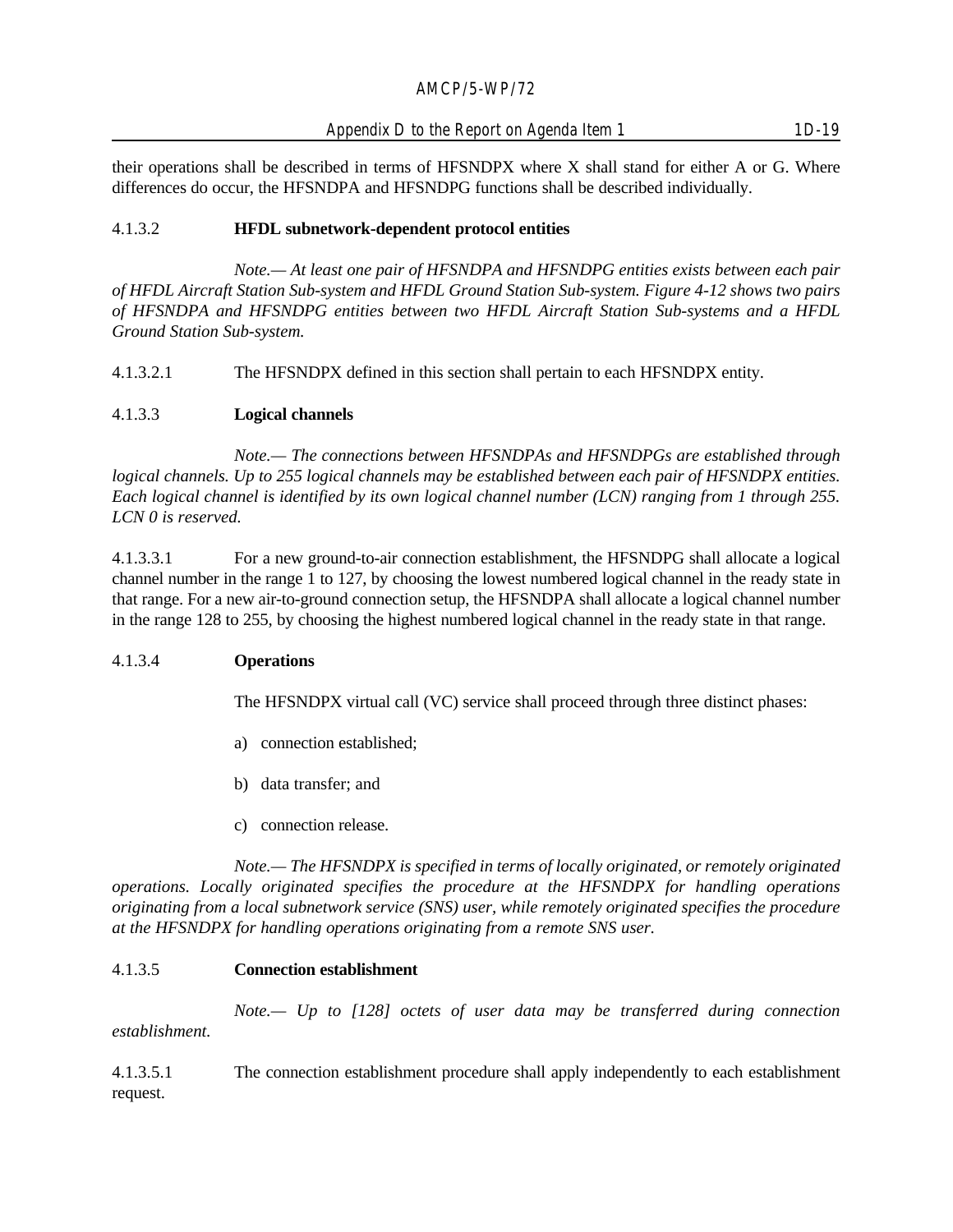| $1D-20$   | Appendix D to the Report on Agenda Item 1                      |
|-----------|----------------------------------------------------------------|
| 4.1.3.5.2 | User data shall be transparently forwarded in both directions. |

# 4.1.3.5.3 **Locally originated**

# 4.1.3.5.3.1 **Normal operation**

4.1.3.5.3.1.1 When the HFSNDPX receives a call request packet from the IW, it shall allocate a logical channel which is in the ready state, forward the call request packet to the remote HFSNDPX by means of a connection request HFNPDU and place the logical channel into the IW call request state.

4.1.3.5.3.1.2 If the call is accepted at the remote HFSNDPX, a connection confirm HFDL subnetwork protocol data units (HFNPDU) is received. The HFSNDPX shall then place the logical channel in the data transfer/flow control state (flow control ready/no remote or local interrupt pending) and forward a call connected packet to the IW. The call connected packet shall use default values (if any) for the facilities which are not transmitted over the HFDL subnetwork, according to the HFNPDU to packet mapping rules defined in 4.7.3.16.

4.1.3.5.3.1.3 If the HFSNDPX does not receive either a connection confirm or connection released HFNPDU from the remote HFSNDPX before the timer (*see* tN1, Table 4-18) expires, it shall initiate a connection release procedure.

# 4.1.3.5.3.2 **Other operation**

If resources are not available, or a requested facility value is not allowed, then the originating HFSNDPX shall send a clear indication packet to the IW.

#### 4.1.3.5.4 **Remotely originated**

#### 4.1.3.5.4.1 **Normal operation**

4.1.3.5.4.1.1 When the HFSNDPX receives a connection request HFNPDU from the remote HFSNDPX, it shall place the logical channel selected in the incoming call state. The HFSNDPX shall forward an incoming call packet to the IW using default values for any facilities which are not transmitted over the HFDL subnetwork (see 4.7.3.16).

4.1.3.5.4.1.2 When the HFSNDPX receives a call accepted packet from the IW, it shall forward a connection confirm HFNPDU to the remote HFSNDPX and place the logical channel in the data transfer/flow control state (flow control ready/no remote or local interrupt pending) when it receives from the interfacing link layer the information that the connection confirm HFNPDU has been processed.

### 4.1.3.5.4.2 **Other operation**

4.1.3.5.4.2.1 If the receiving HFSNDPX cannot support the request, then it shall transmit a connection released HFNPDU to the originating HFSNDPX.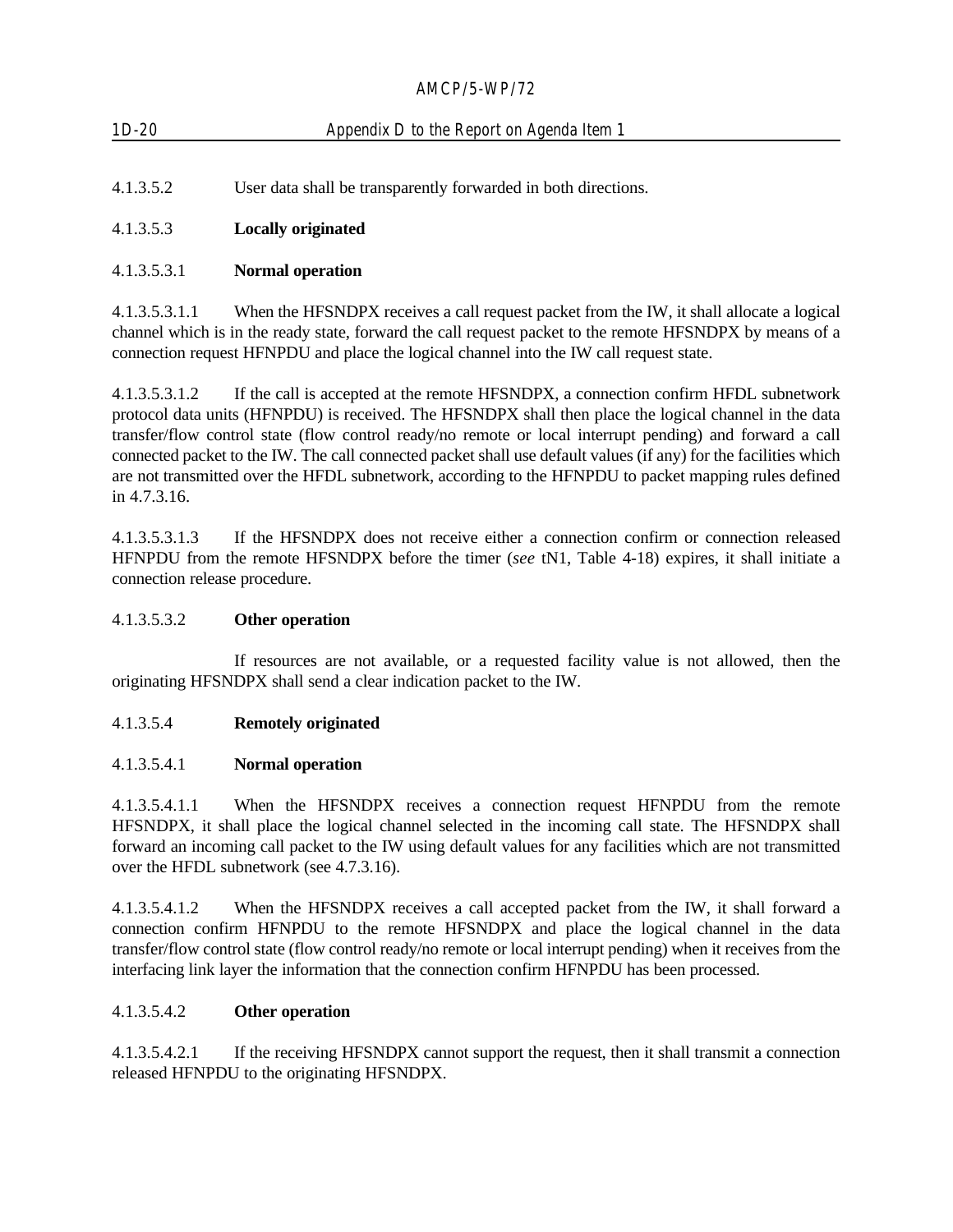4.1.3.5.4.2.2 If a selected facility value is not allowed, then the receiving HFSNDPX shall initiate a connection release procedure.

# 4.1.3.6 **Connection release**

*Note.— A subnetwork connection may be released at any time by any party once the logical channel is in the data transfer, IW call request, or incoming call states. The connection released HFNPDU may contain user data ([128] octets maximum) provided by the IW.*

4.1.3.6.1 User data shall be transparently forwarded in both directions.

4.1.3.6.2 The HFSNDPX shall guarantee in-sequence transmission between data/ interrupt HFNPDUs already forwarded to the link layer and a subsequently transmitted connection released or connection release complete HFNPDU.

# 4.1.3.6.3 **Locally originated**

4.1.3.6.3.1 When the HFSNDPX receives a clear request packet from the IW, it shall place the logical channel in the local clear request state, generate a connection released HFNPDU, and forward it to the remote HFSNDPX. The only HFNPDUs it shall then accept, are a connection released HFNPDU or a connection release complete HFNPDU. It shall discard all other HFNPDUs. The HFSNDPX shall also consider the receipt of any packet other than a clear request packet as an error, and shall discard it.

4.1.3.6.3.2 When the HFSNDPX receives a connection release complete after the connection released has been successfully sent, it shall return the logical channel to the ready state. If the HFSNDPX receives a connection released HFNPDU from the remote HFSNDPX, it shall not expect to receive a connection release complete HFNPDU.

4.1.3.6.3.3 If the HFSNDPX does not receive a response from the remote HFSNDPX before the associated timer (see tN6, Table 4-18) expires, it shall return the logical channel to the ready state.

# 4.1.3.6.4 **Remotely originated**

When the HFSNDPX receives a connection released HFNPDU, it shall enter the remote clear request state, and forward a clear indication packet to the IW. It shall also construct a connection release complete HFNPDU, send it to the remote HFSNDPX, and return the logical channel to the ready state.

# 4.1.3.6.5 **HFSNDPX originated**

If the HFSNDPX entity needs to disconnect a connection, it shall place the logical channel in the local clear request state, send a clear indication packet to the IW and transmit a connection released HFNPDU to the remote HFSNDPX. It expects to receive as a response from the remote HFSNDPX a connection release complete HFNPDU or connection released HFNPDU, and shall return the logical channel to the ready state when the expected response is received or timing supervision expires (see tN6, Table 4-20).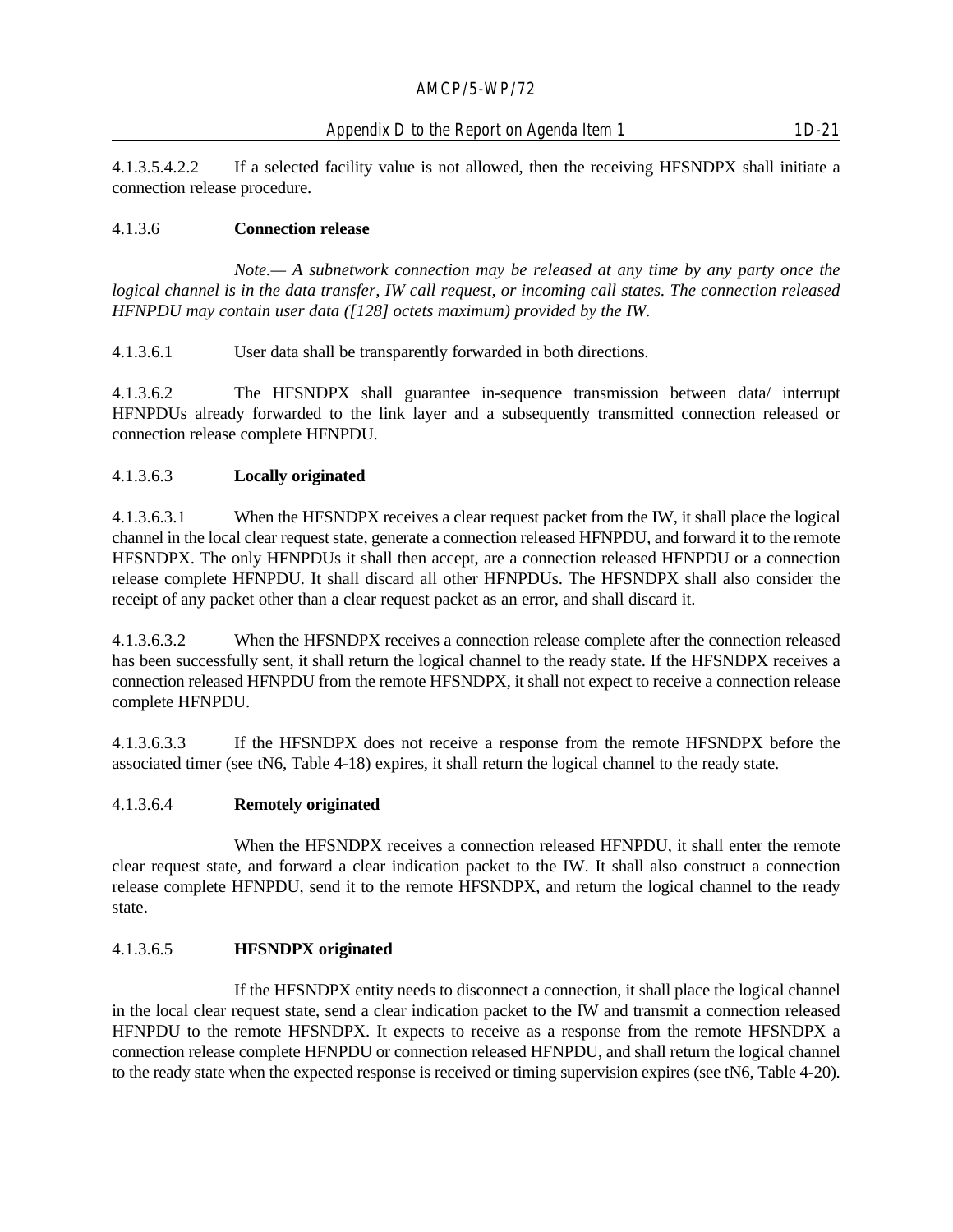# 1D-22 Appendix D to the Report on Agenda Item 1

# 4.1.3.7 **Data transfer**

4.1.3.7.1 The data transfer procedure shall apply independently to each logical channel which is in the data transfer/flow control state.

# 4.1.3.7.2 **Data transfer procedure**

4.1.3.7.2.1 Data shall be forwarded transparently and in sequence between the SNS users.

4.1.3.7.2.2 An M-bit HFNPDU sequence shall consist of a sequence of one or more data HFNPDUs. Each data HFNPDU except the last one, shall contain the maximum [503] octets of user data and its M-bit shall be set to 1. The user data field of the last HFNPDU which belongs to the sequence may have less than the maximum length and shall have its M-bit set to 0.

# 4.1.3.7.2.3 **Locally originated**

4.1.3.7.2.3.1 An M-bit packet sequence received from the IW shall be forwarded as an M-bit HFNPDU sequence to the remote HFSNDPX.

4.1.3.7.2.3.2 Upon receipt from the IW of one or more data packets belonging to one M-bit packet sequence, the HFSNDPX shall generate one or more data HFNPDUs, using the M-bit to indicate a following data HFNPDU of the same sequence of data HFNPDUs and shall forward them to the remote HFSNDPX.

*Note.— The number of data HFNPDUs needed in the sequence depends on the amount of user data in the data packets which belong to the M-bit packet sequence.*

4.1.3.7.2.3.3 The HFSNDPX shall also assign an HFNPDU number to each data HFNPDU. HFNPDU numbers shall be consecutive over a given connection. The sequence numbering of data HFNPDUs shall be performed modulo 256 and the HFNPDU numbers shall cycle through the entire range from 0 through 255. The first data HFNPDU to be transmitted over the HFDL link, when the logical channel has just entered the flow control ready state, shall have an HFNPDU number equal to 0.

#### 4.1.3.7.2.4 **Remotely originated**

4.1.3.7.2.4.1 An M-bit HFNPDU sequence received from the remote HFSNDPX shall be forwarded as an M-bit packet sequence to the IW.

4.1.3.7.2.4.2 Upon receipt of an M-bit HFNPDU sequence, the HFSNDPX shall generate an M-bit packet sequence, using the M-bit to indicate a following packet of the same sequence as required and forward it to the IW.

*Note.— The number of data packets needed in the M-bit packet sequence depends on the amount of user data in the M-bit HFNPDU sequence and the packet size.*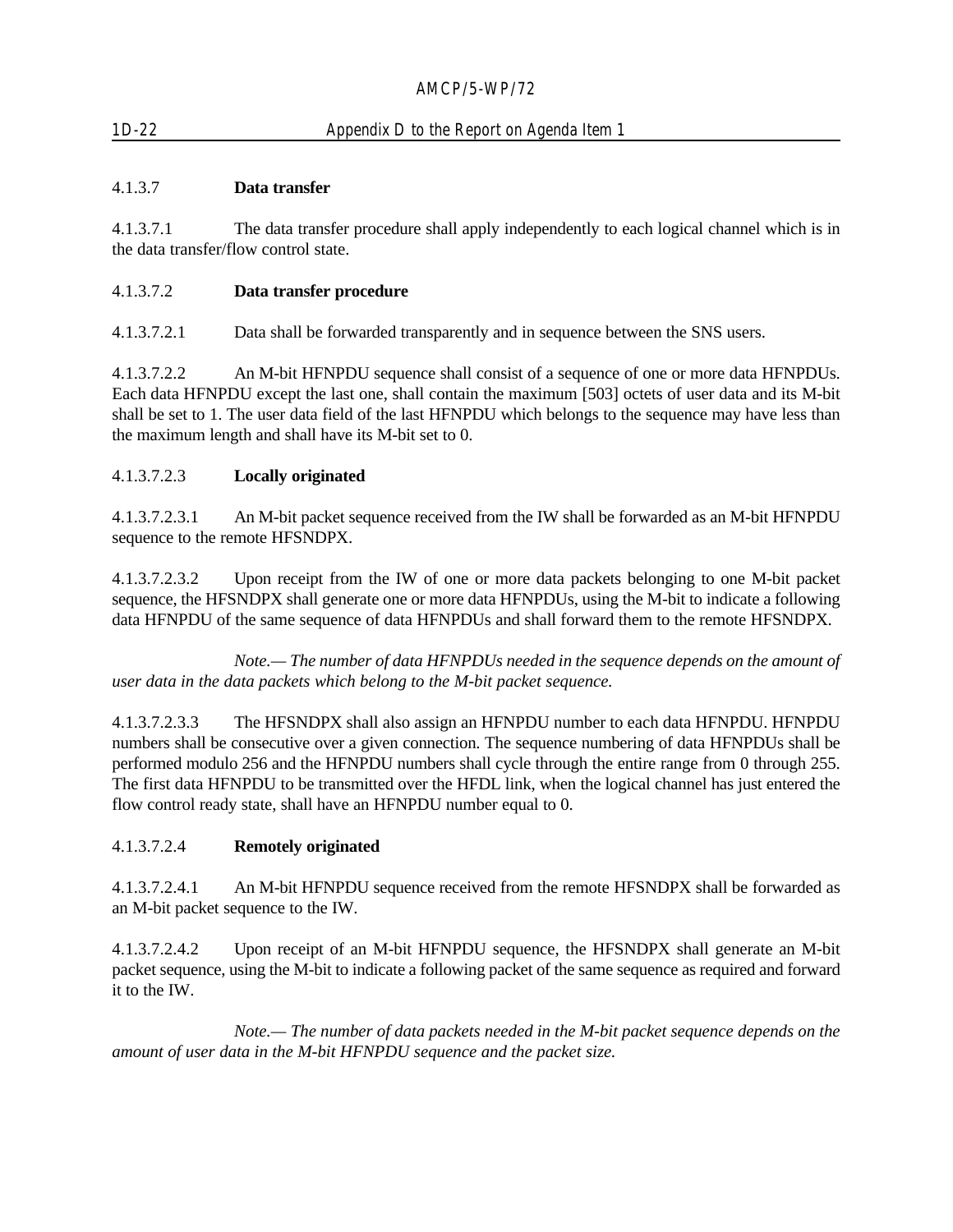4.1.3.7.2.4.3 If a data HFNPDU is received which contains less than the maximum size and with  $M$ -bit = 1, then the HFSNDPX shall initiate a reset procedure (see 4.7.3.8.2.1).

# 4.1.3.7.3 **Flow control**

4.1.3.7.3.1 Flow control shall be provided within the HFSNDPX to prevent the overflow of data buffers.

4.1.3.7.3.2 To interrupt the flow of data, the receiving HFSNDPX shall generate a flow control HFNPDU with its flow control reason field set to suspend and transmit it to the remote HFSNDPX. The HFNPDU number in the flow control (suspend) HFNPDU shall be set to the HFNPDU number of the last received and accepted data HFNPDU. If there are any out-of-sequence data HFNPDUs in the HFSNDPG, the HFNPDU number in the flow control HFNPDU with its reason field set to suspend shall be set to the HFNPDU number of the HFNPDU received and accepted before the out-of-sequence HFNPDU. When subsequently the receiving SNDPX is able to resume the data transfer, it shall transmit a flow control HFNPDU with its flow control reason field set to resume.

4.1.3.7.3.3 When the HFSNDPX receives a flow control HFNPDU with its flow control field set to suspend, it shall stop transmitting data HFNPDUs on the indicated logical channel. If the HFNPDU number in the flow control (suspend) HFNPDU is other than that of the last data HFNPDU transmitted and the data HFNPDU with HFNPDU number equal to the HFNPDU number in the flow control (suspend) HFNPDU plus one modulo 256 is no longer in the data buffer, the HFSNDPX shall initiate a reset of the logical channel. When the HFSNDPX receives a flow control HFNPDU with its control field set to resume, it shall restart transmitting data HFNPDUs on the indicated logical channel. The first (re)transmitted data HFNPDU shall have its HFNPDU number equal to the HFNPDU number of the previously received flow control HFNPDU (suspend) plus one modulo 256, unless a reset procedure has been invoked.

4.1.3.7.3.4 If the receiving HFSNDPX is not able to resume data transfer before the associated timer (see tN7 in Table 4-18 and Table 4-20) expires, it shall initiate a reset of the logical channel.

#### 4.1.3.7.4 **Expedited data transfer**

*Note.— The expedited data transfer allows an HFSNDPX to transmit user data contained in an interrupt packet to the remote HFSNDPX, bypassing any flow control that may have been applied by subnetwork layer entities.*

4.1.3.7.4.1 The expedited data transfer procedure shall apply independently to each logical channel which is in the data transfer state and shall not be initiated when a release or reset procedure is in process.

4.1.3.7.4.2 Only one interrupt HFNPDU at a time, with a maximum user data length of [32] octets, shall be permitted in each direction.

#### 4.1.3.7.4.3 **Locally originated**

4.1.3.7.4.3.1 When the originating HFSNDPX receives an interrupt packet from the IW and provided there is no pre-existing interrupt HFNPDU awaiting interrupt confirm HFNPDU, the HFSNDPX shall then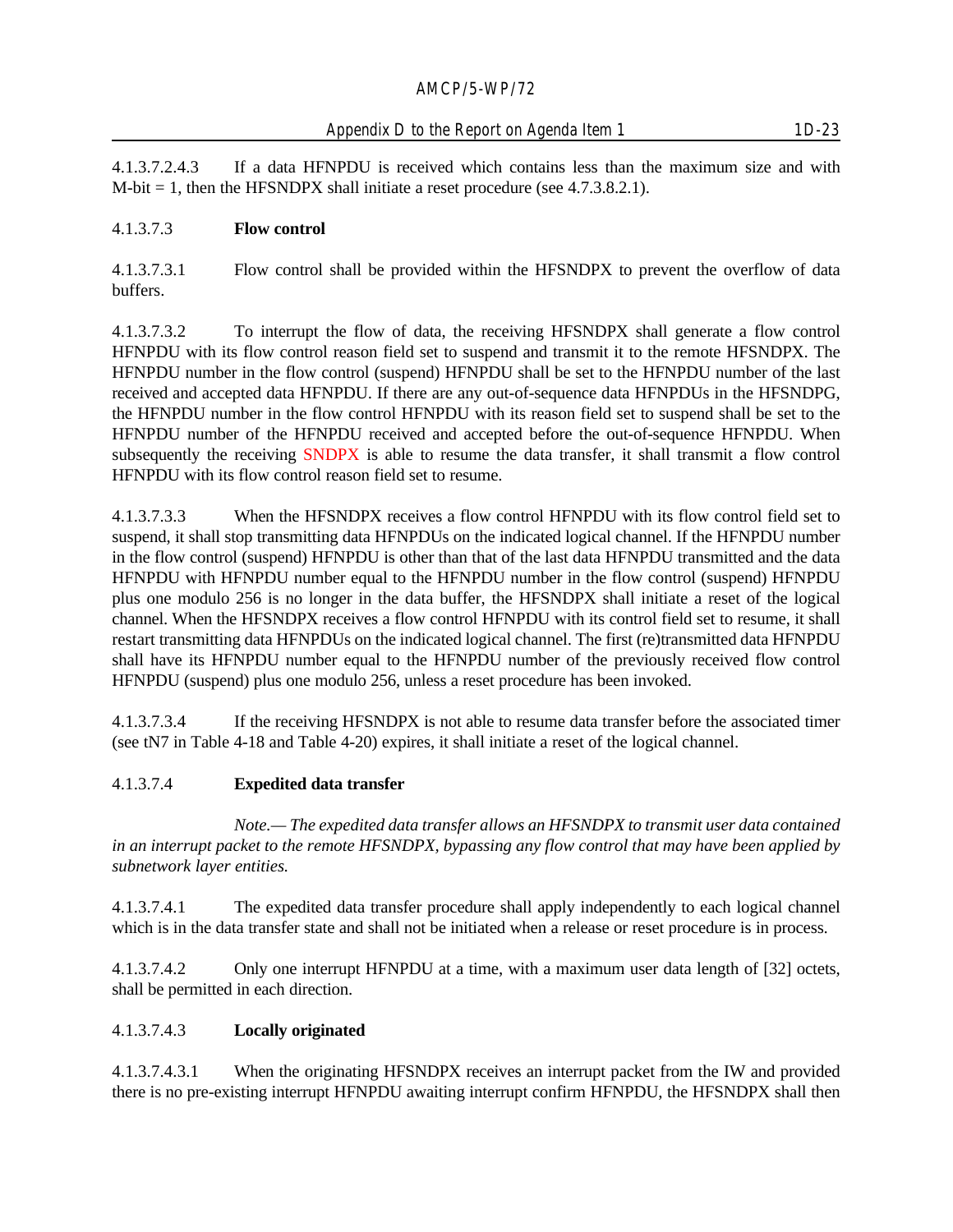# 1D-24 Appendix D to the Report on Agenda Item 1

generate an interrupt HFNPDU and forward it to the remote HFSNDPX, and await an interrupt confirm HFNPDU; otherwise, the HFSNDPX shall discard the interrupt packet.

4.1.3.7.4.3.2 Upon receipt of an interrupt confirm HFNPDU, the HFSNDPX shall generate an interrupt confirmation packet and forward it to the IW.

4.1.3.7.4.3.3 If the HFSNDPX does not receive the interrupt confirm HFNPDU before the associated timer (*see* tN4 in Table 4-18 and Table 4-20) expires, it shall initiate a reset of the logical channel.

#### 4.1.3.7.4.4 **Remotely originated**

4.1.3.7.4.4.1 When the HFSNDPX receives an interrupt HFNPDU, it shall forward an interrupt packet to the IW.

4.1.3.7.4.4.2 When the HFSNDPX receives an interrupt confirmation packet from the IW, it shall construct an interrupt confirm HFNPDU, and send it to the remote HFSNPDX.

#### 4.1.3.8 **Connection reset**

4.1.3.8.1 When the HFSNDPX detects an error in the HFSNDPX operation for which its action is to reset the virtual circuit (see Table 4-24), then it shall place the logical channel into the local reset state, carry out the reset procedure and transmit a reset HFNPDU to the remote HFSNDPX.

*Note.— The cause and diagnostic codes indicate whether the reset should be carried out within the HFDL subnetwork alone or should be extended to the IW.*

#### 4.1.3.8.2 **Reset action**

During the reset process, the following actions shall be taken by the HFSNDPX with respect to its data transfer operation:

- a) The HFNPDUs which have not yet been passed to the link layer shall be discarded;
- b) The HFNPDUs that have been received prior to receiving/transmitting a reset HFNPDU but which do not constitute an M-bit HFNPDU sequence shall be flushed from the reassembly area;
- c) The expected (data) HFNPDU number shall be reset to 0 and subsequently transmitted data HFNPDUs shall be numbered starting from 0; and
- d) Any outstanding interrupt HFNPDU to or from the remote HFSNDPX remains unconfirmed and tN4 is stopped.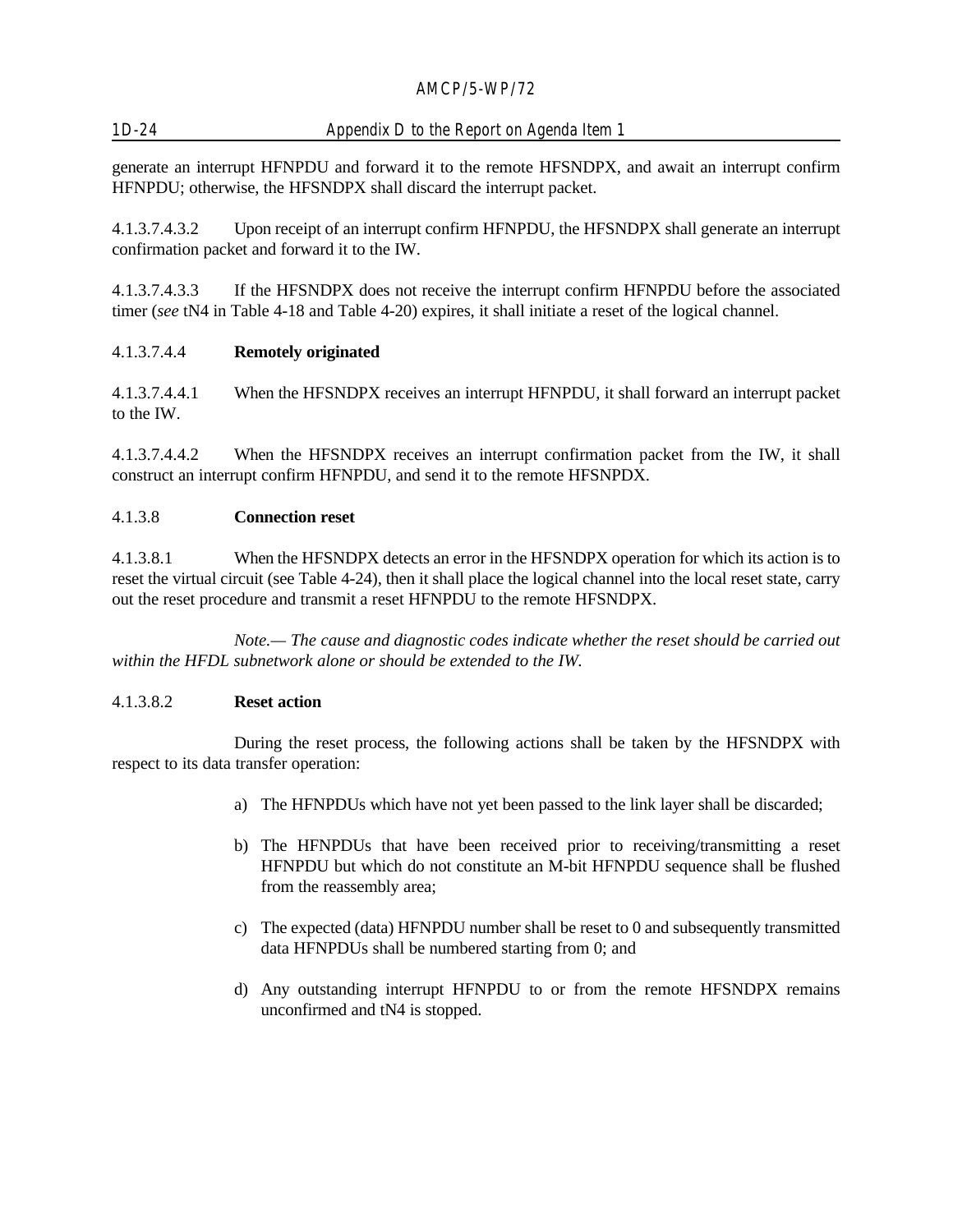# 4.1.3.8.3 **Reset procedures**

4.1.3.8.3.1 The reset procedures shall apply only to logical channels that are in the data transfer state.

4.1.3.8.3.2 The HFSNDPX shall guarantee in sequence transmission between data/interrupt HFNPDUs already forwarded to the link layer and a subsequently transmitted reset or reset confirm HFNPDU.

# 4.1.3.8.3.3 **Locally***/***HFSNDPX originated**

4.1.3.8.3.3.1 When the originating HFSNDPX receives a reset request packet from the IW or when it has detected an error for which its action is to reset the switched virtual circuit (SVC), it shall place the logical channel into the local reset state, execute the reset action, transmit a reset HFNPDU to the remote HFSNDPX, and start a timer tN3 (*see* Table 4-18). If required by the error procedures in 4.7.3.9, the HFSNDPX shall forward a reset indication packet to the IW.

4.1.3.8.3.3.2 Upon receipt of the reset confirm HFNPDU from the remote HFSNDPX, it shall return the logical channel to the data transfer/flow control state.

4.1.3.8.3.3.3 If the HFSNDPX does not receive a response from the HFSNDPX before the associated timer (*see* tN3 in Table 4-18) expires, it shall initiate a connection release procedure.

#### 4.1.3.8.3.4 **Remotely originated**

4.1.3.8.3.4.1 When the HFSNDPX receives a reset HFNPDU, it shall place the logical channel into the remote reset state, execute the reset action and transmit a reset indication packet to the IW as required (*see* Table 4-24).

4.1.3.8.3.4.2 The HFSNDPX shall transmit a reset confirm HFNPDU to its remote HFSNDPX and shall return the logical channel to the data transfer state when it has received from the link layer the information that the reset confirm HFNPDU has been successfully transmitted.

#### 4.1.3.8.3.5 **Simultaneous reset**

If the HFSNDPX sends a reset HFNPDU and subsequently receives a reset HFNPDU it

shall:

- a) Not send a reset confirm HFNPDU; and
- b) Not expect to receive a reset confirm HFNPDU.

#### 4.1.3.9 **Error procedures**

*Note.— Errors which are recognized by the HFSNDPX may be the result of the following*

*events:*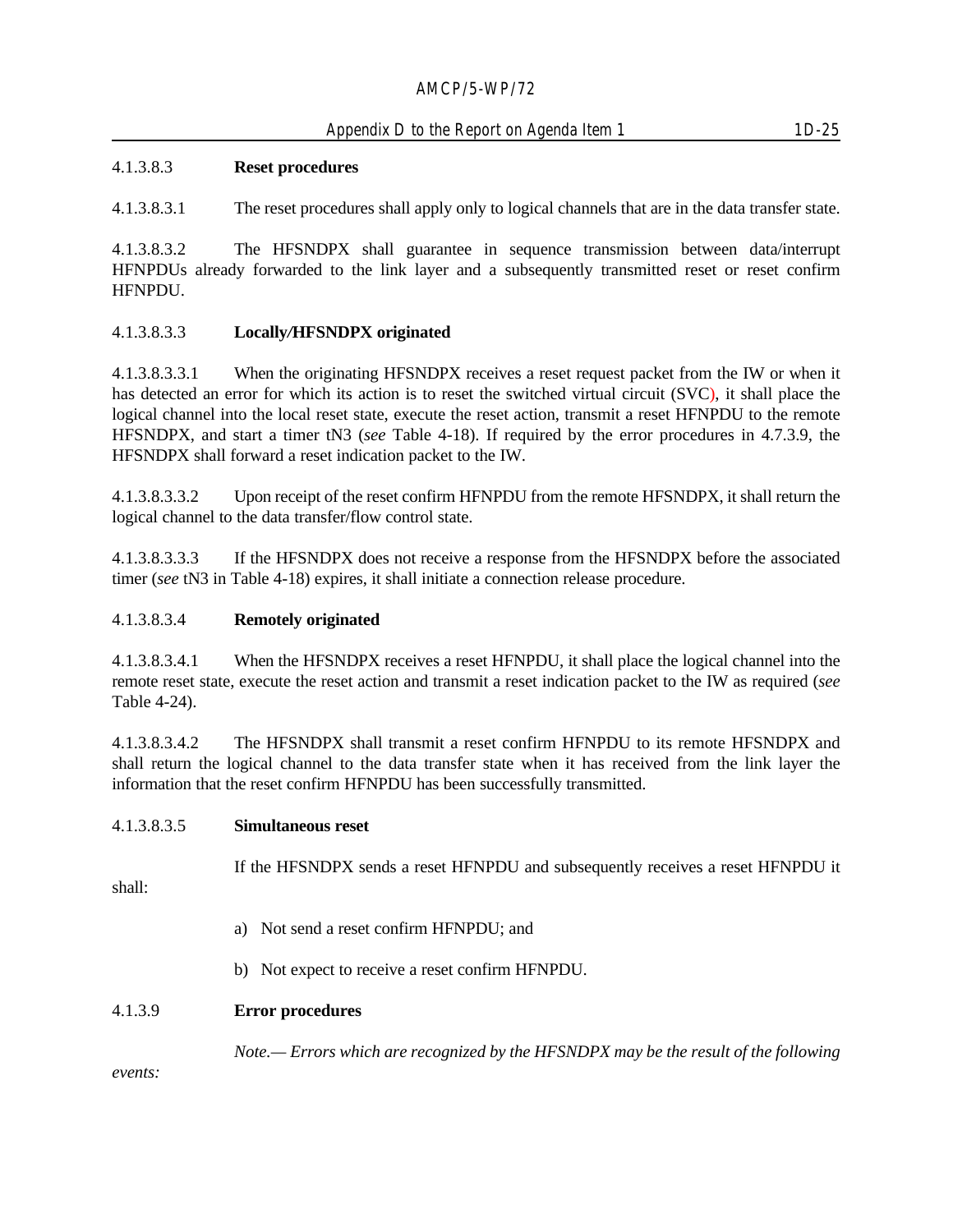# $AMCD/E$  WD/70

| $AMCP/5-WP/7Z$                                                                                                                                                                                                        |                                                                                                                                                                                                                                                                    |  |
|-----------------------------------------------------------------------------------------------------------------------------------------------------------------------------------------------------------------------|--------------------------------------------------------------------------------------------------------------------------------------------------------------------------------------------------------------------------------------------------------------------|--|
| Appendix D to the Report on Agenda Item 1<br>$1D-26$                                                                                                                                                                  |                                                                                                                                                                                                                                                                    |  |
|                                                                                                                                                                                                                       | channel degradation or loss of synchronization;<br>a)                                                                                                                                                                                                              |  |
| b) HFDL aircraft station sub-system log-off;                                                                                                                                                                          |                                                                                                                                                                                                                                                                    |  |
|                                                                                                                                                                                                                       | a HFDL ground station sub-system-to-HFDL ground station sub-system handover;<br>c)                                                                                                                                                                                 |  |
|                                                                                                                                                                                                                       | d) link congestion;                                                                                                                                                                                                                                                |  |
|                                                                                                                                                                                                                       | an uncorrected transmission error;<br>e)                                                                                                                                                                                                                           |  |
|                                                                                                                                                                                                                       | a remote HFSNDPX protocol error; and<br>f)                                                                                                                                                                                                                         |  |
|                                                                                                                                                                                                                       | a protocol error in the IW/HFSNDPX interface procedure.<br>g)                                                                                                                                                                                                      |  |
| 4.1.3.9.1                                                                                                                                                                                                             | When an error as noted in Tables 4-22 to 4-24 is detected, the HFSNDPX shall initiate<br>either reset or release of the relevant connection.                                                                                                                       |  |
| 4.1.3.9.2                                                                                                                                                                                                             | Errors shall be notified to the IW by means of cause and diagnostic parameters within the<br>relevant packet. Errors shall be notified to the remote HFSNDPX by using the corresponding fields of the<br>HFNPDUs, i.e. reset or release cause and diagnostic code. |  |
| 4.1.3.9.3                                                                                                                                                                                                             | The coding of the cause fields which are generated by the HFSNDPX and passed to the<br>remote HFSNDPX shall be as defined in Table 4-16.                                                                                                                           |  |
| The coding of the corresponding HFSNDPX generated diagnostic code field shall be as<br>4.1.3.9.4<br>defined in Table 4-17.                                                                                            |                                                                                                                                                                                                                                                                    |  |
| 4.1.3.9.5                                                                                                                                                                                                             | Log-on/log-off                                                                                                                                                                                                                                                     |  |
|                                                                                                                                                                                                                       | Note.— The procedures for log-on and log-off are covered in 4.7.6.                                                                                                                                                                                                 |  |
| 4.1.3.9.6                                                                                                                                                                                                             | <b>Originating HFSNDPX error recovery</b>                                                                                                                                                                                                                          |  |
| 4.1.3.9.6.1<br>Transmission error resulting from the loss or delay of HFNPDUs shall be detected either<br>by time-out when a response is expected or by the fail link interface data unit (LIDU) reported by the link |                                                                                                                                                                                                                                                                    |  |

layer.

4.1.3.9.6.2 The actions the HFSNDPX follows upon time-out shall be as summarised in Table 4-18.

4.1.3.9.6.3 The actions the HFSNDPX shall follow when it is informed by the link layer that the transmission of an HFNPDU has failed shall be as summarised in Table 4-19. Receipt of a fail (data/interrupt) LIDU while the relevant LCN is either in local/remote reset state or local/remote clear request state, shall not cause the HFSND sub-layer entity to generate a (further) connection reset.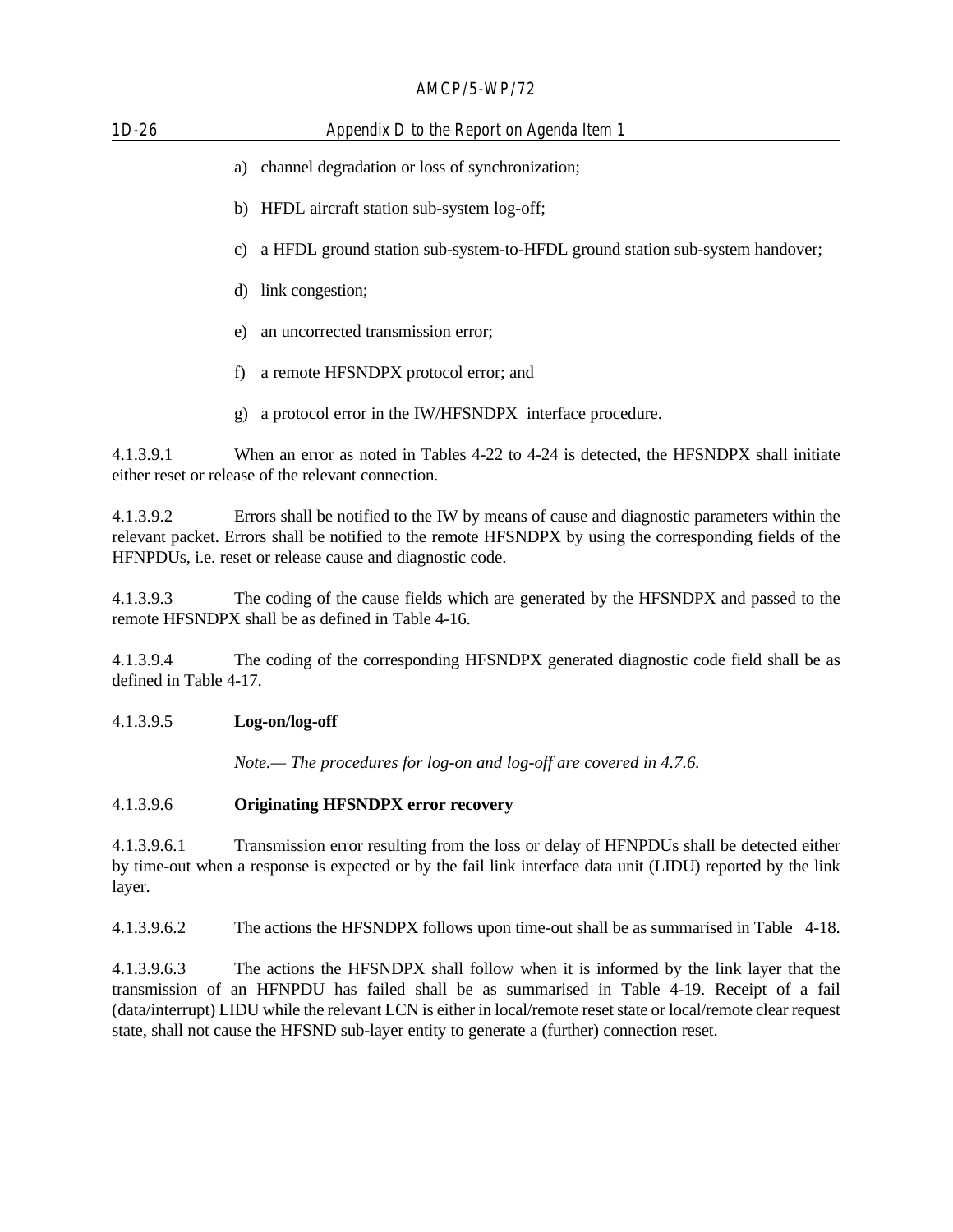#### 4.1.3.9.7 **Protocol error**

*Note.— Two types of protocol error may occur at the HFSNDPX. These are:*

- *a) a syntactical error which occurs when a received HFNPDU does not conform to the format specifications over the HFDL subnetwork; and*
- *b) a logical error which occurs when the HFSNDPX receives from its peer entity an HFNPDU that is not an acceptable input to the current state of the logical channel.*

4.1.3.9.7.1 When the HFSNDPX detects a protocol error, it shall respond as indicated in Tables 4-21 to 4-24. These tables are depicted for each logical channel state.

#### 4.1.3.9.8 **Out-of-sequence data HFNPDU procedure**

4.1.3.9.8.1 The HFSNDPX shall process received data HFNPDUs in proper sequence, according to HFNPDU number to construct data packets to be forwarded to the IW. The HFSNDPX shall discard duplicate HFNPDUs.

*Note.— The receiving link layer at the HFDL Ground Station Sub-system may deliver HFNPDUs to the HFSNDPG in altered sequence. The HFSNDPG assembles data HFNPDUs in proper sequence before forwarding them to the IW*

#### 4.1.3.9.8.2 **HFSNDPG actions for out-of-sequence data HFNPDUS**

A data HFNPDU shall be defined as out of sequence if and only if its HFNPDU number does not immediately follow the HFNPDU number of the last received data HFNPDU that has been used in creating the last data packet.

*Note.— HFNPDU numbers are incremented modulo 256. Thus, HFNPDU number 0 follows HFNPDU number 255.*

4.1.3.9.8.2.1 If an out-of-sequence data HFNPDU is not a duplicate, the HFSNDPG shall store the outof-sequence data HFNPDU. If no more storage is available, the HFSNDPG shall place the logical channel in the reset state and extend the reset to the IW.

4.1.3.9.8.2.2 Stored data HFNPDUs shall be processed to create data packets whenever this can be done without creating an out-of-sequence condition. Data packets shall be forwarded to the IW as soon as possible.

#### 4.1.3.9.8.3 **HFSNDPA actions for out-of-sequence HFNPDUs**

If a data HFNPDU is received which is not a duplicate but has an HFNPDU number not immediately following the HFNPDU number of the data HFNPDU last received, the HFSNDPA shall initiate a reset of the connection.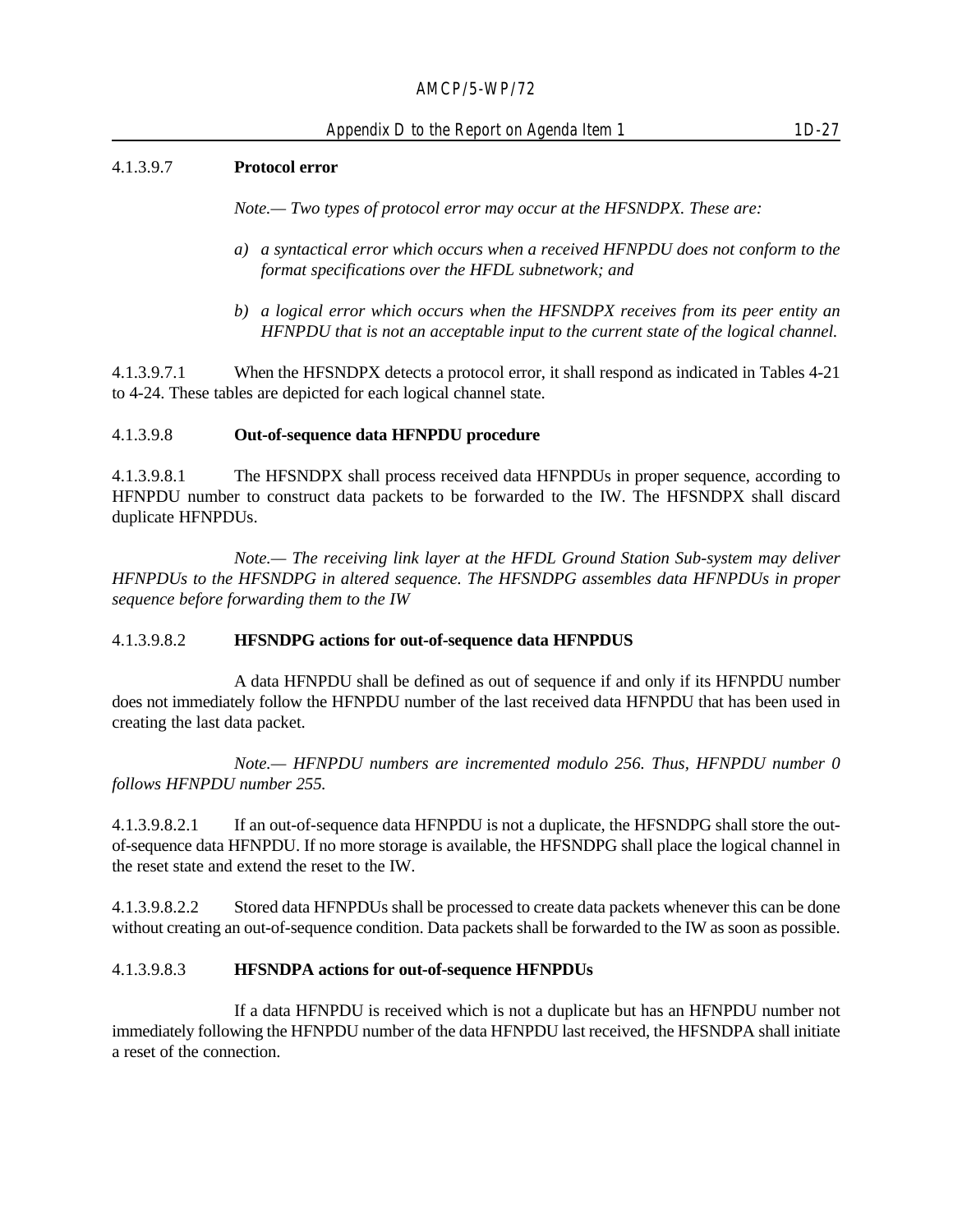# 1D-28 Appendix D to the Report on Agenda Item 1

# 4.1.3.10 **HFNPDU formats**

#### 4.1.3.10.1 **General HFNPDU format**

4.1.3.10.1.1 An HFNPDU shall consist of at least two octets. Octet 1 shall contain the D- and M-bits and the HFNPDU type identifier field. Octet 2 shall contain the logical channel number field; depending on the particular HFNPDU type, additional octets may be required. The general HFNPDU format shall be as defined in Figure 4-13.

4.1.3.10.1.2 The D-bits and M-bits shall be bits 7 and 8, respectively, in octet 1.

4.1.3.10.1.3 The M-bit shall be used in an M-bit HFNPDU sequence consisting of a sequence of data HFNPDUs; it shall be set to 0 in all other HFNPDUs.

*Note.— The D-bit is not used.*

4.1.3.10.1.4 The HFNPDU type identifier field shall be bits 1-6 in octet 1. The coding of the HFNPDU type identifier field shall be as defined in Table 4-15.

4.1.3.10.1.5 Octet 2 shall contain the logical channel number field.

*Note.— In the following sections, fields are defined in the order they may appear in the relevant HFNPDU.*

#### 4.1.3.10.2 **Connection request HFNPDU**

- 4.1.3.10.2.1 The format of connection request HFNPDU shall be as defined in Figure 4-14.
- 4.1.3.10.2.2 **HFNPDU type identifier field**
- 4.1.3.10.2.2.1 Bits 1, 2, 3 and 6 shall be the following indicator bits:
	- a) Bit 1, facilities field present;
	- b) Bit 2, called NSAP address present;
	- c) Bit 3, calling NSAP address present; and
	- d) Bit 6, fast select with restriction on response.

4.1.3.10.2.2.2 Bits 1, 2 and 3 shall be set to 1 if the corresponding fields are present in the connection request HFNPDU; otherwise, they shall be set to 0. Bit 6 shall be set to 1 if fast select with restriction on response applies; otherwise, it shall be set to 0.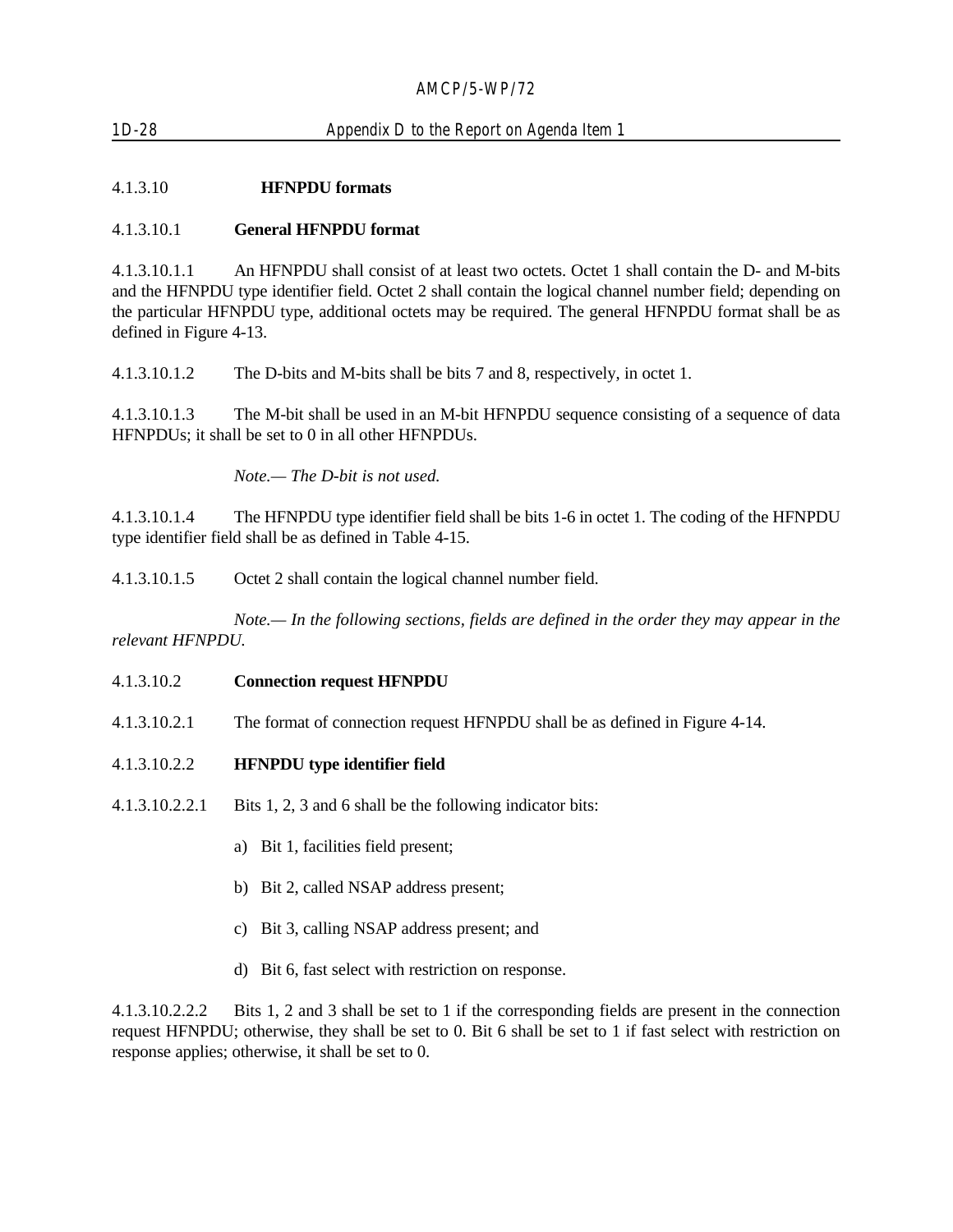# 4.1.3.10.2.3 **DTE address length field**

Octet 3 shall consist of the calling- and called-DTE address length fields. Bits 8 to 5 shall specify the length of the calling-DTE address in semi-octets. Bits 4 to 1 shall specify the length of the called-DTE address in semi-octets. Each address-length field shall be binary coded, where bit 5 or 1 shall be the low-order bit of the indicator.

#### 4.1.3.10.2.4 **Calling- and called-DTE fields**

4.1.3.10.2.4.1 When indicated by the DTE addresses length field, the octets following the DTE addresses length field shall contain the called-DTE address followed by the calling-DTE address.

4.1.3.10.2.4.2 Each digit of an address shall be coded in a semi-octet in binary-coded decimal, where bit 5 or bit 1 shall be the low-order bit of the digit.

4.1.3.10.2.4.3 Starting from the high-order digit, a DTE address shall be coded in consecutive octets, with two digits per octet. In each octet, the higher-order digit shall be coded in bits 8 to 5. When the total number of digits in the called- plus calling-DTE fields is odd, the combined fields shall be rounded up to an integral number of octets by inserting zeros in bits 4 to 1 of the last octet of the combined fields.

#### 4.1.3.10.2.5 **Called- and calling-NSAP address fields**

When indicated by the called- and calling-NSAP address present indicator bits, the octets following the calling- and called-DTE fields shall contain the called-NSAP address field, then the calling-NSAP address field.

#### 4.1.3.10.2.6 **Facility field length field**

When indicated by the facilities field present indicator bit, the next octet shall contain the length of the facilities field in octets. The facility field length field shall be binary-coded, where bit 1 shall be the low-order bit of the field.

#### 4.1.3.10.2.7 **Facilities field**

When indicated by the facilities field present indicator bit, the octets following the facility field length field shall contain the codes and parameters for the facilities.

#### 4.1.3.10.2.8 **Call user data field**

The next octets shall be used to carry the call user data, if any. If fast select facility is not used, not more than [16] octets of data shall be present. If fast select facility is used, not more than [128] octets of data shall be present.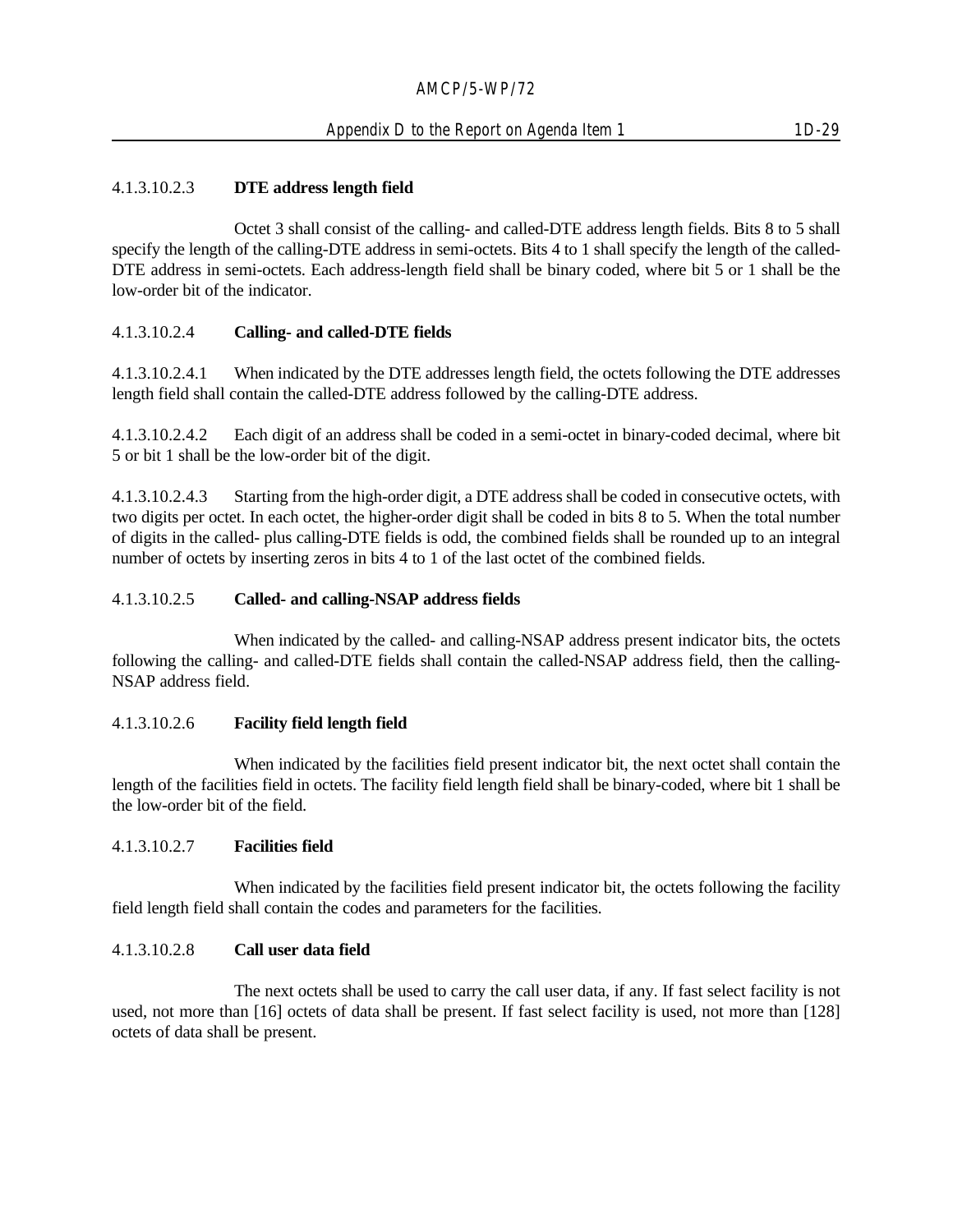| $1D-30$                        | Appendix D to the Report on Agenda Item 1                                                      |  |
|--------------------------------|------------------------------------------------------------------------------------------------|--|
| 4.1.3.10.3                     | <b>Connection confirm HFNPDU</b>                                                               |  |
| 4.1.3.10.3.1                   | The format of the connection confirm HFNPDU shall be as specified in Figure 4-15.              |  |
| 4.1.3.10.3.2                   | <b>HFNPDU</b> type identifier field                                                            |  |
| 4.1.3.10.3.2.1                 | Bits 1 and 2 shall be the following indicator bits:                                            |  |
|                                | Bit 1: facilities field present; and<br>a)                                                     |  |
|                                | b) Bit 2: nsap address present.                                                                |  |
| 4.1.3.10.3.2.2<br>set to $0$ . | These bits shall be set to 1 if the corresponding fields are present; otherwise, they shall be |  |
| 4.1.3.10.3.3                   | <b>Called-NSAP address field</b>                                                               |  |

When indicated by the NSAP address present indicator bit, the octets following the logical channel number field shall consist of the called-NSAP address.

# 4.1.3.10.3.4 **Facility length field**

When indicated by the facilities field present indicator bit, the next octet shall contain the length of the facilities field in octets. The facility length indicator shall be binary-coded, where bit 1 shall be the low-order bit of the field.

#### 4.1.3.10.3.5 **Facilities field**

When indicated by the facilities field present indicator bit, the octets following the facilities field shall contain the codes and parameters for the facilities.

#### 4.1.3.10.3.6 **Called user data field**

The next octets shall be used to carry the called user data, if any. If fast select facility is used, not more than [128] octets of data shall be present.

- 4.1.3.10.4 **Connection released HFNPDU**
- 4.1.3.10.4.1 The connection released HFNPDU format shall be as defined in Figure 4-16.

# 4.1.3.10.4.2 **HFNPDU type identifier field**

4.1.3.10.4.2.1 Bit 2 shall be the NSAP address present indicator bit.

4.1.3.10.4.2.2 This bit shall be set to 1 if the called-NSAP address field is present; otherwise, it shall be set to 0.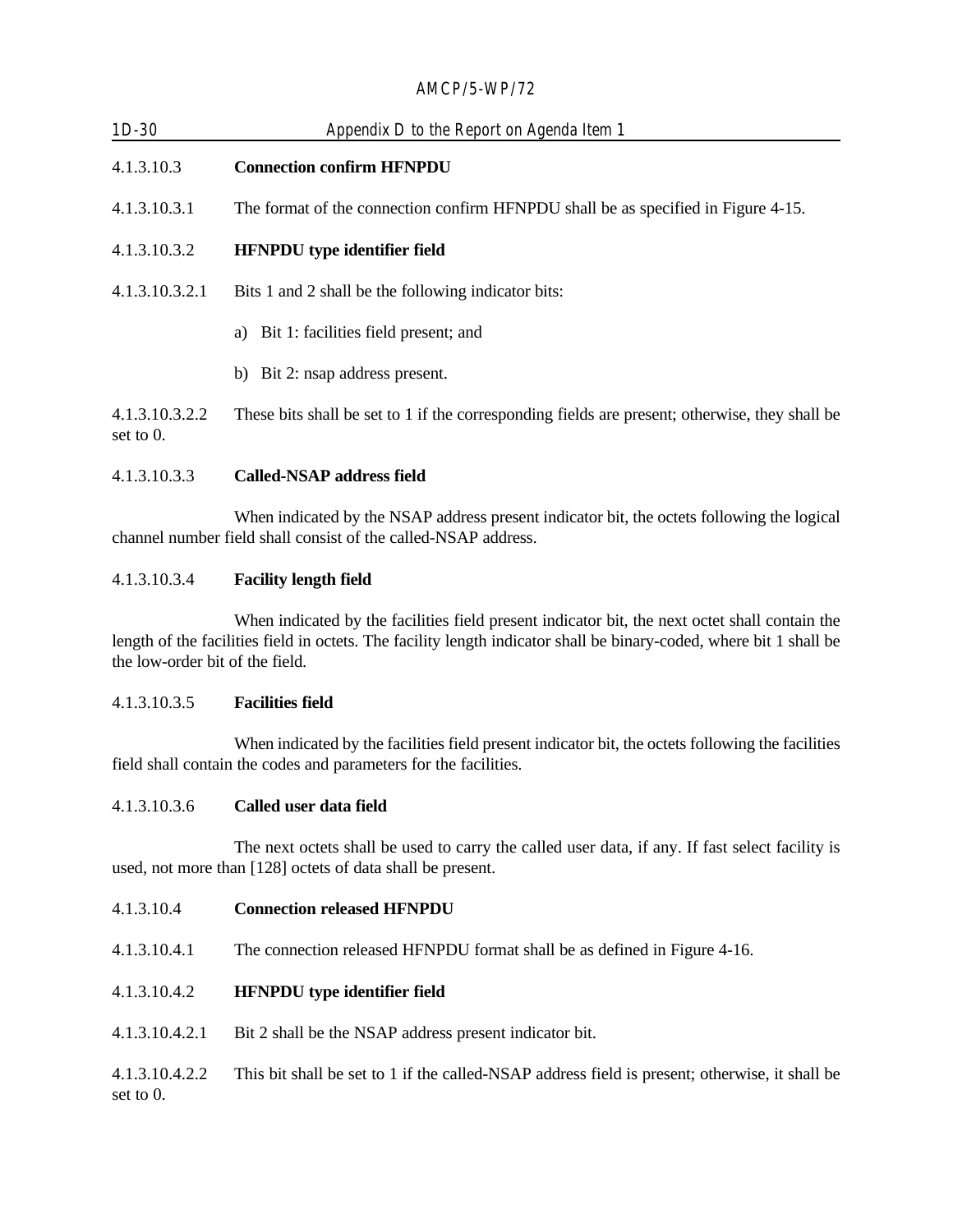#### 4.1.3.10.4.3 **Called-NSAP address field**

This field shall have the same coding as 4.7.3.10.3.3.

#### 4.1.3.10.4.4 **Clearing cause field**

4.1.3.10.4.4.1 The next octet shall be the clearing cause field. It shall contain the clearing cause for the release of the connection.

4.1.3.10.4.4.2 The coding of the clearing cause which may be generated by the HFSNDPX shall be as given in Table 4-16.

#### 4.1.3.10.4.5 **Diagnostic code field**

The octet following the clearing cause field shall be the diagnostic code field. It shall contain additional information on the reason for the release of the connection. The coding of the diagnostic code field shall be dependent on the clearing cause as in Table 4-16. The diagnostic code field codings when connection release has been initiated by the HFSNDPX shall be as defined in Table 4-17.

#### 4.1.3.10.4.6 **Clear user data field**

The field following the diagnostic code field shall be the user data field. If present, this field shall contain not more than [128] octets of user data.

#### 4.1.3.10.5 **Connection release complete HFNPDU**

The connection release complete HFNPDU format shall be as defined in Figure 4-17.

#### 4.1.3.10.6 **Data HFNPDU**

4.1.3.10.6.1 The data HFNPDU format shall be as defined in Figure 4-18.

#### 4.1.3.10.6.2 **M-bit**

The M-bit shall be set to 1 if the HFNPDU is not the last in an M-bit sequence of data HFNPDUs; otherwise, it shall be set to 0.

#### 4.1.3.10.6.3 **HFNPDU number field**

Octet 3 shall contain the 8-bit HFNPDU number.

#### 4.1.3.10.6.4 **User data field**

The field following the HFNPDU number field shall contain the user data. This field shall contain up to a maximum of [503] octets.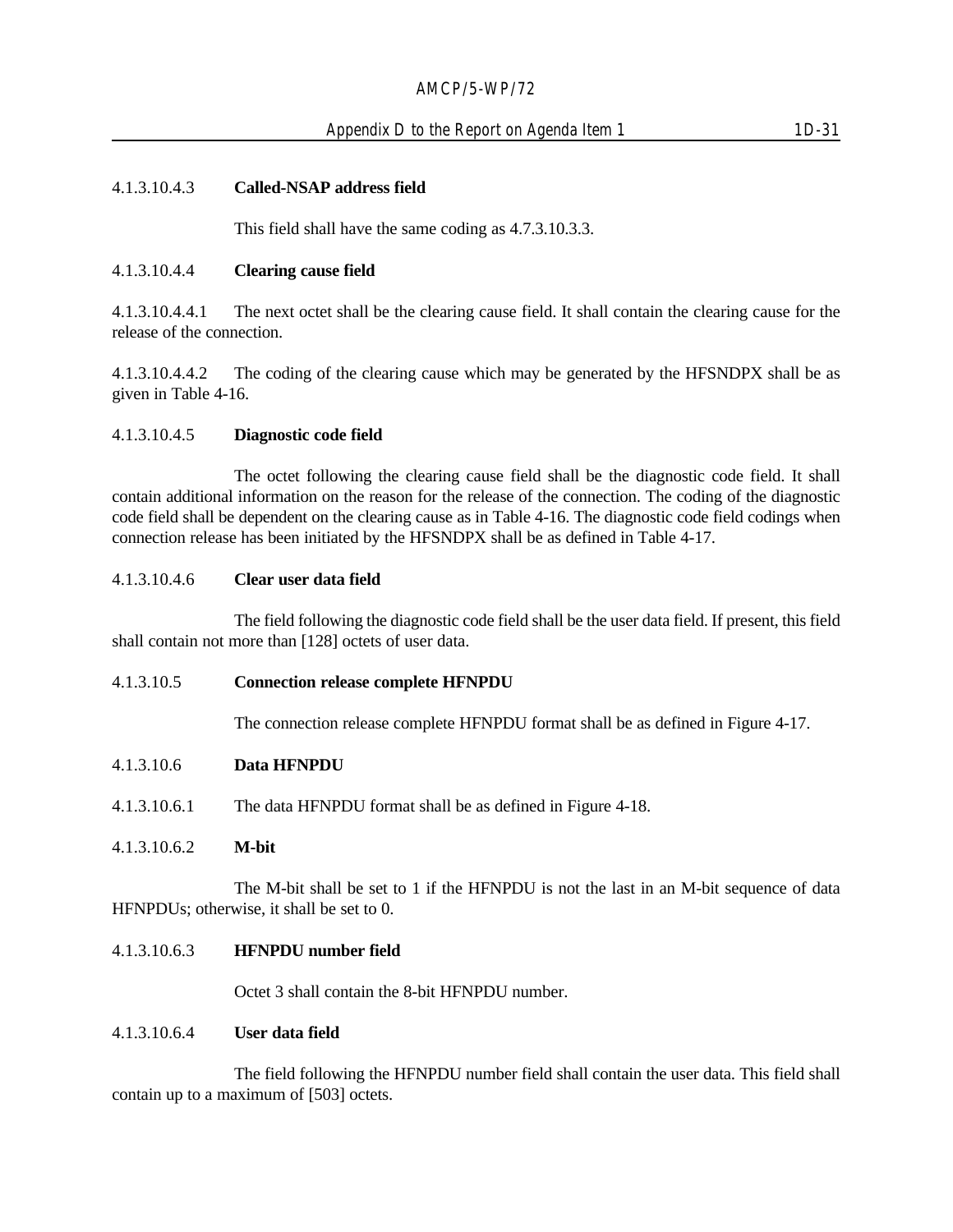# 1D-32 Appendix D to the Report on Agenda Item 1

# 4.1.3.10.7 **Interrupt data HFNPDU**

4.1.3.10.7.1 The interrupt data HFNPDU format shall be as defined in Figure 4-19.

# 4.1.3.10.7.2 **Interrupt user data field**

The field following the logical channel number field shall be the interrupt user data field. This field shall contain up to a maximum of [32] octets.

#### 4.1.3.10.8 **Interrupt confirm HFNPDU**

The interrupt confirm HFNPDU format shall be as defined in Figure 4-20.

#### 4.1.3.10.9 **Reset HFNPDU**

4.1.3.10.9.1 The reset HFNPDU format shall be as defined in Figure 4-21.

# 4.1.3.10.9.2 **Resetting cause**

Octet 3 shall be the resetting cause field and shall contain the reason for the reset. When the reset has been initiated by the HFSNDPX, the coding of the resetting cause field in a reset HFNPDU shall be as given in Table 4-16.

#### 4.1.3.10.9.3 **Diagnostic code**

4.1.3.10.9.3.1 Octet 4 shall be the diagnostic code field and shall contain additional information on the reason for the reset. The coding of the diagnostic code field shall be dependent on the resetting cause as given in Table 4-16. The diagnostic code field codings when the reset has been initiated by the HFSNDPX shall be as defined in Table 4-17.

4.1.3.10.9.3.2 If the resetting cause field indicates "IW originated", the diagnostic code field shall have been passed unchanged from the IW as a result of its having initiated a resetting procedure.

4.1.3.10.10 **Reset confirm HFNPDU**

The reset confirm HFNPDU format shall be as defined in Figure 4-22.

- 4.1.3.10.11 **Flow control (suspend) HFNPDU**
- 4.1.3.10.11.1 The flow control (suspend) HFNPDU format shall be as defined in Figure 4-23.
- 4.1.3.10.11.2 **Flow control reason field**

Octet 3 shall contain the flow control reason field. This field shall be set to 11001001 (suspend).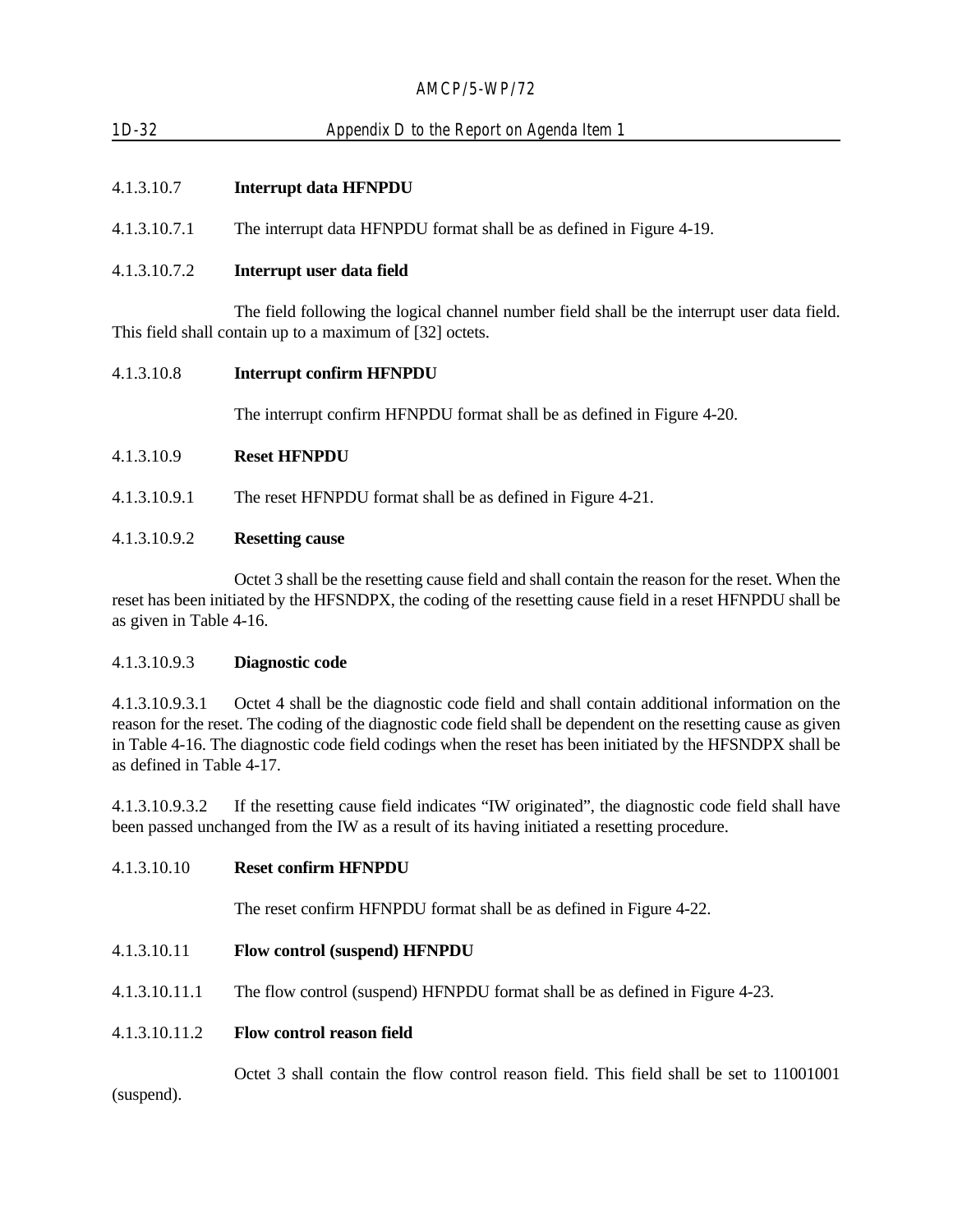Octet 4 shall contain the 8-bit HFNPDU number of the last in-sequence received and accepted data HFNPDU.

4.1.3.10.12 **Flow control (resume) HFNPDU**

4.1.3.10.12.1 The flow control (resume) HFNPDU format shall be as defined in Figure 4-24.

# 4.1.3.10.12.2 **Flow control field**

Octet 3 shall contain the flow control reason field. This field shall be set to 11001011 (resume) to resume transmission from the peer.

#### 4.1.3.10.13 **Connection request/confirm HFNPDU facilities field**

4.1.3.10.13.1 The facilities field shall be present only when the facility field present indicator bit is set to one in the connection request, and connection confirm HFNPDUs.

4.1.3.10.13.2 The facilities field shall contain one facility element for each facility or group of facilities requested. The first octet of each facility element shall be the facility code field, which shall indicate the code for the facility or facilities requested. The remaining octets of a facility element shall contain the facility parameter field.

#### 4.1.3.10.13.3 **Recommended facilities**

*Recommendation.— The following facilities should be supported by the HFSNDPX:*

*Fast select; and*

*Expedited data negotiation.*

- 4.1.3.10.13.4 **Reserved**
- 4.1.3.10.13.5 **Reserved**
- 4.1.3.10.13.6 **Fast select facility format**

The fast select facility format shall be as defined in Figure 4-27.

#### 4.1.3.10.13.7 **Expedited data negotiation**

The expedited data negotiation facility format shall be as defined in Figure 4-28.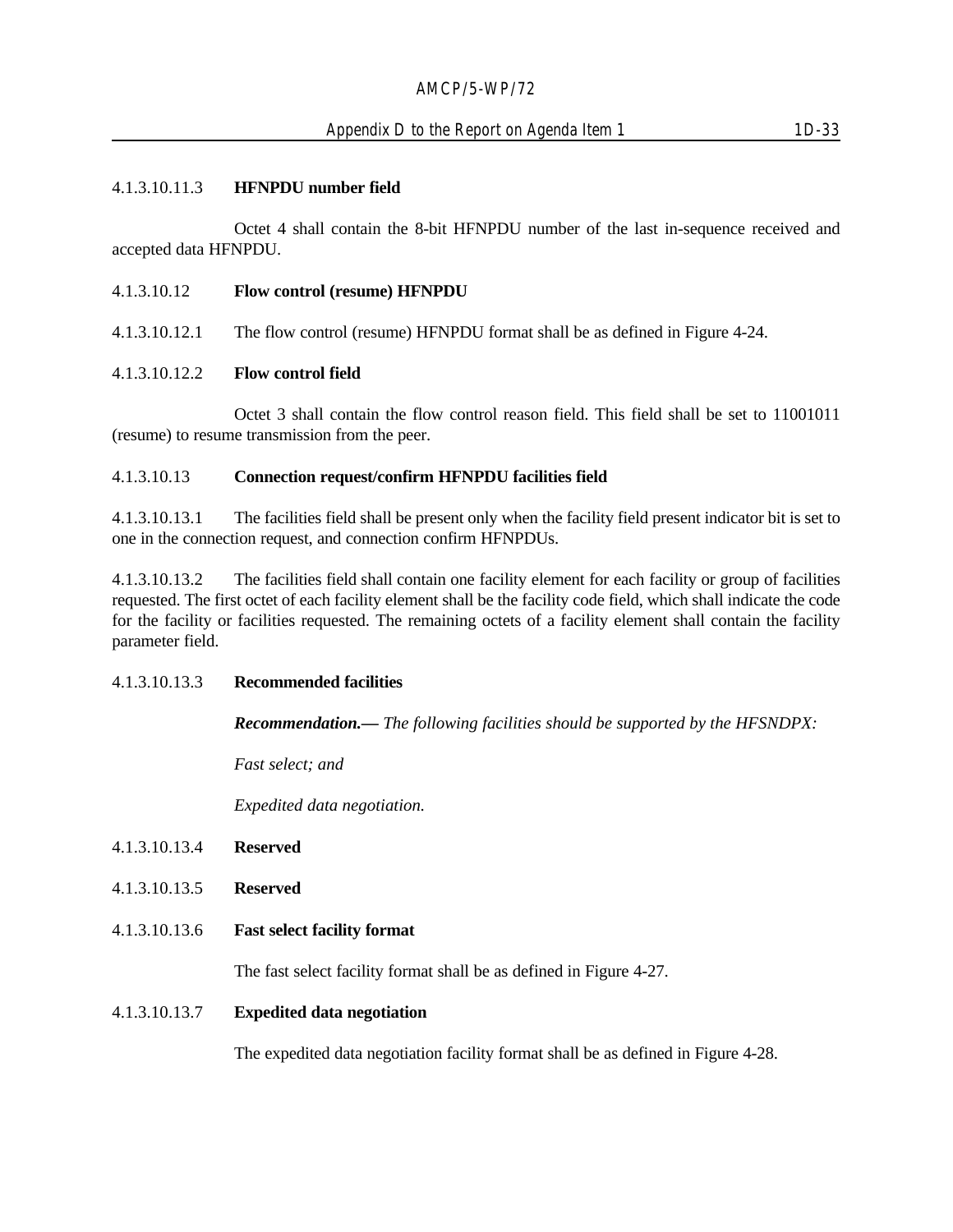| 1D-34 | Appendix D to the Report on Agenda Item 1 |
|-------|-------------------------------------------|
|       |                                           |

# 4.1.3.10.14 **Diagnostic codes**

When connection release/reset is initiated by the HFSNDPX, the coding of the diagnostic code field in the connection released and reset HFNPDUs shall be as defined in Table 4-17.

#### 4.1.3.11 **Timer values**

The timer values shall be as defined in Table 4-20.

#### 4.1.3.12 **State diagrams**

State diagrams for the following states shall be given below:

- a) The state diagram for connection establishment/release of a logical channel shall be as defined in Figure 4-29.
- b) The state diagram for reset and flow control states within the data transfer state shall be as defined in Figure 4-30.

#### 4.1.3.13 **State tables**

- 4.1.3.13.1 Action taken in any state of the HFSNDPX shall be given by Tables 4-21 to 4-24.
- 4.1.3.13.2 The following conventions shall be used in the state tables:
	- a) Action taken, which could be:
		- Normal, as defined in 4.7.3.5 to 4.7.3.8;
		- Discard the received HFNPDU and take no subsequent action as a result of receiving that HFNPDU;
		- Error, as defined in the table;
	- b) The diagnostic code contained in the diagnostic code field of the appropriate HFNPDU (connection released, or reset) issued upon the detection of the indicated error.

#### 4.1.3.14 **HFDL subnetwork dependent to link layer interface functions**

- 4.1.3.14.1 The interface functions to the link layer shall include the following:
	- a) Generation and reception of link interface data units (LIDUs);
	- b) Routing of received HFNPDUs according to connection;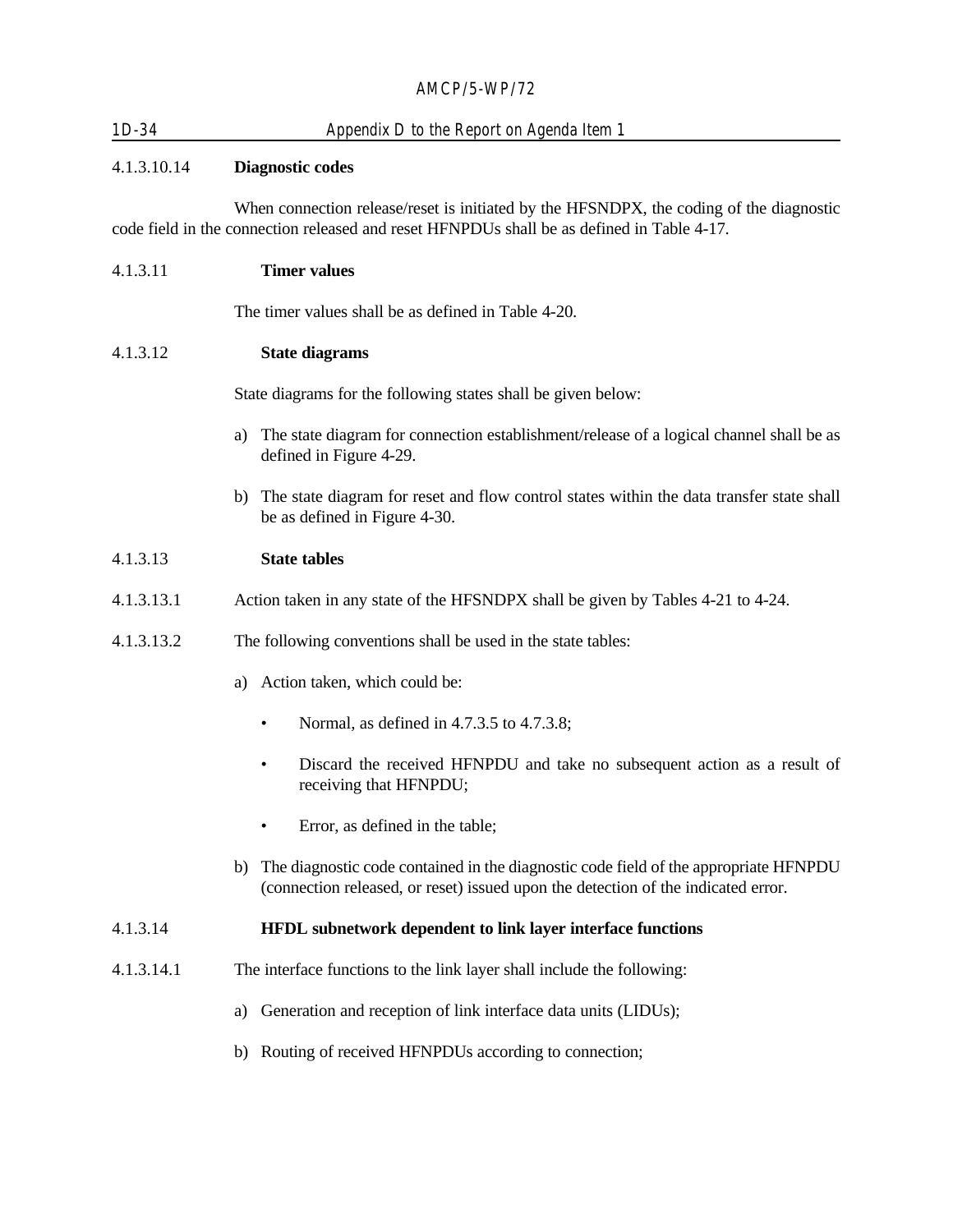# Appendix D to the Report on Agenda Item 1 1D-35

- c) Selection of further HFNPDUs for transmission according to a cyclic order of selecting among the logical channels at a given Q number and giving precedence to interrupt HFNPDUs over data HFNPDUs of the same Q number; and
- d) Routing of local acknowledgement (success/fail) for RLS transmission status indication LIDUs.

4.1.3.14.2 The LIDUs passed between the HFSNDPX and the link layer shall include the LIDUs defined in Table 4-25.

# 4.1.3.15 **Packet to HFNPDU mapping rules**

4.1.3.15.1 The rules for mapping the ISO 8208 packet fields into the corresponding fields in HFNPDU shall be as specified in this section.

# 4.1.3.15.2 **DTE addresses**

4.1.3.15.2.1 The called-DTE address and the calling-DTE address fields in the ISO 8208 call request packet shall be directly mapped into the called-DTE address and the calling-DTE address fields in the connection request HFNPDU.

4.1.3.15.2.2 The calling and called DTE addresses in the ISO 8208 call accepted packet shall not be transmitted across the HFDL link.

# 4.1.3.15.3 **NSAP address**

4.1.3.15.3.1 The called address extension and the calling address extension parameter fields in the ISO 8208 call request packet shall be directly mapped into the called NSAP address and the calling NSAP address fields in the connection request HFNPDU.

4.1.3.15.3.2 If the called address extension parameter in either the ISO 8208 call accepted packet or clear request packet is equal to the called NSAP address of the corresponding connection request HFNPDU, then the called address extension shall not be transmitted across the HFDL link; otherwise, it shall be directly mapped into the relevant HFNPDU.

# 4.1.3.15.4 **Subnetwork connection priority**

4.1.3.15.4.1 The target value for the priority of data on a connection in the ISO 8208 call request packet shall be mapped to the LIDU Q number passed to the link layer as defined in Table 4-26. This value shall be used as long as the connection setup procedure HFDL Aircraft Station Sub-system not been completed.

4.1.3.15.4.2 The selected value for the priority of data on a connection in the ISO 8208 call accepted packet shall be mapped to the LIDU Q number passed to the link layer as defined in Table 4-26. This value shall be used for the remainder of the SNC.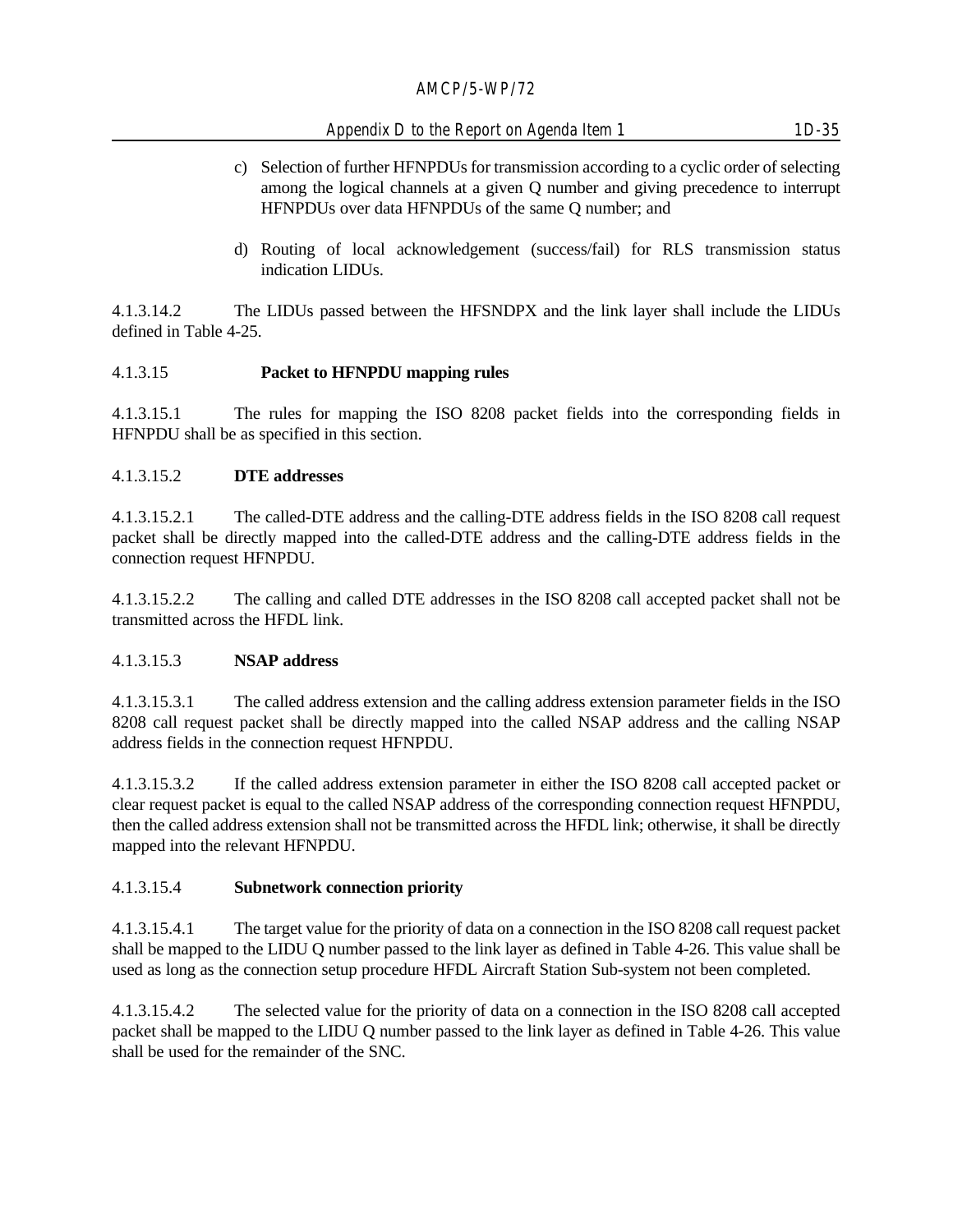# 1D-36 Appendix D to the Report on Agenda Item 1

4.1.3.15.4.3 If an invalid priority value is provided in the call request or call accepted packet, the HFSNDPX shall reject the call. The diagnostic code in the clear indication packet shall be set to "connection rejection requested quality of service not available (permanent condition)".

4.1.3.15.4.4 If priority of data on a connection is not indicated in the call request packet, a default value (SNC priority  $= 0$ ) shall be used.

- 4.1.3.15.5 **Reserved**
- 4.1.3.15.6 **Transit delay**
- 4.1.3.15.6.1 **Reserved**

#### 4.1.3.15.7 **Fast select**

The fast select facility shall be treated as follows:

- a) A call request packet without the fast select facility shall be mapped to a connection request with no restriction on response HFNPDU with the fast select (use not permitted) facility;
- b) A call request packet with the fast select facility indicating fast select requested with no restriction on response shall be mapped to a connection request with no restriction on response HFNPDU without the fast select (use not permitted) facility; and
- c) A call request packet with the fast select facility indicating fast select request with restriction on response shall be mapped to a connection request with restriction on response HFNPDU without the fast select (use not permitted) facility.

#### 4.1.3.15.8 **Expedited data negotiation**

The expedited data negotiation facility in the call request or call accepted packet shall not be mapped to the corresponding connection request or connection confirm HFNPDU unless the facility parameter is set to "no use of expedited data".

#### 4.1.3.15.9 **Cause and diagnostic codes**

4.1.3.15.9.1 Clearing cause, resetting cause and diagnostic code fields shall be transferred without modification from the packets to the corresponding HFNPDUs.

4.1.3.15.9.2 If the HFSNDPX has initiated the clear or reset procedure, then the clearing cause, the resetting cause and the diagnostic code fields shall be set as defined in Tables 4-16 and 4-17.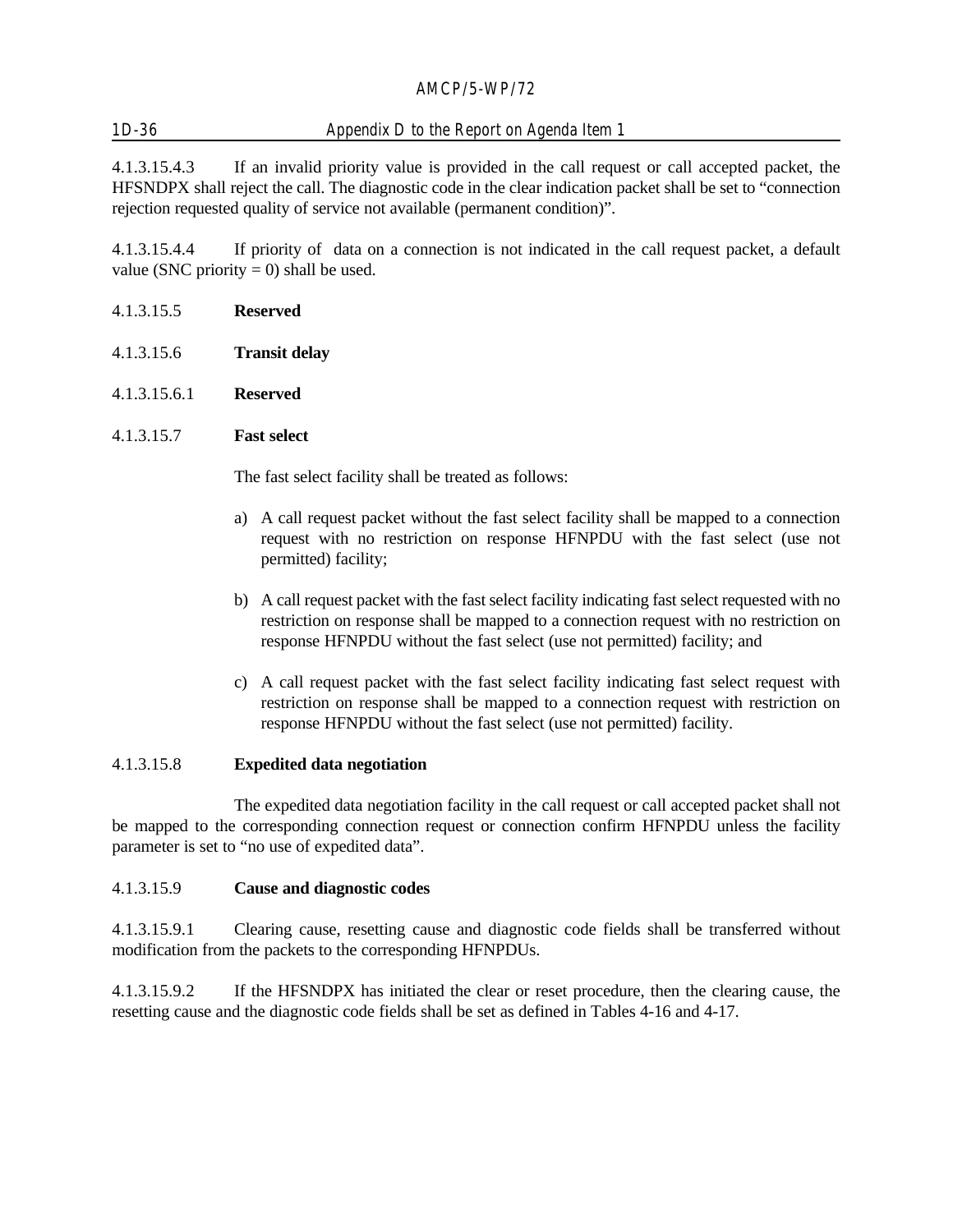#### Appendix D to the Report on Agenda Item 1 1D-37

#### 4.1.3.15.10 **Data**

4.1.3.15.10.1 If the user data field in the data packets of an M-bit packet sequence is less than the default data HFNPDU maximum user data field length, then these fields shall be concatenated to form an M-bit HFNPDU sequence.

4.1.3.15.10.2 If the user data field in the data packets of an M-bit packet sequence is greater than the default data HFNPDU maximum user data field length, then these fields shall be segmented to form an M-bit HFNPDU sequence.

#### 4.1.3.16 **HFNPDU to packet mapping rules**

4.1.3.16.1 This section shall specify the rules for mapping the HFNPDU fields into the corresponding fields in ISO 8208 packet.

### 4.1.3.16.2 **DTE address**

4.1.3.16.2.1 The called DTE address and the calling DTE address fields in the connection request HFNPDU shall be directly mapped into the called DTE address and the calling DTE address fields in the incoming call packet.

4.1.3.16.2.2 Both the calling and called DTE address fields shall be regenerated when forwarding a call connected packet, if they were present in the corresponding call request packet.

#### 4.1.3.16.3 **NSAP address**

4.1.3.16.3.1 The called NSAP address and the calling NSAP address fields in the connection request HFNPDU shall be directly mapped into the called address extension and calling address extension parameter fields in the incoming call packet.

4.1.3.16.3.2 The called NSAP address field in the connection confirm or connection released HFNPDU shall be mapped into the called address extension field in the call connected or clear indication packet.

#### 4.1.3.16.4 **Priority**

The Q number associated with the connection request and connection confirm HFNPDUs shall be mapped into the target and selected values of the priority of data on a connection field in the priority facility in the ISO 8208 incoming call and call connected packets.

- 4.1.3.16.5 **Reserved**
- 4.1.3.16.6 **Reserved**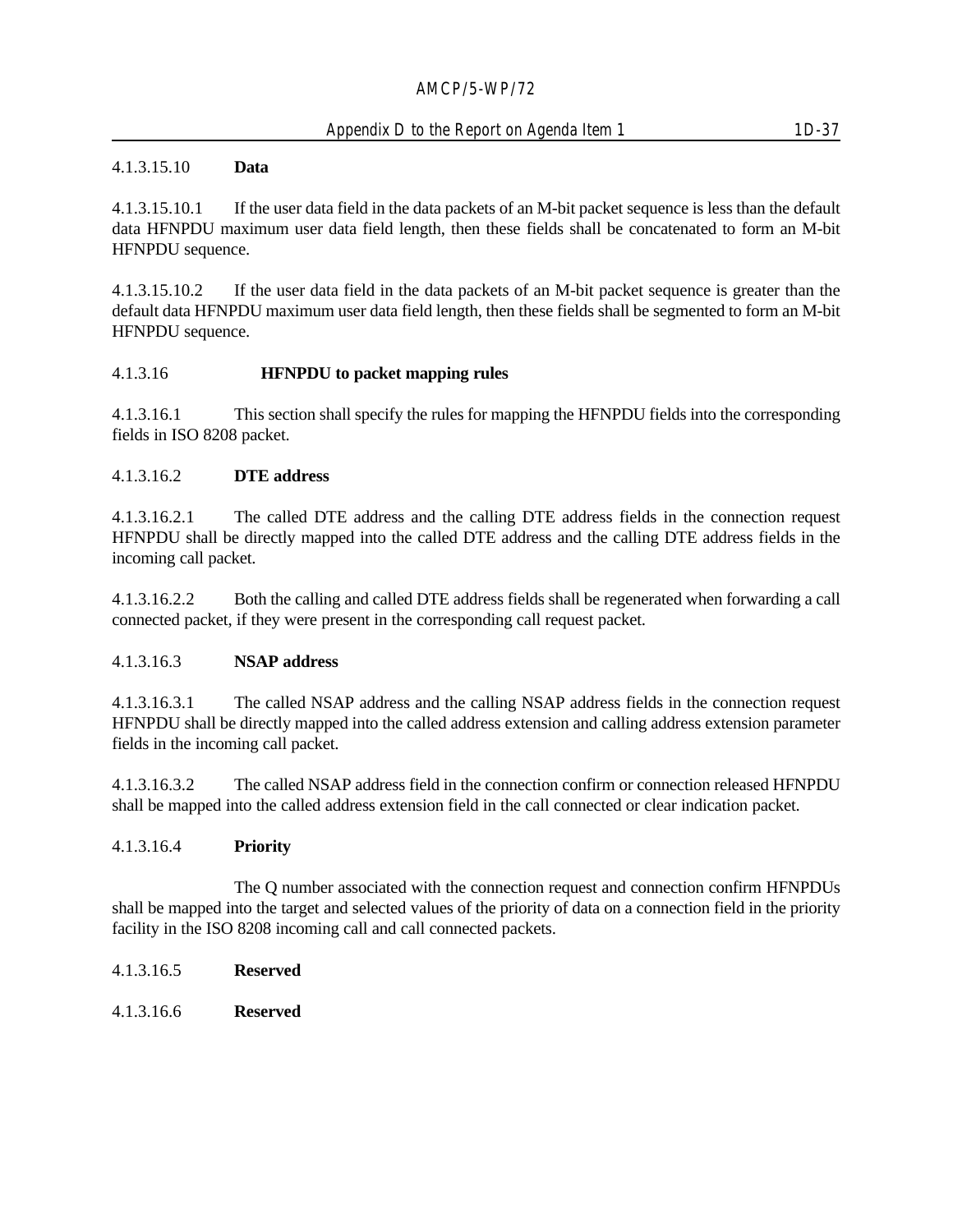# 1D-38 Appendix D to the Report on Agenda Item 1

## 4.1.3.16.7 **Fast select**

The fast select facility shall be treated as follows:

- a) A connection request with no restriction on response HFNPDU with the fast select (use not permitted) facility shall be mapped into an incoming call packet without the fast select facility;
- b) A connection request with no restriction on response HFNPDU without the fast select (use not permitted) facility shall be mapped into an incoming call packet with the fast select facility with the "no restriction on response" parameter;
- c) A connection request with restriction on response HFNPDU without the fast select (use not permitted) facility shall be mapped into an incoming call packet with the fast select facility with the "restriction on response" parameter.

### 4.1.3.16.8 **Expedited data negotiation**

If the expedited data negotiation facility is not present in the connection request or connection confirm HFNPDU, this facility with its parameter set to "use of expedited data" shall be added to the corresponding incoming call or call connected packet; otherwise, this facility shall be mapped to the corresponding packet.

#### 4.1.3.16.9 **Cause and diagnostic codes**

Clearing cause, resetting cause and diagnostic code fields shall be transferred without modification from the HFNPDUs to the corresponding packets.

#### 4.1.3.16.10 **Data**

4.1.3.16.10.1 If the user data field in the data HFNPDUs of an M-bit HFNPDU sequence is less than the default data packet maximum user data field length, then these fields shall be concatenated to form an M-bit packet sequence.

4.1.3.16.10.2 If the user data field in the data HFNPDUs of an M-bit HFNPDU sequence is greater than the default data packet maximum user data field length, then these fields shall be segmented to form an M-bit packet sequence.

#### 4.1.3.17 **Capacity**

The HFSNDPA shall support at least eight simultaneous, independent logical channels.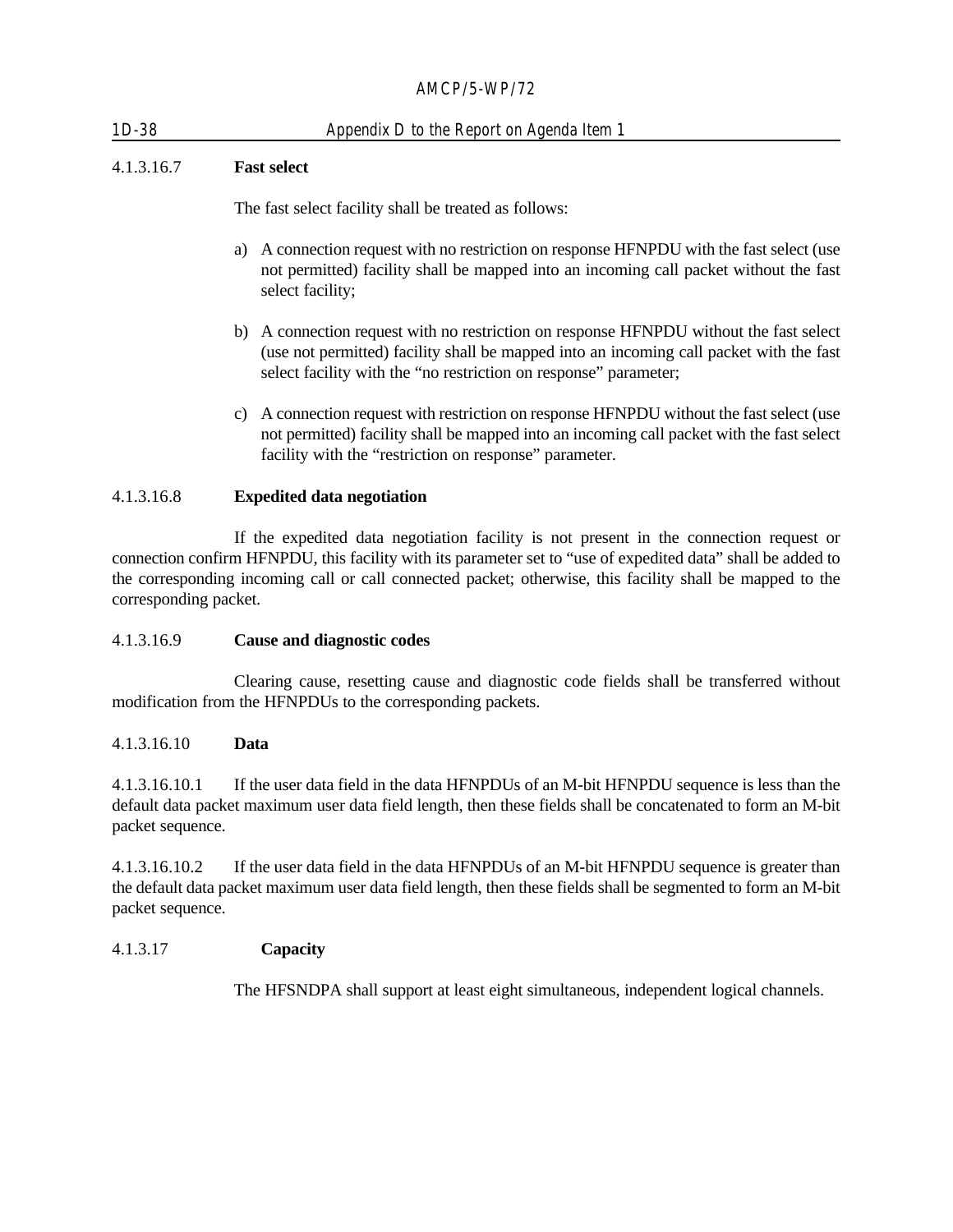#### 4.1.4 **ISO 8208 DCE protocol operations**

#### 4.1.4.1 **General provisions**

4.1.4.1.1 The protocol between the ISO 8208 DCE and the ISO 8208 DTE shall comply with the ISO 8208 second edition.

#### 4.1.4.1.2 **Packet layer entity**

*Note.— Within the ISO 8208 DCE there may be more than one DCE/DTE interface, e.g. a HFDL Ground Station Sub-system may be connected to more than one ground ATN router. One such entity exists in the DCE for each DCE/DTE interface. Deciding which entity to use to reach a particular destination is a function performed external to the protocol described here. The protocol defined in 4.7.4 pertains to each packet layer entity in the DCE.*

#### 4.1.4.2 **Conformance requirements**

#### 4.1.4.2.1 **Supported services and capabilities**

The following services and capabilities shall be supported:

- a) Virtual call service;
- b) A user data field of up to 128 octets in data packets; and
- c) Expedited data delivery, i.e. the use of interrupt packets with a user data field of up to [32] octets.

#### 4.1.4.2.2 **Supported facilities**

The following facilities shall be supported:

- a) Calling address extension and called address extension; and
- b) Priority.

*Note.— The target and lowest acceptable values for the priority to gain a connection and keep a connection, and the lowest acceptable value for data on a connection, need not be supported.*

#### 4.1.4.2.3 **Recommended facilities**

*Recommendation.— The following facilities should be supported:*

- a) Reserved
- b) Reserved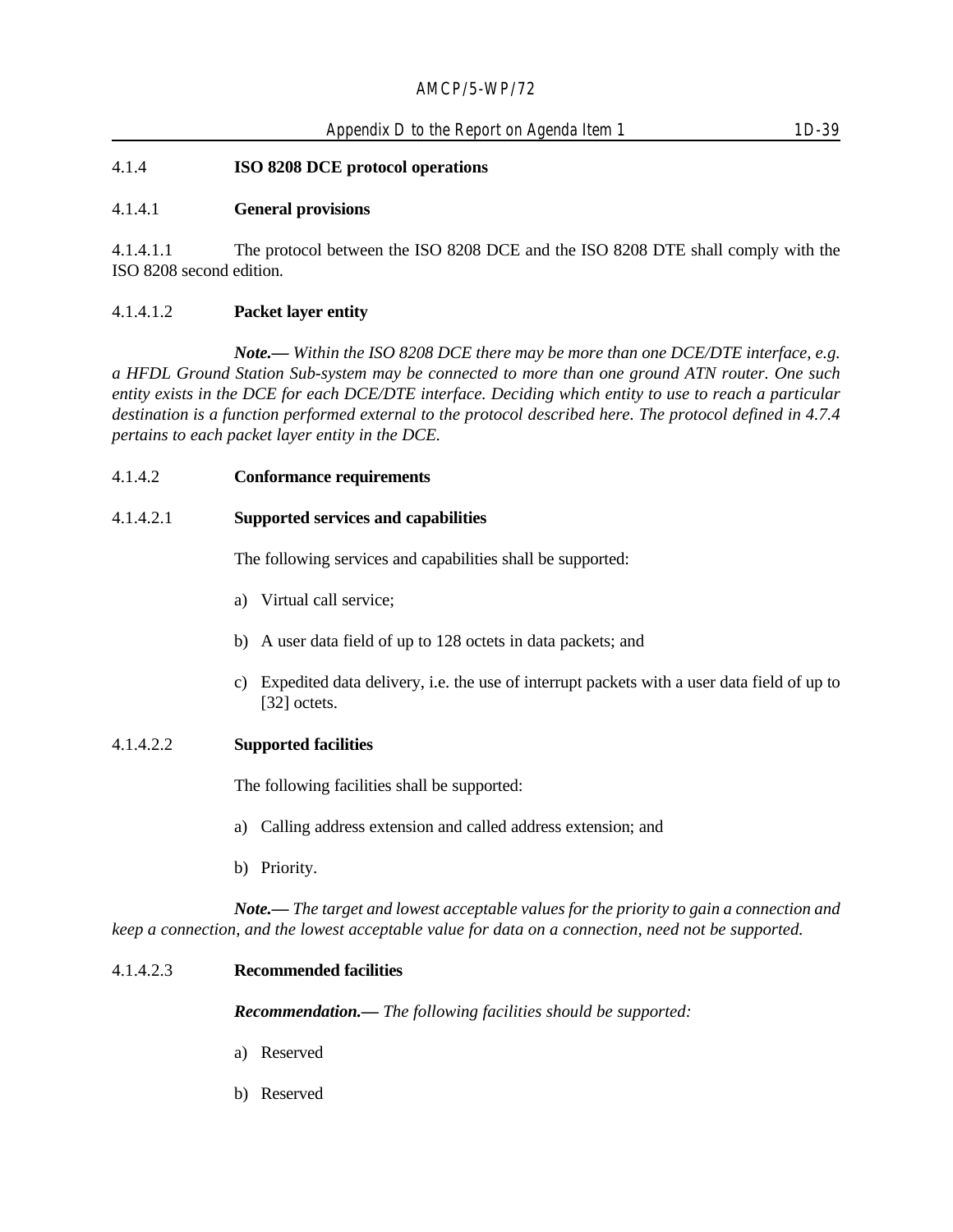| $1D-40$   | Appendix D to the Report on Agenda Item 1                                                                                                                                                      |  |  |
|-----------|------------------------------------------------------------------------------------------------------------------------------------------------------------------------------------------------|--|--|
|           |                                                                                                                                                                                                |  |  |
|           | Fast select:<br>$\mathcal{C}$ )                                                                                                                                                                |  |  |
|           | Fast select acceptance.<br>d)                                                                                                                                                                  |  |  |
| 4.1.4.3   | <b>Operations</b>                                                                                                                                                                              |  |  |
| 4.1.4.3.1 | <b>External interactions</b>                                                                                                                                                                   |  |  |
|           | Note.— The initiation of certain DCE procedures is directed by elements outside the ISO<br>8208 DCE. Likewise, the occurrence of certain ISO 8208 DCE events are to be reported appropriately. |  |  |

*8208 DCE. Likewise, the occurrence of certain ISO 8208 DCE events are to be reported appropriately. These external interactions include:*

- a) Requesting of the link layer, transmission of outgoing packets;
- b) Receiving, from the link layer, incoming packets;
- c) Accepting requests from the IW to initiate certain ISO 8208 protocol procedures including:
	- 1) Originate a virtual call;
	- 2) Accept a virtual call;
	- 3) Terminate a virtual call;
	- 4) Transfer data and interrupt information; and
	- 5) Re-initialize a logical channel.
- d) Reporting to the IW the occurrence of certain ISO 8208 protocol events including:
	- 1) Receipt of an incoming request to set up a virtual call;
	- 2) Receipt of the acceptance of a virtual call setup;
	- 3) Termination of a virtual call;
	- 4) Receipt of data and interrupt information; and
	- 5) Re-initialization of a logical channel.

4.1.4.3.1.1 The ISO 8208 DCE shall accept all ISO 8208 packets from the ISO 8208 DTE without failure.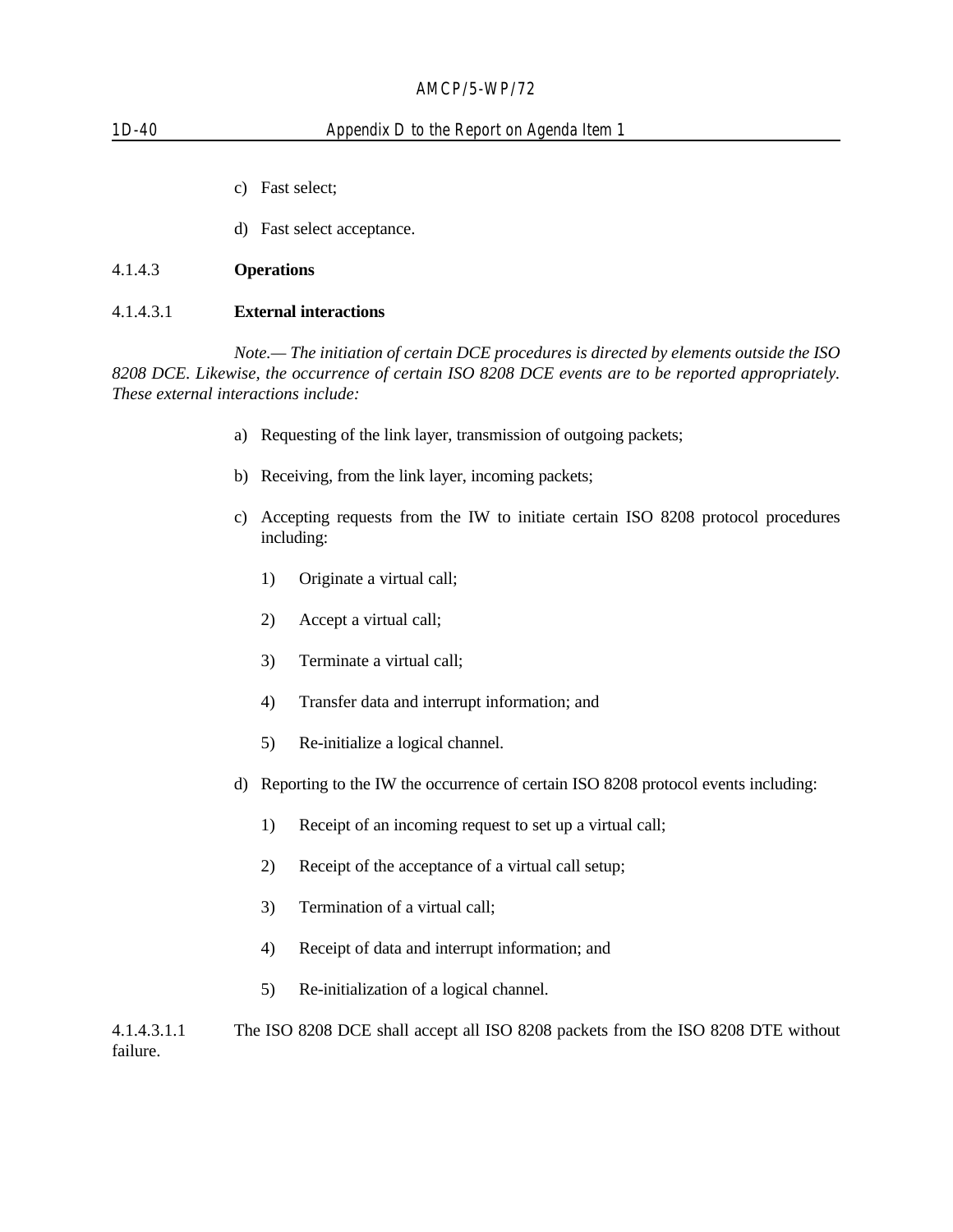## 4.1.4.3.2 **Logical channels**

*Note.— Each virtual call and permanent virtual circuit is assigned a logical channel identifier which is a number in the range from 1 through 4 095. For each virtual call, a logical channel identifier is assigned during the call setup phase from a range of previously agreed-upon logical channel identifiers. For each permanent virtual circuit, a logical channel identifier is assigned in agreement with the DTE. A DCE's use of logical channels is agreed upon for a period of time with the DTE.*

### 4.1.4.3.3 **State transitions**

4.1.4.3.3.1 The specifications and definitions in ISO 8208 shall apply for format definitions, diagnostic and cause codes, facility registration protocols (if used), and flow control on the ISO 8208 interface.

*Note 1.— The ISO 8208 DCE is defined as a state machine. An ISO 8208 packet received from the DTE can cause state transitions, as can a packet received from IW. The next state transition (if any) that occurs when the DCE receives a packet from the DTE is specified by Tables 4-29 to 4-34. These tables are organized according to the hierarchy in Figure 4-31.*

*Note 2.— Upon receiving a packet, the action is classified as normal or erroneous under the entry "A =". The resulting state is shown under the entry, "S =".* 

4.1.4.3.3.2 If a state transition is specified, the action taken shall be as specified in Tables 4-29 to 4-34.

#### 4.1.4.3.4 **Disposition of packets**

When a packet is received from the DTE, the expressions in parentheses in Tables 4-29 to 4-34 specify whether the packet shall be forwarded or not forwarded to the IW. If no remark in parentheses is listed or listed as not forwarded, then the packet shall be discarded. The ISO 8208 DCE shall either forward or not forward a packet from the IW to the DTE in a manner that is compatible with ISO 8208.

#### 4.1.4.3.5 **Diagnostic and cause codes**

For certain conditions, Tables 4-29 to 4-34 indicate a diagnostic code that shall be included in the packet generated when entering the state indicated. The term, " $D =$ ", shall define the diagnostic code. When "A = DIAG", the action taken shall be to generate an ISO 8208 diagnostic packet and transfer it to the DTE; the diagnostic code indicated shall define the entry in the diagnostic field of the packet. In the cause field of any packet type, bit 8 of the cause field shall always be set to 0, indicating that the condition was recognized by the ISO 8208 interface.

*Note.— The state Tables 4-29 to 4-34 are defined so that the HFSNDPX and ISO 8208 DCE functions can operate simultaneously. While asynchronous operation is a suitable implementation strategy, it is not a requirement for the HFSNDPX and ISO 8208 DCE operations.*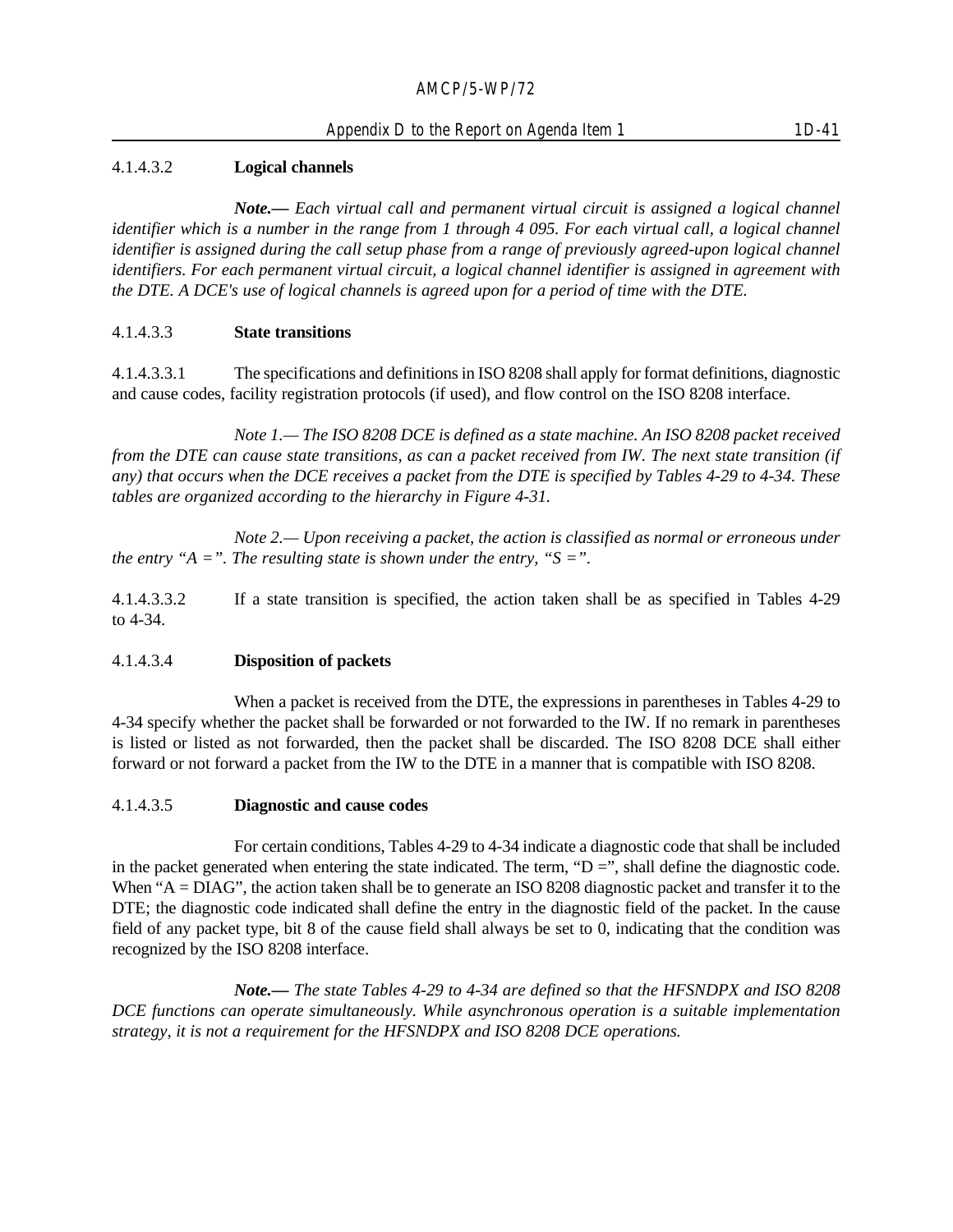## 1D-42 Appendix D to the Report on Agenda Item 1

#### 4.1.4.3.6 **DCE timer**

*Note.— Under certain circumstances, the DTE must respond to a packet issued from the DCE within a given time.*

4.1.4.3.6.1 Table 4-35 covers these circumstances and the action that the DCE shall initiate upon the expiration of that time.

#### 4.1.4.4 **Capacity**

The HFDL Aircraft Station Sub-system DCE shall support at least eight simultaneous, independent logical channels.

#### 4.1.4.5 **VC pre-emption**

A logical channel of the lowest priority and the associated virtual call shall be cleared as necessary to accept a request for higher priority service.

*Note.— Logical channels and virtual calls have a priority level of 0 unless the ISO 8208 priority facility was invoked during call set up.*

4.1.5 **Interworking function**

#### 4.1.5.1 **HFSNDPX/IW interface**

4.1.5.1.1 The ISO 8208 packets exchanged between the IW and the HFSNDPX shall be as defined in Table 4-36.

#### 4.1.5.1.2 **Incoming call packet handling**

The IW shall forward the incoming call packet with the expedited data negotiation facility and "use of expedited data" parameter to the appropriate ISO 8208 DCE entity.

*Note.— If the facility parameter is "no use of expedited data", the IW forwards the incoming call packet with or without this facility.*

#### 4.1.5.1.3 **Call connected packet handling**

If the parameter of the expedited data negotiation facility is set to "use of expedited data" in the call connected packet, the IW shall forward this facility and its parameter with the packet to the appropriate ISO 8208 DCE entity. For each virtual call, the IW shall associate the HFSNDPX logical channel with the corresponding ISO 8208 DCE logical channel.

*Note.— If the expedited data negotiation facility parameter is set to "no use of expedited data", the IW forwards the call connected packet with or without this facility.*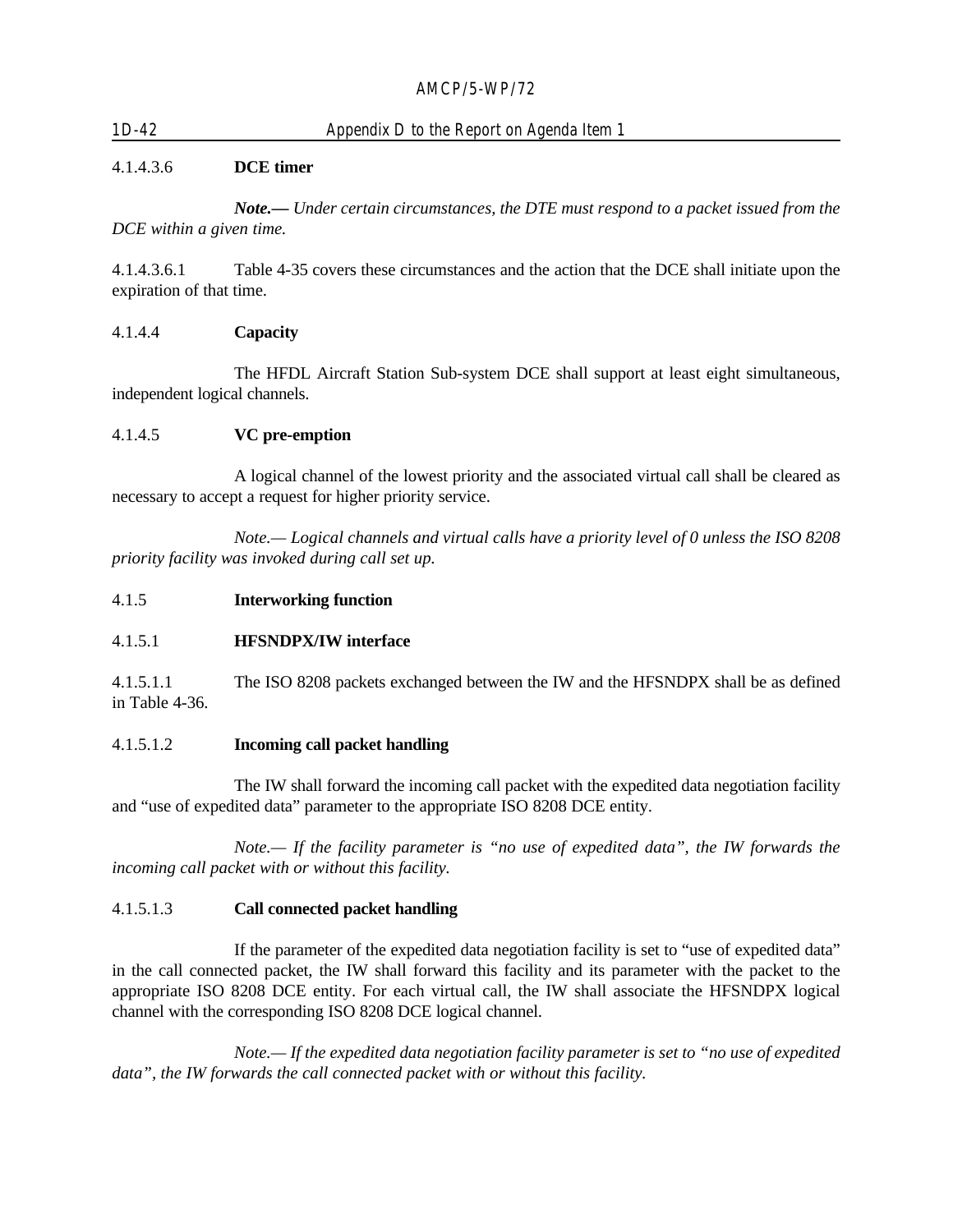## Appendix D to the Report on Agenda Item 1 1D-43

### 4.1.5.1.4 **Clear indication packet handling**

4.1.5.1.4.1 The IW shall disassociate the HFSNDPX logical channel with the corresponding ISO 8208 DCE logical channel and forward the packet to the ISO 8208 DCE entity.

#### 4.1.5.1.5 **Data, interrupt, interrupt confirmation and reset indication packet handling**

4.1.5.1.5.1 Data, interrupt, interrupt confirmation and reset indication packets shall be forwarded to the appropriate ISO 8208 DCE entity based on the logical channel association established after the completion of a connection establishment

#### 4.1.5.2 **ISO 8208 DCE/IW interface**

4.1.5.2.1 The ISO 8208 packets exchanged between the IW and the ISO 8208 DCE shall be as defined in Table 4-37.

### 4.1.5.2.2 **Call request packet handling**

If the call request packet does not contain the expedited data negotiation facility, the IW shall add this facility with its parameter set to "no use of expedited data" to the packet and shall forward it to the appropriate HFSNDPX entity; otherwise, the IW shall forward the call request packet with this facility and parameter. If the optional called DTE address is invalid, then the IW shall return a clear indication packet to the ISO 8208 DCE entity.

#### 4.1.5.2.3 **Call accepted packet handling**

If the call accepted packet does not contain the expedited data negotiation facility, the IW shall add this facility with its parameter set to "no use of expedited data" to the packet and shall forward it to the appropriate HFSNDPX entity; otherwise, the IW shall forward the call accepted packet with this facility and parameter. For each virtual call, the IW shall associate the ISO 8208 DCE logical channel with the corresponding HFSNDPX logical channel.

#### 4.1.5.2.4 **Clear request packet handling**

The IW shall disassociate the ISO 8208 DCE logical channel with the corresponding HFSNDPX logical channel and forward the packet to the HFSNDPX entity.

#### 4.1.5.2.5 **Data, interrupt, interrupt confirmation and reset request packet handling**

Data, interrupt, interrupt confirmation and reset request packets shall be forwarded to the appropriate HFSNDPX entity based on the logical channel association established after the completion of a connection establishment.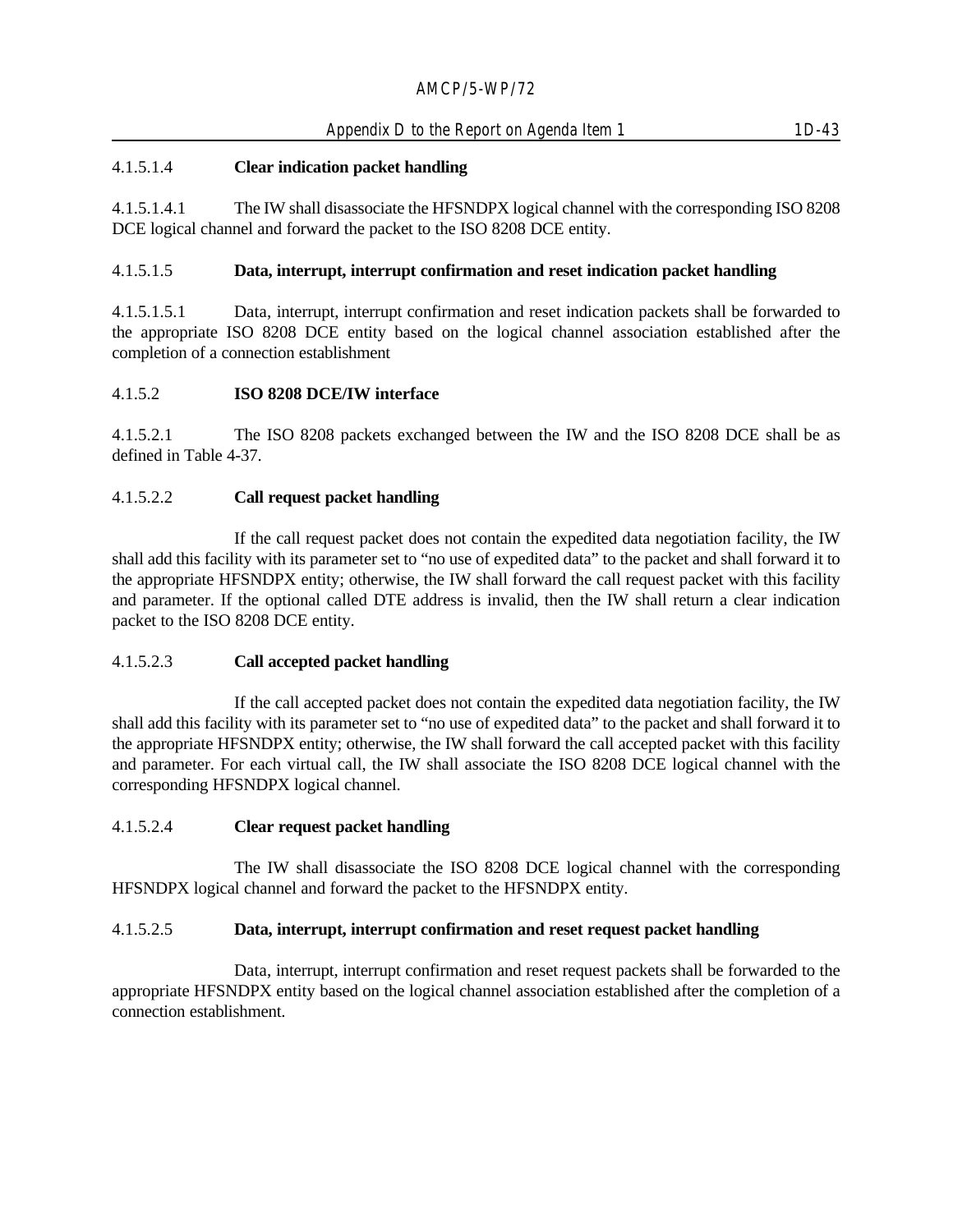# 1D-44 Appendix D to the Report on Agenda Item 1

### 4.1.5.3 **IW/CN interface**

The IW shall forward the connectivity notification event messages to the appropriate ISO 8208 DCE logical channel.

#### 4.1.5.4 **ISO 8208 logical channel and HFSNDPX logical channel association**

*Note.— ISO 8208 DCE logical channel identifier and the HFSNDPX logical channel number of an SNC need not be identical.*

#### 4.1.5.5 **Data transfer procedures**

#### 4.1.5.5.1 **Flow control**

Flow control shall be applied between the HFSNDPX and the ISO 8208 DCE to prevent storage overflow.

#### 4.1.5.6 **Cause and diagnostic code**

4.1.5.6.1 The IW shall replace the cause "local procedure error" in ISO 8208 packets received from the DCE, by the cause "remote procedure error" before forwarding them to the HFSNDPX. The IW shall replace the cause "local link error" in an HFNPDU received from the HFSNDPX by the cause "network congestion" before forwarding them to the DCE. All other causes shall be transferred without modification.

4.1.5.6.2 Diagnostic codes shall be transferred without modification.

#### 4.1.6 **Management interface**

4.1.6.1 HFDL Aircraft Station Sub-system management interface

4.1.6.1.1 [The changes in log-on status conveyed from the HFDL Aircraft Station Sub-system management to the HFSNL shall be as defined in 4.9.2.1.1.]

4.1.6.1.2 [When the HFDL Aircraft Station Sub-system either logs-off or otherwise terminates communication with a HFDL Ground Station Sub-system, the HFDL Aircraft Station Sub-system HFSNL shall clear all connections with this HFDL Ground Station Sub-system.]

#### 4.1.6.1.3 **Connectivity notification event**

- 4.1.6.1.3.1 The CN function shall be performed by the CN entity.
- 4.1.6.1.3.2 Log-on to a HFDL ground station sub-system

When the HFDL Aircraft Station Sub-system logs-on to a HFDL Ground Station Sub-system, the HFDL Aircraft Station Sub-system shall send a join event message to the attached ATN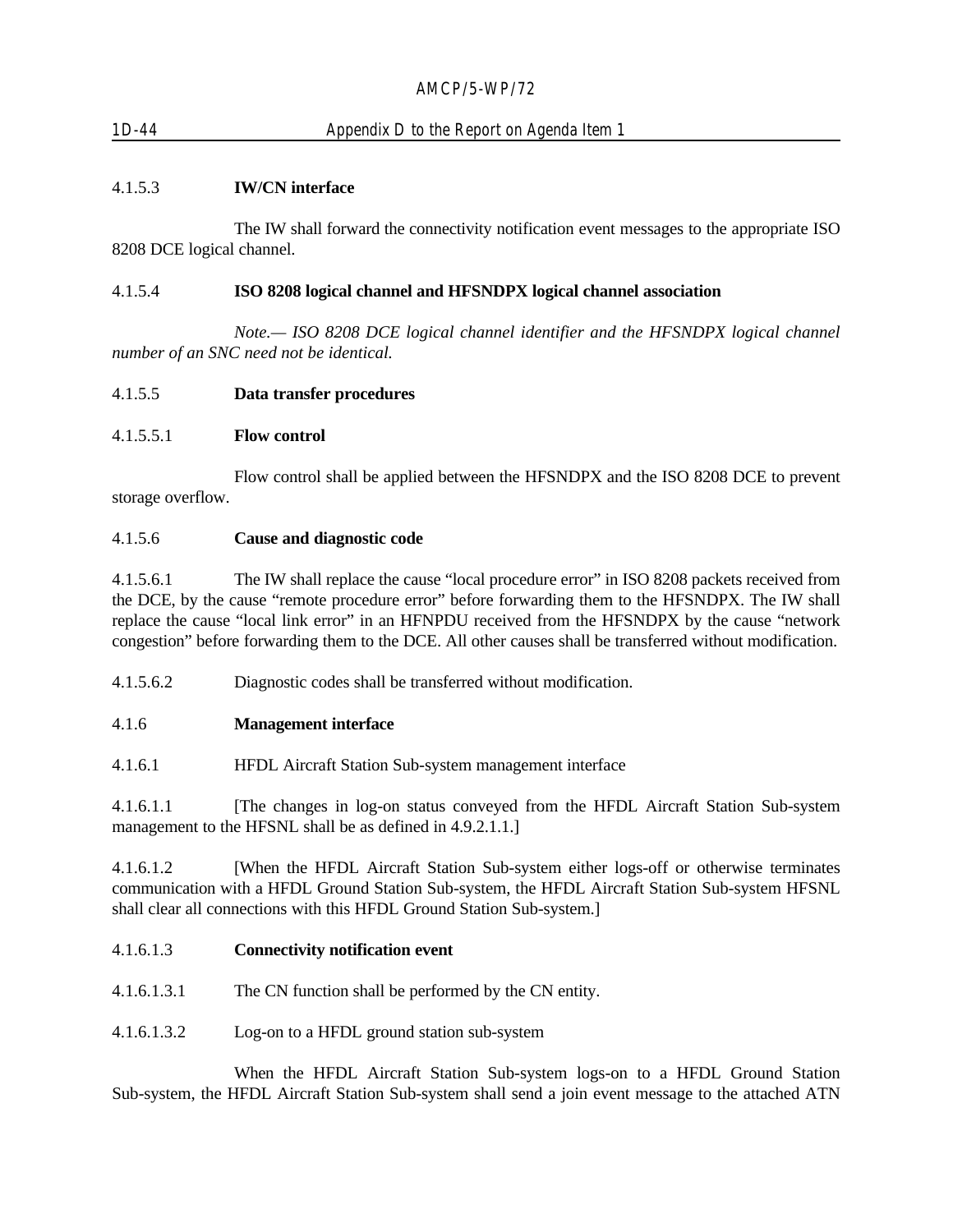#### Appendix D to the Report on Agenda Item 1 1D-45

router on the aircraft. This message shall include sufficient information for the attached ATN router to determine the address(es) of the DTE(s) attached to the HFDL Ground Station Sub-system.

*Note.— The attached ATN router, on receiving the join event message, will have sufficient information to establish the SVCs.*

#### 4.1.6.1.3.3 **Log-off from a HFDL ground station sub-system**

[When the HFDL Aircraft Station Sub-system logs-off from a HFDL Ground Station Sub-system, the CN shall forward to the IW a leave event message indicating HFDL Aircraft Station Sub-system log-off from the HFDL Ground Station Sub-system.]

#### 4.1.6.2 **HFDL ground station sub-system management interface**

4.1.6.2.1 The changes in log-on status conveyed from the HFDL Ground Station Sub-system management to the HFSNL shall be as defined in the SARPs.

4.1.6.2.2 When the HFDL Aircraft Station Sub-system logs-off from the HFDL Ground Station Sub-system, the HFSNL shall clear all connections associated with the HFDL Aircraft Station Sub-system, and shall release all resources associated with these SNCs. In addition, the HFDL Ground Station Sub-system shall provide to the attached ATN ground routers a leave event indication referencing the 24-bit ICAO aircraft identifier.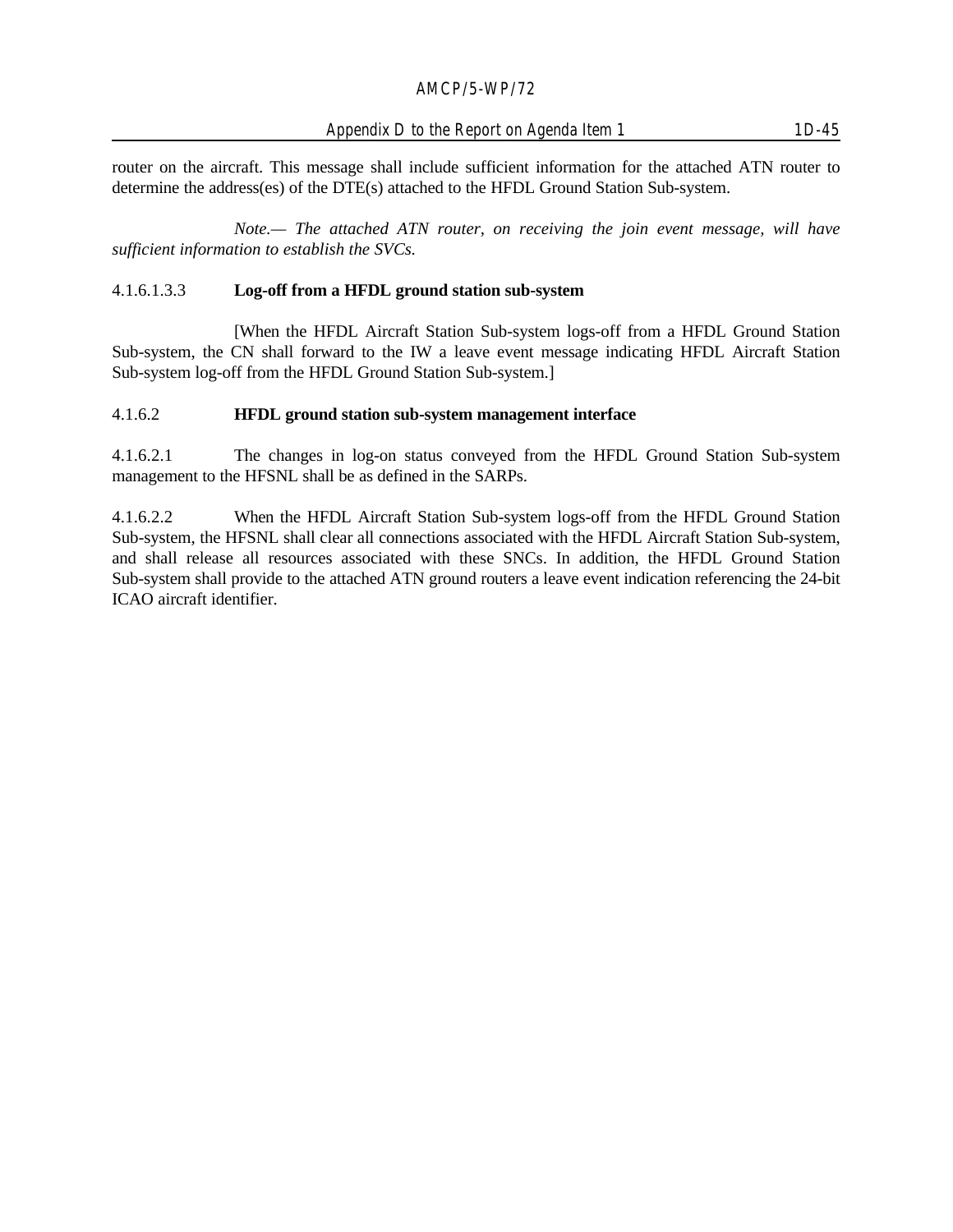$\sqrt{ }$ 

# 1D-46 Appendix D to the Report on Agenda Item 1

# **Table 4-15. HFNPDU type identifier encoding**

| Code             | <b>HFNPDU TYPE</b>                                                  |
|------------------|---------------------------------------------------------------------|
| <b>Bits</b>      | (refer to Figures 4-13 through 4-24 HFNPDU format)                  |
| 654321           |                                                                     |
| $\boldsymbol{0}$ | CONNECTION REQUEST, NO CALLING NSAP ADD., NO CALLED NSAP ADD., NO   |
|                  | FACILITY FIELD, NO RESTRICTION ON RESPONSE                          |
| $\mathbf{1}$     | CONNECTION REQUEST, NO CALLING NSAP ADD., NO CALLED NSAP ADD., WITH |
|                  | FACILITY FIELD, NO RESTRICTION ON RESPONSE                          |
| 10               | CONNECTION REQUEST, NO CALLING NSAP ADD., NO CALLED NSAP ADD., WITH |
|                  | FACILITY FIELD, NO RESTRICTION ON RESPONSE                          |
| 11               | CONNECTION REQUEST, NO CALLING NSAP ADD., NO CALLED NSAP ADD., WITH |
|                  | FACILITY FIELD, NO RESTRICTION ON RESPONSE                          |
| 100              | CONNECTION REQUEST, WITH CALLING NSAP ADD., NO CALLED NSAP ADD., NO |
|                  | FACILITY FIELD, NO RESTRICTION ON RESPONSE                          |
| 101              | CONNECTION REQUEST, WITH CALLING NSAP ADD., NO CALLED NSAP ADD.,    |
|                  | WITH FACILITY FIELD, NO RESTRICTION ON RESPONSE                     |
| 110              | CONNECTION REQUEST, WITH CALLING NSAP ADD., WITH CALLED NSAP ADD.,  |
|                  | NO FACILITY FIELD, NO RESTRICTION ON RESPONSE                       |
| 111              | CONNECTION REQUEST, WITH CALLING NSAP ADD., WITH CALLED NSAP ADD.,  |
|                  | WITH FACILITY FIELD, NO RESTRICTION ON RESPONSE                     |
| 1000             | CONNECTION CONFIRM, NO CALLED NSAP ADD., NO FACILITY FIELD          |
| 1001             | CONNECTION CONFIRM, NO CALLED NSAP ADD., WITH FACILITY FIELD        |
| 1010             | CONNECTION CONFIRM, WITH CALLED NSAP ADD., NO FACILITY FIELD        |
| 1011             | CONNECTION CONFIRM, WITH CALLED NSAP ADD., WITH FACILITY FIELD      |
| 0011XX           | <b>SPARES</b>                                                       |
| 10000            | CONNECTION RELEASED, NO CALLED NSAP ADD., NO FACILITY FIELD         |
| 10010            | CONNECTION RELEASED, WITH CALLED NSAP ADD., NO FACILITY FIELD       |
| 0100X1           | <b>SPARES</b>                                                       |
| 0101XX           | <b>SPARES</b>                                                       |
| 11000            | <b>CONNECTION RELEASE COMPLETE</b>                                  |
| 11010            | <b>SPARE</b>                                                        |
| 0111X0           | <b>SPARES</b>                                                       |
| 011XX1           | <b>SPARES</b>                                                       |
| 100000           | CONNECTION REQUEST, NO CALLING NSAP ADD., NO FACILITY FIELD, WITH   |
|                  | RESTRICTION ON RESPONSE                                             |
| 100001           | CONNECTION REQUEST, NO CALLING NSAP ADD., WITH FACILITY FIELD, WITH |
|                  | RESTRICTION ON RESPONSE                                             |
| 100010           | CONNECTION REQUEST, NO CALLING NSAP ADD., WITH FACILITY FIELD, WITH |
|                  | RESTRICTION ON RESPONSE                                             |
| 100011           | CONNECTION REQUEST, NO CALLING NSAP ADD., WITH CALLED NSAP ADD.,    |
|                  | WITH FACILITY FIELD, WITH RESTRICTION ON RESPONSE                   |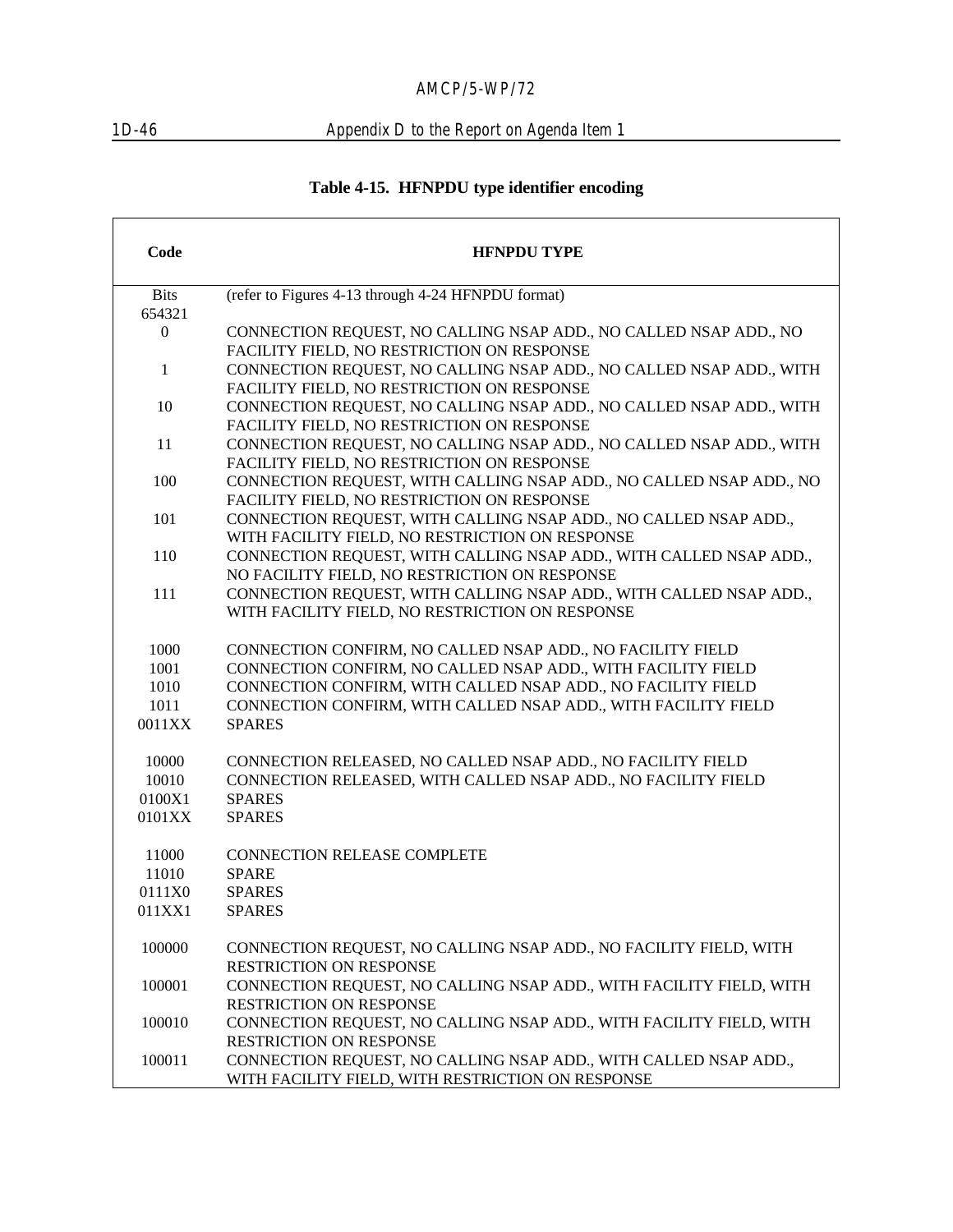Appendix D to the Report on Agenda Item 1

| Code   | <b>HENPDU TYPE</b>                                                  |
|--------|---------------------------------------------------------------------|
| 100100 | CONNECTION REQUEST, WITH CALLING NSAP ADD., NO CALLED NSAP ADD., NO |
|        | FACILITY FIELD, WITH RESTRICTION ON RESPONSE                        |
| 100101 | CONNECTION REQUEST, WITH CALLING NSAP ADD., NO CALLED NSAP ADD.,    |
|        | WITH FACILITY FIELD, WITH RESTRICTION ON RESPONSE                   |
| 100110 | CONNECTION REQUEST, WITH CALLING NSAP ADD., WITH CALLED NSAP ADD.,  |
|        | NO FACILITY FIELD, WITH RESTRICTION ON RESPONSE                     |
| 100111 | CONNECTION REQUEST, WITH CALLING NSAP ADD., WITH CALLED NSAP ADD.,  |
|        | WITH FACILITY FIELD RESTRICTION ON RESPONSE                         |
| 101XXX | <b>SPARES</b>                                                       |
| 110000 | <b>DATA</b>                                                         |
| 110001 | <b>SPARE</b>                                                        |
| 110010 | <b>INTERRUPT</b>                                                    |
| 110011 | <b>RESET</b>                                                        |
| 110100 | <b>RESERVED</b>                                                     |
| 110101 | <b>SPARE</b>                                                        |
| 11011X | <b>SPARES</b>                                                       |
|        |                                                                     |
| 111000 | <b>RESERVED</b>                                                     |
| 111001 | <b>FLOW CONTROL</b>                                                 |
| 111010 | <b>INTERRUPT CONFIRM</b>                                            |
| 111011 | <b>RESET CONFIRM</b>                                                |
| 11110X | <b>SPARES</b>                                                       |
| 111110 | <b>SPARE</b>                                                        |
| 111111 | <b>RESERVED</b>                                                     |

# **Table 4-16. HFSNDPX generated cause field coding**

|                                                       | Release/reset cause          |                               |
|-------------------------------------------------------|------------------------------|-------------------------------|
| <b>Generating condition</b>                           | Field<br><b>Bits</b><br>8765 | Coding<br><b>Bits</b><br>4321 |
| HFSNDPX originated release (local link error)         | 1001                         | 11                            |
| HFSNDPX originated release (invalid facility request) | 1000                         | 11                            |
| HFSNDPX originated release (network congestion)       | 1000                         | 101                           |
| HFSNDPX originated reset (local link error)           | 1000                         | 101                           |
| HFSNDPX originated reset (network congestion)         | 1000                         | 111                           |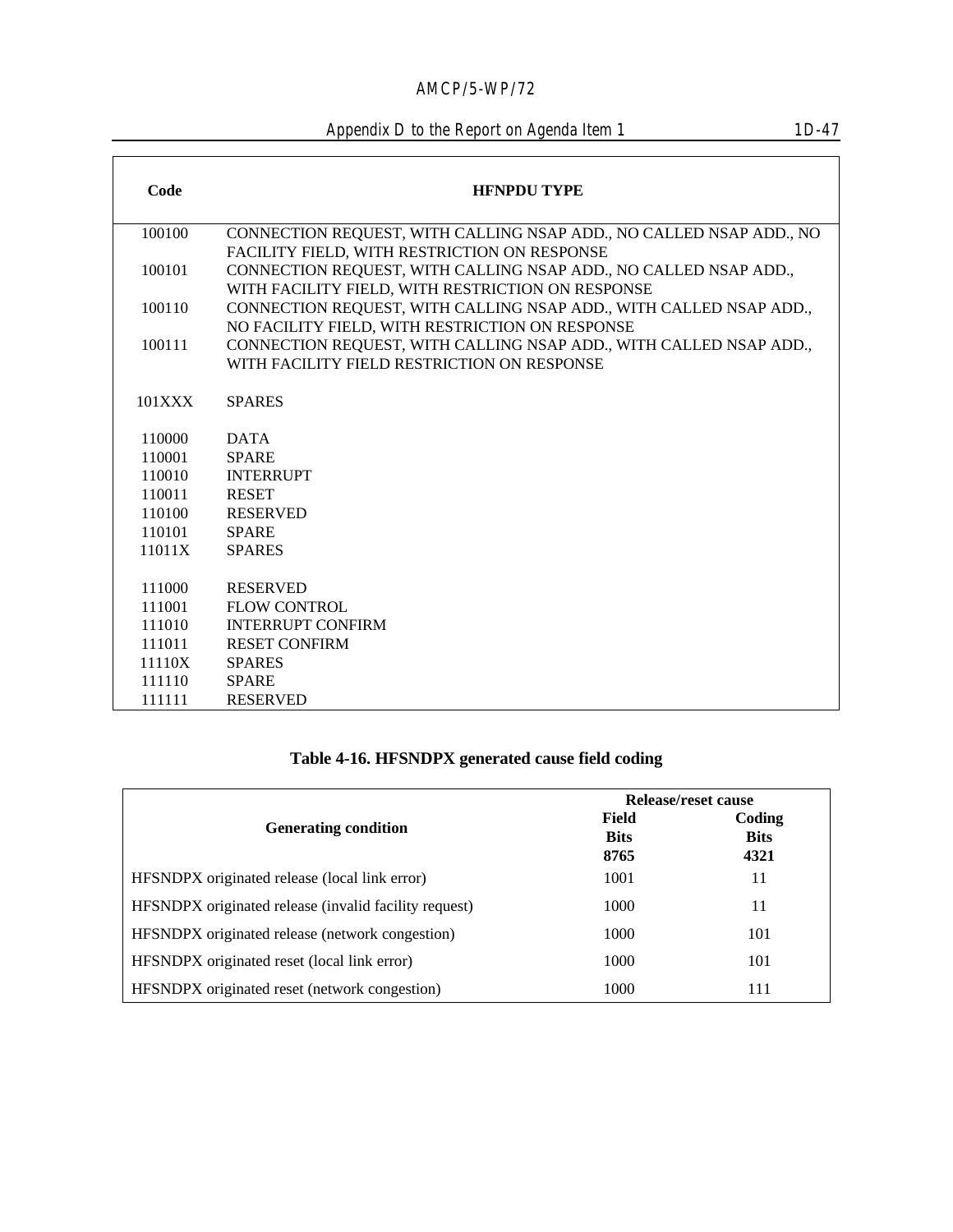# **Table 4-17. Diagnostic code field codings (for those original noted by the HFSND sub-layer)**

| <b>Generating condition</b>                                   | Diagnostic field<br>coding (decimal) | <b>Applicable</b><br><b>HFNPDUs</b> |
|---------------------------------------------------------------|--------------------------------------|-------------------------------------|
| HFNDP operation:                                              |                                      | Released                            |
| Disconnection (temporary, e.g. handover)                      | 1110 0001 (225)                      | Released                            |
| Disconnection (permanent, e.g. log off)                       | 1110 0010 (226)                      | Released                            |
| Unable to establish call (temporary)                          | 1110 0011 (227)                      | Released                            |
| Unable to establish call (permanent)                          | 1110 0100 (228)                      | Released                            |
| Connection rejection-request quality of service not available |                                      |                                     |
| (transient condition)                                         | 1110 0101 (229)                      | Released                            |
| Connection rejection-request quality of service not available |                                      |                                     |
| (permanent condition)                                         | 1110 0110 (230)                      | Released                            |
| Protocol error (HFNPDU type invalid while in):                |                                      | Released                            |
| Ready state                                                   | 0001 0100 (20)                       | Released                            |
| IW call request state                                         | 0001 0101 (21)                       |                                     |
| Incoming call state                                           | 0001 0110 (22)                       | Released                            |
| Data transfer state                                           | 0001 0111 (23)                       | Released                            |
| Remote clear request state                                    | 0001 1010 (26)                       | Released                            |
| Flow control state                                            | 0001 1011(27)                        | Reset                               |
| Remote reset request state                                    | 0001 1101 (29)                       | Reset                               |
| Protocol error (HFNPDU not allowed):                          |                                      |                                     |
| Unidentifiable HFNPDU                                         | 0010 0001 (33)                       | Released, reset                     |
| Invalid LCN (see 4.7.3.3)                                     | 0010 0010 (34)                       | Released                            |
| HFNPDU too short                                              | 0010 0110 (38)                       | Released, reset                     |
| HFNPDU too long                                               | 0010 0111 (39)                       | Released, reset                     |
| HFNPDU type not compatible with facility                      | 0010 1010 (42)                       | Released                            |
| Unauthorized interrupt confirm HFNPDU                         | 0010 1011 (43)                       | Released, reset                     |
| Unauthorized interrupt HFNPDU                                 | 0010 1100 (44)                       | Reset                               |
| Invalid called DTE address                                    | 0100 0011 (67)                       | Released                            |
| Invalid calling DTE address                                   | 0100 0100 (68)                       | Released                            |
| Invalid facility length                                       | 0100 0101 (69)                       | Released                            |
| D-bit procedure not supported                                 |                                      |                                     |
|                                                               | 1010 0110 (166)                      | Reset                               |
| Transmission error:                                           |                                      |                                     |
| No additional information                                     | 00000000(0)                          | Released, reset                     |
| Invalid SNPDU number                                          | 00000001(1)                          | Reset                               |
| Retransmission count surpassed                                | 1001 0000 (144)                      | Released, reset                     |
| Timer expired:                                                |                                      |                                     |
| tN1 (for connection confirm HFNPDU)                           | 0011 0001 (49)                       | Released                            |
| tN3 (for reset confirm HFNPDU)                                | 0011 0011 (51)                       | Released                            |
| tN4 (for interrupt confirm HFNPDU)                            | 0011 1001 (57)                       | Reset                               |
| tN7 (for flow control (suspend) supervision)                  | 0011 1011 (59)                       | Reset                               |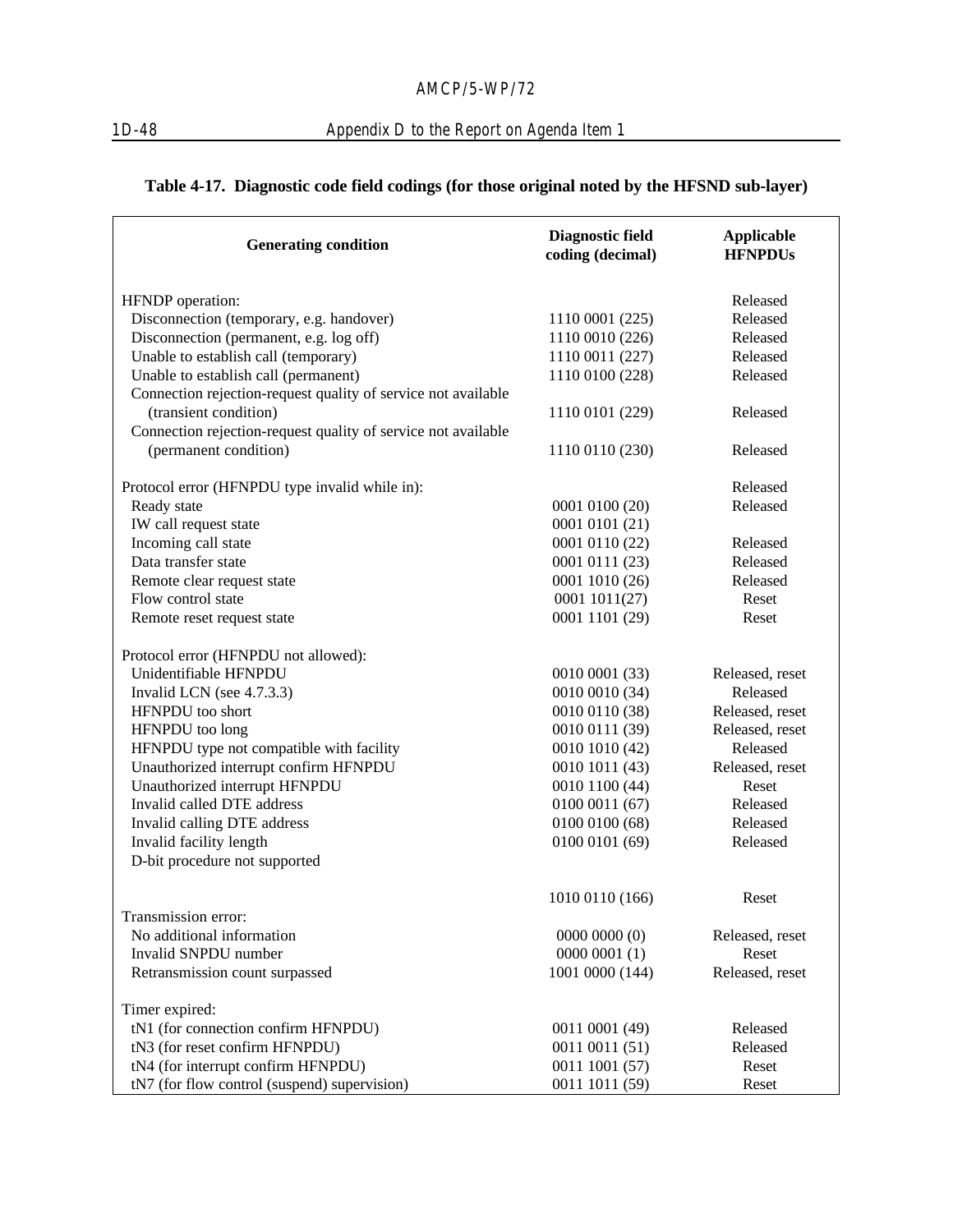## Appendix D to the Report on Agenda Item 1 1D-49

| <b>Timer</b>     | <b>Start event</b>                                                                      | Normally terminated by                   | <b>Action when timer expires</b> |  |
|------------------|-----------------------------------------------------------------------------------------|------------------------------------------|----------------------------------|--|
| design           |                                                                                         |                                          |                                  |  |
| tN1              | Transmission of connection                                                              | Reception of connection                  | The HFSNDPX shall initiate       |  |
|                  | request HFNPDU                                                                          | confirm or connection<br>released HFNPDU | a release of the connection      |  |
| tN3              | Transmission of reset                                                                   | Reception of reset confirm or            | The HFSNDPX shall initiate       |  |
|                  | <b>HFNPDU</b>                                                                           | reset HFNPDU                             | a release of the connection      |  |
| t <sub>N4</sub>  | Transmission of reset                                                                   | Reception or interrupt confirm           | HFSNDPX shall initiate a         |  |
|                  | <b>HFNPDU</b>                                                                           | <b>HFNPDU</b>                            | reset of connection              |  |
| tN6              | Transmission of connection                                                              | Reception of connection                  | Return logical channel to        |  |
|                  | released HFNPDU                                                                         | release complete or                      | ready state                      |  |
|                  |                                                                                         | connection released HFNPDU               |                                  |  |
| tN7              | Transmission of flow                                                                    | Transmission of flow control             | HFSNDPX shall initiate a         |  |
|                  | control (suspend) HFNPDU                                                                | (resume) HFNPDU                          | reset of connection              |  |
| $Notes. -$       |                                                                                         |                                          |                                  |  |
| 1.               |                                                                                         |                                          |                                  |  |
| $\overline{2}$ . | The timers tN2, tN5 and tN8 are reserved.                                               |                                          |                                  |  |
|                  | Timers are started when the HFSNDPX receives success status in the transmission status  |                                          |                                  |  |
|                  | indication LIDU from the link layer, unless the response HFNPDU from the remote HFSNDPX |                                          |                                  |  |
|                  | has been received prior to the status indication.                                       |                                          |                                  |  |

#### **Table 4-18. HFSNDPX time supervision**

## **Table 4-19. HFSNDPX supervision of tranmission errors — receiving a "fail" LPDU**

| HFNPDU type reported through fail      | <b>HFSNDPX</b> action                                                                   |
|----------------------------------------|-----------------------------------------------------------------------------------------|
| <b>CONNECTION REQUEST</b>              | Send clear indication packet to IW and return<br>the logical channel to the ready state |
| CONNECTION CONFIRM, CONNECTION RELEASE | No action                                                                               |
| COMPLETE, INTERRUPT CONFIRM            |                                                                                         |
| <b>RESET CONFIRM</b>                   | Retry once. If retry fails then return logical                                          |
|                                        | channel to the data transfer state                                                      |
| <b>CONNECTION RELEASED</b>             | Retry once. If retry fails then return logical                                          |
|                                        | channel to the data transfer state                                                      |
| DATA, INTERRUPT                        | HFSNDPX initiates a reset of the connection                                             |
|                                        | $(reset cause = "network congestion")$                                                  |
| <b>FLOW CONTROL</b>                    | HFSNDPX initiates a reset of the connection                                             |
|                                        | $(reset cause = "network congestion")$                                                  |
| <b>RESET</b>                           | Retry once. If retry fails then initiate a release of                                   |
|                                        | the connection (release cause $=$ "network"                                             |
|                                        | congestion")                                                                            |

*Note.— For HFNPDU which are confirmed by the remote HFSND sub-layer entity, processing of the corresponding fail LPDU only applies if it is received prior to the reception of the expected response from the other end.*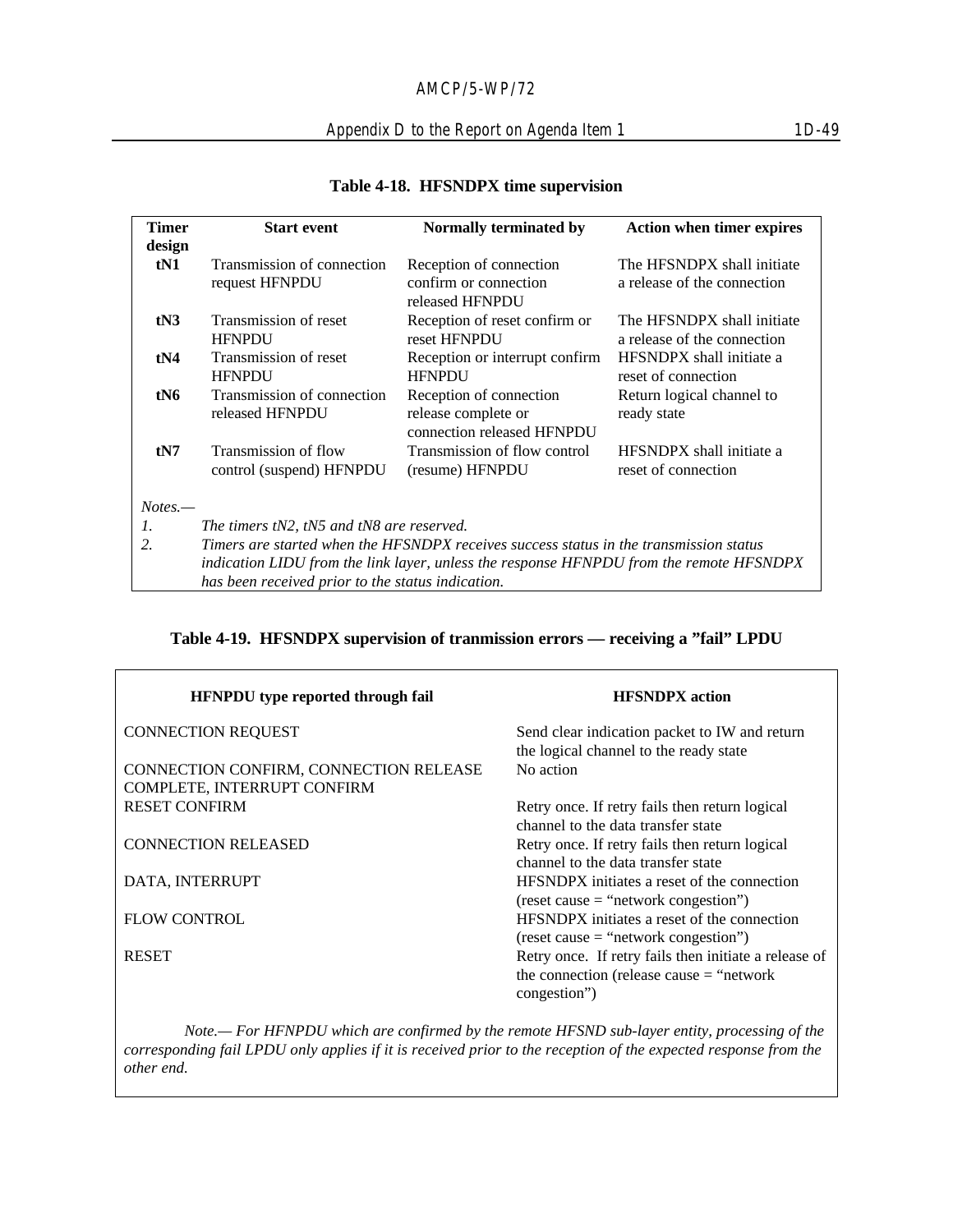# 1D-50 Appendix D to the Report on Agenda Item 1

| Value (seconds) |
|-----------------|
| [180]           |
| [120]           |
| [120]           |
| [120]           |
| [60]            |
|                 |

## **Table 4-20. HFSNDPX timers**

## **Table 4-21. HFSNDPX actions — any state**

| <b>HFNPDU</b> received from remote HFSNDPX                                                       | Any state |  |  |  |
|--------------------------------------------------------------------------------------------------|-----------|--|--|--|
| Any HFNPDU with an invalid HFNPDU type                                                           | Discard   |  |  |  |
| Any HFNPDU less than 2 octets in length                                                          | Discard   |  |  |  |
| Note.— The HFNPDU type is invalid if it is identified as<br>"spare" or "reserved" in Table 4-15. |           |  |  |  |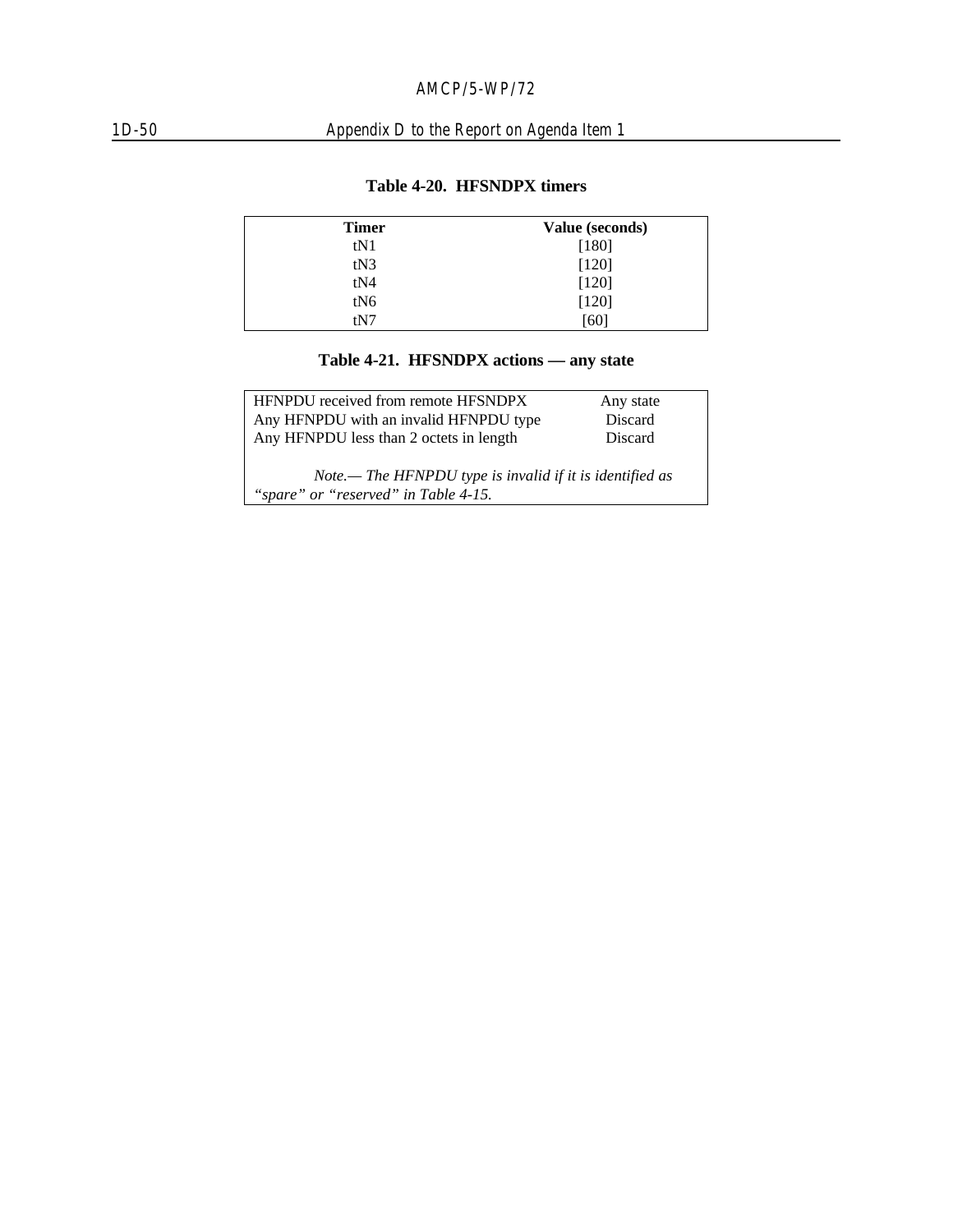## **Table 4-22. HFSNDPX actions — connection establishments states**

|                                                                                                                                                                                    |                           | Call setup states                                                                                   |                       |  |
|------------------------------------------------------------------------------------------------------------------------------------------------------------------------------------|---------------------------|-----------------------------------------------------------------------------------------------------|-----------------------|--|
| <b>HFSNDPX</b> received from                                                                                                                                                       | <b>Ready state</b>        | (Notes 1, 3)                                                                                        | <b>Incoming call</b>  |  |
| remote HFSNDPX                                                                                                                                                                     |                           | <b>IW</b> call request                                                                              |                       |  |
| Action: Error send                                                                                                                                                                 | <b>Action: Normal</b>     | Not applicable                                                                                      | Action: Error send    |  |
| CONNECTION RELEASED $D =$                                                                                                                                                          | (forward to IW)           |                                                                                                     | <b>CONNECTION</b>     |  |
| 0010 1010 (extend clear to IW)                                                                                                                                                     |                           |                                                                                                     | RELEASED $D = 0010$   |  |
|                                                                                                                                                                                    |                           |                                                                                                     | 0110 (extend clear to |  |
|                                                                                                                                                                                    |                           |                                                                                                     | IW)                   |  |
| <b>CONNECTION CONFIRM</b>                                                                                                                                                          | Action Error <sup>*</sup> | Action: Normal (forward                                                                             | Action: Error send    |  |
|                                                                                                                                                                                    | send                      | to IW) or Action: Error                                                                             | <b>CONNECTION</b>     |  |
|                                                                                                                                                                                    | <b>CONNECTION</b>         | (Note 2), send                                                                                      | RELEASED $D = 0010$   |  |
|                                                                                                                                                                                    | <b>RELEASED</b>           | <b>CONNECTION</b>                                                                                   | 0110 (extend clear to |  |
|                                                                                                                                                                                    | $D = 0001 0100$           | RELEASED (extend clear                                                                              | IW)                   |  |
|                                                                                                                                                                                    |                           | to IW) $D = 0010 1010$                                                                              |                       |  |
| <b>CONNECTION RELEASED</b>                                                                                                                                                         | <b>Action: Normal</b>     | Action: Normal (forward                                                                             | Action: Normal        |  |
|                                                                                                                                                                                    | (do not forward)          | to $IW$ )                                                                                           | (forward to IW)       |  |
| <b>CONNECTION RELEASE</b>                                                                                                                                                          | Action: Error *           | Action: Error send                                                                                  | Action: Error send    |  |
| <b>COMPLETE</b>                                                                                                                                                                    | send                      | <b>CONNECTION</b>                                                                                   | <b>CONNECTION</b>     |  |
|                                                                                                                                                                                    | <b>CONNECTION</b>         | RELEASED $D = 0010$                                                                                 | RELEASED $D = 0010$   |  |
|                                                                                                                                                                                    | <b>RELEASED</b>           | 1010 (extend clear to IW)                                                                           | 0110 (extend clear to |  |
|                                                                                                                                                                                    | $D = 0001 0100$           |                                                                                                     | IW)                   |  |
| DATA, INTERRUUPT,                                                                                                                                                                  | Action: Error *           | Action: Error send                                                                                  | Action: Error send    |  |
| <b>INTERRUPT CONFIRM,</b>                                                                                                                                                          | send                      | <b>CONNECTION</b>                                                                                   | <b>CONNECTION</b>     |  |
| RESET, RESET CONFIRM,                                                                                                                                                              | <b>CONNECTION</b>         | RELEASED $D = 0010$                                                                                 | RELEASED $D = 0010$   |  |
| <b>FLOW CONTROL</b>                                                                                                                                                                | <b>RELEASED</b>           | 1010 (extend clear to IW)                                                                           | 0110 (extend clear to |  |
|                                                                                                                                                                                    | $D = 0001 0100$           |                                                                                                     | IW)                   |  |
|                                                                                                                                                                                    |                           |                                                                                                     |                       |  |
| * HFSNDPX internal connection release request (i.e. IW not informed)<br>$Notes. -$                                                                                                 |                           |                                                                                                     |                       |  |
| 1.                                                                                                                                                                                 |                           |                                                                                                     |                       |  |
| In case where the HFNPDU is not acceptable to the state of the logical channel (i.e., Action $=$<br>Error), the clearing cause field is equal to 147, i.e. HFSND local link error. |                           |                                                                                                     |                       |  |
| The error may occur of fast select with restriction on response has been requested.<br>2.                                                                                          |                           |                                                                                                     |                       |  |
| 3.<br>If the HFNPDU is acceptable to the state of the logical channel (i.e. action $=$ normal) but contains a                                                                      |                           |                                                                                                     |                       |  |
|                                                                                                                                                                                    |                           | format error or is otherwise unacceptable then the HFSND initiates a connection release (diagnostic |                       |  |

*codes that may apply include 34,38,39,67,68,69,225-230).*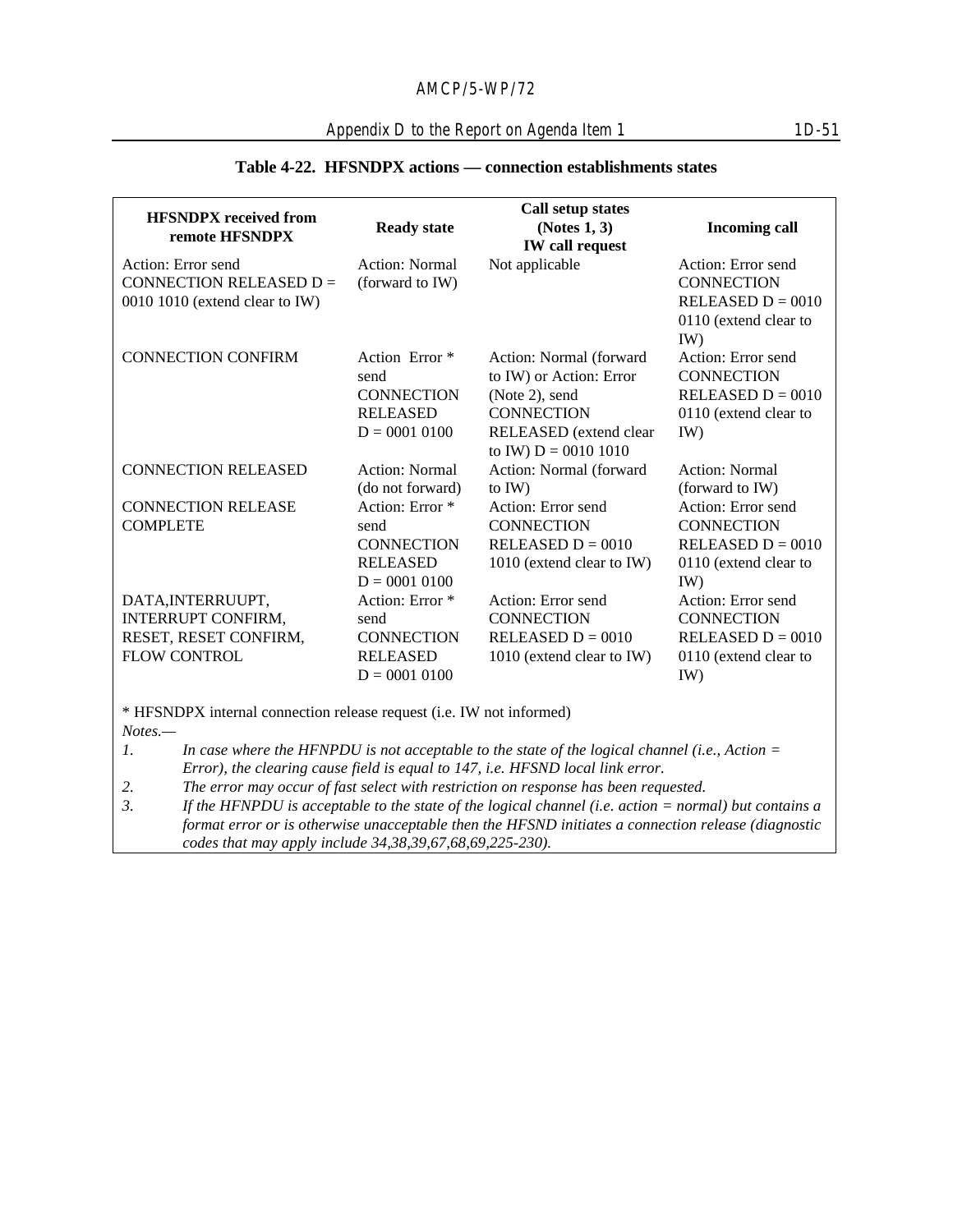## 1D-52 Appendix D to the Report on Agenda Item 1

## **Table 4-23. HFSNDPX actions — data transfer and connection release states**

| <b>Action</b>                                                                                                  |                                                                                                                  | Data transfer and call clearing states                  |                                                                                                  |  |
|----------------------------------------------------------------------------------------------------------------|------------------------------------------------------------------------------------------------------------------|---------------------------------------------------------|--------------------------------------------------------------------------------------------------|--|
| HFNPDU received from<br>remote HFSNDPX                                                                         | Ready state                                                                                                      | Call setup states<br>(Notes $1, 3$ ) IW<br>call request | Incoming call                                                                                    |  |
| <b>CONNECTION</b><br><b>REQUEST</b>                                                                            | Action: Error send<br><b>CONNECTION</b><br>$RELEASED D =$<br>0010 0111 (see<br>Note 1)(extend<br>clear to IW)    | <b>Action: Discard</b>                                  | Action: Error send CONNECTION<br>RELEASED $D = 0001 1010$                                        |  |
| <b>CONNECTION</b><br><b>CONFIRM</b>                                                                            | Action: Error send<br><b>CONNECTION</b><br>$RELEASED D =$<br>0001 0111 (see<br>Note 1)(extend<br>clear to IW)    | Action: Discard                                         | Action: Error send CONNECTION<br>RELEASED $D = 0001 1010$                                        |  |
| <b>CONNECTION</b><br><b>RELEASE COMPLETE</b>                                                                   | Action: Error send<br><b>CONNECTION</b><br>$RELEASED D =$<br>0010 0111 (extend<br>clear to IW) (see<br>Note $1)$ | <b>Action: Normal</b>                                   | Action: Error send CONNECTION<br>RELEASED $D = 0001 1010$                                        |  |
| <b>CONNECTION</b><br><b>RELEASED</b>                                                                           | <b>Action: Normal</b><br>(forward to IW)                                                                         | <b>Action: Normal</b><br>(do not forward to<br>IW)      | <b>Action: Discard</b>                                                                           |  |
| DATA, INTERRUUPT,<br><b>INTERRUPT CONFIRM,</b><br>RESET, RESET<br>CONFIRM, FLOW                                | See Table 4-24                                                                                                   | Action: Discard                                         | Action: Error send CONNECTION<br>RELEASED $D = 0001 1010$                                        |  |
| <b>CONTROL</b>                                                                                                 |                                                                                                                  |                                                         |                                                                                                  |  |
| * Internal clear (at connection establishment) or clear requested by the IW<br>$Notes. -$                      |                                                                                                                  |                                                         |                                                                                                  |  |
| $\mathfrak{1}.$<br>The clearing cause field is equal to 147, i.e. HFSND local link error.                      |                                                                                                                  |                                                         |                                                                                                  |  |
| 2.<br>If the HFNPDU is acceptable to the state of the logical channel (i.e. $Action = Normal$ ) but contains a |                                                                                                                  |                                                         |                                                                                                  |  |
|                                                                                                                |                                                                                                                  |                                                         | format error, then the HFSND initiates a connection release procedure (diagnostic codes that may |  |
|                                                                                                                | apply include 38,39).                                                                                            |                                                         |                                                                                                  |  |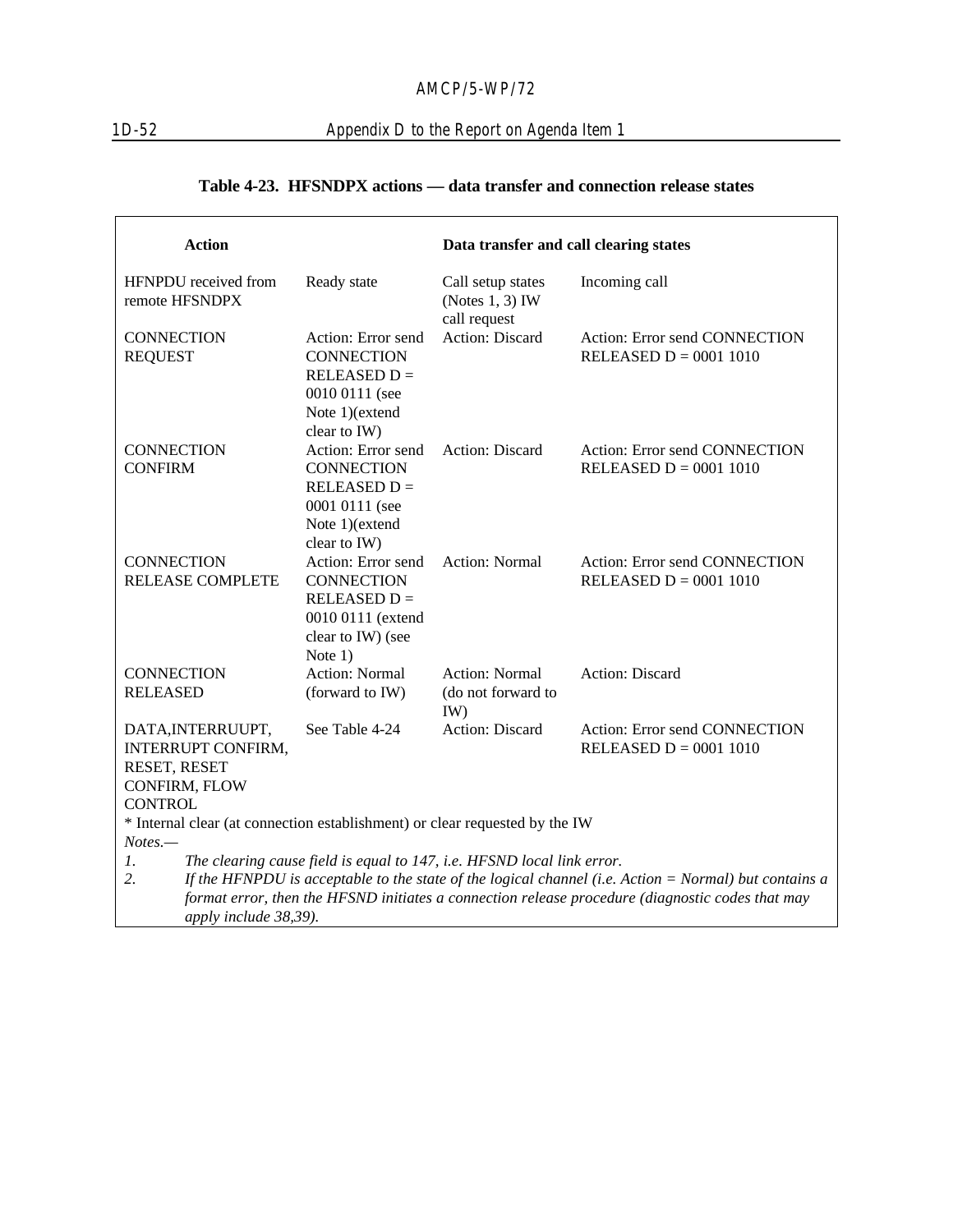## Appendix D to the Report on Agenda Item 1 1D-53

| <b>Action</b>                                                                          | Data transfer states                                                                                                      |                                                                                                                                                                                    |                                       |                                                               |
|----------------------------------------------------------------------------------------|---------------------------------------------------------------------------------------------------------------------------|------------------------------------------------------------------------------------------------------------------------------------------------------------------------------------|---------------------------------------|---------------------------------------------------------------|
| HFNPDU received                                                                        |                                                                                                                           | <b>Flow Control</b>                                                                                                                                                                | <b>Local Reset</b>                    | <b>Remote Reset</b>                                           |
| from remote<br><b>HFSNDPX</b>                                                          |                                                                                                                           |                                                                                                                                                                                    | Request                               | Request                                                       |
| <b>RESET</b>                                                                           | <b>Action: Normal</b>                                                                                                     |                                                                                                                                                                                    | Action:<br>Normal (Do<br>Not Forward) | Action: Discard                                               |
| <b>CONNECTION</b><br><b>CONFIRM</b>                                                    | Action: Error send RESET HFNPDU $D = 0001$<br>1011(extend reset to IW)                                                    |                                                                                                                                                                                    | Action:<br>Normal (Do<br>Not Forward) | Action: Error<br>send RESET<br>$H F N P D U D =$<br>0001 1101 |
| <b>INTERRUPT</b>                                                                       | No remote interrupt<br>pending:<br><b>Action: Normal</b>                                                                  | Remote interrupt<br>ongoing:<br>Action: Error send<br>RESET HFNPDU $D =$<br>0010 1100 (extend reset<br>to IW)                                                                      | Action:<br>Discard                    | Action: Error<br>send RESET<br>$H F N P D U D =$<br>0001 1101 |
| <b>INTERRUPT</b><br><b>CONFIRM</b>                                                     | No local interrupt<br>pending:<br>Action: Error send<br>RESET HFNPDU $D =$<br>0010 1100 (extend<br>reset to IW)           | Local interrupt<br>ongoing:<br><b>Action Normal</b>                                                                                                                                | Action:<br>Discard                    | Action: Error<br>send RESET<br>$H F N P D U D =$<br>0001 1101 |
| DATA with valid<br>HFSNDPX No.                                                         | Discard (if flow control not ready)                                                                                       | Action: Normal (if flow control ready) or Action:                                                                                                                                  | Action:<br>Discard                    | Action: Error<br>send RESET<br>$H F N P D U D =$<br>0001 1101 |
| DATA with valid<br>HFSNDPX No.<br>(unrecoverable)                                      | Action: Error send RESET HFNPDU $D = 0000$<br>0001 (extend reset to IW) or Action: Discard (if<br>flow control not ready) |                                                                                                                                                                                    | Action:<br>Discard                    | Action: Error<br>send RESET<br>$H F N P D U D =$<br>0001 1101 |
| <b>FLOW CONTROL</b><br>(suspend) with valid<br>HFSNDPX No. or<br>flow control (resume) | <b>Action: Normal</b>                                                                                                     |                                                                                                                                                                                    | Action:<br>Discard                    | Action: Error<br>send RESET<br>$H F N P D U D =$<br>0001 1101 |
| FLOW CONTROL<br>(suspend) with valid<br>HFSNDPX No.                                    | Action: Error send RESET HFNPDU $D = 0000$<br>0001 (extend reset to IW)                                                   |                                                                                                                                                                                    | Action:<br>Discard                    | Action: Error<br>send RESET<br>$H F N P D U D =$<br>0001 1101 |
| Notes.-<br>1.                                                                          |                                                                                                                           | In cases where the HFNPDU is not acceptable to the state of the logical channel (i.e. Action $=$<br>Error), the resetting cause field is equal to 133, i.e. HFND local link error, |                                       |                                                               |

#### **Table 4-24. HFSNDPX actions - data transfer states**

*2. If the HFNPDU is acceptable to the state of the logical channel (i.e. Action = Normal) but contains a format error, then the HFND initiates a connection release procedure (diagnostic codes that may apply include 1, 38,39).*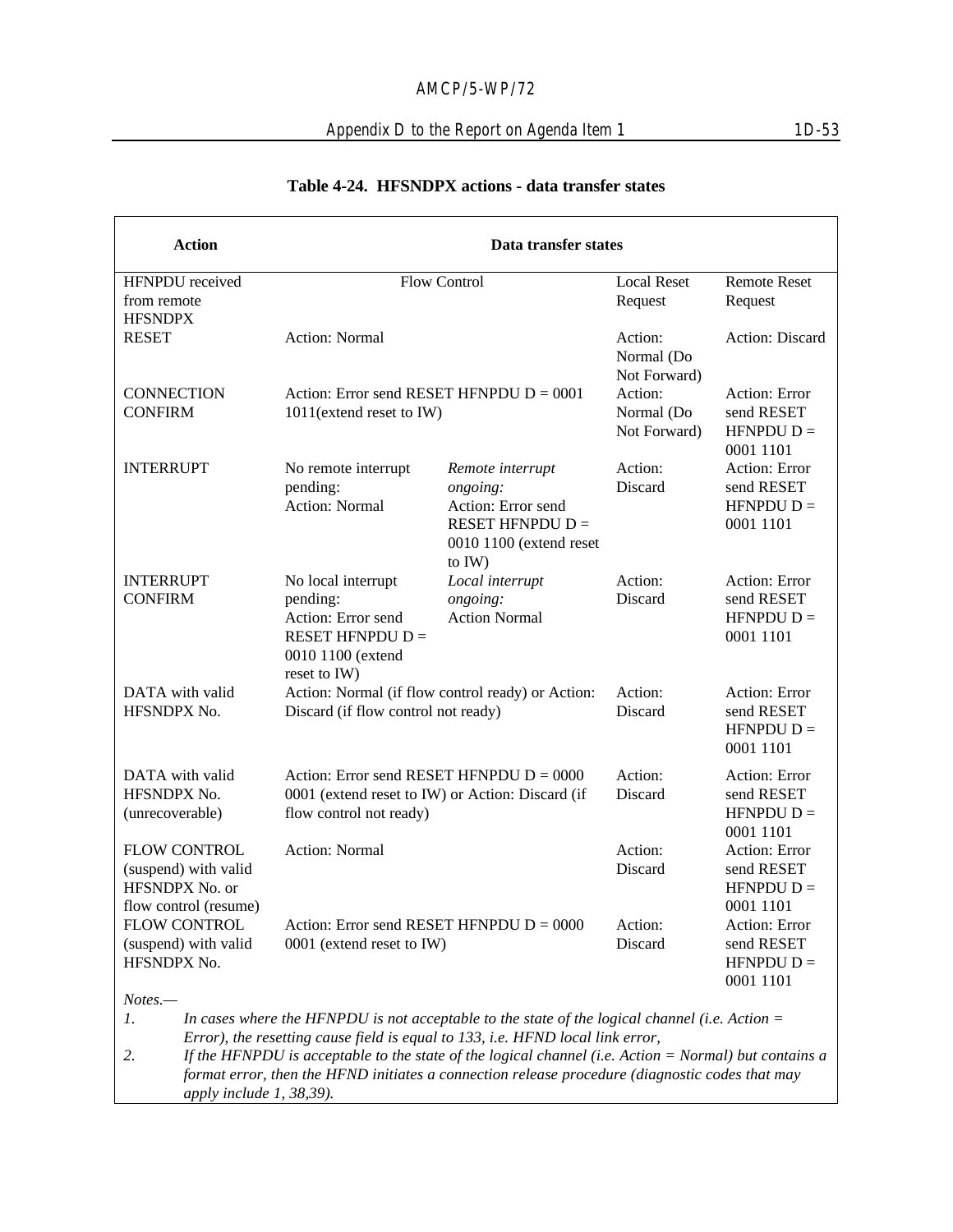## 1D-54 Appendix D to the Report on Agenda Item 1

|  |  | Table 4-25. Summary of link interface data units and parameters |  |  |
|--|--|-----------------------------------------------------------------|--|--|
|--|--|-----------------------------------------------------------------|--|--|

| <b>Direction</b>                            | LIDU name | <b>Parameters</b>                                                                         |
|---------------------------------------------|-----------|-------------------------------------------------------------------------------------------|
| From the subnetwork layer to the link layer | Data      | HGS ID (in HAS) ID (in HGS) RLS<br>Q number LSDU                                          |
| From the link layer to the subnetwork layer | Data      | HGS ID (in HAS) ID (in HGS) RLS<br><b>RLS</b><br>Success/Fail<br>First two octets of LSDU |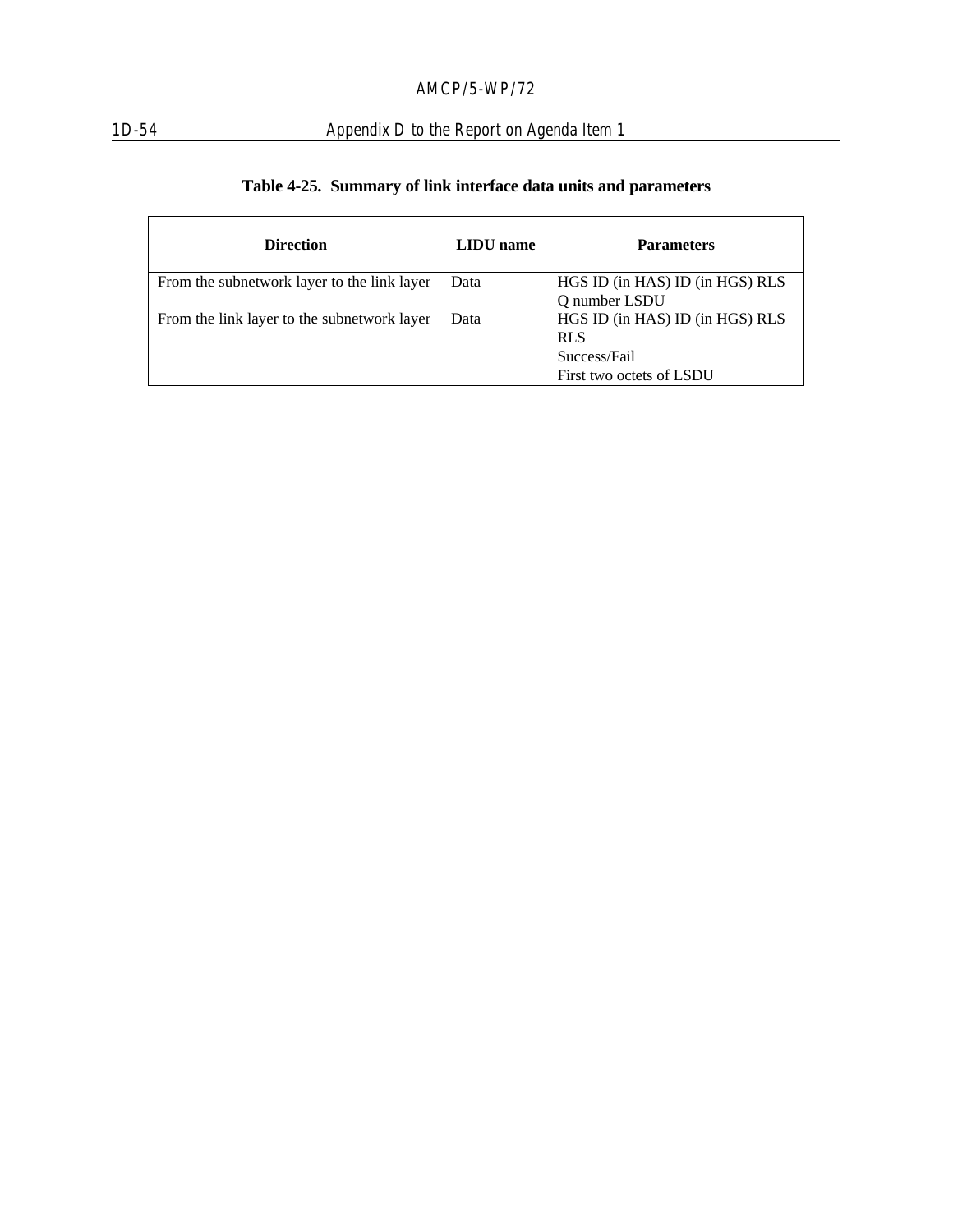# Appendix D to the Report on Agenda Item 1 1D-55

| <b>Action</b>                                                                                            | <b>Priority/Q number mapping</b>                                         |                     |                                                                                   |  |
|----------------------------------------------------------------------------------------------------------|--------------------------------------------------------------------------|---------------------|-----------------------------------------------------------------------------------|--|
| <b>Categories of Messages</b>                                                                            | SNC priority in<br><b>CALL</b><br>REQUEST/CALL<br><b>ACCEPTED</b> packet | Q Number            | SNC priority in<br><b>INCOMING</b><br><b>CALL/CALL</b><br><b>CONNECTED</b> packet |  |
| Unspecified                                                                                              | 255                                                                      | $\theta$            | None                                                                              |  |
| Reserved                                                                                                 | 254-15                                                                   | Invalid/reject call | Not applicable                                                                    |  |
| Distress communications,                                                                                 | 14                                                                       | 14                  | 14                                                                                |  |
| urgent communications,                                                                                   |                                                                          |                     |                                                                                   |  |
| network/system management                                                                                |                                                                          |                     |                                                                                   |  |
| Reserved                                                                                                 | 13                                                                       | Invalid/reject call | Not applicable                                                                    |  |
| Reserved                                                                                                 | 12                                                                       | Invalid/reject call | Not applicable                                                                    |  |
| Communications relating to                                                                               | 11                                                                       | 11                  | 11                                                                                |  |
| direction finding, flight safety                                                                         |                                                                          |                     |                                                                                   |  |
| messages                                                                                                 |                                                                          |                     |                                                                                   |  |
| Reserved                                                                                                 | 10                                                                       | Invalid/reject call | Not applicable                                                                    |  |
| Reserved                                                                                                 | 9                                                                        | Invalid/reject call | Not applicable                                                                    |  |
| Meteorological communications                                                                            | $\,8\,$                                                                  | 8                   | 8                                                                                 |  |
| Flight regularity                                                                                        | 7                                                                        | 7                   | $\tau$                                                                            |  |
| communications                                                                                           |                                                                          |                     |                                                                                   |  |
| Aeronautical information                                                                                 | 6                                                                        | 6                   | 6                                                                                 |  |
| services messages                                                                                        |                                                                          |                     |                                                                                   |  |
| Aeronautical administrative                                                                              | 5                                                                        | 5                   | 5                                                                                 |  |
| messages, network/systems                                                                                |                                                                          |                     |                                                                                   |  |
| administration                                                                                           |                                                                          |                     |                                                                                   |  |
| Reserved                                                                                                 | 4                                                                        | Invalid/reject call | Not applicable                                                                    |  |
| Urgent priority administrative                                                                           | 3                                                                        | 3                   | 3                                                                                 |  |
| and UN Charter                                                                                           |                                                                          |                     |                                                                                   |  |
| communications                                                                                           |                                                                          |                     |                                                                                   |  |
| High priority administrative                                                                             | 2                                                                        | $\overline{2}$      | $\overline{2}$                                                                    |  |
| and State/Government                                                                                     |                                                                          |                     |                                                                                   |  |
| communications                                                                                           |                                                                          |                     |                                                                                   |  |
| Normal priority/administrative                                                                           | 1                                                                        | $\mathbf{1}$        | $\mathbf{1}$                                                                      |  |
| Normal priority/administrative                                                                           | $\Omega$                                                                 |                     | None                                                                              |  |
| Note.— SNC priority value 225 (unspecified) in call request/call accepted packet should be mapped to $Q$ |                                                                          |                     |                                                                                   |  |
| $number = 0$ , and none in incoming call/call connected packet.                                          |                                                                          |                     |                                                                                   |  |

# **Table 4-26. Subnetwork connection priority mapping**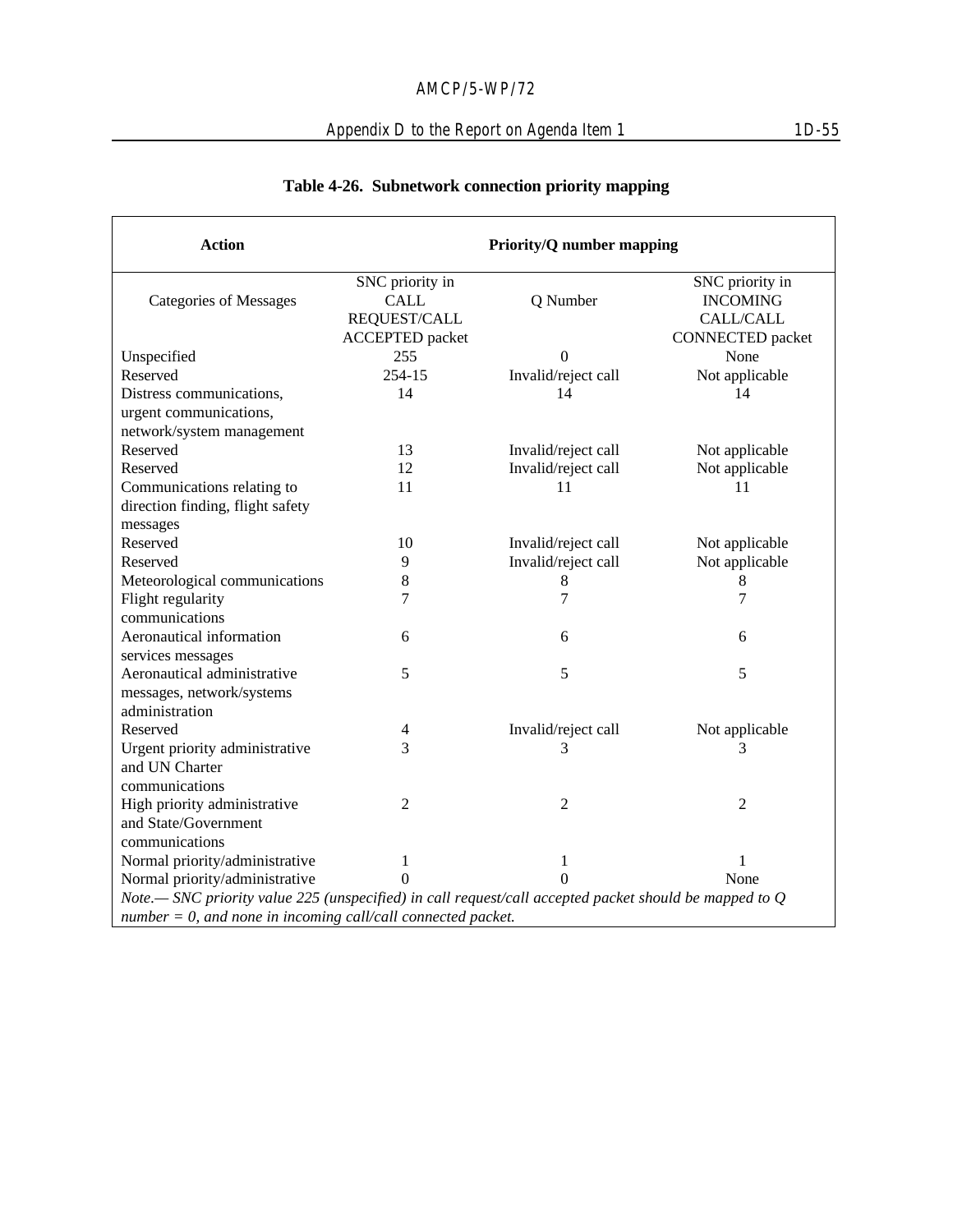# 1D-56 Appendix D to the Report on Agenda Item 1

# **Table 4-27. DCE actions at restart, call setup, and call clearing states**

| <b>DCE</b><br>state | <b>State definition</b> | <b>Action when entering state</b>                                          |
|---------------------|-------------------------|----------------------------------------------------------------------------|
| r1                  | PACKET LAYER            | All VCs are returned to the p1 state (see p1 state READY                   |
|                     | <b>READY</b>            | explanation) and all PVCs are returned to d1, (flow control ready)         |
|                     |                         | state.                                                                     |
| r2                  | <b>DTE RESTART</b>      | The DCE returns each VC to the p1 state (see p1 state explanation)         |
|                     | <b>REQUEST</b>          | and issues a restart confirmation packet to the DTE.                       |
| r3                  | <b>DCE RESTART</b>      | The DCE returns each VC to the p1 state (see p1 state explanation)         |
|                     | <b>INDICATION</b>       | and issues a restart indication packet to the DTE.                         |
| p1                  | <b>READY</b>            | Release all resources assigned to VC channel.                              |
| p2                  | DTE CALL REQUEST        | Determine if sufficient resources exist to support request; if so,         |
|                     |                         | allocate resources and forward ISO 8208 call request packet to IW;         |
|                     |                         | if not, enter DCE clear indication to DTE state $(p7)$ . Determination     |
|                     |                         | of resources and allocation is as defined in ISO 8208.                     |
| p3                  | DCE INCOMING ALL        | Determine if sufficient resources exist to support request; if so,         |
|                     |                         | allocate resources and forward ISO 8208 incoming call packet to            |
|                     |                         | DTE; if not, send a clear request packet to the IW. Determination          |
|                     |                         | of resources and allocation is as defined in ISO 8208.                     |
| p4                  | <b>DATA TRANSFER</b>    | No action                                                                  |
| p5                  | <b>CALL COLLISION</b>   | Send a clear request to the IW, corresponding to the incoming call         |
|                     |                         | packet (the DTE in its call collision state ignores the incoming           |
|                     |                         | call), and proceed with the DTE call request packet.                       |
| p6                  | <b>DTE CLEAR</b>        | Release all resources assigned to VC channel. Send an ISO 8208             |
|                     | <b>REQUEST</b>          | clear confirmation packet to the DTE, a clear request packet to the        |
|                     |                         | IW, and enter p1 state.                                                    |
| p7                  | <b>DCE CLEAR</b>        | Forward ISO 8208 clear indication packet to DTE.                           |
|                     | <b>INDICATION TO</b>    |                                                                            |
|                     | <b>DTE</b>              | Note.— State nomenclature in this table may differ from that used ISO 8208 |
|                     |                         |                                                                            |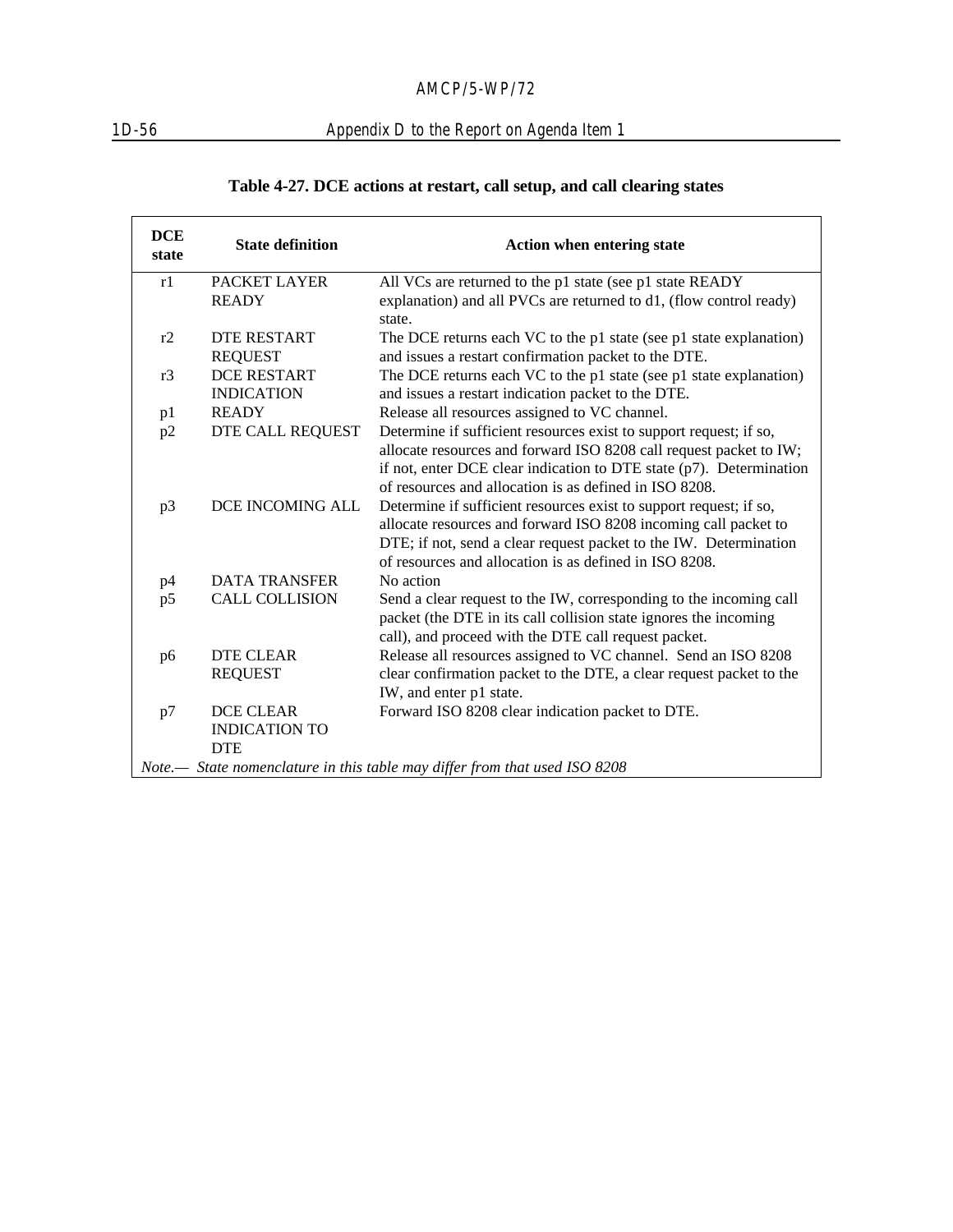## Appendix D to the Report on Agenda Item 1 1D-57

| Table 4-28. Actions at reset, interrupt, and flow control states |
|------------------------------------------------------------------|
|------------------------------------------------------------------|

| <b>DCE</b><br>state | <b>State definition</b>         | <b>Action when entering state</b>                                                                                                                                                                                                             |
|---------------------|---------------------------------|-----------------------------------------------------------------------------------------------------------------------------------------------------------------------------------------------------------------------------------------------|
| d1                  | FLOW CONTROL READY              | No action.                                                                                                                                                                                                                                    |
| d2                  | RESET REQUEST BY DTE            | Remove data packets transmitted to DTE from window;<br>discard any data packets that represent partially transmitted<br>M-bit sequences and discard interrupt and interrupt<br>confirmation packets awaiting transfer to the DTE; reset all   |
|                     |                                 | window counters to zero. Send reset confirmation packet to<br>DTE. Return channel to d1 state.                                                                                                                                                |
| d3                  | <b>RESET INDICATION BY</b>      | Remove data packets transmits to DTE from window; discard                                                                                                                                                                                     |
|                     | DCE TO DTE                      | any data packets that represent partially transmitted M-bit<br>sequences and discard interrupt and interrupt confirmation<br>packets awaiting transfer to the DTE; reset all window<br>counters to zero. Send reset indication packet to DTE. |
| $\mathbf{i}$        | DTE INTERRUPT READY             | No action                                                                                                                                                                                                                                     |
| i2                  | <b>DTE INTERRUPT SENT</b>       | Forward interrupt packet received from DTE to IW.                                                                                                                                                                                             |
| j1                  | DTE INTERRUPT READY             | No action.                                                                                                                                                                                                                                    |
| j2                  | DTE INTERRUPT SENT              | Forward interrupt packet received from IW to DTE.                                                                                                                                                                                             |
| f1                  | DTE INTERRUPT READY             | No action.                                                                                                                                                                                                                                    |
| f2                  | DTE RECEIVE NOT                 | No action.                                                                                                                                                                                                                                    |
|                     | <b>READY</b>                    |                                                                                                                                                                                                                                               |
| g1                  | DTE RECEIVE READY               | No action.                                                                                                                                                                                                                                    |
| g2                  | DTE RECEIVE NOT<br><b>READY</b> | No action.                                                                                                                                                                                                                                    |
|                     |                                 | Note.- State nomenclature in this table may differ from that used in ISO 8208.                                                                                                                                                                |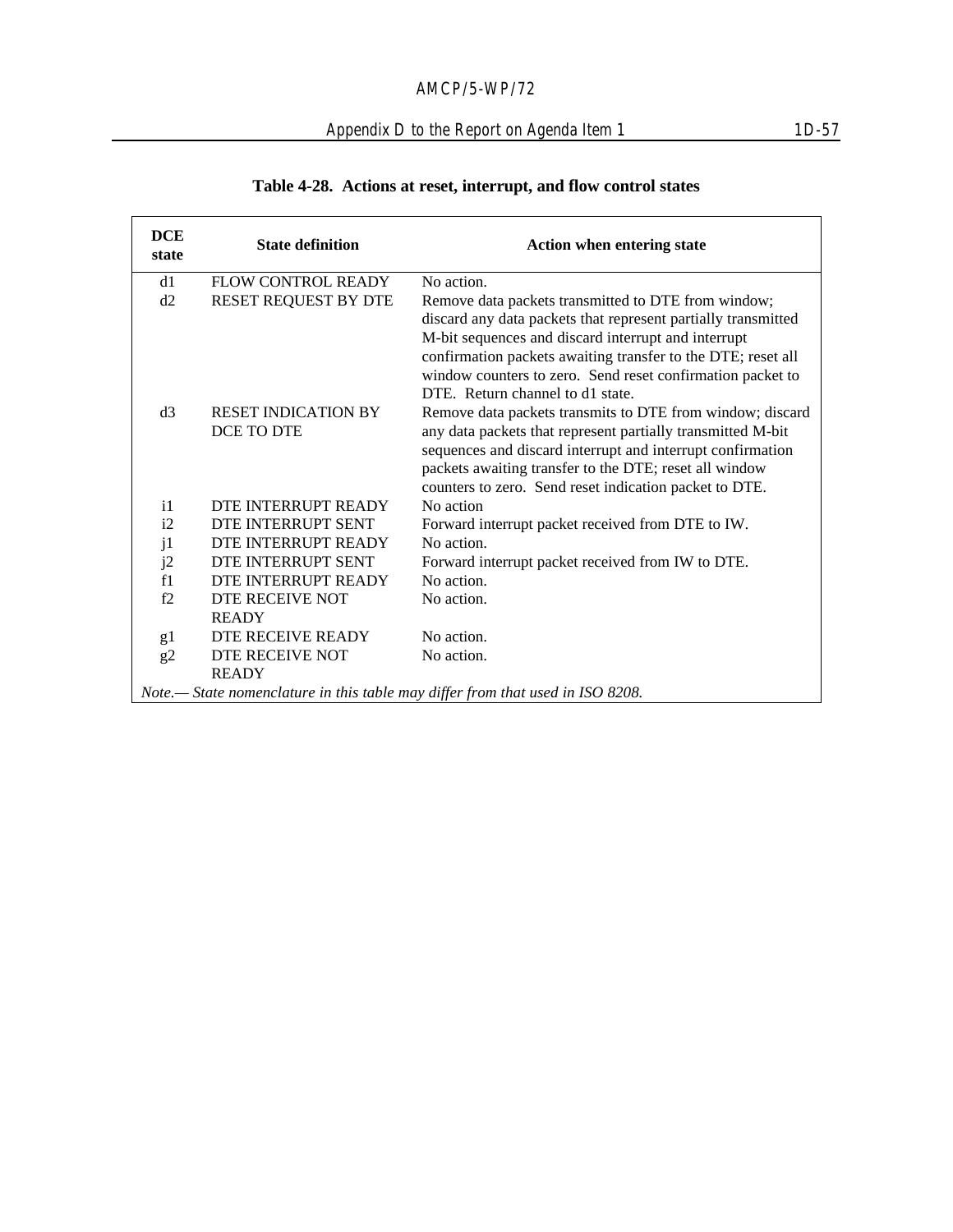# 1D-58 Appendix D to the Report on Agenda Item 1

| <b>Received from DTE</b>                                                                                                                     | <b>DCE</b> special cases<br>Any state |
|----------------------------------------------------------------------------------------------------------------------------------------------|---------------------------------------|
| Any packet less than 2 octets in length                                                                                                      | $A = DIAG$                            |
|                                                                                                                                              | $D = 38$                              |
| Any packet with an invalid general format identifier                                                                                         | $A = DIAG$                            |
|                                                                                                                                              | $D = 40$                              |
| Any packet with unassigned logical channel identifier                                                                                        | $A = DIAG$                            |
|                                                                                                                                              | $D = 36$                              |
| Any packet with a valid general format identifier and an assigned logical channel<br>identifier (includes a logical channel identifier of 0) | See Table 4-30                        |

# **Table 4-29. DCE state table - any state**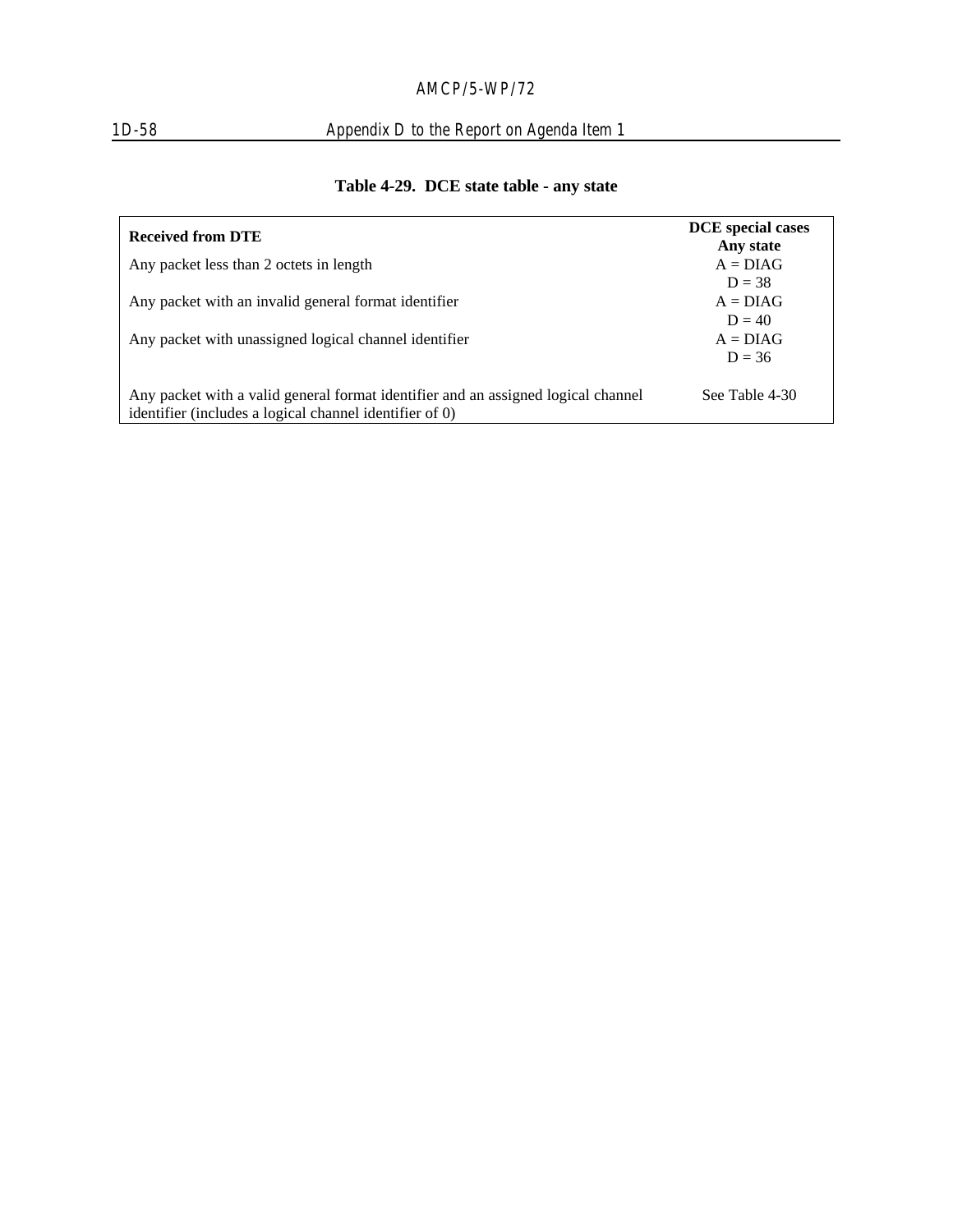#### Appendix D to the Report on Agenda Item 1 1D-59

#### **Table 4-30. DTE effect on DCE restart states**

|                                                                                                                                              | DCE restart states (see Notes 6 and 7)              |                                                     |                                                                 |
|----------------------------------------------------------------------------------------------------------------------------------------------|-----------------------------------------------------|-----------------------------------------------------|-----------------------------------------------------------------|
| Packet received from DTE                                                                                                                     | Packet layer READY<br>(see Note 1) r1               | <b>DTE RESTART</b><br>REQUEST see Note<br>4) r2     | <b>DCE RESTART</b><br><b>INDICATION</b> see<br>Note $5$ ) r $3$ |
| Packets having a packet type identifier shorter than 1 ocet with<br>assigned logical channel identifier $\leq 0$                             | see Table 4-31                                      | $A = ERROR$<br>$S = r3$<br>$D = 38$<br>(see Note 3) | $A = DISCARD$                                                   |
| Packet supported by DCE other than restart with a logical channeel<br>identifier of 0                                                        | $A = D I A G$<br>$D = 36$                           | $A = D I A G$<br>$D = 36$                           | $A = D I A G$<br>$D = 36$                                       |
| Packet with a packet type identifier which is undefined or not<br>supported by DCE and with assigned logical channel identifier <> 0         | see Table 4-31                                      | $A = ERROR$<br>$S = r3$<br>$D = 33$<br>(see Note 3) | $A = DISCARD$                                                   |
| Restart request, or restart confirmation packet with a logical<br>channel identifier $\langle 0 \rangle$                                     | see Table 4-31                                      | $A = ERROR$<br>$S = r3$<br>$D = 41$<br>(see Note 3) | $A = DISCARD$                                                   |
| Restart request                                                                                                                              | $A = NORMAL$<br>(see Note 1)<br>$S = r2$            | $A = DISCARD$                                       | $A = NORMAL$<br>(4.2)<br>$S = p1$ or d1 (see<br>Note $2)$       |
| Restart confirmation                                                                                                                         | $A = ERROR$<br>$S = r3$<br>$D = 17$<br>(see Note 8) | $A = ERROR$<br>$S = r3$<br>$D = 18$<br>(see Note 3) | $A = NORMAL$<br>(4.4)<br>$S = p1$ or d1 (see<br>Note 2)         |
| Restart request or restart confirmation packet with format error                                                                             | $A = D I A G$<br>$D = 38, 39, 81$ or 82             | $A = DISCARD$                                       | $A = ERROR$<br>$D = 38, 39, 81$ or 82                           |
| Call setup, call clearing, data, interrupt, flow control, or reset<br>packet                                                                 | see Table 4-31                                      | $A = ERROR$<br>$S = r3$<br>$D = 18$                 | $A = DISCARD$                                                   |
| Packets having a packet type identifier shorter than 1 byte and a<br>logical channel identifier equal to 0                                   | $A = D I A G$<br>$D = 38$                           | $A = ERROR$<br>$S = r3$<br>$D = 38$                 | $A = DISCARD$                                                   |
| Packet with a packet type identifier which is undefined or not<br>supported by DCE and a logical channel identifier equal to 0<br>$Notes. -$ | $A = D I A G$<br>$D = 33$                           | $A = ERROR$<br>$S = r3$<br>$D = 33$<br>(see Note 4) | $A = DISCARD$                                                   |

*1. Receipt of a restart request packet causes the DCE to issue clear request packet to the IW for each VC with the DCE entity.*

*2. The VC channels are returned to state p1, the PVC channels are returned to state d1.*

*3. No action is taken by the DCE.*

*4. The restart request packet is not forwarded to the IW.*

*5. The DCE upon entering the r3 state checks for the completion of r2 processing and issues an ISO 8208 restart indication packet to the DTE, when the r3 state is entered via the r2 state. If the r3 state is not entered via r2 state, the DCE performs all of the actions normally performed when entering r2 and issues an ISO 8208 restart indication packet to the DTE, and send a clear request packet to the IW for each VC associated with the DCE entity.*

*6. Table entries are defined as follows: A = action to be taken, S = state to be entered, D = diagnostic code to be used in packets generated as a result of this action, and discard indicates that the received packet is to be from the buffers.*

*7. The number in the parentheses below an "A = normal" table entry is the paragraph number in ISO 8208, second edition. The DCE shall take the same action as the one taken by the DTE, acting as a DCE, to perform nominal processing on the received packet. If no paragraph number is referenced, the normal processing is defined in the table entry.*

*8. The error procedure consists of entering the r3 state and sending a restart indication packet to the DTE.*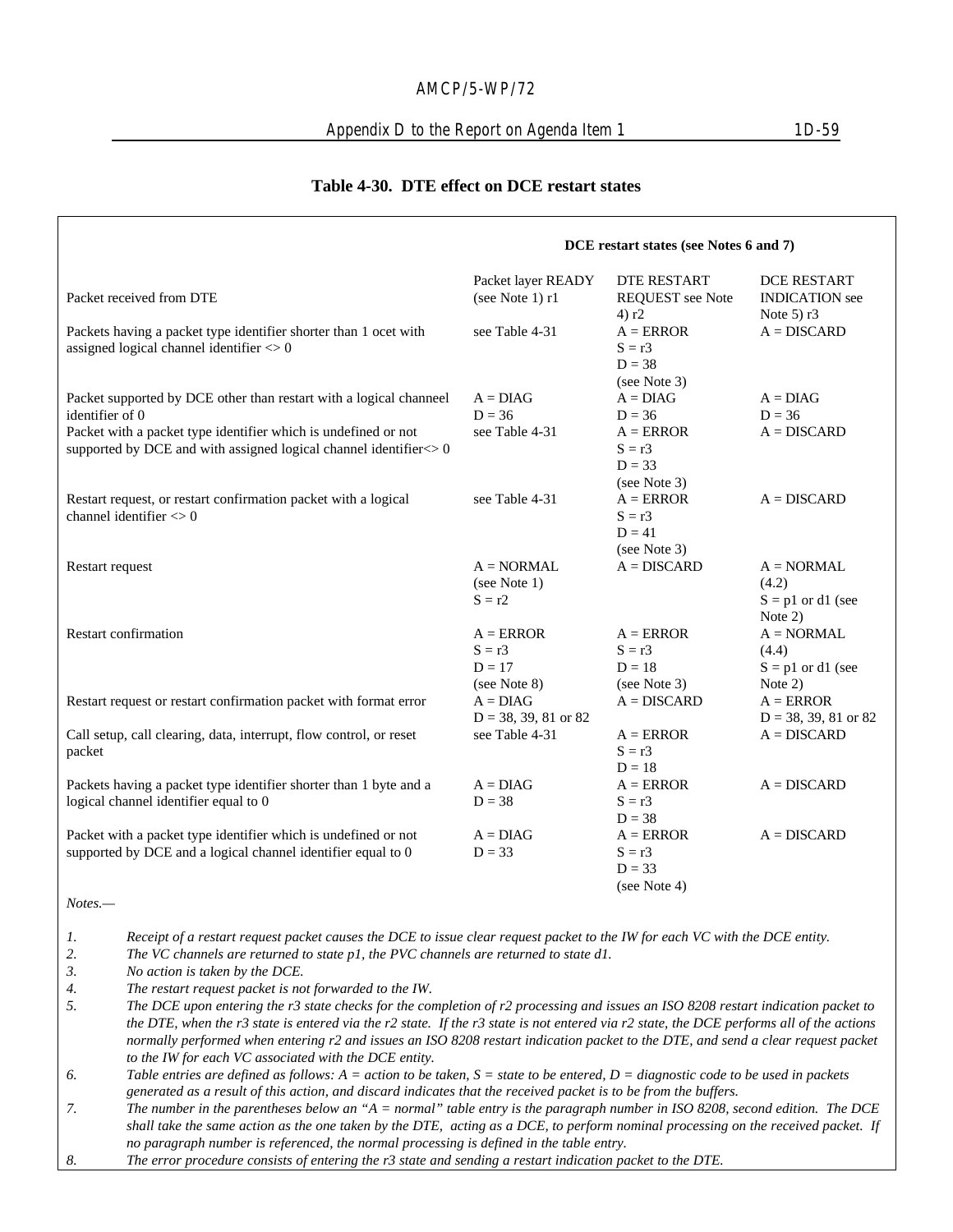# 1D-60 Appendix D to the Report on Agenda Item 1

# **Table 4-31. DTE effect on DCE call setup and clearing states**

|                                                                                                           | DCE call setup and clearing states (see Notes 5 and 6) |                                                    |                                                                                                       |                                                    |                                                                         |                                                                |                                                           |
|-----------------------------------------------------------------------------------------------------------|--------------------------------------------------------|----------------------------------------------------|-------------------------------------------------------------------------------------------------------|----------------------------------------------------|-------------------------------------------------------------------------|----------------------------------------------------------------|-----------------------------------------------------------|
| Packet received<br>from DTE                                                                               | <b>READY</b><br>p1                                     | <b>DTE CALL</b><br><b>REQUEST</b><br>p2            | <b>DCE</b><br><b>INCOMING</b><br><b>CALL</b><br>p3                                                    | <b>DATA</b><br><b>TRANSFER</b><br>p4               | <b>CALL</b><br><b>COLLISION</b><br>P5 (See Notes 1<br>and $4)$          | <b>DTE CLEAR</b><br><b>REOUEST</b><br>P <sub>6</sub>           | DCE CLEAR<br><b>INDICATION</b><br>TO DTE<br>P7            |
| Packet having a packet<br>type identifier shorter than<br>1 octet                                         | $A = ERROR$<br>$S = p7$<br>$D = 38$                    | $A = ERROR$<br>$S = p7$<br>$D = 38$<br>See Note 2  | $A = ERROR$<br>$S = p7$<br>$D = 38$<br>See Note 2                                                     | See Table<br>$4 - 32$                              | $A = ERROR$<br>$S = p7$<br>$D = 38$<br>See Note 2                       | $A = ERROR$<br>$S = p7$<br>$D = 38$<br>See Note 2              | $A = DISCARD$                                             |
| packet having a packet<br>type identifier which is<br>undefined or not supported<br>by DCE                | $A = ERROR$<br>$S = p7$<br>$D = 33$                    | $A = ERROR$<br>$S = p7$<br>$D = 33$<br>See Note 2  | $A = ERROR$<br>$S = p7$<br>$D = 33$<br>See Note 2                                                     | See Table<br>$4 - 32$                              | $A = ERROR$<br>$S = p7$<br>$D = 33$<br>See Note 2                       | $A = ERROR$<br>$S = p7$<br>$D = 33$<br>See Note 2              | $A = DISCARD$                                             |
| RESTART REQUEST, or<br><b>RESTART Confirmation</b><br>packet with logical channel<br>identifier not $= 0$ | $A = ERROR$<br>$S = p7$<br>$D = 41$                    | $A = ERROR$<br>$S = p7$<br>$D = 41$<br>See Note 2  | $A = ERROR$<br>$S = p7$<br>$D = 41$<br>See Note 2                                                     | See Table<br>$4 - 32$                              | $A = ERROR$<br>$S = p7$<br>$D = 41$<br>See Note 2                       | $A = ERROR$<br>$S = p7$<br>$D = 41$ See Note<br>$\overline{2}$ | $A = DISCARD$                                             |
| CALL REQUEST                                                                                              | $A = ERROR$<br>(5.2.2)<br>$S = p2$<br>(forward)        | $A = ERROR$<br>$S = p7$<br>$D = 21$<br>See Note 2  | $A = ERROR$<br>(5.2.5)<br>$S = p5$                                                                    | $A = ERROR$<br>$S = p7$<br>$D = 23$<br>See Note 2  | $A = ERROR$<br>$S = p7$<br>$D = 24$<br>See Note 2                       | $A = ERROR$<br>$S = p7$<br>$D = 25$<br>See Note 2              | $A = DISCARD$                                             |
| <b>CALL ACCEPTED</b>                                                                                      | $A = ERROR$<br>$S = p7$<br>$D = 20$                    | $A = ERROR$<br>$S = p7$<br>$D = 21$<br>See Note 2  | $A = NORMAL$<br>(5.2.4)<br>$S = p4(Frd)$<br>$A = ERROR$<br>$S = p7$<br>$D = 42$ ; See<br>Note 2 and 3 | $A = ERROR$<br>$S = p7$<br>$D = 23$<br>See Note 2  | $A = ERROR$<br>$S = p7$<br>$D = 24$<br>See Note 2 and<br>$\overline{4}$ | $A = ERROR$<br>$S = p7$<br>$D = 25$<br>See Note 2              | $A = DISCARD$                                             |
| <b>CLEAR REQUEST</b>                                                                                      | $A = NORMAL$<br>(4.5.5.2)<br>$S = p6$                  | $A = NORMAL$<br>(4.5.5.2)<br>$S = p6$<br>(forward) | $A = NORMAL$<br>(4.5.5.2)<br>$S = p6$<br>(forward)                                                    | $A = NORMAL$<br>(4.5.5.2)<br>$S = p6$<br>(forward) | $A = NORMAL$<br>(4.5.5.2)<br>$S = p6$<br>(forward)                      | $A = DISCARD$                                                  | $A = NORMAL$<br>(4.5.5.4)<br>$S = p1$<br>(do not forward) |
| <b>CLEAR</b><br><b>CONFIRMATION</b>                                                                       | $A = ERROR$<br>$S = p7$<br>$D = 20$                    | $A = ERROR$<br>$S = p7$<br>$D = 21$<br>See Note 2  | $A = ERROR$<br>$S = p7$<br>$D = 22$<br>See Note 2                                                     | $A = ERROR$<br>$S = p7$<br>$D = 23$<br>See Note 2  | $A = ERROR$<br>$S = p7$<br>$D = 24$<br>See Note 2                       | $A = ERROR$<br>$S = p7$<br>$D = 25$<br>See Note 2              | $A = NORMAL$<br>(5.5.4)<br>$S = p1$<br>(do not forward)   |
| Data, interrupt, flow<br>control or reset packets                                                         | $A = ERROR$<br>$S = p7$<br>$D = 20$                    | $A = ERROR$<br>$S = p7$<br>$D = 21$<br>See Note 2  | $A = ERROR$<br>$S = p7$<br>$D = 22$<br>See Note 2                                                     | See Table<br>$4 - 32$                              | $A = ERROR$<br>$S = p7$<br>$D = 24$<br>See Note 2                       | $A = ERROR$<br>$S = p7$<br>$D = 25$<br>See Note 2              | $A = DISCARD$                                             |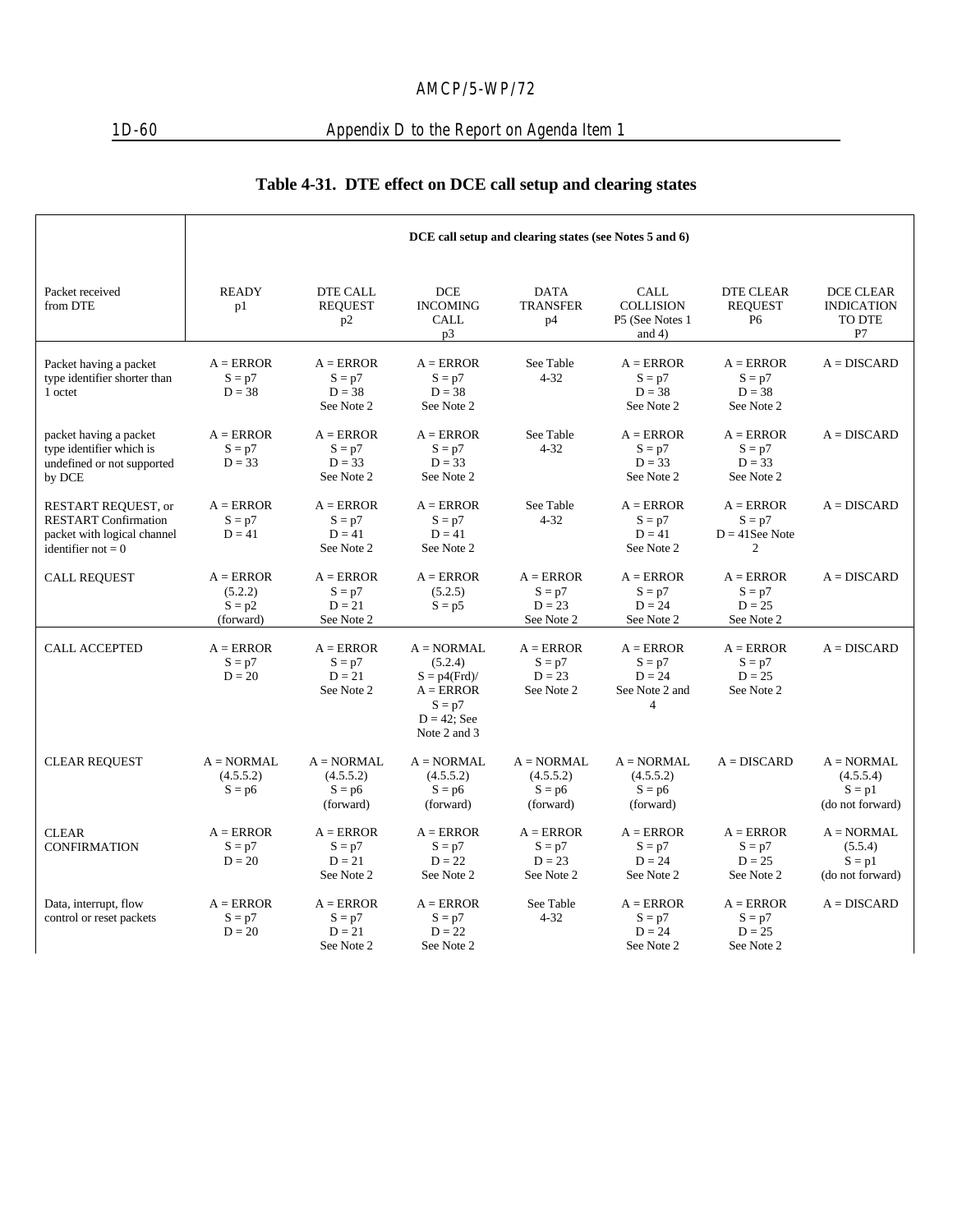Appendix D to the Report on Agenda Item 1 1D-61

*Notes.—*

- *1. On entering the p5 state, the DCE sends a clear request packet to the IW, corresponding to the incoming call (the DTE in its call collision state ignores the incoming call), and proceeds with the DTE call request.*
- *2. The error procedure consists of performing the actions specified when entering the p7 state (including sending a clear indication packet to the DTE) and additionally sending a clear request to the IW.*
- *3. The use of fast select facility with restriction on response prohibits the DTE from sending a call accepted packet.*
- 
- *4.* The DTE in the event of a call collision must discard the call request packet received from the DCE.<br>*5.* Table entries are defined as follows: A = action taken, S = the state to be entered, d= diagnostic cod *5. Table entries are defined as follows: A = action taken, S = the state to be entered, d= diagnostic code to be used in packet generated as a result of this action, discard indicates that the received packet is to be cleaned from the buffers.*
- *6. The number in parentheses below an "A = normal" table entry is the paragraph number in ISO 8208, second edition. The DCE shall take the same action as those taken by the DTE to perform normal processing on the received packet. If no paragraph is referenced, the normal processing is defined in the table entry.*
- *7. If the packet is acceptable to the state of the logical channel (i.e. action = normal) but contains a format error or is otherwise unacceptable, then the DCE shall initiate a connection release procedure (diagnostic codes that may apply include 34, 38, 39, 65, 66, 69, 73, 77, 82). If such an error is detected in state p1 or state p7, the DCE does not send a clear request packet to the IW.*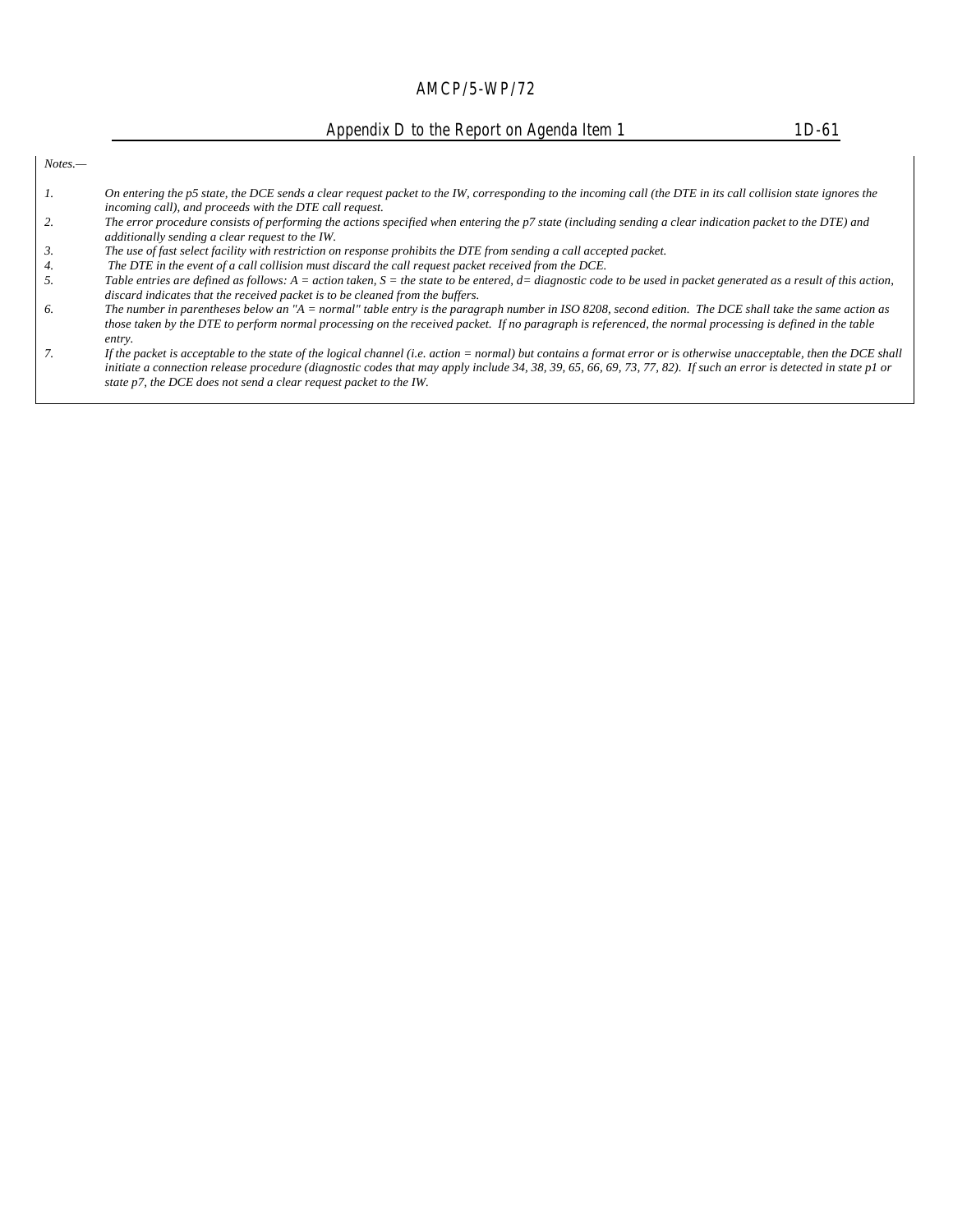## 1D-62 Appendix D to the Report on Agenda Item 1

|                                                                                                                                                                                                                                                                 | <b>DCE</b> Restart States (see Notes 2 and 3) |                                         |                                                       |
|-----------------------------------------------------------------------------------------------------------------------------------------------------------------------------------------------------------------------------------------------------------------|-----------------------------------------------|-----------------------------------------|-------------------------------------------------------|
| Packet received from DTE                                                                                                                                                                                                                                        | FLOW CONTROL<br>READY d1                      | <b>RESET REQUEST</b><br>by DTE d2       | <b>RESET</b><br><b>INDICATION BY</b><br>DCE to DTE d3 |
| Packet with a packet type identifier shorter than 1<br>octet                                                                                                                                                                                                    | $A = ERROR$<br>$S = d3$                       | $A = ERROR$<br>$S = r3$                 | $A = DISCARD$                                         |
|                                                                                                                                                                                                                                                                 | $D = 38$                                      | $D = 38$                                |                                                       |
| Packet with a packet type identifier which is<br>undifined or not supported by DCE                                                                                                                                                                              | (see Note 1)<br>$A = ERROR$<br>$S = d3$       | (see Note 3)<br>$A = ERROR$<br>$S = d3$ | $A = DISCARD$                                         |
|                                                                                                                                                                                                                                                                 | $D = 33$<br>(see Note 1)                      | $D = 33$<br>(see Note 1)                |                                                       |
| RESTART REQUEST, or RESTART<br>CONFIRMATION packet with logical channel                                                                                                                                                                                         | $A = ERROR$<br>$S = r3$                       | $A = ERROR$<br>$S = d3$                 | $A = DISCARD$                                         |
| identifier <> 0                                                                                                                                                                                                                                                 | $D = 41$<br>(see Note 1)                      | $D = 41$<br>(see Note 1)                |                                                       |
| <b>RESET REQUEST</b>                                                                                                                                                                                                                                            | $A = NORMAL$<br>(8.2)                         | $A = DISCARD$                           | $A = NORMAL$<br>(8.3)                                 |
|                                                                                                                                                                                                                                                                 | $D = d2$<br>(forward)                         |                                         | $D = d1$<br>(do not forward)                          |
| <b>RESET CONFIRMATION</b>                                                                                                                                                                                                                                       | $A = ERROR$<br>$S = d3$                       | $A = ERROR$<br>$S = d3$                 | $A = NORMAL$<br>(8.4)                                 |
|                                                                                                                                                                                                                                                                 | $D = 27$                                      | $D = 28$                                | $D = d1$                                              |
| <b>INTERRUPT</b> packet                                                                                                                                                                                                                                         | (see Note 1)<br>see Tabke 4-33                | (see Note 1)<br>$A = ERROR$<br>$S = d3$ | (do not forward)<br>$A = DISCARD$                     |
|                                                                                                                                                                                                                                                                 |                                               | $D = 28$                                |                                                       |
| <b>INTERRUPT CONFIRMATION packet</b>                                                                                                                                                                                                                            | see Table 4-33                                | (see Note 1)<br>$A = ERROR$<br>$S = d3$ | $A = ERROR$                                           |
|                                                                                                                                                                                                                                                                 |                                               | $D = 28$                                |                                                       |
| DATA or flow control packet                                                                                                                                                                                                                                     | see Table 4-34                                | (see Note 1)<br>$A = ERROR$<br>$S = d3$ | $A = DISCARD$                                         |
|                                                                                                                                                                                                                                                                 |                                               | $D = 28$                                |                                                       |
| $Notes. -$                                                                                                                                                                                                                                                      |                                               | (see Note 1)                            |                                                       |
|                                                                                                                                                                                                                                                                 |                                               |                                         |                                                       |
| 1.<br>The error procedure consists of performing the specified actions when entering the d3 state (which includes<br>forwarding a reset indication packet to the DTE) and sending a areset request packet to the IW.                                            |                                               |                                         |                                                       |
| 2.<br>Table entries are defined as follows: $A = action$ to be taken $S = the$ state to be entered, $D = the$ diagnostic code<br>to be used in packets generated as a result of this action, and discard indicates that the received packet os to be            |                                               |                                         |                                                       |
| cleared from the AES buffers.<br>The number in paretheses below an " $A = normal$ " table entry is the paragraph number in ISO 8208, second<br>3.<br>edition. The DCE shall be taken the same actions as those taken by the DTE to perform normal processing on |                                               |                                         |                                                       |
| the received packet. I fno paragraph is referenced, the normal processing is defined in the table entry.                                                                                                                                                        |                                               |                                         |                                                       |
| If the packet is accountable to the state of the logical channel (i.e. action = normal) but contains a format error                                                                                                                                             |                                               |                                         |                                                       |

#### **Table 4-32. DTE effect on DCE reset states**

*4. If the packet is acceptable to the state of the logical channle (i.e. action = normal) but contains a format error, then the DCE shall initate a connection reset procedure (diagnostic cosed that may apply include 38, 39, 81, 82).*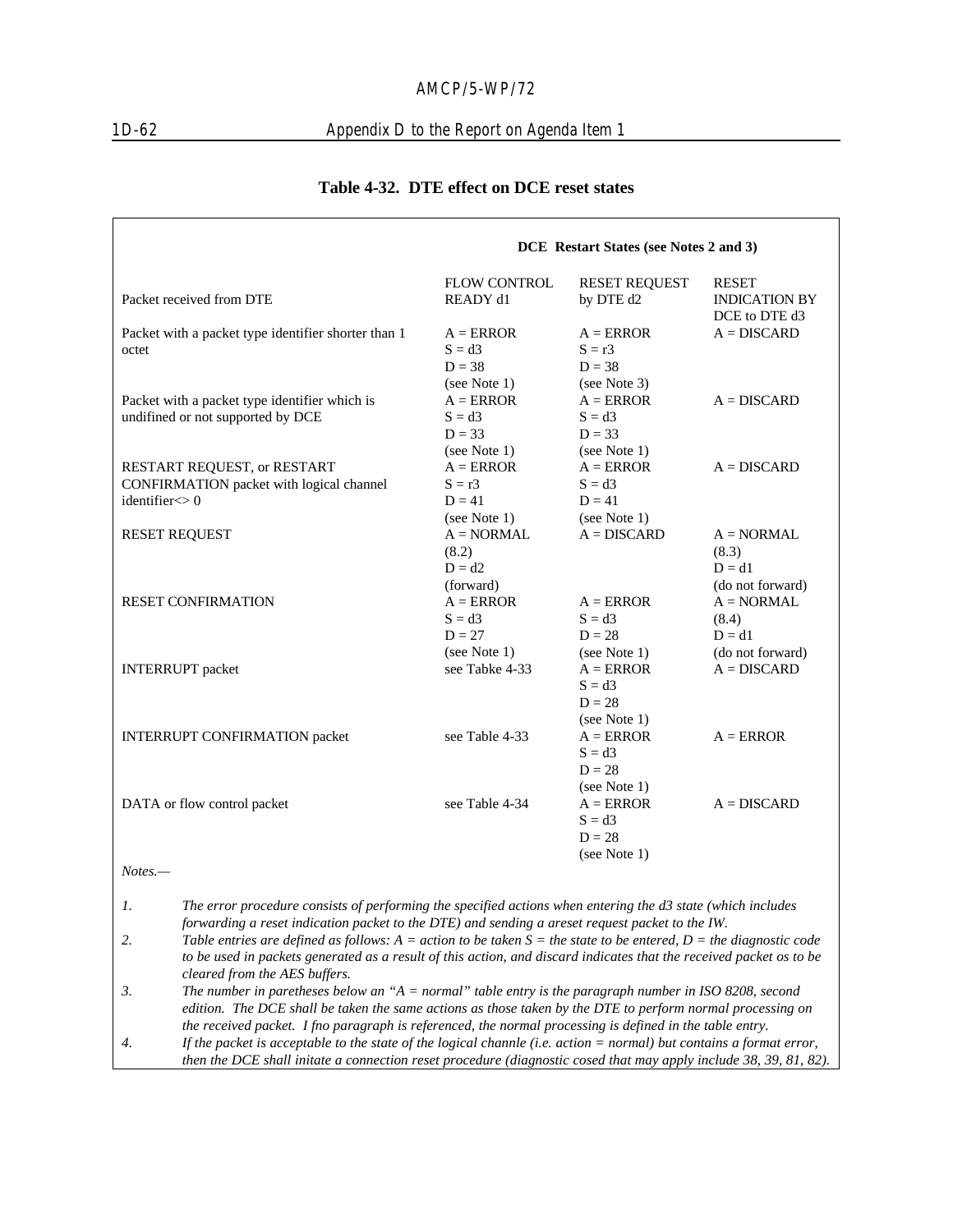# **Table 4-33. DTE effect on DCE interrupt transfer states**

|                                                                                       | DTE/DCE INTERRUPT TRANSFER STATES<br>(see Notes 2 and 3)                                                                                                            |                       |  |  |
|---------------------------------------------------------------------------------------|---------------------------------------------------------------------------------------------------------------------------------------------------------------------|-----------------------|--|--|
| Packet received from DTE                                                              | DTE INTERRUPT READY                                                                                                                                                 | DTE INTERRUPT SENT    |  |  |
|                                                                                       | $\mathbf{i}$                                                                                                                                                        | i2                    |  |  |
|                                                                                       | $A = NORMAL(6.8.2)$                                                                                                                                                 | $A = ERROR$           |  |  |
| <b>INTERRUPT</b> (see Note 1)                                                         | $S = i2$ (forward)                                                                                                                                                  | $S = d3$              |  |  |
|                                                                                       |                                                                                                                                                                     | $S = 44$ (see Note 4) |  |  |
|                                                                                       | <b>DTE/DCE INTERRUPT</b>                                                                                                                                            |                       |  |  |
|                                                                                       | <b>TRANSFER STATES (see Notes</b>                                                                                                                                   |                       |  |  |
|                                                                                       | 2 and 3)                                                                                                                                                            |                       |  |  |
| Packet received from DTE                                                              | DCE INTERRUPT READY                                                                                                                                                 | DCE INTERRUPT SENT    |  |  |
|                                                                                       | $\mathbf{i}$                                                                                                                                                        | i2                    |  |  |
| <b>INTERRUPT</b>                                                                      | $A = ERROR$                                                                                                                                                         | $A = NORMAL$          |  |  |
| <b>CONFIRMATION</b>                                                                   | $S = d3$                                                                                                                                                            | (6.8.3)               |  |  |
| (see Note 1)                                                                          | $D = 43$                                                                                                                                                            | $S = i1$              |  |  |
|                                                                                       | (see Note 4)                                                                                                                                                        | (forward)             |  |  |
| $Notes. -$                                                                            |                                                                                                                                                                     |                       |  |  |
| 1.                                                                                    | If packet is acceptable to the state of the logical channel (i.e. action $=$ normal) but contains a<br>format error, then the error procedure applies (see Note 4). |                       |  |  |
| 2.                                                                                    | Table entries are defined as follows: $A = action$ to be taken, $S =$ the state to be entered, and                                                                  |                       |  |  |
|                                                                                       | $D =$ the diagnostic code to be used in packets generated as a result of this action.                                                                               |                       |  |  |
| 3.                                                                                    | The number in parentheses below an " $A = normal$ " table entry is the paragraph number in ISO                                                                      |                       |  |  |
| 8208, second edition. The DCE shall take the same action as those taken by the DTE to |                                                                                                                                                                     |                       |  |  |
|                                                                                       | perform normal processing on the received packet. If no paragraph is referenced, the normal                                                                         |                       |  |  |
| processing is defined in the table entry.                                             |                                                                                                                                                                     |                       |  |  |
| 4.                                                                                    | The error procedure consists of performing the specified actions when entering the d3 state                                                                         |                       |  |  |
|                                                                                       | (which includes forwarding a reset indication packet to the DTE) and sending a reset request                                                                        |                       |  |  |
| packet to the IW.                                                                     |                                                                                                                                                                     |                       |  |  |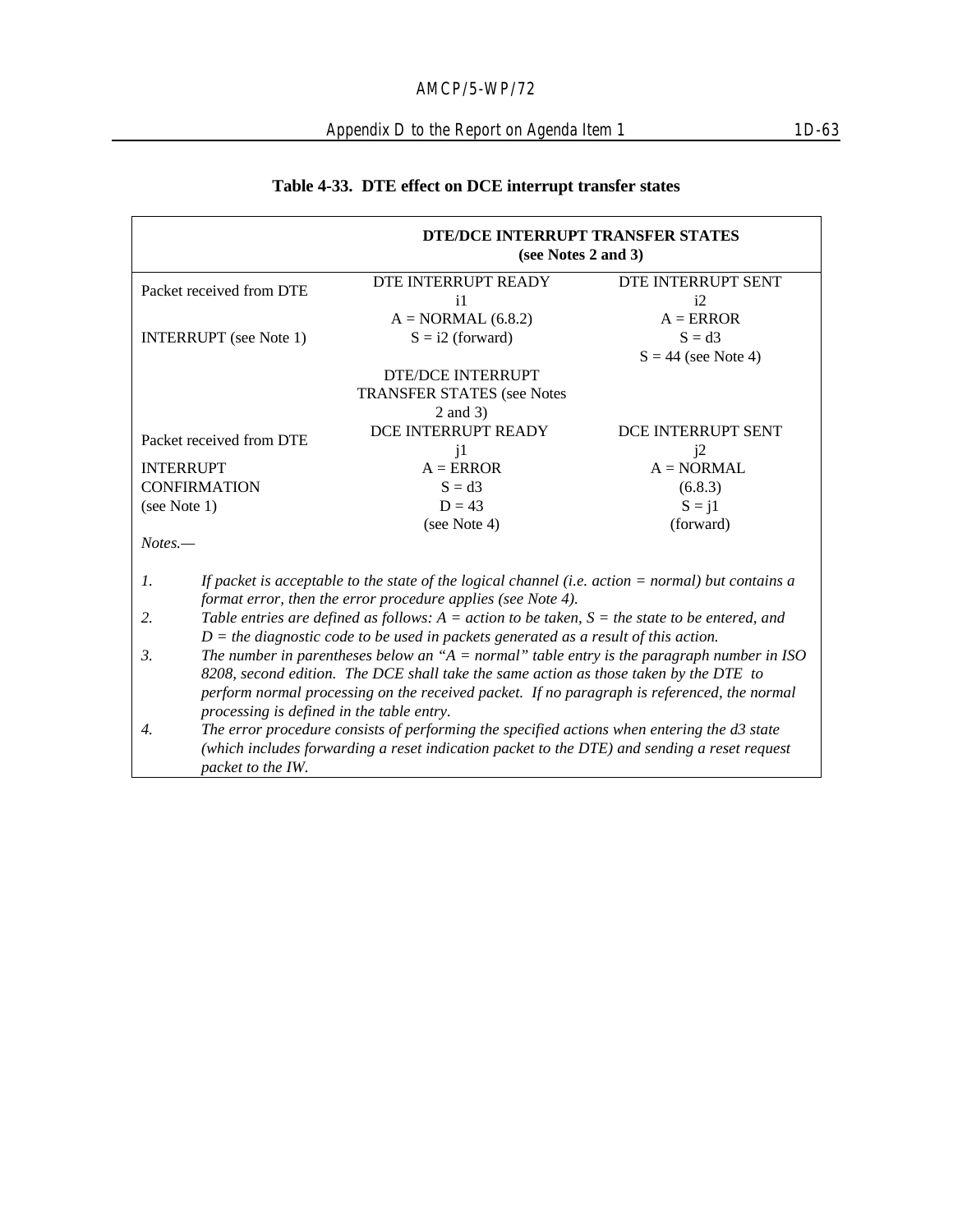# 1D-64 Appendix D to the Report on Agenda Item 1

|                                                                                                                                            | DCE Flow Control Transfer States (See Note 2)                                    |                                                       |
|--------------------------------------------------------------------------------------------------------------------------------------------|----------------------------------------------------------------------------------|-------------------------------------------------------|
| Packet received from DTE                                                                                                                   | DCE RECEIVE READY<br>f1                                                          | DEC RECEIVE<br><b>NOT READY</b><br>f2                 |
| DATA packet with invalid PR                                                                                                                | $A = ERROR$<br>$S = d3$<br>$D = 2$<br>(See Note 4)                               | $A = ERROR$<br>$S = d3$<br>$D = 2$<br>(See Note 4)    |
| DATA packet with valid PR but invalid PS or<br>user data field with improper format                                                        | $A = ERROR$<br>$S = d3$<br>$D = (See Note 5)$<br>(See Note 4)                    | $A = DISCARD$<br>(process PR data)                    |
| DATA packet with valid PR with M-bit set to 1<br>when the user data field is partially full, or the<br>D-bit set to 1 (when not supported) | $A = ERROR$<br>$S = d3$<br>$D = 165$ or 166<br>(See Note 4)                      | $A = DISCARD$<br>(process PR data)                    |
| DATA packet with valid PR, PS and user dat<br>field with proper format                                                                     | $A = NORMAL$<br>(forward)<br>DCE Flow Control Transfer States (See Note 2 and 3) | $A = DISCARD$<br>(process PR data)<br>(See Note 7)    |
| Packet received from DTE                                                                                                                   | DCE RECEIVE READY<br>g1                                                          | <b>DEC RECEIVE</b><br><b>NOT READY</b><br>g2          |
| RR, or RNR packet with an invalid PR                                                                                                       |                                                                                  |                                                       |
|                                                                                                                                            | $A = ERROR$<br>$S = d3$<br>$D = 2$                                               | $A = ERROR$<br>$S = d3$<br>$D = 2$                    |
| RR packet with a valid PR (See Note 6)                                                                                                     | (See Note 4)<br>$A = NORMAL$<br>(4.7.1.5)                                        | (See Note 4)<br>$A = NORMAL$<br>(4.7.1.5)<br>$S = g1$ |
| RNR packet with a valid PR (See Note 6)                                                                                                    | $A = NORMAL$<br>(4.7.1.6)<br>$S = g2$                                            | $A = NORMAL$<br>(4.7.1.6)                             |

## **Table 4-34. DTE effect on DCE flow control transfer states**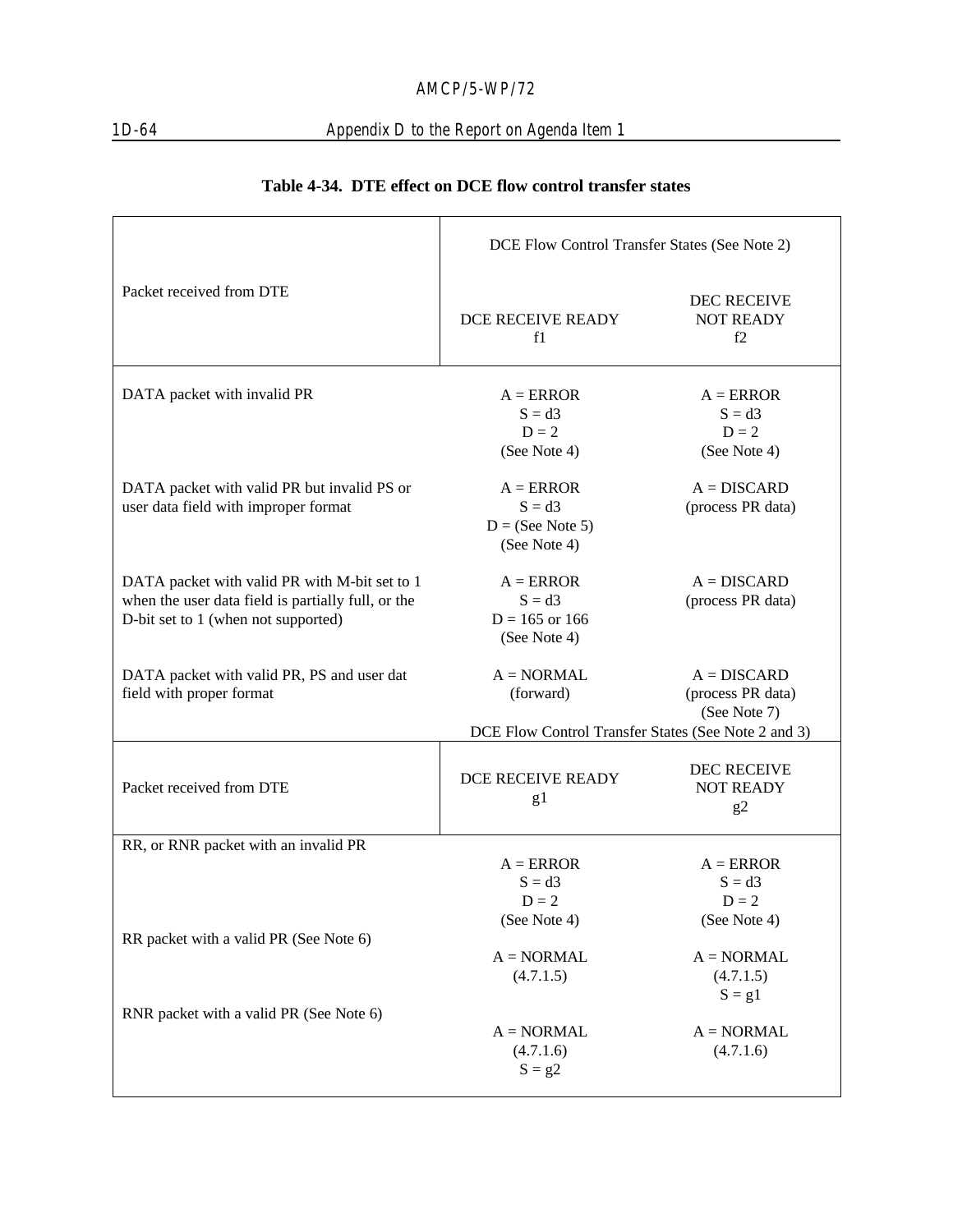# Appendix D to the Report on Agenda Item 1 1D-65

| $Notes. -$      |                                                                                                                                                                                                                                                                                                                                                                                                                               |
|-----------------|-------------------------------------------------------------------------------------------------------------------------------------------------------------------------------------------------------------------------------------------------------------------------------------------------------------------------------------------------------------------------------------------------------------------------------|
| $\mathcal{I}$ . | The RR and RNR procedures are a local DTE/DCE matter and the corresponding packets are not<br>forwarded to the IW.                                                                                                                                                                                                                                                                                                            |
| 2.              | Table entries are defined as follows: A = action taken, S = the state to be entered, D = the diagnostic<br>code to be used in packets generated as a result of this action, and discard indicates that the received<br>packets is to be cleared from the buffers.                                                                                                                                                             |
| 3.              | The number in parentheses below an "A = normal" table entry is the paragraph number in ISO 8208,<br>second edition. The DCE shall take the same action as those taken by the DTE to perform normal<br>processing on the received packet. If no paragraph is referenced, the normal processing is defined in<br>the table entry.                                                                                               |
| 4.              | The error procedures consists of performing the specified actions when entering the d3 state (which<br>includes forwarding a reset indication packet to the DTE) and sending a reset request packet to the<br>IW.                                                                                                                                                                                                             |
| 5.              | The diagnostic codes are a follows: $D = 1$ for invalid PS: $D = 39$ for a user data field greater than<br>128 octets: $D = 82$ for a user data field not octet aligned.                                                                                                                                                                                                                                                      |
| 6.              | For RR, RNR, or REJECT packets, the presence of one or more octets beyond the third octet is<br>considered an error. Although a valid $P(R)$ may be accepted to update the status of outstanding data<br>packets, the DCE shall invike the error procedure as defined in Note 4 (with $D = 39$ ).                                                                                                                             |
| 7.              | If possible, the DCE should process thses packets normally. On the other hand, the DCE may define<br>an internal mechanism to indicate that valid data packets have been discarded during a receive-not-<br>ready condition. In this case, when the receive-not-ready condition clears, the DCE should reset the<br>logical channel, forward both a reset indication packet to the DTE ( $D = 0$ , no additional information) |
|                 | and a reset request packet to the IW.                                                                                                                                                                                                                                                                                                                                                                                         |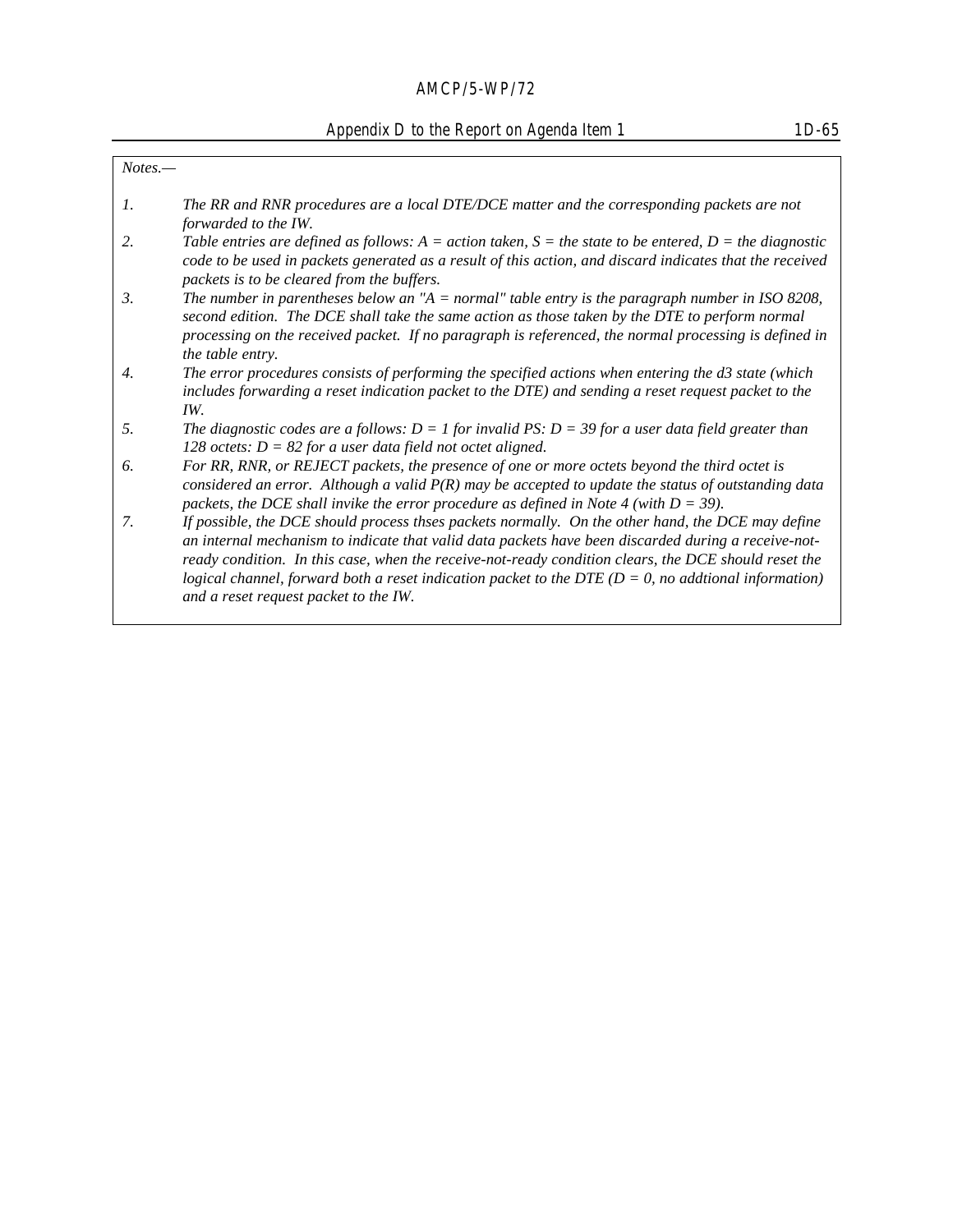# 1D-66 Appendix D to the Report on Agenda Item 1

|                     | <b>Default time-</b> |                                                                                                | <b>Normally</b>       | <b>Action when timer</b> |
|---------------------|----------------------|------------------------------------------------------------------------------------------------|-----------------------|--------------------------|
| <b>Timer design</b> | limit value          | <b>Start event</b>                                                                             | terminated by         | expires                  |
| tN10                | [60 s]               | DCE issues a                                                                                   | Reception of          | DCE enters the r1        |
|                     |                      | <b>RESTART</b>                                                                                 | <b>RESTART</b>        | state and may issue      |
|                     |                      | <b>INDICATION</b>                                                                              | <b>CONFIRMATION</b>   | a DIAGNOSTIC             |
|                     |                      | packet                                                                                         | or RESTART            | packet $(D = 52)$        |
|                     |                      |                                                                                                | <b>REQUEST</b> packet |                          |
| tN11                | $[180 s]$            | DCE issues an                                                                                  | Reception of CALL     | DCE enters the p7        |
|                     |                      | <b>INCOMING CALL</b>                                                                           | <b>ACCEPTED</b> or    | state signaling a        |
|                     |                      | packet                                                                                         | <b>CLEAR</b>          | <b>CLEAR</b>             |
|                     |                      |                                                                                                | <b>REQUEST</b> or     | <b>INDICATION</b>        |
|                     |                      |                                                                                                | <b>CALL REQUEST</b>   | packet $(D = 49)$        |
|                     |                      |                                                                                                | packet                | (see Note)               |
| tN12                | [60 s]               | DCE issues a                                                                                   | Receipt of RESET      | DCE enters the p7        |
|                     |                      | <b>RESET</b>                                                                                   | <b>CONFIRMATION</b>   | state signaling a        |
|                     |                      | <b>INDICATION</b>                                                                              | or RESET              | <b>CLEAR</b>             |
|                     |                      | packet                                                                                         | <b>REQUEST</b> packet | <b>INDICATION</b>        |
|                     |                      |                                                                                                |                       | packet $(D = 49)$        |
|                     |                      |                                                                                                |                       | (see Note)               |
| tN13                | [60 s]               | DCE issues a                                                                                   | Reception of a        | DCE enters the p1        |
|                     |                      | <b>CLEAR</b>                                                                                   | <b>CLEAR</b>          | state and may issue      |
|                     |                      | <b>INDICATION</b>                                                                              | <b>CONFIRMATION</b>   | a DIAGNOSTIC             |
|                     |                      | packet                                                                                         | or CLEAR              | packet $(D = 50)$        |
|                     |                      |                                                                                                | <b>REQUEST</b> packet |                          |
|                     |                      | Note.— The clear is extended to the IW, i.e. the DCE shall issue a clear request packet to the |                       |                          |
| IW.                 |                      |                                                                                                |                       |                          |

## **Table 4-35. DCE timer**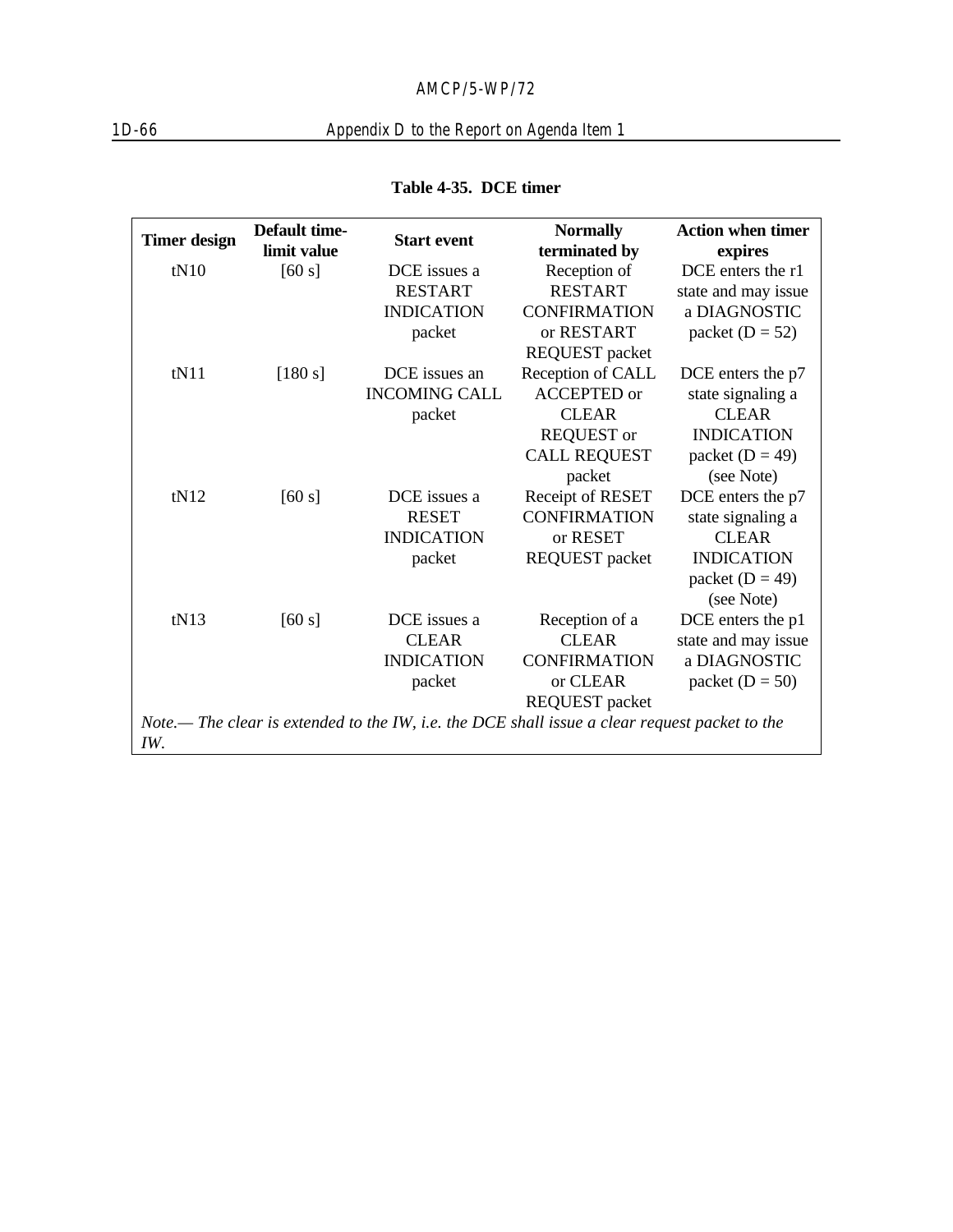| <b>Packets received from</b><br><b>HFNDPX</b> | Action        |  |
|-----------------------------------------------|---------------|--|
| <b>INCOMING CALL</b>                          | See 4.7.5.1.2 |  |
| CALL CONNECTED                                | See 4.7.5.1.3 |  |
| <b>CALL INDICATION</b>                        | See 4.7.5.1.4 |  |
| <b>DATA</b>                                   | See 4.7.5.1.5 |  |
| <b>INTERRUPT</b>                              | See 4.7.5.1.5 |  |
| <b>INTERRUPT</b>                              | See 4.7.5.1.5 |  |
| <b>CONFIRMATION</b>                           |               |  |
| <b>RESET INDICATION</b>                       | See 4.7.5.1.5 |  |
|                                               |               |  |

| <b>Packets sent to HFNDPX</b> |
|-------------------------------|
| <b>CALL REQUEST</b>           |
| <b>CALL ACCEPTED</b>          |
| <b>CLEAR REQUEST</b>          |
| <b>DATA</b>                   |
| <b>INTERRUPT</b>              |
| <b>INTERRUPT CONFIRMATION</b> |
| <b>RESET REQUEST</b>          |

## **Table 4-37. ISO 8208 DCE/IW interface**

| Packets received from ISO | Action        |  |
|---------------------------|---------------|--|
| <b>8208 DCE</b>           |               |  |
| <b>CALL REQUEST</b>       | See 4.7.5.2.2 |  |
| <b>CALL ACCEPTED</b>      | See 4.7.5.2.3 |  |
| <b>CLEAR REQUEST</b>      | See 4.7.5.2.4 |  |
| <b>DATA</b>               | See 4.7.5.2.5 |  |
| <b>INTERRUPT</b>          | See 4.7.5.2.5 |  |
| <b>INTERRUPT</b>          | See 4.7.5.2.5 |  |
| <b>CONFIRMATION</b>       |               |  |
| <b>RESET REQUEST</b>      | See 4.7.5.2.5 |  |
|                           |               |  |

| Packets sent to ISO DCE       |
|-------------------------------|
| <b>INCOMING CALL</b>          |
| <b>CALL CONNECTED</b>         |
| <b>CLEAR INDICATION</b>       |
| <b>DATA</b>                   |
| <b>INTERRUPT</b>              |
| <b>INTERRUPT CONFIRMATION</b> |
| <b>RESET INDICATION</b>       |
| <b>RESTART INDICATION</b>     |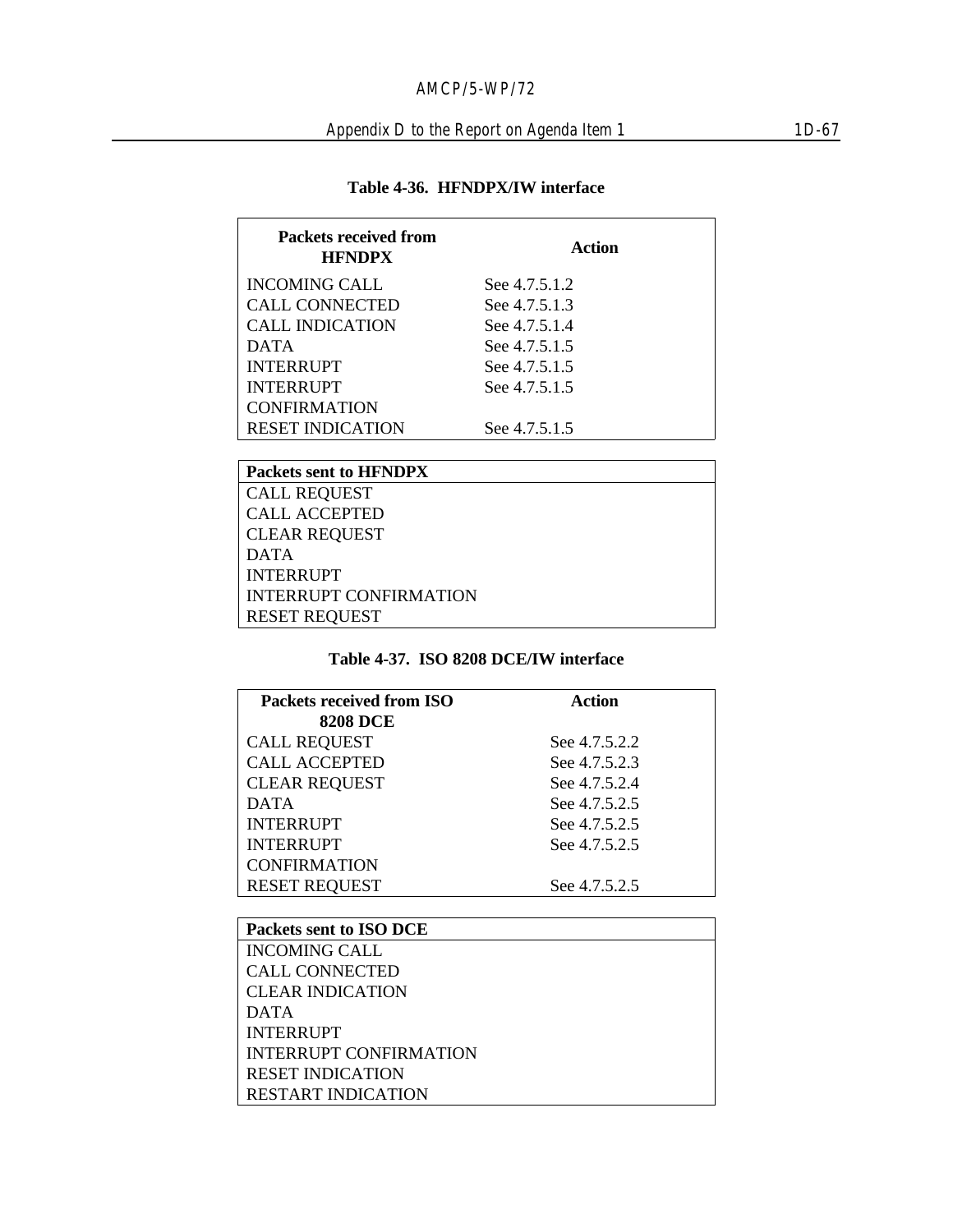

#### 1D-68 Appendix D to the Report on Agenda Item 1



Figure 4-11. HFSNL function and the ATN subnetwork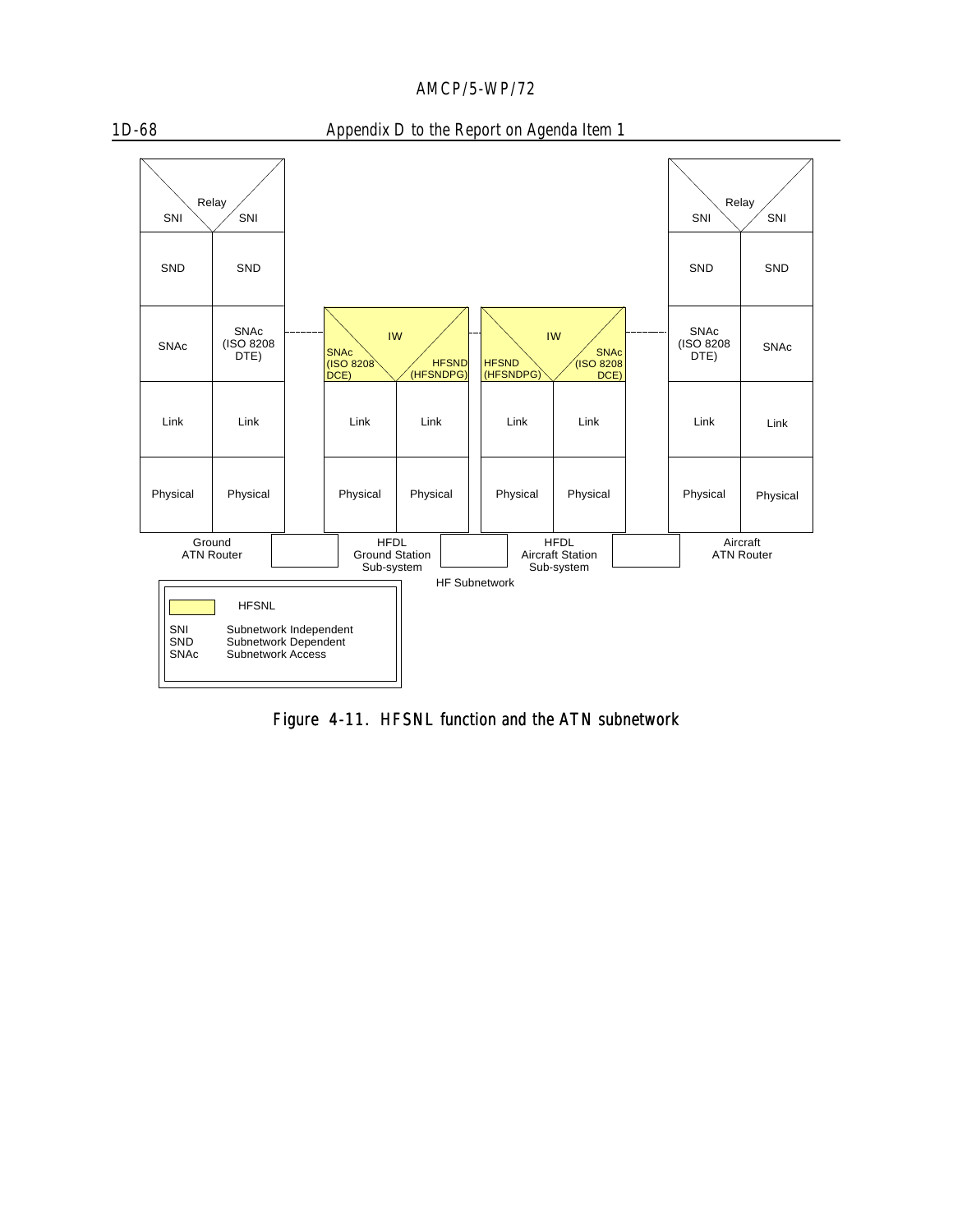





Figure 4-12. HFSNDPX entities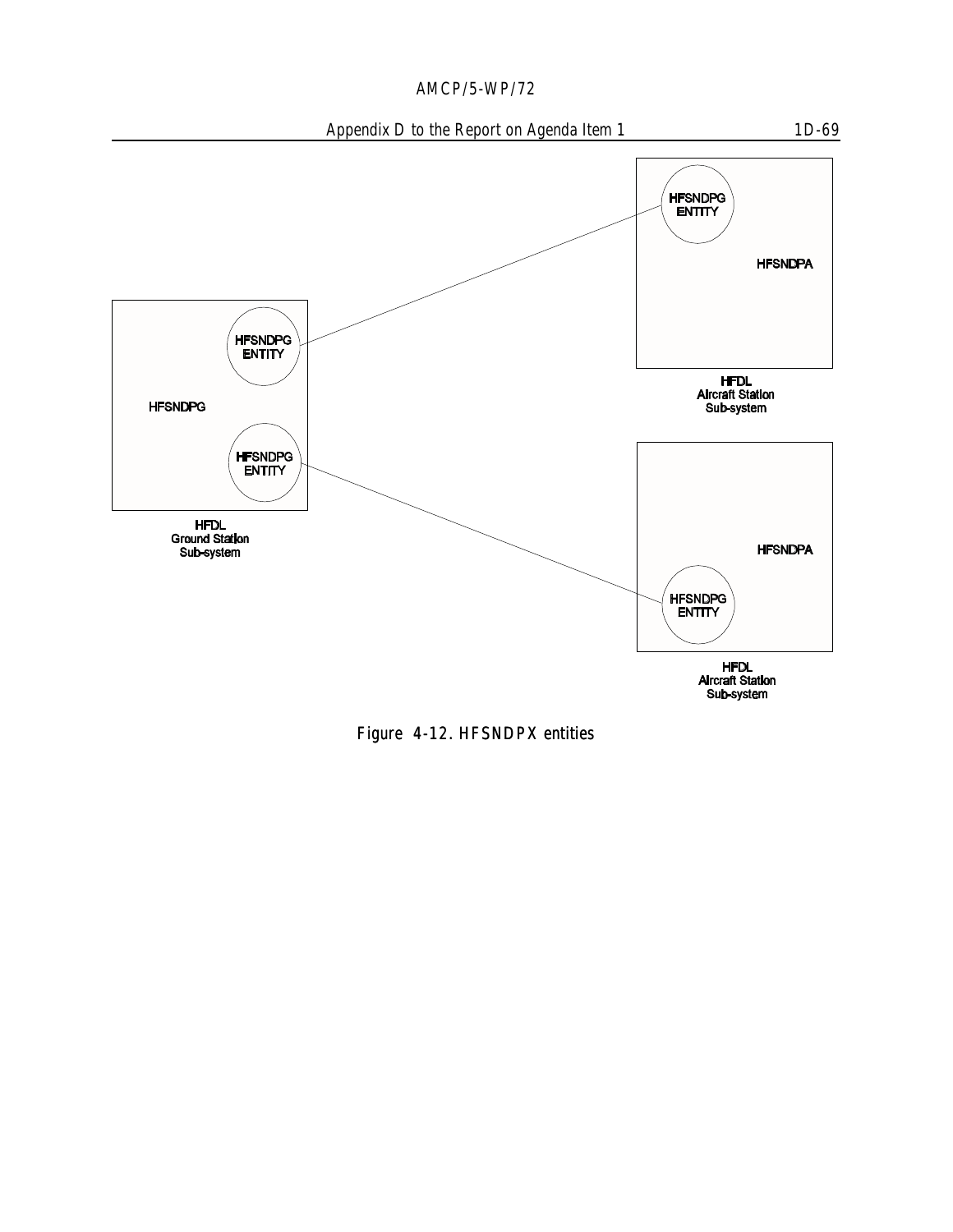



1D-70 Appendix D to the Report on Agenda Item 1

Figure 4-13. General format of a HFNPDU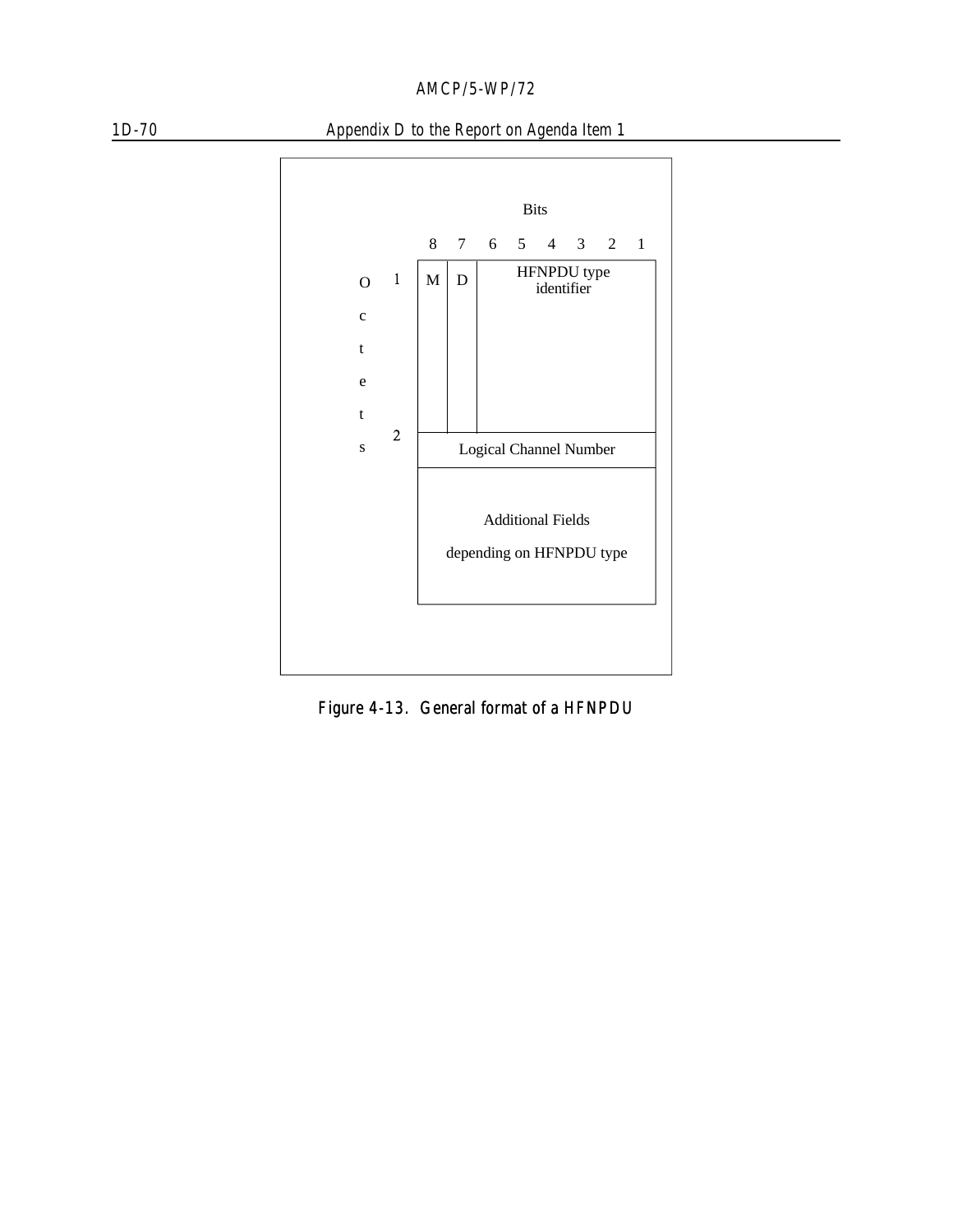

Figure 4-14. Connection request HFNPDU format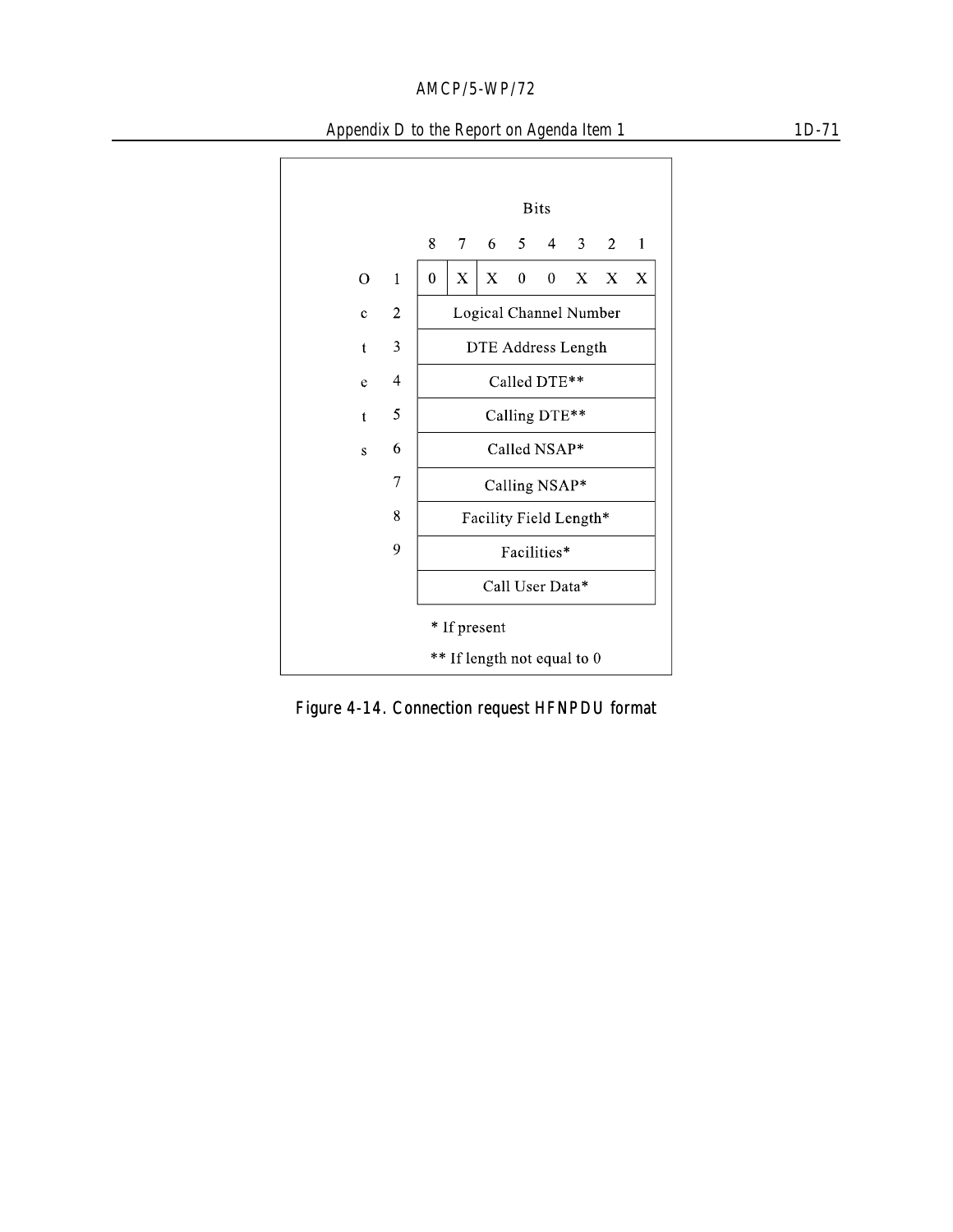



Figure 4-15. Connection confirm HFNPDU format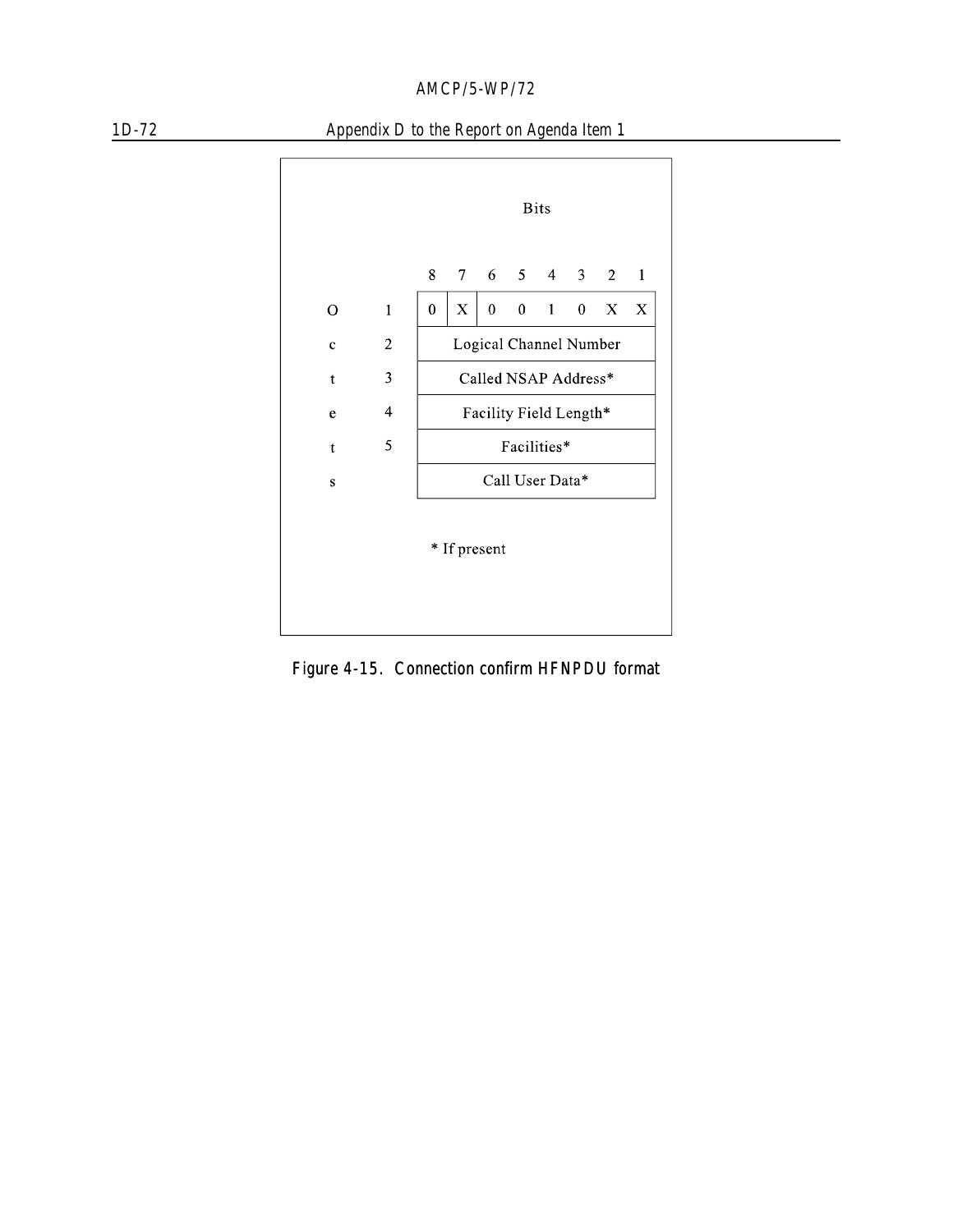

Figure 4-16. Connection released HFNPDU format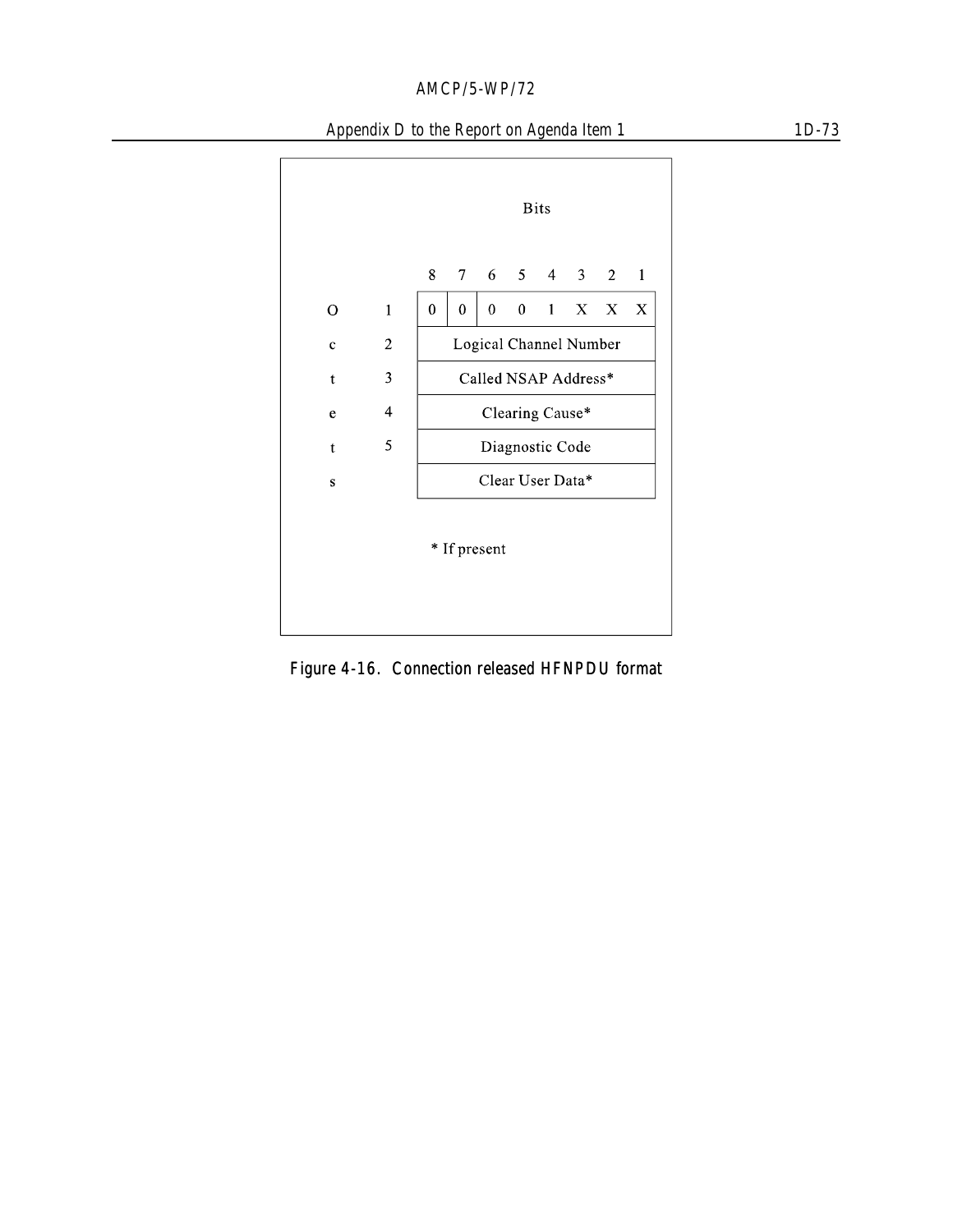



Figure 4-17. Connection release complete HFNPDU format



Figure 4-18. Data HFNPDU format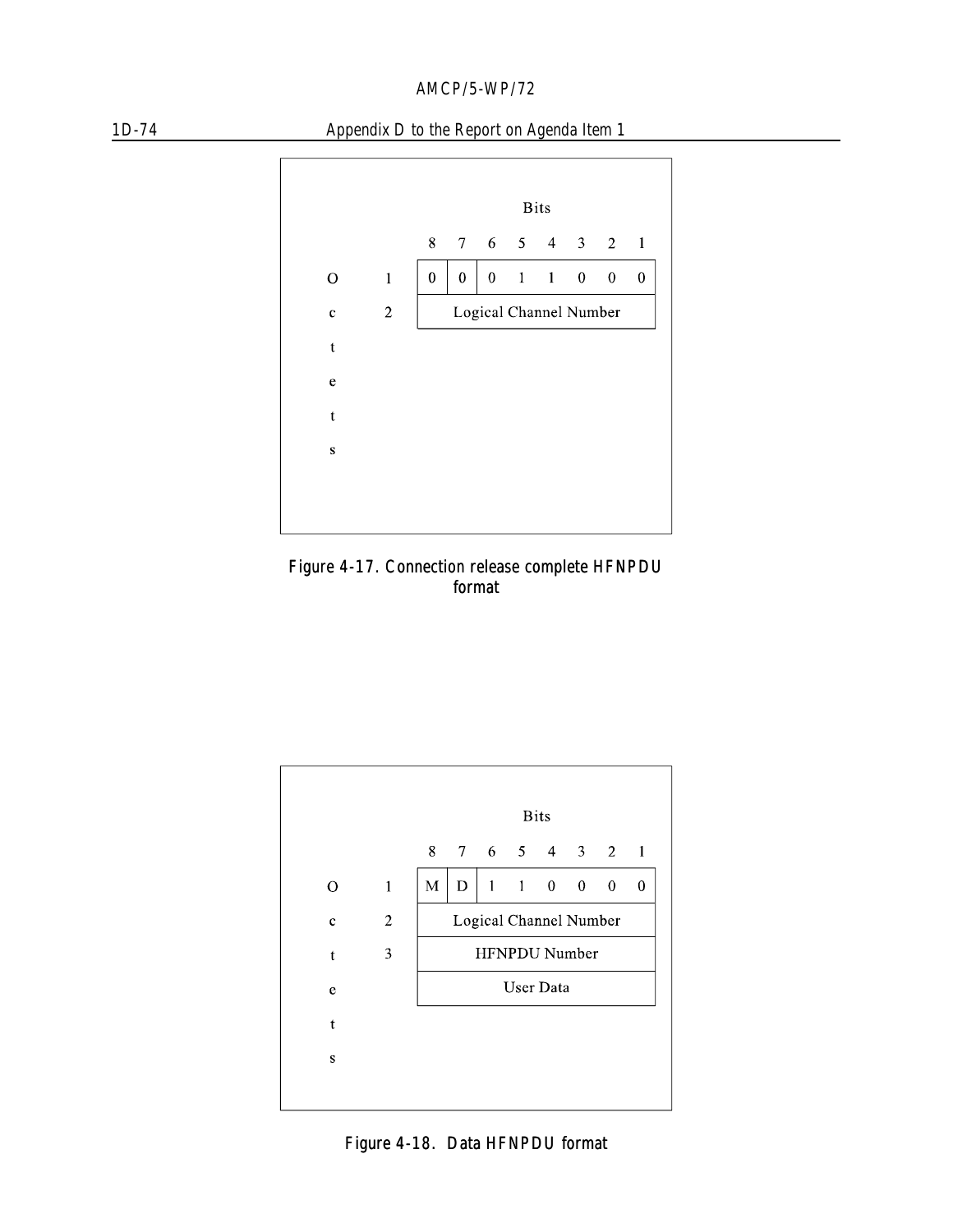### Appendix D to the Report on Agenda Item 1 1D-75



Figure 4-19. Interrupt data HFNPDU format



Figure 4-20. Interrupt confirm HFNPDU format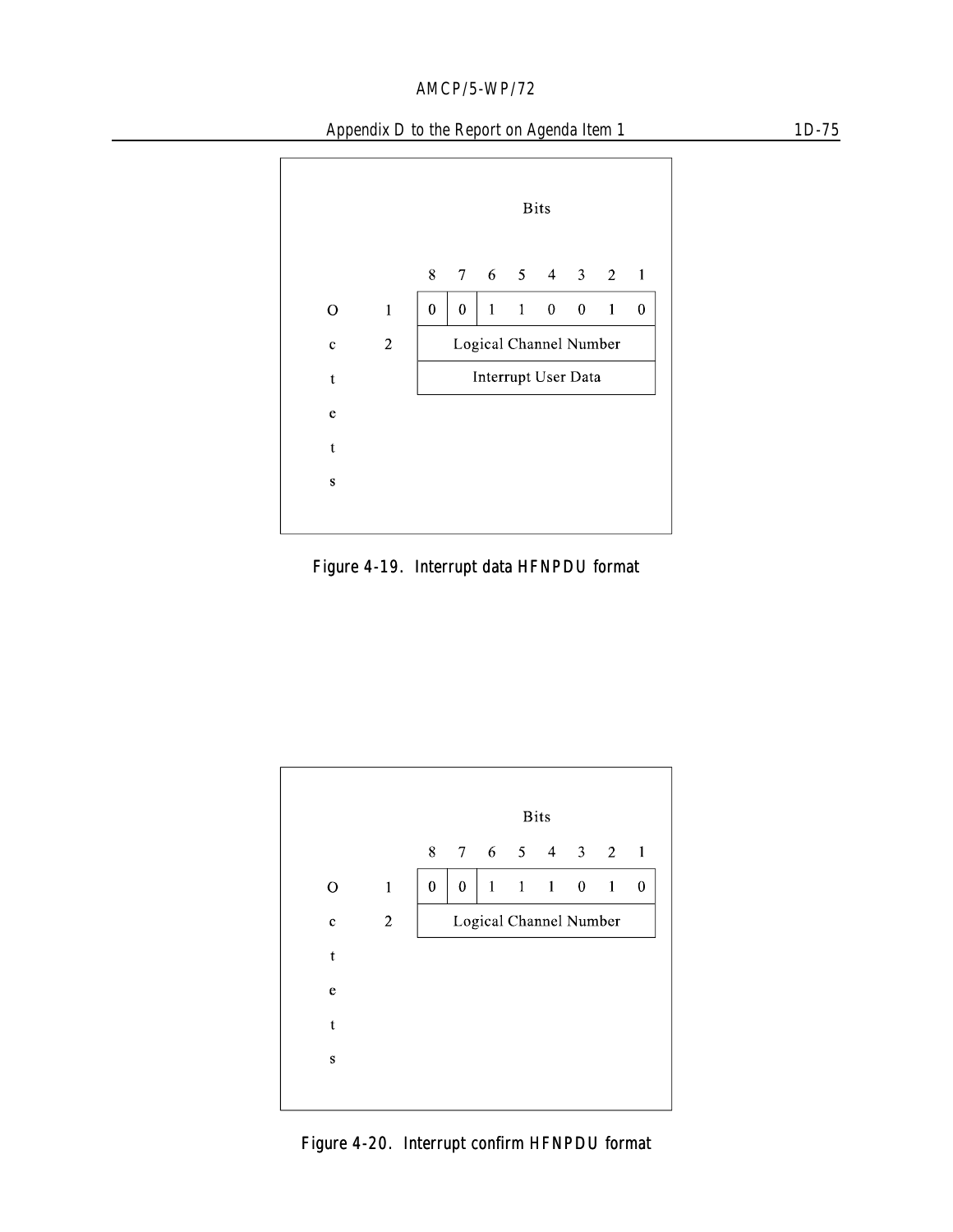



Figure 4-21. Reset HFNPDU format



Figure 4-22. Reset confirm HFNPDU format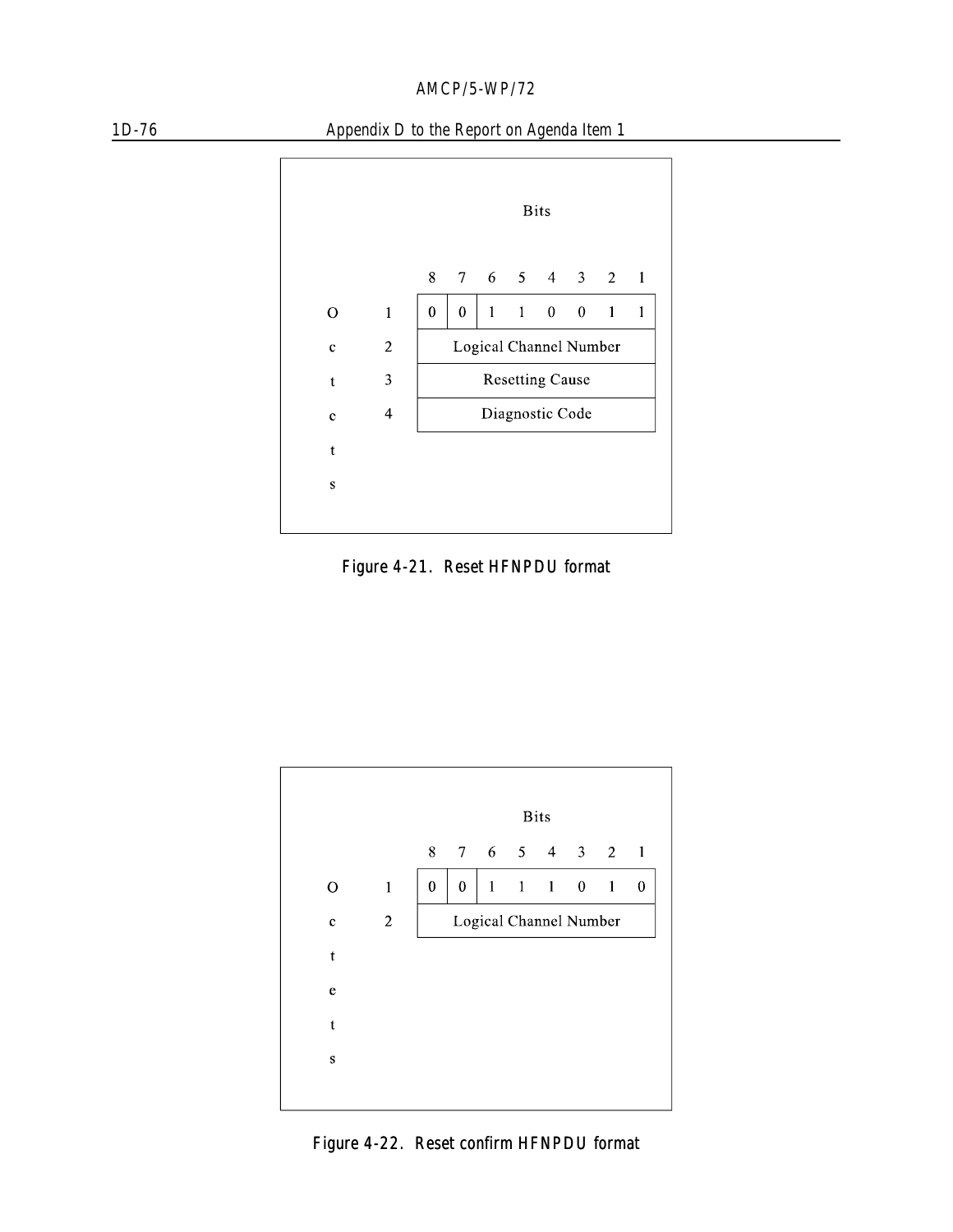### Appendix D to the Report on Agenda Item 1 1D-77



Figure 4-23. Flow control (suspend) HFNPDU format



Figure 4-24. Flow control (resume) HFNPDU format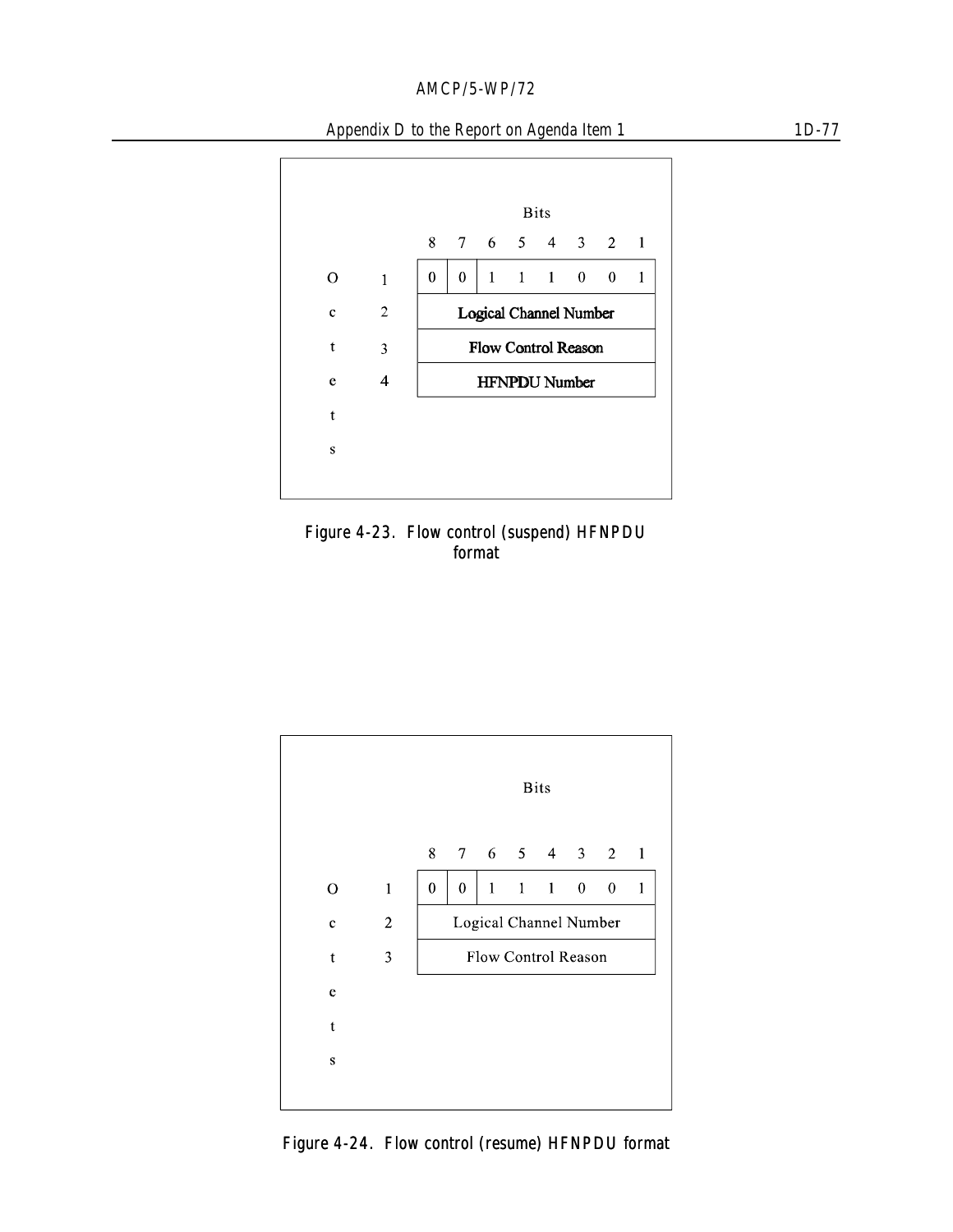| $1D-78$                                                                                                      |                         |                  |              |                  |                          |                |                |                  | Appendix D to the Report on Agenda Item 1 |                                                        |
|--------------------------------------------------------------------------------------------------------------|-------------------------|------------------|--------------|------------------|--------------------------|----------------|----------------|------------------|-------------------------------------------|--------------------------------------------------------|
|                                                                                                              | 8                       | $7\overline{ }$  | 6            | 5                | $\overline{4}$           | $\mathbf{3}$   | 2              | $\blacksquare$   | Bits: 8765<br>or<br><b>Bits: 4321</b>     | Throughput class<br>(bits/s) as defined in<br>ISO-8208 |
| Code:                                                                                                        | $\boldsymbol{0}$        | $\boldsymbol{0}$ | $\mathbf{0}$ | $\boldsymbol{0}$ | $\boldsymbol{0}$         | $\mathbf{0}$   | $\mathbf{1}$   | $\boldsymbol{0}$ | 0000                                      | Reserved                                               |
|                                                                                                              |                         |                  |              |                  |                          |                |                |                  | 0001                                      | Reserved                                               |
|                                                                                                              |                         |                  |              |                  |                          |                |                |                  | 0010                                      | Reserved                                               |
|                                                                                                              | 8                       | $\overline{7}$   | 6            | 5                | $\overline{4}$           | $\overline{3}$ | $\overline{2}$ | $\mathbf{1}$     | 0011                                      | 75                                                     |
| Parameter Field:                                                                                             | From the<br>called DTE* |                  |              |                  | From the<br>calling DTE* |                |                |                  | 0100                                      | 150                                                    |
|                                                                                                              |                         |                  |              |                  |                          |                |                |                  | 0101                                      | 300                                                    |
|                                                                                                              |                         |                  |              |                  |                          |                |                |                  | 0110                                      | 600                                                    |
| * The four bits indicating each throughput class are<br>binary coded and correspond to throughput classes as |                         |                  |              |                  |                          | 0111           | 1200           |                  |                                           |                                                        |
| indicated on the right.                                                                                      |                         |                  |              |                  |                          |                |                |                  | 1000                                      | 2400                                                   |
|                                                                                                              |                         |                  |              |                  |                          |                |                |                  | 1001                                      | 4800                                                   |
|                                                                                                              |                         |                  |              |                  |                          |                |                |                  | 1010                                      | 9600                                                   |
|                                                                                                              |                         |                  |              |                  |                          |                |                |                  | 1011                                      | 19200                                                  |
|                                                                                                              |                         |                  |              |                  |                          |                |                |                  | 1100                                      | 48000                                                  |
|                                                                                                              |                         |                  |              |                  |                          |                |                |                  | 1101                                      | 64000                                                  |
|                                                                                                              |                         |                  |              |                  |                          |                |                |                  | 1110                                      | Reserved                                               |
|                                                                                                              |                         |                  |              |                  |                          |                |                |                  | 1111                                      | Reserved                                               |
|                                                                                                              |                         |                  |              |                  |                          |                |                |                  |                                           |                                                        |

Figure 4-25. Throughput class negotiation (TCN) facility field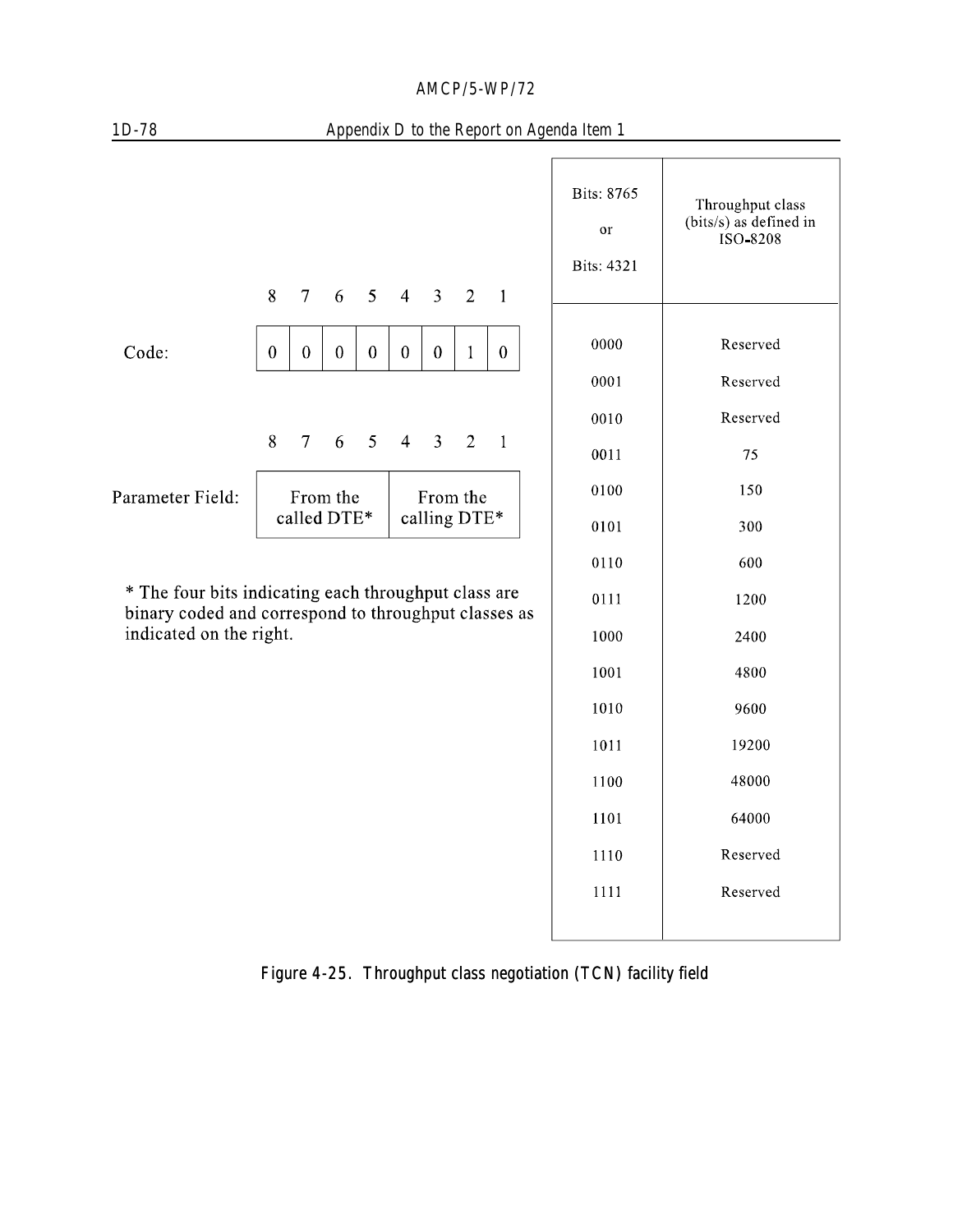### Figure 4-26. Figure to be developed

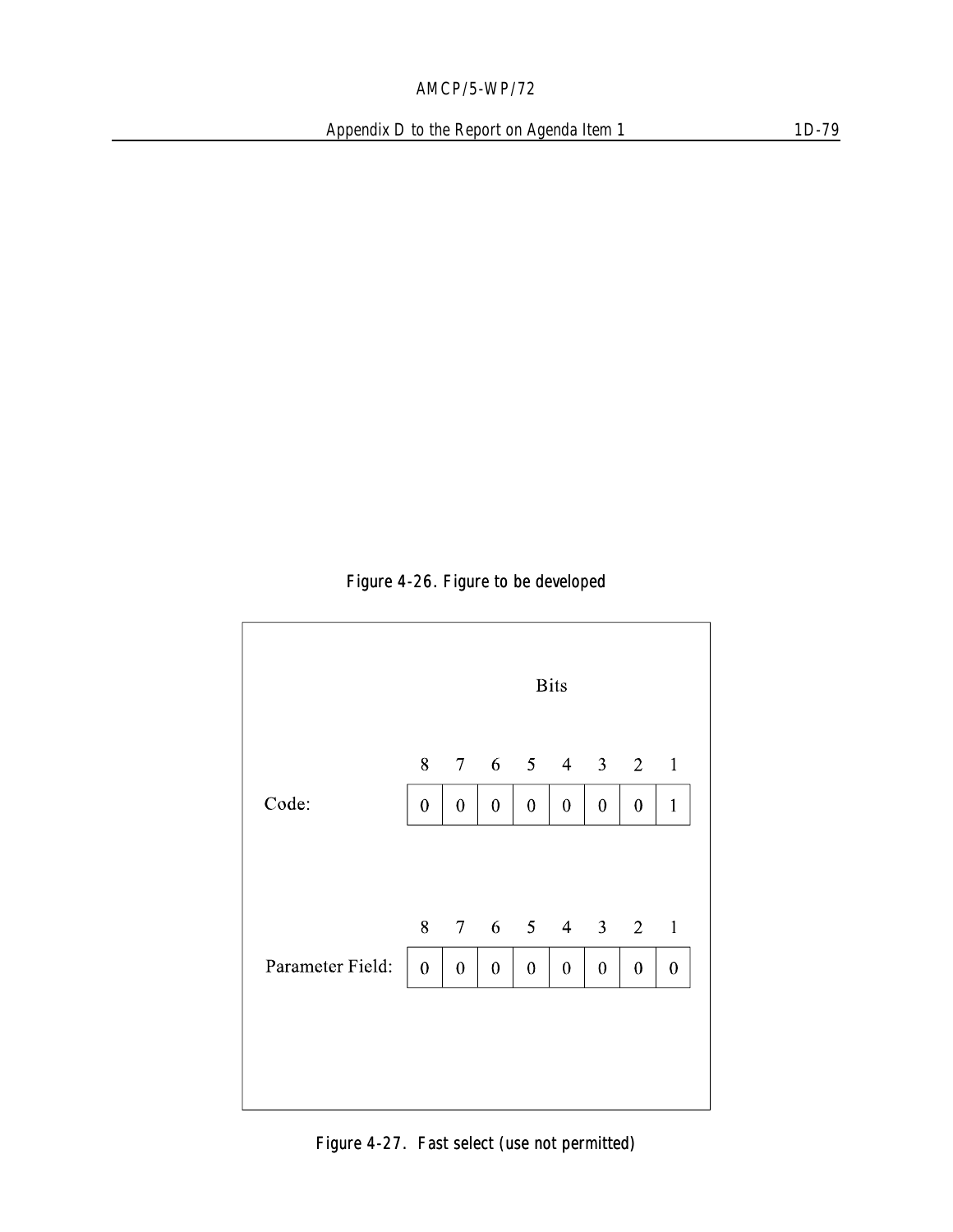

### 1D-80 Appendix D to the Report on Agenda Item 1







Figure 4-29. Connection establishment and release state diagram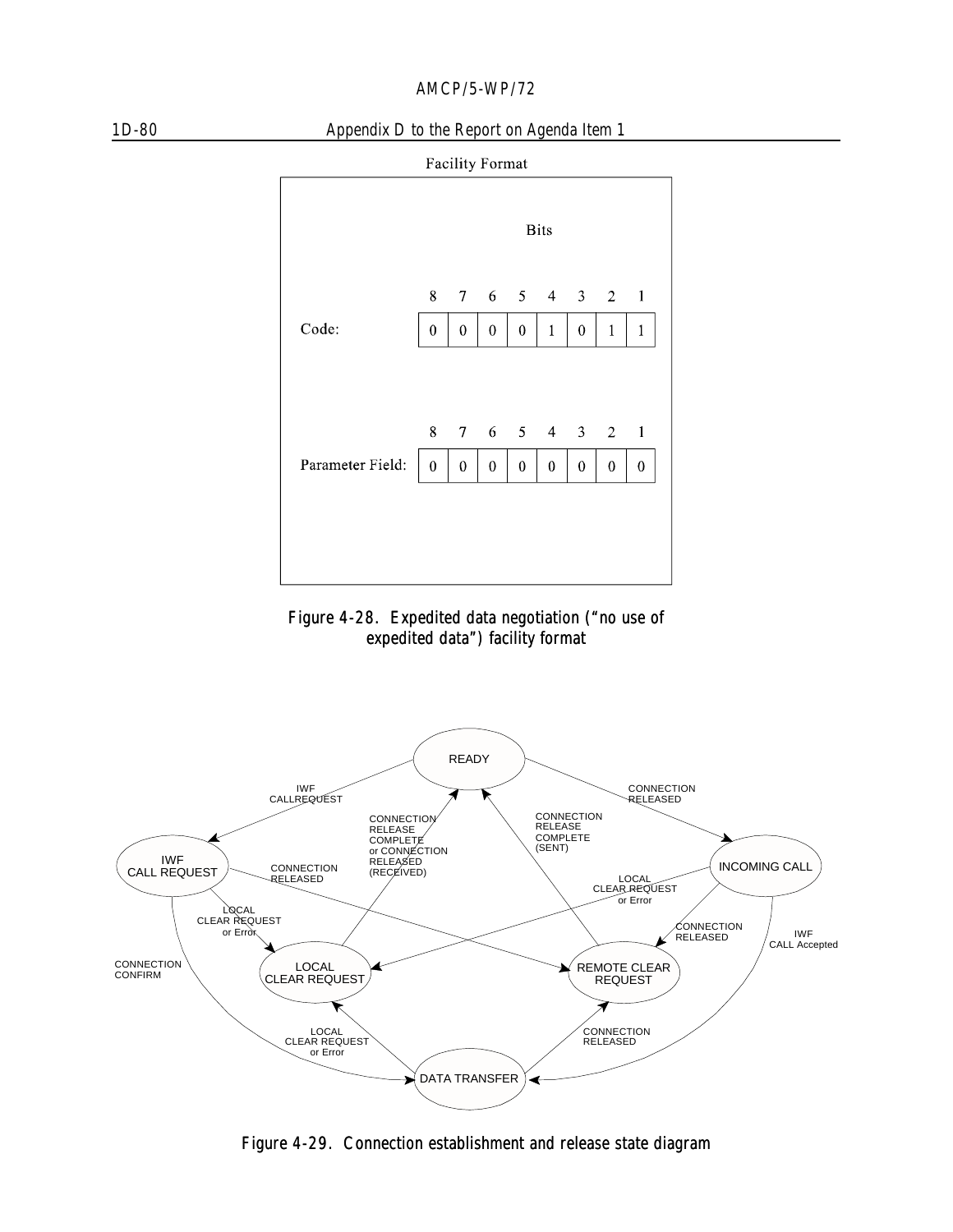

Figure 4-30. Reset and flow control state diagrams within the data transfer state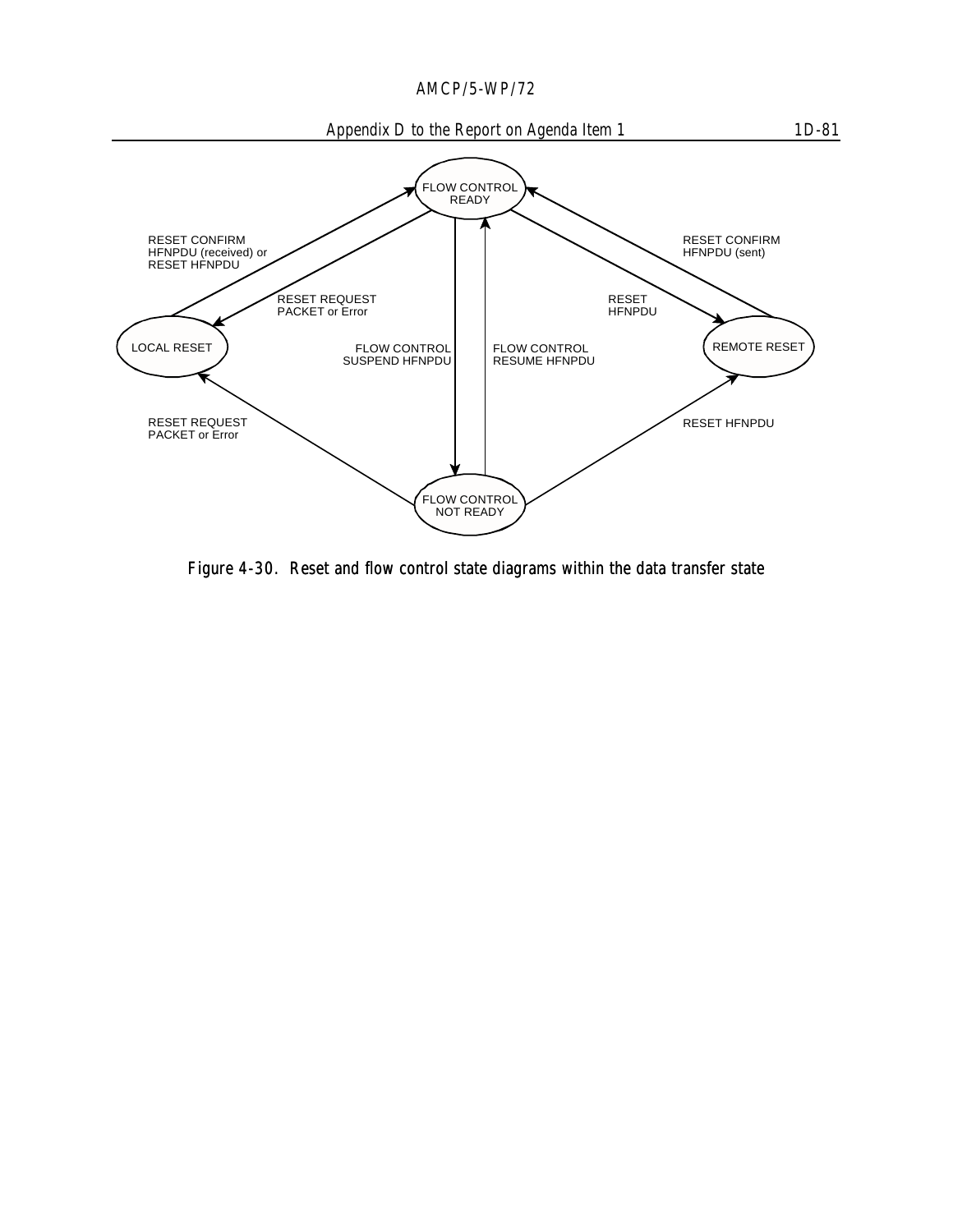| <b>State Label/State Name:</b>                                | B <sub>0</sub> | contention slot selection backoff inactive                                              |                       |  |  |  |
|---------------------------------------------------------------|----------------|-----------------------------------------------------------------------------------------|-----------------------|--|--|--|
| <b>Entry Actions:</b>                                         |                |                                                                                         |                       |  |  |  |
| <b>Transition Events</b>                                      |                | <b>Transition Actions</b>                                                               | <b>Next States</b>    |  |  |  |
| contention slot clash detected                                |                | initialize slot retry count, $n = 1$                                                    | B1                    |  |  |  |
| <b>State Label/State Name:</b>                                | B1             | process present SPDU slot assignment codes                                              |                       |  |  |  |
| <b>Entry Actions:</b>                                         |                | select uniform random variable, m; where $0 \text{ } \pounds \text{ } m \pounds (3n-1)$ |                       |  |  |  |
| <b>Transition Events</b>                                      |                | <b>Transition Actions</b>                                                               | <b>Next States</b>    |  |  |  |
| Reserved slot assigned this aircraft                          |                | schedule reserved slot time                                                             | B <sub>0</sub>        |  |  |  |
| (no reserved slot for this $a/c$ ) & (m > 0)                  |                | $m = m - 1$                                                                             | B <sub>2</sub>        |  |  |  |
| (no slots available) & $(m = 0)$                              |                |                                                                                         | B2                    |  |  |  |
| (contention slot available and no reserved                    |                | preselect random contention slot from                                                   | B <sub>3</sub>        |  |  |  |
| slots for this $a/c$ ) &                                      |                | those available                                                                         |                       |  |  |  |
| $(m = 0)$                                                     |                |                                                                                         |                       |  |  |  |
| <b>State Label/State Name:</b>                                | B <sub>2</sub> | await next SPDU and process assignment codes                                            |                       |  |  |  |
| <b>Entry Actions:</b>                                         |                | Process the assignment codes from the SPDU                                              |                       |  |  |  |
| <b>Transition Events</b>                                      |                | <b>Transition Actions</b>                                                               | <b>Next States</b>    |  |  |  |
| consecutive SPDUs not received                                |                | indicate frequency search required                                                      | B <sub>0</sub>        |  |  |  |
| reserved slot assigned this aircraft                          |                | schedule reserved slot time                                                             | B <sub>0</sub>        |  |  |  |
| (no reserved slot for this $a/c$ ) & (m > 0)                  |                | $m = m - 1$                                                                             | B <sub>2</sub>        |  |  |  |
| (no slots available) & $(m = 0)$                              |                |                                                                                         | B2                    |  |  |  |
| (contention slot available and no reserved                    |                | preselect random contention slot from                                                   | <b>B3</b>             |  |  |  |
| slots for this $a/c$ ) &                                      |                | those available                                                                         |                       |  |  |  |
| $(m = 0)$                                                     |                |                                                                                         |                       |  |  |  |
| <b>State Label/State Name:</b>                                | B <sub>3</sub> | await active slot                                                                       |                       |  |  |  |
| <b>Entry Actions:</b>                                         |                | schedule preselected contention slot time                                               |                       |  |  |  |
| <b>Transition Events</b>                                      |                | <b>Transition Actions</b>                                                               | <b>Next States</b>    |  |  |  |
| slot time active                                              |                |                                                                                         | <b>B4</b>             |  |  |  |
| <b>State Label/State Name:</b>                                | <b>B4</b>      | transmit MPDU                                                                           |                       |  |  |  |
| <b>Entry Actions:</b>                                         |                | Provide the MPDU to the modem for transmit                                              |                       |  |  |  |
| <b>Transition Events</b><br>MPDU transmit indication received |                | <b>Transition Actions</b>                                                               | <b>Next States</b>    |  |  |  |
| <b>State Label/State Name:</b>                                | B <sub>5</sub> |                                                                                         | <b>B5</b>             |  |  |  |
|                                                               |                | await acknowledgement codes<br>check acknowledgement codes in appropriate SPDU(s)       |                       |  |  |  |
| <b>Entry Actions:</b><br><b>Transition Events</b>             |                | <b>Transition Actions</b>                                                               | <b>Next States</b>    |  |  |  |
| consecutive SPDUs not received                                |                | indicate frequency search required                                                      | <b>B</b> <sub>0</sub> |  |  |  |
| all LPDUs ACK                                                 |                |                                                                                         | B <sub>0</sub>        |  |  |  |
| partial LPDUs ACK                                             |                | indicate retransmission required                                                        | <b>B0</b>             |  |  |  |
| (no LPDUs ACK) $\&$ (n = 2)                                   |                | indicate frequency search required                                                      | <b>BO</b>             |  |  |  |
| (no LPDUs ACK) $\&$ (n < 2)                                   |                | $n = n + 1$                                                                             | <b>B1</b>             |  |  |  |
|                                                               |                |                                                                                         |                       |  |  |  |

# 1D-82 Appendix D to the Report on Agenda Item 1

**Figure A.1 HFDL contention slot selection**